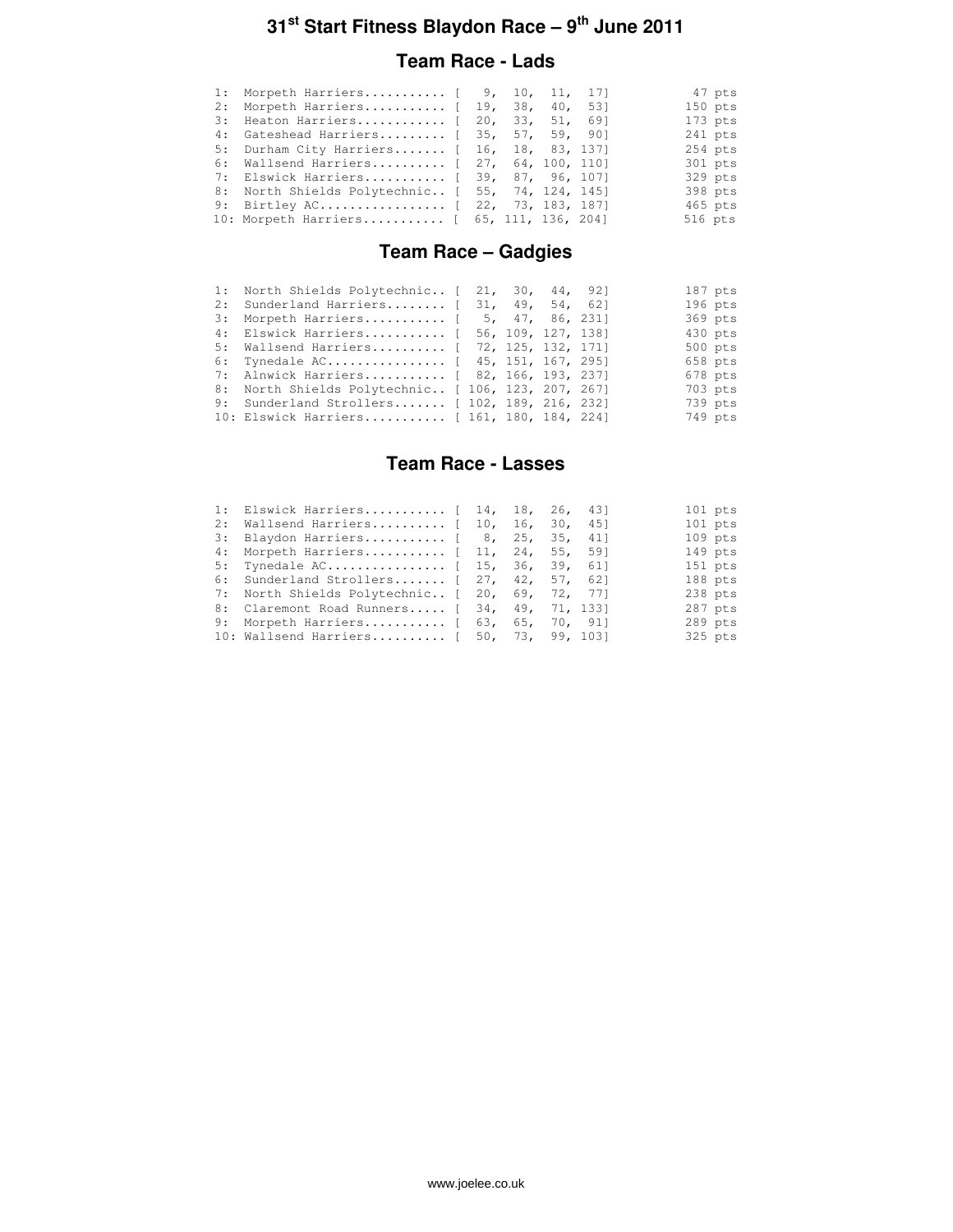## **Me an Worlass**

|         | Chris Birchall                                                                                                                                       |                                                                                                                                          |                         | no 1539:                                                                                                                                                                                                                                                                                                                                                                                                                                                                          | Emily Birchall   | (pos: 173)  | $37m27s = 1h09m23s$                                                                                                  |
|---------|------------------------------------------------------------------------------------------------------------------------------------------------------|------------------------------------------------------------------------------------------------------------------------------------------|-------------------------|-----------------------------------------------------------------------------------------------------------------------------------------------------------------------------------------------------------------------------------------------------------------------------------------------------------------------------------------------------------------------------------------------------------------------------------------------------------------------------------|------------------|-------------|----------------------------------------------------------------------------------------------------------------------|
| no 412: | Andrew Hodgson                                                                                                                                       |                                                                                                                                          |                         | no 56:                                                                                                                                                                                                                                                                                                                                                                                                                                                                            | Jane Hodgson     | (pos: 119)  | $35m58s = 1h17m00s$                                                                                                  |
| no 499: | Sean Maley                                                                                                                                           |                                                                                                                                          |                         | no 1759:                                                                                                                                                                                                                                                                                                                                                                                                                                                                          | Carla Maley      | (pos: 689)  | $= 1h19m15s$                                                                                                         |
| no 547: | Michael Moore                                                                                                                                        |                                                                                                                                          |                         | no 1778:                                                                                                                                                                                                                                                                                                                                                                                                                                                                          | Gillian Moore    | (pos: 564)  | $= 1h19m17s$                                                                                                         |
|         | Colin Murray                                                                                                                                         |                                                                                                                                          |                         | no 562:                                                                                                                                                                                                                                                                                                                                                                                                                                                                           | Colin Murray     | (pos: 357)  | $= 1h20m54s$                                                                                                         |
|         | Dan Weatherill                                                                                                                                       |                                                                                                                                          |                         | no 1927:                                                                                                                                                                                                                                                                                                                                                                                                                                                                          | Gill Weatherill  | (pos: 1063) | $= 1h21m49s$                                                                                                         |
|         | Andrew Blight                                                                                                                                        |                                                                                                                                          |                         | no 1543:                                                                                                                                                                                                                                                                                                                                                                                                                                                                          | Sara Blight      | (pos: 830)  | $44m40s = 1h22m04s$                                                                                                  |
|         | Mick Skeldon                                                                                                                                         |                                                                                                                                          |                         | no 1863:                                                                                                                                                                                                                                                                                                                                                                                                                                                                          | Chrystal Skeldon | (pos: 781)  | $44m17s = 1h22m41s$                                                                                                  |
|         | Derek Reed                                                                                                                                           |                                                                                                                                          |                         | no 1825:                                                                                                                                                                                                                                                                                                                                                                                                                                                                          | Kerry Reed       | (pos: 1037) | $46m03s = 1h23m31s$                                                                                                  |
|         | Neil Bennett                                                                                                                                         |                                                                                                                                          |                         | no 1907:                                                                                                                                                                                                                                                                                                                                                                                                                                                                          | Ashleigh Thorpe  | (pos: 475)  | $41m42s = 1h23m31s$                                                                                                  |
|         | Lee Bennett                                                                                                                                          |                                                                                                                                          |                         | no 1537:                                                                                                                                                                                                                                                                                                                                                                                                                                                                          | Jill Bennett     | (pos: 1620) | $= 1h23m32s$                                                                                                         |
|         | Samuel Beckett                                                                                                                                       |                                                                                                                                          |                         | no 1534:                                                                                                                                                                                                                                                                                                                                                                                                                                                                          | Joanna Beckett   | (pos: 1334) | $= 1h24m14s$                                                                                                         |
|         | <b>Harry Matthews</b>                                                                                                                                |                                                                                                                                          |                         | no 1766:                                                                                                                                                                                                                                                                                                                                                                                                                                                                          | Kim Matthews     | (pos: 946)  | $45m25s = 1h25m57s$                                                                                                  |
|         |                                                                                                                                                      |                                                                                                                                          |                         | no 1646:                                                                                                                                                                                                                                                                                                                                                                                                                                                                          | Amy Erhorn       | (pos: 569)  | $= 1h26m30s$                                                                                                         |
|         | Graeme Wilkinson                                                                                                                                     |                                                                                                                                          |                         | no 1935:                                                                                                                                                                                                                                                                                                                                                                                                                                                                          | Linda Wilkinson  | (pos: 1251) | $47m26s = 1h26m38s$                                                                                                  |
|         | lan Brown                                                                                                                                            |                                                                                                                                          |                         | no 1565:                                                                                                                                                                                                                                                                                                                                                                                                                                                                          | Lyn Brown        | (pos: 1634) | $= 1h26m57s$                                                                                                         |
|         | Mark B-Machin                                                                                                                                        |                                                                                                                                          |                         | no 1540:                                                                                                                                                                                                                                                                                                                                                                                                                                                                          | Juliet B-Machin  | (pos: 1374) | $= 1h27m05s$                                                                                                         |
|         |                                                                                                                                                      |                                                                                                                                          |                         | no 1546:                                                                                                                                                                                                                                                                                                                                                                                                                                                                          | Sue Bolam        | (pos: 1085) | $= 1h28m01s$                                                                                                         |
|         |                                                                                                                                                      |                                                                                                                                          |                         | no 1653:                                                                                                                                                                                                                                                                                                                                                                                                                                                                          | Tara Florance    | (pos: 662)  | $= 1h28m45s$                                                                                                         |
|         |                                                                                                                                                      |                                                                                                                                          |                         | no 5834:                                                                                                                                                                                                                                                                                                                                                                                                                                                                          | Jane Garbutt     | (pos: 956)  | $= 1h28m48s$                                                                                                         |
|         | 5 no 562:<br>6 no 779:<br>no 176:<br>7<br>8 no 677:<br>9 no 619:<br>10 no 164:<br>11 no 163:<br>12 no 158:<br>13 no 508:<br>16 no 196:<br>17 no 172: | no 171:<br>14 no 2991: Stephen Erhorn<br>15 no 798:<br>18 no 178: Jock Bolam<br>19 no 3024: Stuart Florance<br>20 no 3061: Chris Garbutt | (pos: 28)<br>(pos: 472) | $31m56s +$<br>$(pos: 403)$ 41m02s +<br>(pos: 106) 35m42s +<br>$(pos: 145)$ 36m46s +<br>$(pos: 357)$ 40m27s +<br>(pos: 100) 35m36s +<br>$(pos: 170)$ 37m24s +<br>$(pos: 209)$ 38m24s +<br>$(pos: 174)$ 37m28s +<br>$(pos: 485)$ 41m49s +<br>$(pos: 56)$ 33m43s +<br>$(pos: 130)$ 36m16s +<br>$(pos: 366)$ 40m32s +<br>$(pos: 741)$ 43m56s +<br>$(pos: 264)$ 39m12s +<br>(pos: 151) 37m05s +<br>$(pos: 235)$ 38m50s +<br>$41m40s +$<br>$(pos: 940)$ 45m23s +<br>(pos: 660) 43m21s + |                  |             | 43m33s<br>42m31s<br>40m27s<br>46m13s<br>49m49s<br>47m58s<br>42m34s<br>49m52s<br>48m15s<br>46m21s<br>43m22s<br>45m27s |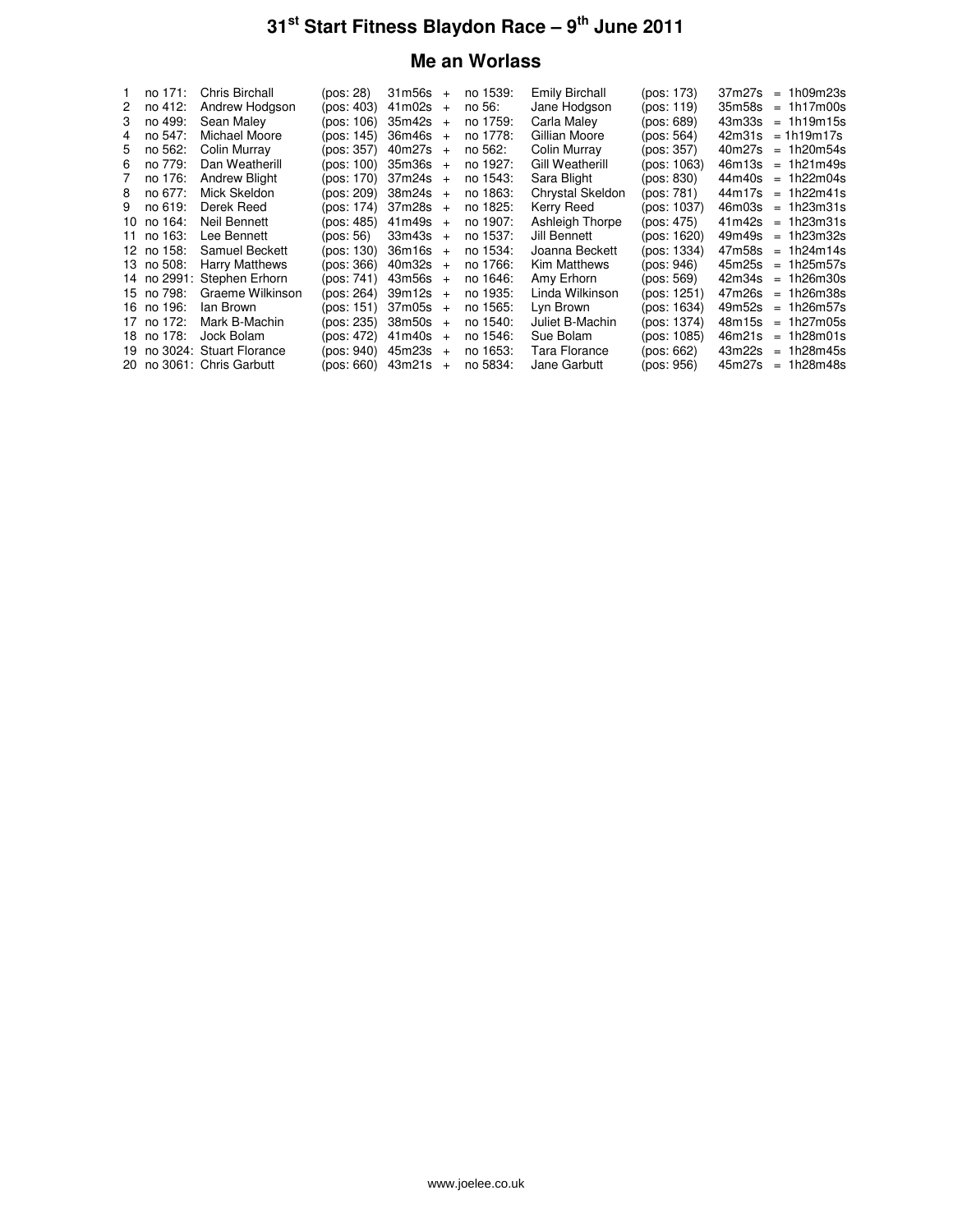### **Young Lads**

|  | 32.29                                                                                                                                                                                                                                                                                      |
|--|--------------------------------------------------------------------------------------------------------------------------------------------------------------------------------------------------------------------------------------------------------------------------------------------|
|  | 35.51                                                                                                                                                                                                                                                                                      |
|  | 36.28                                                                                                                                                                                                                                                                                      |
|  | 37.22                                                                                                                                                                                                                                                                                      |
|  | 38.19                                                                                                                                                                                                                                                                                      |
|  | 40.29                                                                                                                                                                                                                                                                                      |
|  | 40.37                                                                                                                                                                                                                                                                                      |
|  | 42.02                                                                                                                                                                                                                                                                                      |
|  | 42.05                                                                                                                                                                                                                                                                                      |
|  | 42.06                                                                                                                                                                                                                                                                                      |
|  | 1 William Buswell17 Gosforth<br>2 Tom Brookes17 Morpeth<br>3 Jon Wilkinson16 DurhamH<br>4 Callum Bradbury18 BlaydonH<br>5 Sam Hancox16 Morpeth<br>6 Harry Roberts16 (3833)<br>7 Ben Smith17 (3946)<br>8 Declan Stokle18 (3996)<br>9 Andrew Below17 BlaydonH<br>10 Barney Wareing17 ( 4148) |

### **Gadgies owa 40**

| 1 Ian HudspithV40 Morpeth     | 28.37 |
|-------------------------------|-------|
| 2 Iain TwaddleV40 NSPoly      | 31.09 |
| 3 Paul BesfordV40 Sunderld    | 32.07 |
| 4 Gary MooreV40 NSPoly        | 33.05 |
| 5 Les Smith V40 Heaton H      | 33.30 |
| 6 Lee Bennett V40 ElswickH    | 33.43 |
| 7 Kenny MacphersonV40 Tynebrg | 33.55 |
| 8 Stewy BellV40 Ch le St      | 34.18 |
| 9 Paul LeighV40 Gosforth      | 34.51 |
| 10 Geoff CampbellV40 Alnwick  | 34.52 |

### **Gadgies owa 45**

| 1 Guy BrackenV45 NSPoly        | 32.06 |
|--------------------------------|-------|
| 2 Richard ParkerV45 Tynedale   | 33.07 |
| 3 Paul WaterstonV45 Morpeth    | 33.15 |
| 4 Paul RedmanV45 Sunderld      | 33.27 |
| 5 George Arthur V45 SShields   | 33.54 |
| 6 Jonathan Dobson.V45 Sunderld | 33.55 |
| 7 David Robertson. V45 (3835)  | 34.09 |
| 8 Bri HetheringtonV45 Wallsend | 34.21 |
| 9 David YoungV45 (4289)        | 34.38 |
| 10 John BatyV45 NSPoly         | 35.17 |

### **Gadgies owa 50**

| 1 Paul CollinsV50 Sunderld      | 33.37 |
|---------------------------------|-------|
| 2 Barry AllsoppV50 Wallsend     | 36.09 |
| 3 Liam FrielV50 BlaydonH        | 36.34 |
| 4 Jim LillicoV50 Alnwick        | 37.20 |
| 5 Alan Dent V50 BlaydonH        | 37.31 |
| 6 Robert McAloonV50 Evenwood    | 37.54 |
| 7 Geoff HewitsonV50 Crook&D     | 38.15 |
| 8 Peter Mullarkey. V50 Saltwell | 38.20 |
| 9 Alan Marshall V50 EdenRunn    | 38.58 |
| 10 Bobby Weightman. V50 (4169)  | 39.03 |

## **Gadgies owa 55**

| 1 Gavin BayneV55 Morpeth        | 35.07 |
|---------------------------------|-------|
| 2 Ian BrownV55 Tynedale         | 37.05 |
| 3 David Nicholson. V55 Low Fell | 37.26 |
| 4 Graham BellV55 Darlngtn       | 38.35 |
| 5 Ray McIver V55 ( 3578)        | 39.55 |
| 6 Nick SpencerV55 NthlndFR      | 40.39 |
| 7 Ian RichardsonV55 Gosforth    | 40.47 |
| 8 Andrew SmithV55 GateshdH      | 41.08 |
| 9 Gordon LongV55 Low Fell       | 41.08 |
| 10 David BradleyV55 BlythRC     | 41.26 |
|                                 |       |

### **Gadgies owa 60**

| 1 Mark McNallyV60 ElswickH   | 37.17 |
|------------------------------|-------|
| 2 Peter RawnsleyV60 Skyrac   | 39.38 |
| 3 Rob HallV60 BlythRC        | 40.01 |
| 4 David MeinV60 DurhamUn     | 40.14 |
| 5 Alan BrayV60 Teesdale      | 40.26 |
| 6 Harry MatthewsV60 ElswickH | 40.32 |
| 7 Brian UsherV60 Aurora      | 40.40 |
| 8 Michael WadeV60 (4120)     | 41.09 |
| 9 Joe FrazerV60 BlythRC      | 41.27 |
| 10 Kenny BellV60 (2609)      | 41.31 |

### **Gadgies owa 65**

| 1 Terry O'GaraV65 Wallsend      | 40.15 |
|---------------------------------|-------|
| 2 Dexter WhitfieldV65 (4196)    | 40.51 |
| 3 Howard GoldV65 Heaton H       | 41.08 |
| 4 Michael WalkerV65 Gosforth    | 44.54 |
| 5 Reginald Parker. V65 BlaydonH | 45.11 |
| 6 John Josephs V65 Heaton H     | 46.59 |
| 7 Brian WaughV65 (4165)         | 47.00 |
| 8 Richard Scott V65 MarshHse    | 47.12 |
| 9 Harry Gallon V65 (3058)       | 48.15 |
| 10 John LittleV65 (3466)        | 49.38 |
|                                 |       |

### **Gadgies owa 70**

| 1 Derek SinclairV70 Aurora      | 46.49 |
|---------------------------------|-------|
| 2 John Stephenson. V70 Crook&D  | 47.00 |
| 3 R PhillipsonV70 RytonTri      | 48.30 |
| 4 Colin Bolton V70 ElswickH     | 49.49 |
| 5 Peter DonaghyV70 NSPoly       | 50.04 |
| 6 Peter WinterV70 Morpeth       | 51.11 |
| 7 John Mulligan V70 MarshHse    | 51.28 |
| 8 Eddy SmithV70 (3949)          | 52.09 |
| 9 Peter BraneyV75 MarshHse      | 55.11 |
| 10 Ronald Anderson. V70 ( 2538) | 56.06 |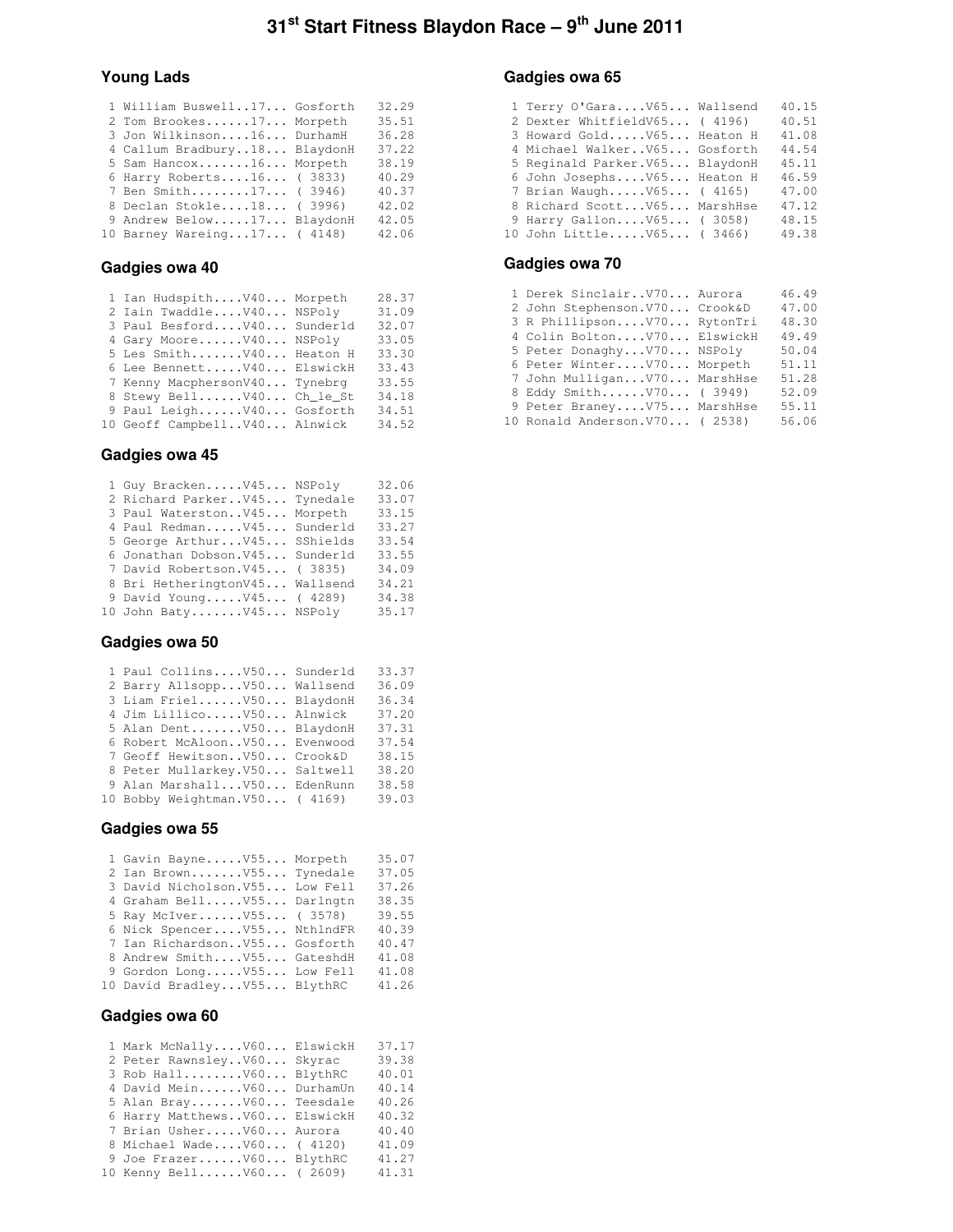### **Lasses**

| 1 Justina HeslopL Clapham    | 31.44 |
|------------------------------|-------|
| 2 Edinah KwanbaiL VictPark   | 32.00 |
| 3 G TamerateL Belgrave       | 32.11 |
| 4 Rosie SmithL DurhamH       | 33.02 |
| 5 Genet MeassoL Birchfld     | 33.52 |
| 6 Sarah TunstallL KendalAC   | 33.57 |
| 7 Lorna YoungL Heaton H      | 34.07 |
| 8 Hester DixL BlaydonH       | 34.15 |
| 9 Kidst YinchenekuL Ethiopia | 34.37 |
| 10 Stacey RogersL35 Wallsend | 35.21 |
|                              |       |

### **Young Lasses**

| 1 P WilliamsL17 ElswickH        | 39.28 |
|---------------------------------|-------|
| 2 Rachael LundgrenL18 Gosforth  | 39.54 |
| 3 Harriet Buswell.L16 Gosforth  | 40.49 |
| 4 Gemma VarleyL18 Sdgfld        | 48.19 |
| 5 C MacdonaldL17 Morpeth        | 50.47 |
| 6 Rebecca Bennett. L18 GateshdH | 51.09 |
| 7 Megan ParkinL16 ( 6227)       | 53.10 |
| 8 Naomi Robertson. L18 ( 6303)  | 54.15 |
| 9 S BartholomewL17 ( 5570)      | 58.09 |
| 10 Rebecca ParkinL17 ( 6228)    | 59.14 |
|                                 |       |

### **Dames owa 40**

| 1 Caroline AcasterL40 BlaydonH | 39.25 |
|--------------------------------|-------|
| 2 Steph ScottL40 Tynedale      | 40.10 |
| 3 Alyson WestL40 SundStr       | 40.39 |
| 4 Sus StephensonL40 ElswickH   | 40.41 |
| 5 H ChristopherL40 BlythRC     | 40.52 |
| 6 Sarah SyersL40 Alnwick       | 41.01 |
| 7 Bernie GibsonL40 PBFitnss    | 41.18 |
| 8 Joanne BrownL40 Morpeth      | 41.24 |
| 9 Jane BriggsL40 Morpeth       | 41.29 |
| 10 Kim BluckL40 Tynedale       | 41.32 |

### **Dames owa 45**

| 1 Yamuna ThiruL45 ElswickH     | 37.36 |
|--------------------------------|-------|
| 2 Heather RobinsonL45 Ch_le_St | 39.16 |
| 3 Sue PhillipsL45 Darlngtn     | 40.10 |
| 4 Dianne FordL45 ( 5814)       | 41.11 |
| 5 Val WilsonL45 ClaremRR       | 42.30 |
| 6 Angela GilmourL45 GateshdH   | 42.37 |
| 7 Angela TelfordL45 BlaydonH   | 42.51 |
| 8 Diane VaughanL45 Quakers     | 43.16 |
| 9 Kay MyerscoughL45 Tynedale   | 43.21 |
| 10 H RaistrickL45 ( 6270)      | 43.43 |
|                                |       |

### **Dames owa 50**

| 1 Marie DrozdowiczL50 Morpeth | 41.54 |
|-------------------------------|-------|
| 2 Alison Cummings. L50 NSPoly | 42.50 |
| 3 Annette HamesL50 ( 5887)    | 43.39 |
| 4 Dawn ElliottL50 SundStr     | 43.50 |
| 5 Kim MatthewsL50 ElswickH    | 45.25 |
| 6 Deena WhiteL50 ElswickH     | 46.02 |
| 7 Viv HennessyL50 ( 5919)     | 47.11 |
| 8 Shona KerrL50B ( 6019)      | 47.23 |
| 9 Yvonne JessopL50 Derwents   | 47.29 |
| 10 Audrey DuncanL50 SundStr   | 48.26 |
|                               |       |

### **Dames owa 55**

| 1 Hilary RossL55 ( 6323)        | 39.36 |
|---------------------------------|-------|
| 2 Lyne ValentineL55 SundStr     | 41.25 |
| 3 Maggie LoraineL55 GateshdH    | 43.53 |
| 4 Sharon ParrL55B Ch le St      | 44.49 |
| 5 Sue RamageL55 BirtleyA        | 44.54 |
| 6 Janet OliverL55 Tynedale      | 45.44 |
| 7 Pauline Chaplin. L55 Heaton H | 49.01 |
| 8 Kris ThompsonL55 WoolerRC     | 49.23 |
| 9 Lyn BrownL55 Stocksfd         | 49.52 |
| 10 Evelyn SmeeL55 ( 6371)       | 50.54 |

### **Dames owa 60**

| 1 Pamela Woodcock.L60 Morpeth   | 44.57 |
|---------------------------------|-------|
| 2 Maddy CollingeL60 Mansfld     | 46.03 |
| 3 Shirley GibsonL60 Darlngtn    | 46.57 |
| 4 Christine HartasL60 ( 5903)   | 48.28 |
| 5 Janette Kilgour. L60 ClaremRR | 49.46 |
| 6 Sheila GreenerL60 BlythRC     | 49.52 |
| 7 Alex RobertsL60 Saltwell      | 51.22 |
| 8 Ruth BrennanL60 ( 5622)       | 53.30 |
| 9 Lynn TruemanL60 NSPoly        | 54.44 |
| 10 Mary WaughL60 Concord        | 55.12 |

### **Dames owa 65**

| 1 Christine LeeL65 ElswickH          | 48.32 |
|--------------------------------------|-------|
| 2 Pamela GoldL65 Heaton H            | 48.55 |
| 3 Kathleen StewartL70 NSPoly         | 54.32 |
| 4 Sandra LittleL65 ( 6075)           | 55.45 |
| 5 Mary AveryL70 ElswickH             | 56.04 |
| 6 Joyce Archibold. L75 ClaremRR      | 57.19 |
| 7 Barbara GortonL65 ( 5857)          | 57.20 |
| 8 Eileen ArmstrongL70 Tynedale       | 57.53 |
| 9 Annette HuberyL65 Darlngtn 1:02.32 |       |

10 Norma Storey....L75... ( 6423) 1:12.10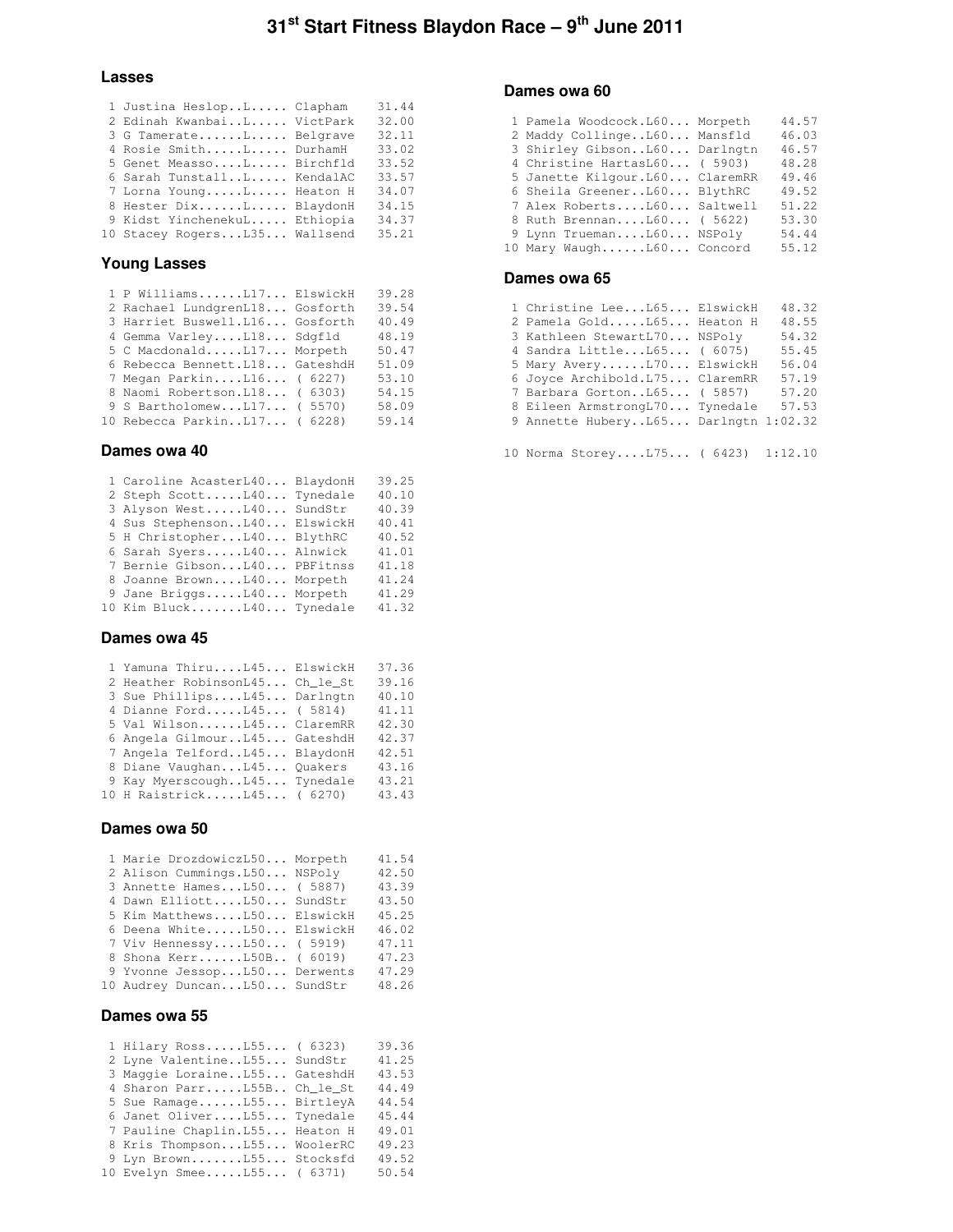| 1              | Edwin Kipkorir                         |                 | <b>Birchfld</b>           | 28:25          | 81         | Paul Leigh                            | V40             | Gosforth             | 34:51          |
|----------------|----------------------------------------|-----------------|---------------------------|----------------|------------|---------------------------------------|-----------------|----------------------|----------------|
| $\overline{c}$ | <b>T</b> Shiferaw                      |                 | Ethiopia                  | 28:30          | 82         | Geoff Campbell                        | V40             | Alnwick              | 34:52          |
| 3              | Edwin Kiptoo                           |                 | VictPark                  | 28:33          | 83         | Matt Hand                             | 20              | DurhamH              | 34:52          |
| 4              | Ryan McLeod                            |                 | Tipton                    | 28:35          | 84         | Sean Kelly                            | V40             | Tynebrg              | 34:55          |
| 5              | lan Hudspith                           | V40             | Morpeth                   | 28:37          | 85         | <b>Thomas Foley</b>                   |                 | Heaton H             | 35:04          |
| 6              | Isaac Kimutai                          |                 | <b>VictPark</b>           | 28:46          | 86         | Gavin Bayne                           | V <sub>55</sub> | Morpeth              | 35:07          |
| $\overline{7}$ | Jared Shegumo                          |                 | Poland<br><b>Birchfld</b> | 28:56<br>29:11 | 87<br>88   | Mark Ketley<br><b>Matty Tomlinson</b> | V40             | ElswickH             | 35:10<br>35:11 |
| 8<br>9         | Jean Ndayisenga<br>Lewis Timmins       |                 | Morpeth                   | 29:36          | 89         | Jim Thompson                          | V40             | Ch le St<br>Saltwell | 35:14          |
| 10             | Peter Newton                           |                 | Morpeth                   | 29:43          | 90         | Jason Stobbs                          |                 | GateshdH             | 35:15          |
| 11             | Nick Swinburn                          | B               | Morpeth                   | 30:07          | 91         | Sam Dodd                              |                 | <b>BlythRC</b>       | 35:16          |
| 12             | Andy Norman                            |                 | Altrchm                   | 30:13          | 92         | John Baty                             | V45             | <b>NSPoly</b>        | 35:17          |
| 13             | Mark Hood                              |                 | Sunderld                  | 30:35          | 93         | Thomas Grey                           |                 | Houghton             | 35:19          |
| 14             | Mick Hill                              |                 | Tipton                    | 30:36          | 94         | <b>Stacey Rogers</b>                  | L35             | Wallsend             | 35:21          |
| 15             | Daniel Bradford                        |                 | ShettleH                  | 30:37          | 95         | Nick Atkinson                         |                 | <b>SShields</b>      | 35:24          |
| 16             | Daniel Garbutt                         |                 | DurhamH                   | 30:37          | 96         | Adam Southern                         | 20              | ElswickH             | 35:27          |
| 17             | Michael Dawson                         |                 | Morpeth                   | 30:53          | 97         | David Moir                            | V40             | Tynebrg              | 35:29          |
| 18             | Michael Crawley                        |                 | DurhamH                   | 30:58          | 98         | David Warren                          |                 | Low Fell             | 35:30          |
| 19             | Ross Floyd                             |                 | Morpeth                   | 31:05          | 99         | Jason Allison                         | V40             | Crook&D              | 35:34          |
| 20             | James Buis                             |                 | Heaton H                  | 31:07          | 100        | Dan Weatherill                        |                 | Wallsend             | 35:36          |
| 21             | Iain Twaddle                           | V40             | <b>NSPoly</b>             | 31:09          | 101        | Alex Muir                             |                 | BlaydonH             | 35:37          |
| 22             | Darren Purvis                          |                 | <b>BirtleyA</b>           | 31:21          | 102        | <b>Tim Allsop</b>                     | V40             | SundStr              | 35:38          |
| 23<br>24       | David Kirkland                         | L               | Alnwick                   | 31:40<br>31:44 | 103<br>104 | lan Marsden<br>Chris Paton            |                 | Tynedale<br>GateshdH | 35:40<br>35:41 |
| 25             | Justina Heslop<br>Tadele Geremew       |                 | Clapham<br>Ethiopia       | 31:45          | 105        | Chris Burns                           |                 | (2735)               | 35:42          |
| 26             | <b>Tony Carter</b>                     |                 | Tynebra                   | 31:53          | 106        | Sean Maley                            | V40             | <b>NSPoly</b>        | 35:42          |
| 27             | <b>Harry Coates</b>                    |                 | Wallsend                  | 31:54          | 107        | lan Fenwick                           |                 | ElswickH             | 35:46          |
| 28             | Chris Birchall                         |                 | LeedsCty                  | 31:56          | 108        | Roger Gill                            |                 | (3086)               | 35:48          |
| 29             | Edinah Kwanbai                         | L               | <b>VictPark</b>           | 32:00          | 109        | <b>Paul Prior</b>                     | V45             | ElswickH             | 35:49          |
| 30             | Guy Bracken                            | V45             | <b>NSPoly</b>             | 32:06          | 110        | John Sturman                          |                 | Wallsend             | 35:50          |
| 31             | Paul Besford                           | V40             | Sunderld                  | 32:07          | 111        | <b>Tom Brookes</b>                    | 17              | Morpeth              | 35:51          |
| 32             | G Tamerate                             | L               | <b>Belgrave</b>           | 32:11          | 112        | Paul James                            |                 | Wallsend             | 35:52          |
| 33             | Mark Likeman                           |                 | Heaton H                  | 32:12          | 113        | Damien Weston                         |                 | Sunderld             | 35:54          |
| 34             | James Raven                            |                 | Ch le St                  | 32:18          | 114        | <b>Stuart Norman</b>                  |                 | Gosforth             | 35:54          |
| 35             | <b>Conrad Franks</b>                   |                 | GateshdH                  | 32:24          | 115        | M McGillivray                         |                 | Heaton H             | 35:55          |
| 36             | <b>William Buswell</b>                 | 17              | Gosforth                  | 32:29          | 116        | Kevin Knight                          | V40             | DurhamH              | 35:55          |
| 37             | Brendan McMillan                       |                 | ClaremRR                  | 32:37          | 117        | Graeme Thorpe                         |                 | SundStr              | 35:56          |
| 38             | Gary Jones                             |                 | Morpeth                   | 32:39          | 118        | Jonathon Bolton                       | V40             | (2649)               | 35:57          |
| 39             | Paul Turner                            |                 | ElswickH                  | 32:45          | 119        | Jane Hodgson                          | L               | Morpeth              | 35:58          |
| 40<br>41       | <b>Andrew Lawrence</b><br>David Colvin |                 | Morpeth                   | 32:51<br>32:52 | 120<br>121 | Jamie Macleod<br>Karl Oakes           | V40             | (3509)               | 35:59<br>36:01 |
| 42             | Leon Foster                            |                 | (2823)<br>LeedsCty        | 32:54          | 122        | Joseph Horne                          |                 | BirtleyA<br>(3258)   | 36:03          |
| 43             | Rosie Smith                            | L               | DurhamH                   | 33:02          | 123        | Greg Penn                             | V45             | <b>NSPoly</b>        | 36:05          |
| 44             | Gary Moore                             | V40             | <b>NSPoly</b>             | 33:05          | 124        | <b>Scott Ellis</b>                    |                 | <b>NSPoly</b>        | 36:07          |
| 45             | <b>Richard Parker</b>                  | V <sub>45</sub> | Tynedale                  | 33:07          | 125        | <b>Barry Allsopp</b>                  | V <sub>50</sub> | Wallsend             | 36:09          |
| 46             | Phil Coulson                           |                 | Ch le St                  | 33:11          | 126        | Gary Atkinson                         |                 | Evenwood             | 36:10          |
| 47             | Paul Waterston                         | V <sub>45</sub> | Morpeth                   | 33:15          | 127        | <b>Andrew Hartley</b>                 | V45             | ElswickH             | 36:11          |
| 48             | Kevin Calvert                          |                 | Sunderld                  | 33:25          | 128        | Chris Auld                            |                 | Heaton H             | 36:12          |
| 49             | Paul Redman                            | V45             | Sunderld                  | 33:27          | 129        | Alan Hodgson                          | V40             | Sunderld             | 36:14          |
| 50             | Les Smith                              | V40             | Heaton H                  | 33:30          | 130        | Samuel Beckett                        |                 | Crook&D              | 36:16          |
| 51             | Lucas Longman                          |                 | Heaton H                  | 33:32          | 131        | <b>Russell Collins</b>                | V <sub>45</sub> | Teesdale             | 36:17          |
| 52             | <b>Patrick Duffy</b>                   |                 | Crook&D                   | 33:35          | 132        | Paul Brown                            | V <sub>45</sub> | Wallsend             | 36:19          |
| 53             | George Hall                            |                 | Morpeth                   | 33:36          | 133        | lan Farmer                            | V40B            | (3003)               | 36:21          |
| 54<br>55       | Paul Collins<br><b>Andrew Cairns</b>   | V <sub>50</sub> | Sunderld<br><b>NSPoly</b> | 33:37<br>33:39 | 134<br>135 | <b>Scott Hicks</b><br>Angela Hunter   | L               | Wallsend<br>Ch le St | 36:23<br>36:24 |
| 56             | Lee Bennett                            | V40             | ElswickH                  | 33:43          | 136        | John Butters                          |                 | Morpeth              | 36:26          |
| 57             | Nigel Camilleri                        |                 | GateshdH                  | 33:44          | 137        | Jon Wilkinson                         | 16              | DurhamH              | 36:28          |
| 58             | Genet Measso                           | L               | <b>Birchfld</b>           | 33:52          | 138        | lain Hardy                            | V40             | ElswickH             | 36:30          |
| 59             | <b>Martin Slater</b>                   |                 | GateshdH                  | 33:54          | 139        | Mark Miller                           |                 | Alnwick              | 36:32          |
| 60             | George Arthur                          | V <sub>45</sub> | SShields                  | 33:54          | 140        | Liam Friel                            | V <sub>50</sub> | BlaydonH             | 36:34          |
| 61             | Kenny Macpherson                       | V40             | Tynebra                   | 33:55          | 141        | Daniel Flint                          |                 | BlaydonH             | 36:36          |
| 62             | Jonathan Dobson                        | V45             | Sunderld                  | 33:55          | 142        | Aiveen Fox                            | L.              | DurhamH              | 36:39          |
| 63             | Sarah Tunstall                         | L               | KendalAC                  | 33:57          | 143        | Alison Dargie                         | L35             | ElswickH             | 36:44          |
| 64             | Simon Gibbs                            |                 | Wallsend                  | 34:02          | 144        | Liam Cruise                           |                 | (2876)               | 36:45          |
| 65             | <b>Mark Davies</b>                     |                 | Morpeth                   | 34:04          | 145        | Michael Moore                         |                 | <b>NSPoly</b>        | 36:46          |
| 66             | Lorna Young                            | L               | Heaton H                  | 34:07          | 146        | Paul Wilkinson                        |                 | (4219)               | 36:48          |
| 67             | Jon Stephens                           |                 | Low Fell                  | 34:08          | 147        | Joanne Lee                            | L35             | Tynedale             | 36:49          |
| 68             | David Robertson                        | V45             | (3835)                    | 34:09          | 148        | Balazs Somogyi                        |                 | Tynedale             | 36:50          |
| 69<br>70       | lan Robinson<br><b>Hester Dix</b>      | L               | Heaton H<br>BlaydonH      | 34:12<br>34:15 | 149<br>150 | Vicky Hindson<br>Chris Clarke         | L.<br>20        | Wallsend<br>(2800)   | 36:59<br>37:03 |
| 71             | Stewy Bell                             | V40             | Ch le St                  | 34:18          | 151        | lan Brown                             | V <sub>55</sub> | Tynedale             | 37:05          |
| 72             | Bri Hetherington                       | V45             | Wallsend                  | 34:21          | 152        | Andrew King                           |                 | (3387)               | 37:07          |
| 73             | Peter Farney                           |                 | BirtleyA                  | 34:27          | 153        | Michael Gaunt                         |                 | (3071)               | 37:07          |
| 74             | Mike Hindmarch                         |                 | <b>NSPoly</b>             | 34:34          | 154        | Jeremy Smith                          | V40             | ClaremRR             | 37:08          |
| 75             | Kidst Yincheneku                       | L               | Ethiopia                  | 34:37          | 155        | Michael Joyeux                        |                 | Quakers              | 37:09          |
| 76             | David Young                            | V45             | (4289)                    | 34:38          | 156        | Steven Wade                           |                 | (4122)               | 37:11          |
| 77             | James Luccock                          |                 | (3493)                    | 34:40          | 157        | Carl Watson                           | V40             | Low Fell             | 37:12          |
| 78             | Alasdair Tatham                        |                 | <b>NYorkMrs</b>           | 34:42          | 158        | Kevin Lister                          |                 | NE Vets              | 37:12          |
| 79             | Louis Goffe                            |                 | Tynebrg                   | 34:43          | 159        | James Palmer                          |                 | (3713)               | 37:15          |
| 80             | Lee Ager                               |                 | (2506)                    | 34:48          | 160        | Steven Jackson                        |                 | (3314)               | 37:15          |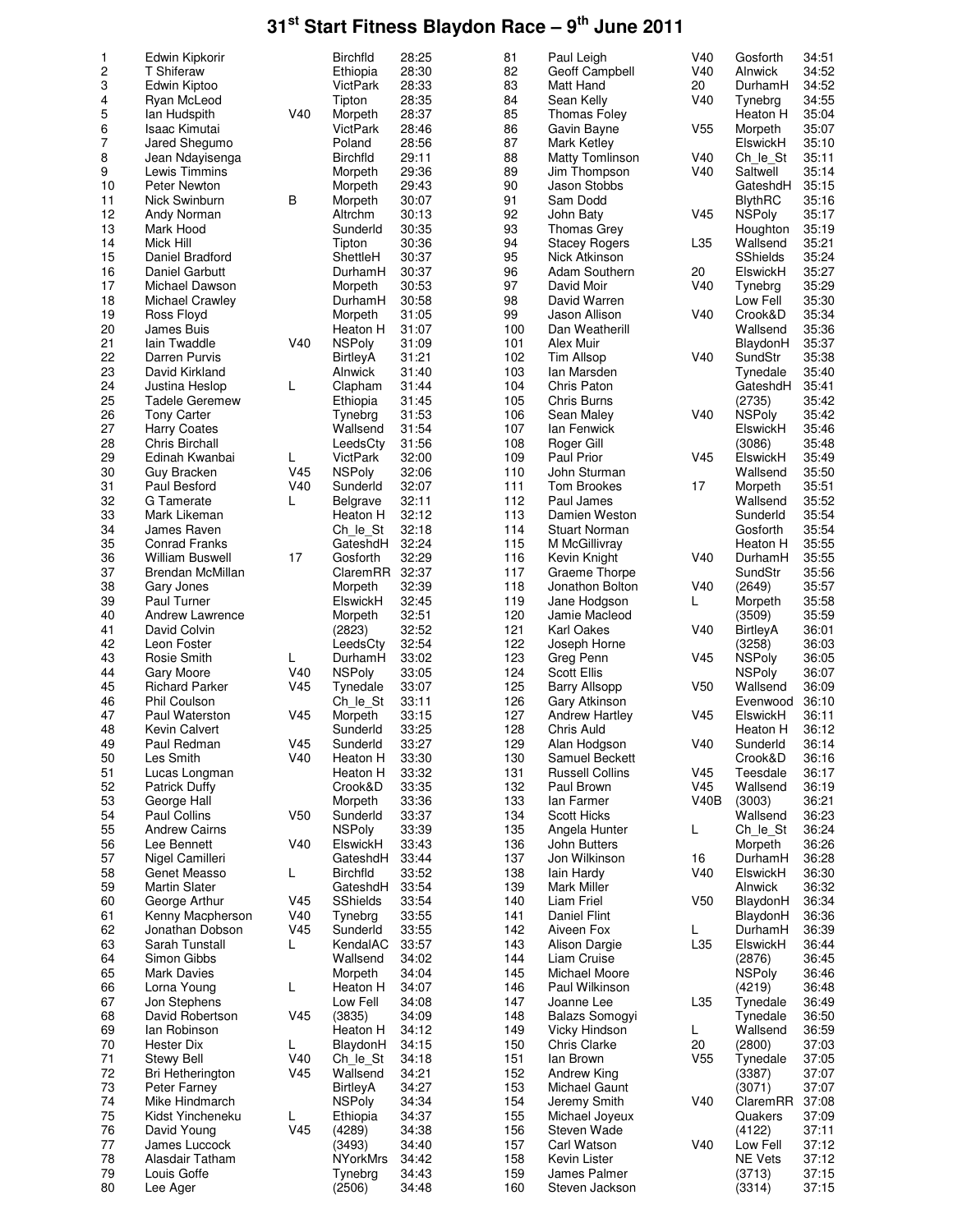| 161 | Mark McNally            | V60             | ElswickH        | 37:17 | 241 | <b>Tony Douglass</b>    |                 | (2955)         | 38:55 |
|-----|-------------------------|-----------------|-----------------|-------|-----|-------------------------|-----------------|----------------|-------|
| 162 | John Taylor             |                 | <b>PBFitnss</b> | 37:18 | 242 | Mark Lyon               | 21              | (3500)         | 38:55 |
| 163 | James Garland           |                 | Elvet St        | 37:18 | 243 | Alan Alexander          |                 | GateshdH       | 38:56 |
| 164 | Mark Crowe              | 20              | (2872)          | 37:19 | 244 | H M-Williams            | V45             | Morpeth        | 38:56 |
| 165 | David Thompson          |                 | ElswickH        | 37:19 | 245 | <b>Nick Bellew</b>      |                 | Evenwood       | 38:57 |
| 166 | Jim Lillico             | V <sub>50</sub> | Alnwick         | 37:20 | 246 | <b>Tom Crossley</b>     |                 | (2870)         | 38:57 |
| 167 | Ivan Newton             | V40             | Tynedale        | 37:21 | 247 | <b>Will Crossley</b>    |                 | Wallsend       | 38:58 |
| 168 |                         |                 | BlaydonH        | 37:22 | 248 | Alan Marshall           | V50             | EdenRunn       | 38:58 |
|     | Callum Bradbury         | 18              |                 |       |     |                         |                 |                |       |
| 169 | Alan Haddon             |                 | <b>NSPoly</b>   | 37:23 | 249 | Al Thornton             |                 | (4074)         | 38:59 |
| 170 | <b>Andrew Blight</b>    |                 | ElswickH        | 37:24 | 250 | Bobby Weightman         | V50             | (4169)         | 39:03 |
| 171 | Graham Armstrong        | V45             | Wallsend        | 37:25 | 251 | <b>Edward Hodgson</b>   | V40             | (3235)         | 39:03 |
| 172 | David Nicholson         | V <sub>55</sub> | Low Fell        | 37:26 | 252 | John Coutts             | V <sub>45</sub> | (2849)         | 39:04 |
| 173 | <b>Emily Birchall</b>   | L               | LeedsCty        | 37:27 | 253 | Olivia Tindale          | L21             | (6594)         | 39:05 |
| 174 | Derek Reed              | V40             | Tynebrg         | 37:28 | 254 | John Wilcox             | V45             | Aurora         | 39:05 |
| 175 | Alan Dent               | V <sub>50</sub> | BlaydonH        | 37:31 | 255 | Simon Jobling           |                 | (3331)         | 39:06 |
| 176 | Sumanth Nayak           |                 | ClaremRR        | 37:34 | 256 | Malcolm Gibson          |                 | Heaton H       | 39:07 |
| 177 | Luke Bryant             |                 | ClaremRR 37:34  |       | 257 | A Featherstone          |                 | MarshHse       | 39:08 |
| 178 | <b>Steven Carter</b>    | V40             | DurhamFR 37:35  |       | 258 | Peter Harrison          | V40             | (3183)         | 39:08 |
| 179 | Yamuna Thiru            | L45             | ElswickH        | 37:36 | 259 | Gareth Hope             |                 | <b>BlythRC</b> | 39:09 |
| 180 | <b>Martin Crowe</b>     | V45             | ElswickH        | 37:37 | 260 | Jordan Taylor           | 20              | (4035)         | 39:09 |
| 181 | Ste Hargreaves          |                 | Tynebrg         | 37:38 | 261 | Paul Inskip             | V45             | Heaton H       | 39:10 |
| 182 | David Best              |                 | Blackhll        | 37:39 | 262 | Iain Neill              | V50             | Quakers        | 39:11 |
|     | Michael Keenan          |                 |                 |       | 263 |                         |                 |                |       |
| 183 |                         |                 | <b>BirtleyA</b> | 37:41 |     | Paul Tate               |                 | GateshdH       | 39:11 |
| 184 | Mark Carpenter          | V40             | ElswickH        | 37:43 | 264 | Graeme Wilkinson        | V45             | Mansfld        | 39:12 |
| 185 | Daniel Birchall         | V <sub>45</sub> | Tynebra         | 37:46 | 265 | lan Thomas              |                 | Elvet St       | 39:13 |
| 186 | Chris Whitehead         |                 | <b>NSPoly</b>   | 37:50 | 266 | <b>Richard Arnot</b>    | V40             | Heaton H       | 39:14 |
| 187 | Ronnie Eilles           |                 | BirtleyA        | 37:52 | 267 | Alan Turnbull           | V40             | <b>NSPoly</b>  | 39:15 |
| 188 | Robert McAloon          | V <sub>50</sub> | Evenwood        | 37:54 | 268 | Gordon Dixon            | V50             | Morpeth        | 39:15 |
| 189 | Mike Armstrong          | V45             | SundStr         | 37:54 | 269 | Heather Robinson        | L45             | Ch_le_St       | 39:16 |
| 190 | Andy Graham             |                 | (3106)          | 37:55 | 270 | Neil Jefferson          | V45             | (3322)         | 39:17 |
| 191 | <b>Ben Heatley</b>      |                 | (3203)          | 37:56 | 271 | Mart Rutherford         | V40             | (3880)         | 39:18 |
| 192 | Tom Hand                |                 | DurhamH         | 37:57 | 272 | Rob Kirtley             | V40             | Tynebrg        | 39:19 |
| 193 | David Hindmarsh         | V45             | Alnwick         | 38:01 | 273 | Jon Ayres               |                 | DurhamH        | 39:21 |
| 194 | Michael Friberg         |                 | BlaydonH        | 38:05 | 274 | Robert Hewitson         | V <sub>50</sub> | DurhamH        | 39:24 |
| 195 | Shaun Dunlop            | V45             | Low Fell        | 38:09 | 275 | Kate Chapman            | L35             | Morpeth        | 39:24 |
| 196 |                         | V45             | MarshHse        | 38:10 | 276 |                         |                 | <b>NSPoly</b>  | 39:25 |
| 197 | John Gray               |                 |                 |       | 277 | Martin Spiers           |                 |                | 39:25 |
|     | Alun Carter             |                 | <b>NSPoly</b>   | 38:11 |     | <b>Caroline Acaster</b> | L40             | BlaydonH       |       |
| 198 | Michelle Holt           | L35             | Sunderld        | 38:12 | 278 | David Hails             | V40             | (3145)         | 39:26 |
| 199 | Jon Little              |                 | (3467)          | 38:13 | 279 | Kevin Bowman            | V45             | (2669)         | 39:27 |
| 200 | Geoff Hewitson          | V <sub>50</sub> | Crook&D         | 38:15 | 280 | Rob Hancox              | V45             | Morpeth        | 39:28 |
| 201 | John McAuley            |                 | (3548)          | 38:16 | 281 | P Williams              | L17             | ElswickH       | 39:28 |
| 202 | <b>Richard Tailford</b> | V45             | (4025)          | 38:17 | 282 | Victoria Booth          | L               | SundStr        | 39:29 |
| 203 | Larry Ingham            | V45             | Heaton H        | 38:18 | 283 | Paul Adams              | V45             | DurhamH        | 39:30 |
| 204 | Sam Hancox              | 16              | Morpeth         | 38:19 | 284 | Phil Hunter             |                 | Aurora         | 39:31 |
| 205 | Peter Mullarkey         | V50             | Saltwell        | 38:20 | 285 | Alastair Johnson        |                 | (3337)         | 39:32 |
| 206 | Peter Holmback          |                 | <b>BlythRC</b>  | 38:21 | 286 | Chris Turnbull          | В               | (4097)         | 39:33 |
| 207 | Michael Heap            | V <sub>45</sub> | <b>NSPoly</b>   | 38:22 | 287 | <b>Thomas Tinsley</b>   | V <sub>50</sub> | ClaremRR       | 39:34 |
| 208 | Roger Sillito           |                 | (3929)          | 38:23 | 288 | <b>Steve Gillespie</b>  | V <sub>50</sub> | <b>BlythRC</b> | 39:34 |
| 209 | Mick Skeldon            | V40             | Wallsend        | 38:24 | 289 | Heather Barrass         | L35             | <b>BlythRC</b> | 39:35 |
| 210 | Ian Christie            |                 | (2790)          | 38:25 | 290 | <b>Hilary Ross</b>      | L <sub>55</sub> | (6323)         | 39:36 |
| 211 | Bobby Richardson        | V45             | (3817)          | 38:27 | 291 | Shaun Dodd              | V40             | <b>BlythRC</b> | 39:36 |
| 212 | <b>Chris Herkes</b>     | В               | DurhamH         | 38:29 | 292 | <b>Brendan Payne</b>    |                 | (3733)         | 39:37 |
| 213 | Graeme Stewart          |                 | <b>BlythRC</b>  | 38:34 | 293 | Emma Walton             | L35             | Wallsend       | 39:38 |
| 214 | Craig Proudlock         |                 | GateshdH        | 38:34 | 294 | Peter Rawnsley          | V60             | Skyrac         | 39:38 |
| 215 | Graham Bell             | V <sub>55</sub> | Darlngtn        | 38:35 | 295 | <b>Clive Short</b>      | V45             | Tynedale       | 39:39 |
|     |                         |                 |                 |       |     | John Shield             |                 |                |       |
| 216 | Jonathan Kisler         | V40             | SundStr         | 38:35 | 296 |                         |                 | (3921)         | 39:40 |
| 217 | Lucy Robinson           | L               | <b>NSPoly</b>   | 38:36 | 297 | Clare McAree            | L               | (6118)         | 39:40 |
| 218 | Simon Forster           |                 | (3029)          | 38:36 | 298 | Mark Horner             |                 | (3260)         | 39:41 |
| 219 | David Yates             | 21              | (4284)          | 38:37 | 299 | Graem Mitchinson        |                 | (3621)         | 39:42 |
| 220 | Neil Dick               | V45             | (2923)          | 38:37 | 300 | David Quinn             |                 | <b>NSPoly</b>  | 39:43 |
| 221 | Peter Hodgson           |                 | (3237)          | 38:38 | 301 | lan O'Boyle             | V40             | T&W FB         | 39:44 |
| 222 | Lawrence Kirby          |                 | (3391)          | 38:39 | 302 | John Swinbank           | V40             | RytonTri       | 39:45 |
| 223 | Phillip H-West          |                 | Low Fell        | 38:40 | 303 | Paul Dixon              | V <sub>50</sub> | ElswickH       | 39:45 |
| 224 | David Jardin            | V40B            | ElswickH        | 38:41 | 304 | Phil Green              | V40             | Heaton H       | 39:45 |
| 225 | <b>Steve Langley</b>    |                 | (3422)          | 38:42 | 305 | David Rowe              | V40             | Tynebrg        | 39:46 |
| 226 | Craig Horne             |                 | (3257)          | 38:44 | 306 | <b>Philip Freestone</b> |                 | (3051)         | 39:46 |
| 227 | Martin Ormston          |                 | (3699)          | 38:44 | 307 | David Savage            | V40             | Sunderld       | 39:47 |
| 228 | Colin Wild              | V <sub>45</sub> | Quakers         | 38:45 | 308 | Colin Wright            |                 | (4281)         | 39:47 |
| 229 | John Dawson             | V45             | Keswick         | 38:46 | 309 | Ben Gent                |                 | (3074)         | 39:48 |
| 230 | <b>Hayley Reed</b>      | L               | Sunderld        | 38:46 | 310 | Paul Buckham            |                 | (2726)         | 39:51 |
|     |                         |                 |                 |       |     |                         |                 |                |       |
| 231 | Daniel House            | V40             | Morpeth         | 38:47 | 311 | lan Young               |                 | Blackhll       | 39:54 |
| 232 | <b>Brian Carrol</b>     | V45             | SundStr         | 38:48 | 312 | Rachael Lundgren        | L <sub>18</sub> | Gosforth       | 39:54 |
| 233 | Andrew Alderson         |                 | (2510)          | 38:49 | 313 | <b>William Abbot</b>    |                 | (2502)         | 39:54 |
| 234 | Graham Barker           | V45             | (2587)          | 38:49 | 314 | Ray McIver              | V <sub>55</sub> | (3578)         | 39:55 |
| 235 | Mark B-Machin           | V45             | Gosforth        | 38:50 | 315 | Peter Thompson          | V <sub>50</sub> | (4069)         | 39:55 |
| 236 | <b>Gary Carter</b>      |                 | MarshHse        | 38:51 | 316 | Mark Powell             | V45             | (3771)         | 39:56 |
| 237 | <b>Andrew Squires</b>   | V45             | Alnwick         | 38:52 | 317 | James Hutchinson        |                 | (3291)         | 39:56 |
| 238 | Jon Strong              | V <sub>45</sub> | (4009)          | 38:53 | 318 | lan Holmes              | V40             | (3247)         | 39:57 |
| 239 | John Tollitt            | V45             | Heaton H        | 38:54 | 319 | Rob Garbutt             | V <sub>45</sub> | DurhamH        | 39:57 |
| 240 | Darren Bone             |                 | (2654)          | 38:54 | 320 | John McCrory            | V45             | Blackhll       | 39:58 |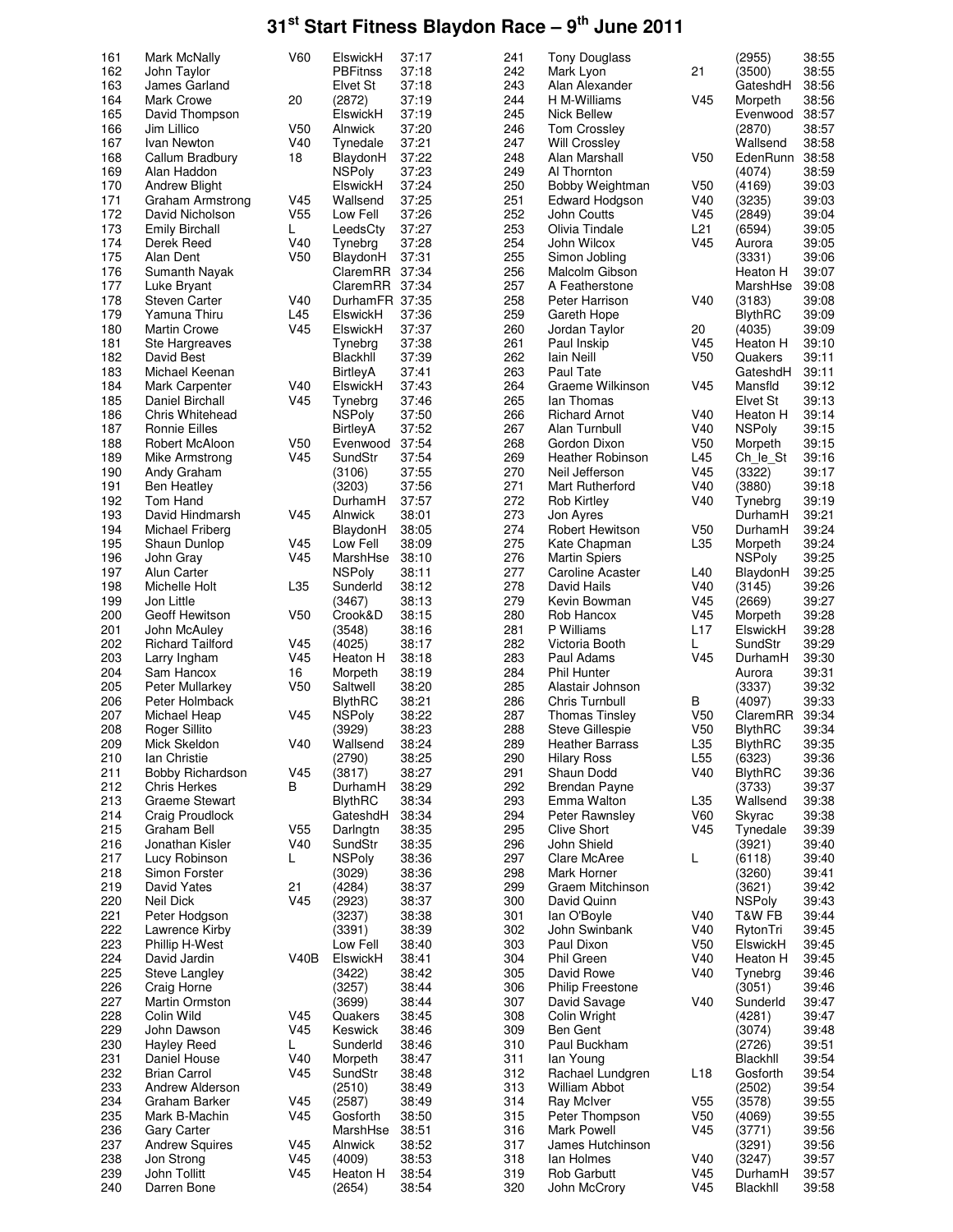| 321 | Kim Crowther           | L35             |                | 39:59 | 401 |                         | L40             | Alnwick         | 41:01 |
|-----|------------------------|-----------------|----------------|-------|-----|-------------------------|-----------------|-----------------|-------|
|     |                        |                 | Evenwood       |       |     | Sarah Syers             |                 |                 |       |
| 322 | Rob Hall               | V60             | <b>BlythRC</b> | 40:01 | 402 | Ben Dobson              | V40             | Houghton        | 41:02 |
| 323 | <b>Steven Suddes</b>   |                 | <b>NSPoly</b>  | 40:03 | 403 | Andrew Hodgson          |                 | RytonTri        | 41:02 |
| 324 | Neil Defty             | V40             | DurhamUn       | 40:04 | 404 | Kate Sergeant           | L35             | ClaremRR        | 41:03 |
|     |                        |                 |                |       |     |                         |                 |                 |       |
| 325 | Rob Hand               | V45             | DurhamH        | 40:05 | 405 | Eamonn Callaghan        | V40             | (2749)          | 41:04 |
| 326 | Nicholas Froom         |                 | (3052)         | 40:06 | 406 | Elaine Liu              | L               | Wallsend        | 41:05 |
| 327 | <b>Steve Readdie</b>   | V40             | (4317)         | 40:07 | 407 | <b>William Weaver</b>   | V50             | BlaydonH        | 41:06 |
| 328 | Megan Murdoch          | L               | ClaremRR       | 40:08 | 408 | <b>Andrew Cassidy</b>   | V45             | (2774)          | 41:07 |
|     |                        |                 |                |       |     |                         |                 |                 |       |
| 329 | Natalie Batey          | L               | BlaydonH       | 40:09 | 409 | <b>Howard Gold</b>      | V65             | Heaton H        | 41:08 |
| 330 | Keith Sutton           | V40             | Alnwick        | 40:10 | 410 | <b>Andrew Smith</b>     | V55             | GateshdH        | 41:08 |
| 331 | <b>Steph Scott</b>     | L40             | Tynedale       | 40:10 | 411 | Gordon Long             | V <sub>55</sub> | Low Fell        | 41:08 |
|     |                        |                 |                |       |     |                         |                 |                 |       |
| 332 | Sue Phillips           | L45             | Darlngtn       | 40:10 | 412 | Michael Wade            | V60             | (4120)          | 41:09 |
| 333 | Peter Foskett          | V <sub>45</sub> | (3031)         | 40:11 | 413 | Paul Edwin              | V40             | Tynedale        | 41:09 |
| 334 | Jas Bridgewater        | V40             | Crook&D        | 40:11 | 414 | Andrew Brown            |                 | (2703)          | 41:10 |
|     |                        |                 |                |       |     |                         |                 |                 |       |
| 335 | John Dunn              | V45             | (2964)         | 40:12 | 415 | Jeffrey Allan           | V40             | (2517)          | 41:10 |
| 336 | <b>Eric Hurrell</b>    | V40             | Morpeth        | 40:12 | 416 | Mark Armstrong          | V45             | Derwents        | 41:11 |
| 337 | Peter Greenan          | V40             | MarshHse       | 40:12 | 417 | Dianne Ford             | L45             | (5814)          | 41:11 |
|     |                        |                 |                |       |     |                         |                 |                 |       |
| 338 | David Guilfoyle        |                 | (3138)         | 40:13 | 418 | Tom Ford                |                 | Saltwell        | 41:11 |
| 339 | Lee Gray               |                 | (3124)         | 40:13 | 419 | <b>Neil Cripwell</b>    | V45             | (2864)          | 41:11 |
| 340 | David Mein             | <b>V60</b>      | DurhamUn 40:14 |       | 420 | Pete Wheldon            |                 | (4185)          | 41:12 |
|     |                        |                 |                |       |     |                         |                 |                 |       |
| 341 | Terry O'Gara           | V65             | Wallsend       | 40:15 | 421 | Colin Whittle           | V45             | (4203)          | 41:12 |
| 342 | Kevin Hargreaves       |                 | (3174)         | 40:16 | 422 | Nick Reynolds           | V50             | (3812)          | 41:12 |
| 343 | <b>Barrie Storey</b>   |                 | Concord        | 40:17 | 423 | Mark Doctor             |                 | Alnwick         | 41:13 |
| 344 | <b>Fred Smith</b>      | V45             | (3950)         | 40:18 | 424 | Graeme Lyall            | V40             | (3497)          | 41:13 |
|     |                        |                 |                |       |     |                         |                 |                 |       |
| 345 | Paul Laidler           | V <sub>45</sub> | (3412)         | 40:19 | 425 | Graeme Thompson         | V45             | Jarrow&H        | 41:13 |
| 346 | David Wright           | V <sub>50</sub> | <b>NSPoly</b>  | 40:20 | 426 | Graham Hall             | V40             | (3155)          | 41:14 |
| 347 | Paul McCaffery         | V <sub>45</sub> | (3550)         | 40:21 | 427 | Kevin Thomas            | V45             | (4052)          | 41:14 |
|     |                        |                 |                |       |     |                         |                 |                 |       |
| 348 | Kirk Dodds             |                 | Wallsend       | 40:22 | 428 | lan Black               | V40             | (2641)          | 41:14 |
| 349 | Graham Bell            | V40             | ElswickH       | 40:23 | 429 | Andy Biggs              | V40             | DurhamH         | 41:15 |
| 350 | Kevin Stephenson       | V <sub>45</sub> | ElswickH       | 40:24 | 430 | Sarah Christie          | L               | Alnwick         | 41:15 |
|     |                        |                 |                |       |     |                         |                 |                 |       |
| 351 | Leigh McDonald         | L35             | (4312)         | 40:25 | 431 | Neil McAnany            | V45             | Morpeth         | 41:16 |
| 352 | <b>Andrew Berry</b>    |                 | (2622)         | 40:26 | 432 | <b>Philip Barnes</b>    | V45             | ElswickH        | 41:16 |
| 353 | Philip Haslam          | V <sub>45</sub> | Jesm           | 40:26 | 433 | Gary Wilson             | V40             | (4240)          | 41:17 |
|     |                        |                 |                |       |     |                         |                 |                 |       |
| 354 | Graeme Gill            |                 | (3084)         | 40:26 | 434 | Bernie Gibson           | L40             | <b>PBFitnss</b> | 41:18 |
| 355 | Alan Bray              | <b>V60</b>      | Teesdale       | 40:26 | 435 | Steve Hood              | V40             | (3250)          | 41:18 |
| 356 | Greg De Montjoye       |                 | (2909)         | 40:27 | 436 | Luke O'Neill            |                 | (3694)          | 41:19 |
| 357 |                        | V40             |                | 40:27 | 437 |                         | L35             |                 | 41:20 |
|     | Colin Murray           |                 | GateshdH       |       |     | <b>Sharon Nockels</b>   |                 | (6197)          |       |
| 358 | Ian McDonald           | V45             | Jesm           | 40:28 | 438 | Shaun Richardson        | V45             | Low Fell        | 41:20 |
| 359 | David Smith            | V45B            | Blackhll       | 40:28 | 439 | Kingsley O-Bonsu        | V40             | (3703)          | 41:21 |
| 360 | <b>Harry Roberts</b>   | 16              | (3833)         | 40:29 | 440 | Peter Scaife            | V50             | Morpeth         | 41:22 |
|     |                        |                 |                |       |     |                         |                 |                 |       |
| 361 | Bethany G-Smith        | L               | Tynedale       | 40:29 | 441 | Joanne Brown            | L40             | Morpeth         | 41:24 |
| 362 | Mark Pearce            |                 | (3736)         | 40:30 | 442 | <b>Emily Collinge</b>   | L               | Gosforth        | 41:24 |
| 363 | John Woods             |                 | (4276)         | 40:30 | 443 | Malcolm Hedley          | V40             | Concord         | 41:24 |
|     |                        |                 |                |       |     |                         |                 |                 |       |
| 364 | Nigel Mills            | V50             | Pont           | 40:31 | 444 | Chris Whinham           |                 | (4186)          | 41:25 |
| 365 | John Marshall          | V50             | Heaton H       | 40:31 | 445 | Lyne Valentine          | L <sub>55</sub> | SundStr         | 41:25 |
| 366 | <b>Harry Matthews</b>  | <b>V60</b>      | ElswickH       | 40:32 | 446 | Michael Stoker          |                 | (3994)          | 41:25 |
|     |                        |                 |                |       |     |                         |                 |                 |       |
| 367 | <b>Brian Smith</b>     | V <sub>45</sub> | (3947)         | 40:32 | 447 | Simon Jobe              |                 | Heaton H        | 41:26 |
| 368 | David Barnes           | V40             | Alnwick        | 40:33 | 448 | Rebecca Howarth         | L35             | Leigh H         | 41:26 |
| 369 | Luke Scorer            |                 | Low Fell       | 40:33 | 449 | David Bradley           | V <sub>55</sub> | <b>BlythRC</b>  | 41:26 |
| 370 | Hannah Taylor          | L               | Heaton H       | 40:34 | 450 | <b>Steve Moss</b>       | V <sub>50</sub> | Teesdale        | 41:27 |
|     |                        |                 |                |       |     |                         |                 |                 |       |
| 371 | <b>Anthony Hunt</b>    | V40             | DurhamH        | 40:35 | 451 | Joe Frazer              | V60             | <b>BlythRC</b>  | 41:27 |
| 372 | <b>Helen Gertig</b>    | L20             | BlaydonH       | 40:36 | 452 | Mark Duffy              | В               | <b>NSPoly</b>   | 41:28 |
| 373 | <b>Ben Smith</b>       | 17              | (3946)         | 40:37 | 453 | Vaughan Hemy            | V45             | <b>NSPoly</b>   | 41:28 |
|     |                        |                 |                |       |     |                         |                 |                 |       |
| 374 | Steven Wilkinson       |                 | (4221)         | 40:38 | 454 | Darren Whitfield        |                 | (4195)          | 41:29 |
| 375 | Liam Smart             |                 | (3943)         | 40:38 | 455 | Jane Briggs             | L40             | Morpeth         | 41:29 |
| 376 | John Watson            | V <sub>50</sub> | Sunderld       | 40:38 | 456 | Stuart Milburn          |                 | (3607)          | 41:30 |
| 377 | Alyson West            | L40             | SundStr        | 40:39 | 457 | <b>Stacey Armstrong</b> | L35             | RytonTri        | 41:30 |
|     |                        |                 |                |       |     |                         |                 |                 |       |
| 378 | Nick Spencer           | V <sub>55</sub> | NthIndFR       | 40:39 | 458 | John Hall               | V40             | (3156)          | 41:31 |
| 379 | <b>Brian Usher</b>     | V60             | Aurora         | 40:40 | 459 | Kenny Bell              | V60             | (2609)          | 41:31 |
| 380 | <b>Ashley Ritchie</b>  | V <sub>50</sub> | ClaremRR       | 40:40 | 460 | <b>Andrew Callcott</b>  | V45             | <b>PBFitnss</b> | 41:32 |
|     |                        |                 |                |       |     |                         |                 |                 |       |
| 381 | Sus Stephenson         | L40             | ElswickH       | 40:41 | 461 | Kim Bluck               | L40             | Tynedale        | 41:32 |
| 382 | <b>Phil Birkett</b>    |                 | (2637)         | 40:41 | 462 | Will Bittlestone        | V60B            | Sunderld        | 41:33 |
| 383 | <b>Craig Herkes</b>    |                 | DurhamH        | 40:42 | 463 | Mark Milner             |                 | Darlngtn        | 41:33 |
|     |                        |                 |                |       |     |                         |                 |                 |       |
| 384 | John Robson            | V45             | Elvet St       | 40:43 | 464 | Malc Darbyshire         | V <sub>50</sub> | <b>BlythRC</b>  | 41:34 |
| 385 | Anna Starforth         | L               | (6401)         | 40:44 | 465 | Clive Allan             |                 | Heaton H        | 41:35 |
| 386 | Paul Borsberry         |                 | Wallsend       | 40:46 | 466 | Paul O'Hara             | V <sub>45</sub> | <b>PBFitnss</b> | 41:36 |
| 387 | <b>Christine Burns</b> | L35             | Wallsend       | 40:46 | 467 | Andy Woods              |                 | (4274)          | 41:36 |
|     |                        |                 |                |       |     |                         |                 |                 |       |
| 388 | Ian Richardson         | V <sub>55</sub> | Gosforth       | 40:47 | 468 | Joseph Macleod          | V <sub>55</sub> | (3510)          | 41:37 |
| 389 | Simon Pryde            |                 | (3779)         | 40:48 | 469 | Mark Coyle              | V45B            | (2856)          | 41:38 |
| 390 | Mark Wallace           | V40             | BlaydonH       | 40:48 | 470 | Guy Granger             |                 | (3114)          | 41:38 |
|     |                        |                 |                |       |     |                         |                 |                 |       |
| 391 | <b>Harriet Buswell</b> | L <sub>16</sub> | Gosforth       | 40:49 | 471 | John Sutcliffe          |                 | <b>NSPoly</b>   | 41:39 |
| 392 | Simon Daniels          | V45             | (2892)         | 40:50 | 472 | Jock Bolam              | V40             | Alnwick         | 41:40 |
| 393 | Dexter Whitfield       | V65             | (4196)         | 40:51 | 473 | Marcus Byron            | V <sub>45</sub> | Tynedale        | 41:41 |
| 394 | H Christopher          | L40             | <b>BlythRC</b> | 40:52 | 474 | Kevin O'Neill           | V <sub>45</sub> | SundStr         | 41:41 |
|     |                        |                 |                |       |     |                         |                 |                 |       |
| 395 | Mike Steven            | V <sub>50</sub> | Morpeth        | 40:54 | 475 | Ashleigh Thorpe         | L35             | SundStr         | 41:42 |
| 396 | Paul Whalley           |                 | (4181)         | 40:56 | 476 | Lee Coulson             |                 | ElswickH        | 41:43 |
| 397 | Nick Cooper            |                 | ClaremRR       | 40:57 | 477 | Danny Lim               |                 | (3459)          | 41:44 |
|     |                        |                 |                |       |     |                         |                 |                 |       |
| 398 | Graham Tye             | V45             | (4106)         | 40:58 | 478 | Kenny Chambers          | V <sub>50</sub> | Wallsend        | 41:45 |
| 399 | Chris Duke             | V40             | SundStr        | 40:59 | 479 | Will Kristiansen        | V <sub>55</sub> | (3404)          | 41:45 |
|     |                        |                 |                |       |     | Chrys Murphy            | V <sub>55</sub> |                 |       |
| 400 | David Bailey           | V40             | (2574)         | 41:00 | 480 |                         |                 | WoolerRC        | 41:46 |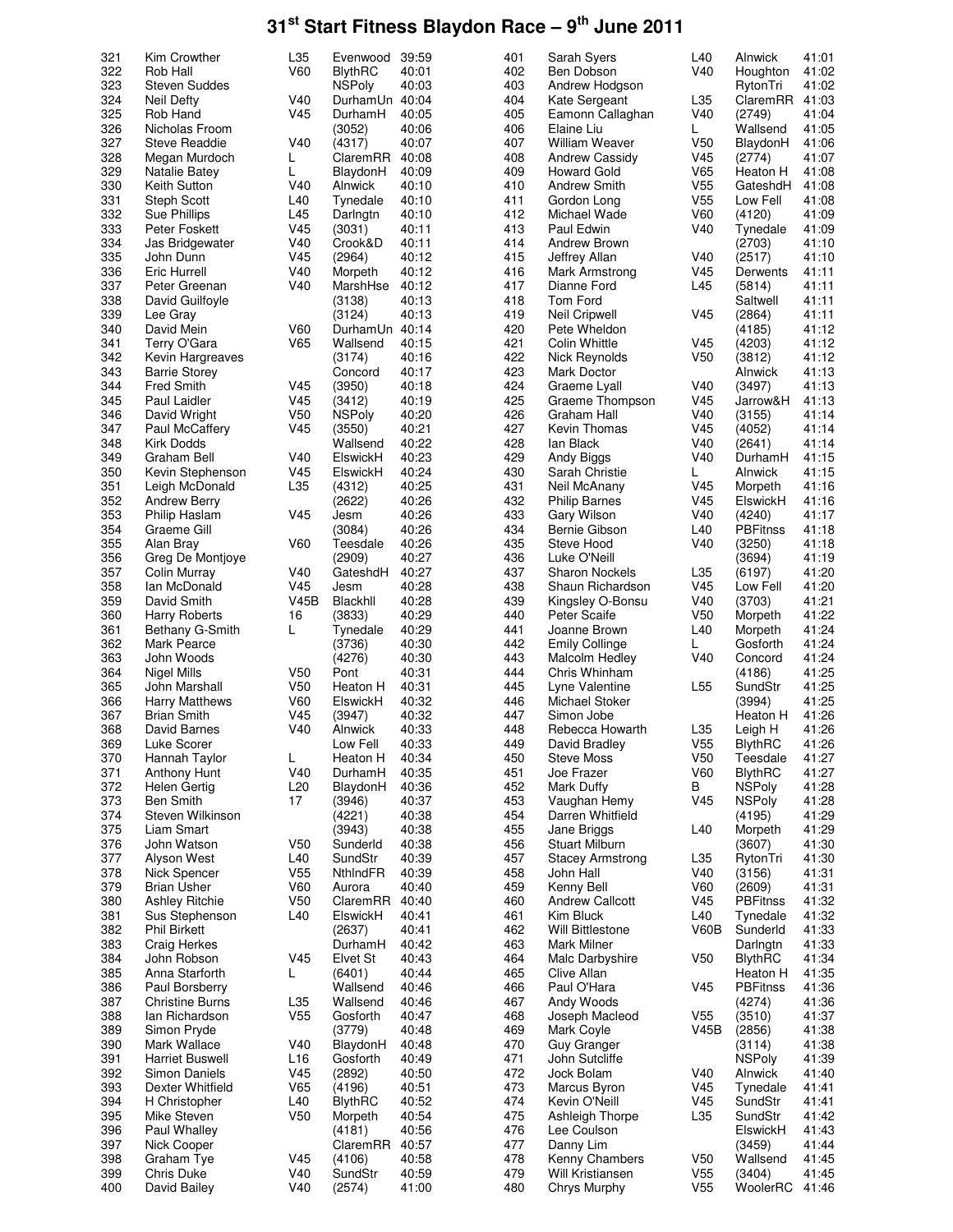| 481 | Simon Curry            |                 | WoolerRC        | 41:46 | 561 | Nigel Wood              | V45             | <b>NE Vets</b>  | 42:30 |
|-----|------------------------|-----------------|-----------------|-------|-----|-------------------------|-----------------|-----------------|-------|
| 482 | Michelle Woodley       | L35             | Morpeth         | 41:47 | 562 | Val Wilson              | L45             | ClaremRR        | 42:30 |
| 483 | <b>Jason Fettis</b>    |                 | (3016)          | 41:48 | 563 | Darren Heslop           |                 | Crook&D         | 42:31 |
| 484 | David Kelly            | V55             | Low Fell        | 41:48 | 564 | Gillian Moore           | L40             | <b>NSPoly</b>   | 42:31 |
| 485 | Neil Bennett           | V40             | SundStr         | 41:49 | 565 | Nigel Swan              |                 | (4015)          | 42:32 |
| 486 | <b>Steven Marks</b>    | V40             | <b>NSPoly</b>   | 41:50 | 566 | Neil Smith              | V40             | (3955)          | 42:32 |
| 487 |                        | V45             | (3420)          | 41:50 | 567 | Paul Hughes             |                 | ClaremRR        | 42:33 |
|     | Craig Lane             |                 |                 |       |     |                         |                 |                 | 42:34 |
| 488 | Emily F-Lucas          | L35             | DurhamUn 41:50  |       | 568 | Edward Baty             | V <sub>55</sub> | Heaton H        |       |
| 489 | Craig Mole             |                 | (3624)          | 41:51 | 569 | Amy Erhorn              | L               | Wallsend        | 42:34 |
| 490 | Alister Robson         |                 | Elvet St        | 41:51 | 570 | Stephen McVeigh         | V40             | (3594)          | 42:35 |
| 491 | Steve Mallam           |                 | (3518)          | 41:52 | 571 | Philip Rosier           |                 | (3865)          | 42:36 |
| 492 | Josh Gebhard           |                 | RoyHask         | 41:52 | 572 | Charles Hall            | V <sub>55</sub> | (3152)          | 42:36 |
| 493 | Edwin James            |                 | GateshdH        | 41:52 | 573 | <b>Andrew Rees</b>      |                 | (3808)          | 42:36 |
| 494 | Graeme Duckworth       |                 | (2962)          | 41:53 | 574 | <b>Andrew Cruise</b>    |                 | (2874)          | 42:37 |
| 495 | John Harper            |                 | (3176)          | 41:53 | 575 | Daniel Gregg            |                 | (3131)          | 42:37 |
| 496 | <b>Brian Bailes</b>    | V45             | BirtleyA        | 41:54 | 576 | Angela Gilmour          | L45             | GateshdH        | 42:37 |
| 497 | Marie Drozdowicz       | L <sub>50</sub> | Morpeth         | 41:54 | 577 | Mark Walker             |                 | (4133)          | 42:38 |
| 498 | Michael Atkinson       | V50             | (2567)          | 41:55 | 578 | David Johnson           | V50             | <b>NSPoly</b>   | 42:38 |
| 499 | Hon Lee                | V50             | Darlngtn        | 41:55 | 579 | Rich Bickerton          |                 | (2627)          | 42:38 |
| 500 | Dean Phillips          | V40             | Sunderld        | 41:56 | 580 | <b>William Raine</b>    | V <sub>55</sub> | Aurora          | 42:39 |
|     |                        |                 |                 |       | 581 |                         |                 |                 |       |
| 501 | Russell Toogood        | В               | (4085)          | 41:57 |     | Kevin Payne             | V <sub>50</sub> | Wallsend        | 42:39 |
| 502 | David Playfair         | V50             | (3762)          | 41:57 | 582 | David Coxon             | V40             | NthindFR        | 42:39 |
| 503 | Tony Allen             | V <sub>45</sub> | SundStr         | 41:58 | 583 | Darren Noble            | V40             | <b>BlythRC</b>  | 42:40 |
| 504 | Marc Richardson        |                 | SundStr         | 41:58 | 584 | Ed Veitch               | V <sub>50</sub> | (4116)          | 42:40 |
| 505 | Andy Howlett           | V40             | (3270)          | 41:59 | 585 | <b>Travers Blair</b>    |                 | RoyHask         | 42:41 |
| 506 | Dave Dale              |                 | Heaton H        | 41:59 | 586 | Mark Garry              | V40             | (3068)          | 42:41 |
| 507 | Ken Brown              | V50             | (2711)          | 42:00 | 587 | Michael Walls           | V45             | (4137)          | 42:42 |
| 508 | <b>Michael Baker</b>   | V <sub>50</sub> | Tynebra         | 42:00 | 588 | Lisa McMorrow           | L35             | (6147)          | 42:43 |
| 509 | <b>Barnaby Coulson</b> |                 | RoyHask         | 42:01 | 589 | Elaine Ord              | L40             | (6211)          | 42:43 |
| 510 | Mike Canning           |                 | (2758)          | 42:01 | 590 | Paul Sisterson          | V40             | (3932)          | 42:44 |
| 511 | Drew Swinburne         | V40             | (4018)          | 42:01 | 591 | Phil James              | V <sub>50</sub> | Saltwell        | 42:45 |
| 512 | Declan Stokle          | 18              |                 | 42:02 | 592 | <b>Richard Bowie</b>    |                 |                 | 42:45 |
|     |                        |                 | (3996)          |       |     |                         |                 | (2666)          |       |
| 513 | Min Zhang              |                 | (4295)          | 42:02 | 593 | Michael Gosney          | V40             | MarshHse        | 42:45 |
| 514 | Peter Sloan            | V50             | ElswickH        | 42:03 | 594 | John Lees               | V <sub>50</sub> | MarshHse        | 42:46 |
| 515 | Ste Armstrong          |                 | Wallsend        | 42:03 | 595 | Gregor McNiven          |                 | RoyHask         | 42:46 |
| 516 | Lee Farmer             |                 | (3004)          | 42:03 | 596 | Peter Jobson            | V <sub>50</sub> | (3335)          | 42:47 |
| 517 | Lee Walker             |                 | Wallsend        | 42:04 | 597 | Mike Warren             | V <sub>50</sub> | Teesdale        | 42:47 |
| 518 | Darryl Roe             |                 | Wallsend        | 42:04 | 598 | Kevin Hay               |                 | (3198)          | 42:48 |
| 519 | David Beaney           | V55B            | ClaremRR        | 42:05 | 599 | Alistair Murray         | V <sub>50</sub> | (3647)          | 42:48 |
| 520 | <b>Andrew Below</b>    | 17              | BlaydonH        | 42:05 | 600 | Clive Kelly             | V <sub>50</sub> | (3369)          | 42:48 |
| 521 | <b>Gregory Davies</b>  |                 | (2898)          | 42:06 | 601 | <b>Stuart Priestley</b> |                 | (3776)          | 42:49 |
| 522 | <b>Barney Wareing</b>  | 17              | (4148)          | 42:06 | 602 | <b>Bruce Vause</b>      |                 | (4114)          | 42:49 |
| 523 | Les Cavanagh           | V45             | Low Fell        | 42:07 | 603 | Alison Cummings         | L <sub>50</sub> | <b>NSPoly</b>   | 42:50 |
| 524 | Paul Turnbull          | V45             | <b>BlythRC</b>  | 42:08 | 604 | Graham Wood             |                 | (4262)          | 42:50 |
| 525 | Paul Davies            |                 | (2900)          | 42:09 | 605 | Angela Telford          | L45             | BlaydonH        | 42:51 |
|     |                        |                 |                 | 42:09 | 606 |                         |                 | SundStr         |       |
| 526 | Chris Biggin           | V40             | (2628)          |       |     | <b>Bill Kirk</b>        | V <sub>55</sub> |                 | 42:54 |
| 527 | Dave Churchley         |                 | (2793)          | 42:10 | 607 | Philip Young            | V <sub>45</sub> | (4294)          | 42:55 |
| 528 | Ian H-Clarke           | V45             | (3189)          | 42:10 | 608 | Richard Weir            |                 | Wallsend        | 42:56 |
| 529 | Robert Locke           | V45             | (3468)          | 42:11 | 609 | Alexander Cook          | 21              | (2831)          | 42:57 |
| 530 | Anna Oswald            | L <sub>19</sub> | GateshdH        | 42:11 | 610 | Andrew Hughes           | V45             | Morpeth         | 42:58 |
| 531 | Tom Hanson             | V <sub>55</sub> | ElswickH        | 42:12 | 611 | Joseph Hunter           |                 | (3284)          | 42:58 |
| 532 | <b>Robert Smith</b>    | V45             | (3962)          | 42:12 | 612 | Andrew Bain             |                 | (2575)          | 42:58 |
| 533 | lan Baxter             | V40             | <b>BlythRC</b>  | 42:13 | 613 | Daniel Beresford        |                 | (2620)          | 42:59 |
| 534 | Mike Parkinson         |                 | (3721)          | 42:13 | 614 | Chris Renton            | V45             | Fetchev         | 42:59 |
| 535 | Simon Long             |                 | (3476)          | 42:14 | 615 | Kenneth Kelly           | В               | Low Fell        | 43:00 |
| 536 | Robert Peacock         |                 | BlaydonH        | 42:15 | 616 | Kirstin McGowan         | L40             | SundStr         | 43:00 |
| 537 | John Farrell           | V40             | (3007)          | 42:16 | 617 | Chris Briton            |                 | (2694)          | 43:01 |
| 538 | Lucy Courtney          | L40             | Tynedale        | 42:17 | 618 | Alan Bell               | V <sub>50</sub> | (2604)          | 43:01 |
| 539 | Amanda Crooks          | L               | <b>PBFitnss</b> | 42:18 | 619 | Thomas Lemin            | <b>V60</b>      | <b>BlythRC</b>  | 43:02 |
| 540 | Andrew Middleton       |                 | ElswickH        | 42:20 | 620 | David Peart             | V45             | (3740)          | 43:02 |
| 541 | Neil Henderson         |                 | (3213)          | 42:21 | 621 | Robert Welch            |                 | AllenVal        | 43:02 |
|     |                        |                 |                 |       |     |                         |                 |                 |       |
| 542 | David Anderson         | V <sub>55</sub> | Tynebrg         | 42:22 | 622 | Andy Fowler             |                 | <b>PBFitnss</b> | 43:03 |
| 543 | Matthew Cormack        |                 | (4306)          | 42:24 | 623 | Alex Butler             |                 | (2741)          | 43:03 |
| 544 | Harry Norman           | V <sub>50</sub> | <b>NSPoly</b>   | 42:24 | 624 | Mike Singleton          | V50             | (3931)          | 43:04 |
| 545 | Stephen Kiszow         |                 | SundStr         | 42:24 | 625 | Keith Weavers           | V40             | Aurora          | 43:04 |
| 546 | <b>Tony Derbyshire</b> | V40             | (2915)          | 42:24 | 626 | John Davies             | V40             | (2899)          | 43:05 |
| 547 | <b>Robert Brand</b>    | V40             | (2683)          | 42:24 | 627 | Simon Wells             | V40             | (4174)          | 43:05 |
| 548 | Anth Arrowsmith        |                 | (2555)          | 42:24 | 628 | Chris Gray              |                 | (3119)          | 43:06 |
| 549 | Neil Baldwin           |                 | (2580)          | 42:24 | 629 | Peter Tate              |                 | (4032)          | 43:06 |
| 550 | Alison Dixon           | L35             | <b>NSPoly</b>   | 42:25 | 630 | Graham Harrison         | V <sub>45</sub> | Saltwell        | 43:07 |
| 551 | Norman Clark           | V60             | Morpeth         | 42:25 | 631 | Simon Hackett           | V40             | DurhamH         | 43:07 |
| 552 | Jonathan Mains         |                 | ClaremRR        | 42:25 | 632 | Clare Baharie           | L35             | SundStr         | 43:07 |
| 553 | Chris Jones            |                 | ClaremRR        | 42:25 | 633 | Laura Maddison          | L35             | (6095)          | 43:08 |
| 554 | Sue Calvert            | L40             | Morpeth         | 42:25 | 634 | <b>Andrew Shotton</b>   | V <sub>45</sub> | SundStr         | 43:08 |
| 555 | Luke Wilson            |                 | (4244)          | 42:25 | 635 | <b>William Doidge</b>   | <b>V60</b>      |                 | 43:09 |
|     |                        |                 |                 |       |     |                         |                 | Low Fell        |       |
| 556 | Mike Cotton            |                 | BlaydonH        | 42:25 | 636 | Paul Hughes             | V40             | Forres          | 43:09 |
| 557 | Kevin Williams         |                 | BorderAC        | 42:26 | 637 | Stephen Easton          |                 | (2969)          | 43:10 |
| 558 | Paul Campbell          |                 | (2753)          | 42:27 | 638 | Andy Niven              |                 | ElswickH        | 43:10 |
| 559 | Robert Hallam          | V45             | GateshdH        | 42:28 | 639 | Graeme Hare             |                 | <b>BlythRC</b>  | 43:11 |
| 560 | Chris Dickson          |                 | (2925)          | 42:29 | 640 | Chris Little            | V45             | <b>NSPoly</b>   | 43:11 |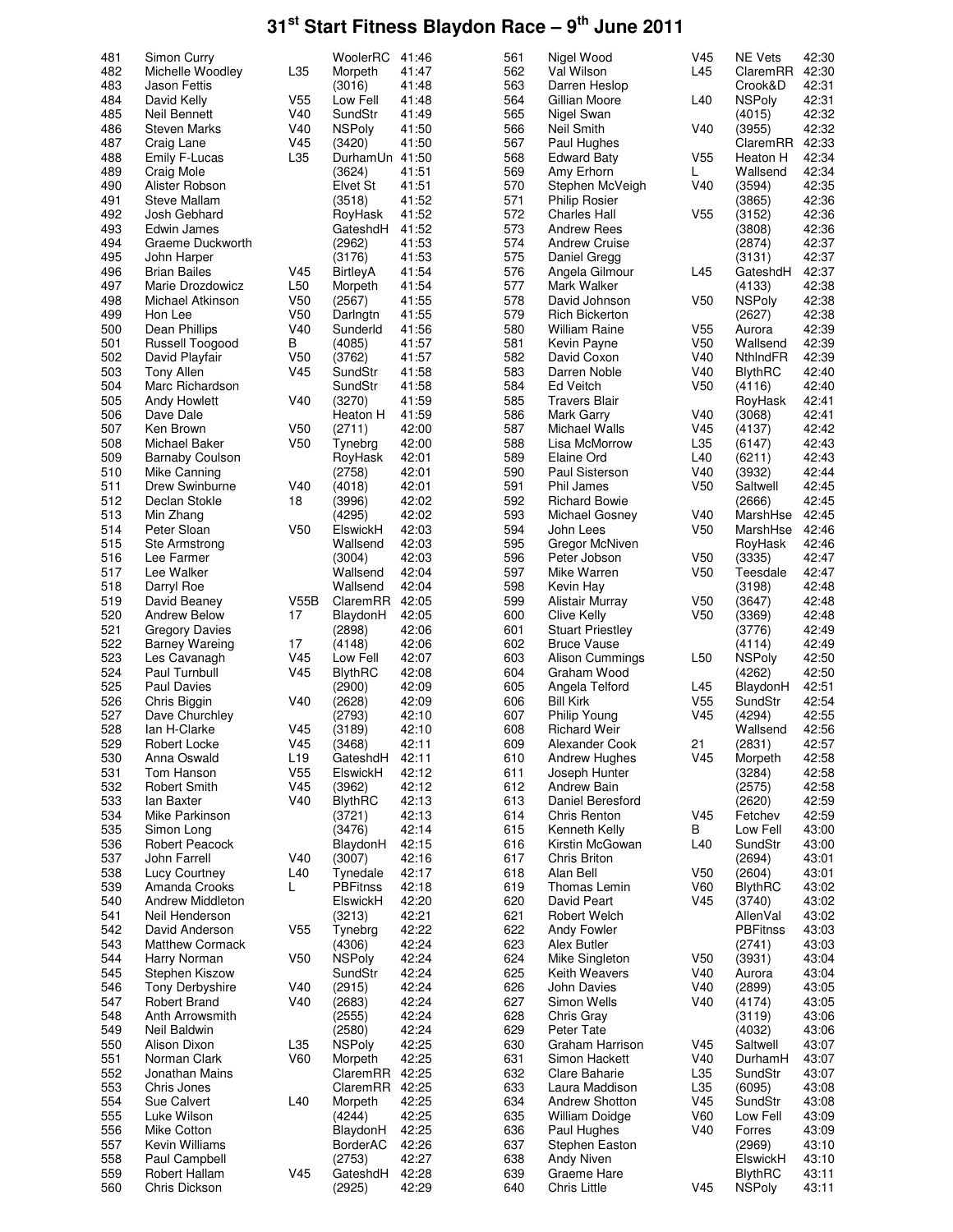| 641 | P Aitchison            | L40             | WoolerRC                | 43:11 | 721 | <b>Barry Edgar</b>     | V <sub>45</sub> | (2972)           | 43:47 |
|-----|------------------------|-----------------|-------------------------|-------|-----|------------------------|-----------------|------------------|-------|
| 642 | Howard Maclennan       |                 | (3508)                  | 43:12 | 722 | Chris Bishop           | V45             | (2640)           | 43:48 |
| 643 | Paul Hart              |                 | RoyHask                 | 43:12 | 723 | Ruan Terblanche        | 18              | (4047)           | 43:49 |
| 644 | <b>Ben Shillitoe</b>   |                 | Heaton H                | 43:12 | 724 | Peter Foggo            | V40             | Jarrow&H         | 43:49 |
| 645 | Duncan Thielmann       | V <sub>50</sub> | Heaton H                | 43:13 | 725 | Dawn Elliott           | L <sub>50</sub> | SundStr          | 43:50 |
| 646 | Austin Churm           |                 | (2794)                  | 43:13 | 726 | Derek Wright           | V60             | SundStr          | 43:50 |
| 647 | Maxwell Wall           | V45             | Crook&D                 | 43:13 | 727 | Gavin Clarke           |                 | (2802)           | 43:51 |
| 648 |                        | V <sub>45</sub> | Concord                 | 43:14 | 728 | <b>Andy Calvert</b>    | V <sub>45</sub> | (2750)           | 43:51 |
|     | Phil George            |                 |                         |       |     |                        |                 |                  |       |
| 649 | <b>Richard Baker</b>   |                 | <b>NSPoly</b>           | 43:14 | 729 | James Richardson       | V <sub>50</sub> | ElswickH         | 43:52 |
| 650 | James Young            | V <sub>45</sub> | (4291)                  | 43:15 | 730 | Gordon Gemmell         | V <sub>45</sub> | Morpeth          | 43:53 |
| 651 | Gavin Peterson         | V40             | (3747)                  | 43:15 | 731 | Graham Capper          | V <sub>55</sub> | Gala H           | 43:53 |
| 652 | Diane Vaughan          | L45             | Quakers                 | 43:16 | 732 | Jim Murphy             | V <sub>55</sub> | (3646)           | 43:53 |
| 653 | John Smith             |                 | Saltwell                | 43:17 | 733 | Maggie Loraine         | L <sub>55</sub> | GateshdH         | 43:53 |
| 654 | Paul Rea               | V <sub>50</sub> | Saltwell                | 43:17 | 734 | Diarmai Ferguson       | V40             | <b>NSPoly</b>    | 43:54 |
| 655 | Maria Armstrong        | L35B            | Tynedale                | 43:18 | 735 | Jonathan Harrop        |                 | (3186)           | 43:54 |
| 656 | Michael McIver         |                 | (3577)                  | 43:19 | 736 | Becky Newman           | L               | Wallsend         | 43:54 |
| 657 | John Ross              | V <sub>50</sub> | Alnwick                 | 43:20 | 737 | Adam Wilson            |                 | (4234)           | 43:55 |
| 658 | Graham Coggins         |                 | (2812)                  | 43:20 | 738 | <b>Langley Willis</b>  |                 | (4231)           | 43:55 |
| 659 | Graham King            | V <sub>55</sub> | Tynebrg                 | 43:20 | 739 | Graham Baty            | V40             | (2594)           | 43:55 |
| 660 | <b>Chris Garbutt</b>   |                 | (3061)                  | 43:21 | 740 | lan Cross              |                 | (2867)           | 43:55 |
| 661 | Kay Myerscough         | L45             | Tynedale                | 43:21 | 741 | Stephen Erhorn         | V45             | (2991)           | 43:56 |
| 662 | Tara Florance          | L40             | <b>PBFitnss</b>         | 43:22 | 742 | Simon Gardner          | V40             | (3066)           | 43:56 |
| 663 | David Garner           |                 | RytonTri                | 43:22 | 743 |                        |                 | (2772)           | 43:56 |
|     |                        |                 |                         |       |     | John Cartwright        |                 |                  |       |
| 664 | <b>Russ Elliott</b>    | V <sub>45</sub> | (2980)                  | 43:23 | 744 | David Hyde             |                 | (3296)           | 43:57 |
| 665 | Tom Westman            |                 | Wallsend                | 43:23 | 745 | <b>Steve Priestley</b> | V40             | (3775)           | 43:57 |
| 666 | Gareth Kyle            |                 | (3405)                  | 43:24 | 746 | David Jackson          | V <sub>55</sub> | (3310)           | 43:57 |
| 667 | <b>Ryan Ridley</b>     |                 | (3827)                  | 43:26 | 747 | <b>Bruce Robertson</b> | V45             | <b>NSPoly</b>    | 43:58 |
| 668 | <b>Paul Morris</b>     | V40             | <b>NSPoly</b>           | 43:26 | 748 | Robert Anderson        | V <sub>55</sub> | (2537)           | 43:59 |
| 669 | David Buffham          | V <sub>50</sub> | Pont                    | 43:26 | 749 | Gary Ramsay            | V <sub>45</sub> | (3794)           | 44:00 |
| 670 | <b>Yvonne Farrell</b>  | L35             | Fleet&Cr                | 43:27 | 750 | <b>Chris Mitsides</b>  |                 | Tynebrg          | 44:01 |
| 671 | Alan Oliver            |                 | (3689)                  | 43:27 | 751 | Dawn Palmer            | L40             | (6223)           | 44:01 |
| 672 | Darren Stewart         | V40             | (3989)                  | 43:28 | 752 | Richard Hudson         | V <sub>50</sub> | (3276)           | 44:02 |
| 673 | Gavin Harrison         |                 | (3180)                  | 43:28 | 753 | Joe Houghton           | V60             | (3264)           | 44:02 |
| 674 | Philippa Wight         | L35             | (6543)                  | 43:28 | 754 | Peter Smith            | V60             | (3961)           | 44:03 |
| 675 | Jeff Stobbart          |                 | SundStr                 | 43:29 | 755 | Richard McHugh         |                 | (3575)           | 44:04 |
| 676 | lan Turrell            |                 | (4103)                  | 43:29 | 756 | Malcolm Wood           | <b>V40B</b>     | (4263)           | 44:04 |
| 677 | Daniel Watson          |                 | (4155)                  | 43:30 | 757 | Elizabeth Oates        | L35             | Crook&D          | 44:05 |
| 678 | <b>Mark Ricketts</b>   | V <sub>50</sub> | SundStr                 | 43:30 | 758 | M Cockburn             | L35             | NewtonAy         | 44:06 |
| 679 | David Watt             | V <sub>50</sub> |                         | 43:31 | 759 | lan Charlton           | V <sub>50</sub> |                  | 44:06 |
| 680 |                        | L40             | (4164)<br><b>NSPoly</b> | 43:31 | 760 | Seamus Kelleher        |                 | (2781)<br>(3368) | 44:07 |
|     | Karen Loughney         |                 |                         |       |     |                        |                 |                  |       |
| 681 | lan Butler             | V45             | (2742)                  | 43:31 | 761 | Rod Etherington        |                 | Phoenix          | 44:08 |
| 682 | <b>Phillip Colver</b>  |                 | ElswickH                | 43:31 | 762 | Michael Gunn           | V40             | (3140)           | 44:09 |
| 683 | David Bradbury         | V <sub>45</sub> | (2673)                  | 43:31 | 763 | Anthony Charlton       | V60             | Gosforth         | 44:09 |
| 684 | Michael Brown          | V40             | Teesdale                | 43:32 | 764 | Peter Dibben           |                 | (2921)           | 44:09 |
| 685 | Jamie Wilson           |                 | (4242)                  | 43:32 | 765 | <b>Richard Roberts</b> | V <sub>45</sub> | (3834)           | 44:10 |
| 686 | <b>Stewart Harwood</b> |                 | (3194)                  | 43:32 | 766 | David Nolan            |                 | (3675)           | 44:10 |
| 687 | Mark Snowball          |                 | (3970)                  | 43:32 | 767 | Simon Beanland         | V <sub>45</sub> | (2600)           | 44:11 |
| 688 | Storm Smith            | V45             | Jesm                    | 43:33 | 768 | Penny Sinclair         | L               | Wallsend         | 44:11 |
| 689 | Carla Maley            |                 | <b>NSPoly</b>           | 43:33 | 769 | lan Richardson         | V60             | NSPoly           | 44:11 |
| 690 | Peter Smith            |                 | (3958)                  | 43:33 | 770 | Geoff Watson           |                 | DurhamH          | 44:12 |
| 691 | Antony Beynon          |                 | ElswickH                | 43:33 | 771 | Andrew Leith           |                 | (3447)           | 44:12 |
| 692 | Stephen Warwick        |                 | (4151)                  | 43:34 | 772 | Roberto Tyley          |                 | Serpent          | 44:13 |
| 693 | Claire Bruce           | L40             | Morpeth                 | 43:34 | 773 | Cheryl Parkin          | L35             | Low Fell         | 44:13 |
| 694 | Anth Macdonald         |                 | (3502)                  | 43:34 | 774 | Jimmy Flynn            | V60             | Wallsend         | 44:14 |
| 695 | Darren Wilson          |                 | (4237)                  | 43:34 | 775 | Neil W-Mitchell        |                 | (4272)           | 44:14 |
| 696 | Paul West              | V <sub>45</sub> | SundStr                 | 43:35 | 776 | David McDermott        |                 | (3562)           | 44:15 |
| 697 | Paul Young             |                 | (4293)                  | 43:35 | 777 | Jonathan Smee          |                 | (3944)           | 44:15 |
| 698 | Mark Wouldhave         | В               | RytonTri                | 43:36 | 778 | Joanne Lucking         | L35             | ElswickH         | 44:16 |
|     |                        |                 |                         |       |     |                        |                 |                  |       |
| 699 | Steve Kyte             | V <sub>45</sub> | ElswickH                | 43:36 | 779 | <b>Brian Thompson</b>  | V <sub>45</sub> | (4056)           | 44:16 |
| 700 | Graham Daglish         | V55             | Elvet St                | 43:37 | 780 | David Inness           | V40             | (3301)           | 44:17 |
| 701 | Mark Fraser            |                 | (3045)                  | 43:37 | 781 | Chrystal Skeldon       | L40             | Wallsend         | 44:17 |
| 702 | <b>Fred Pinder</b>     | V <sub>55</sub> | (3760)                  | 43:38 | 782 | Alan Wheatley          | V <sub>50</sub> | (4182)           | 44:18 |
| 703 | Joseph Reed            | V40             | (3804)                  | 43:38 | 783 | lan Barrett            | V40             | (2592)           | 44:18 |
| 704 | <b>Annette Hames</b>   | L50             | (5887)                  | 43:39 | 784 | Maurice Langford       | V <sub>50</sub> | (3421)           | 44:19 |
| 705 | Alison Hudson          | L35             | <b>NSPoly</b>           | 43:39 | 785 | David Wright           | V60             | Heaton H         | 44:19 |
| 706 | Chris Walker           | V45             | (4129)                  | 43:40 | 786 | Wendy Judge            | L45             | BlaydonH         | 44:19 |
| 707 | Andrew Hedley          |                 | (3206)                  | 43:41 | 787 | Colin Moore            | V40B            | (3627)           | 44:20 |
| 708 | Paul Gallon            | V40             | (3059)                  | 43:41 | 788 | Phil Middleton         |                 | NthindFR         | 44:20 |
| 709 | Peter Njoroge          | V40             | (3673)                  | 43:41 | 789 | Laura Murphy           | L               | Wallsend         | 44:21 |
| 710 | Charlie Gillon         | V <sub>50</sub> | Alnwick                 | 43:42 | 790 | Ger Stones             | V45             | (4002)           | 44:21 |
| 711 | Simon Reynolds         | V45             | (3813)                  | 43:42 | 791 | <b>Scott Wilkes</b>    | V40             | Morpeth          | 44:21 |
| 712 | Laura Robertson        | L35             | (6302)                  | 43:43 | 792 | Gemma Bates            | L               | BlaydonH         | 44:22 |
| 713 | H Raistrick            | L45             | (6270)                  | 43:43 | 793 | Callum Terry           |                 | (4048)           | 44:22 |
| 714 | Peter Collinson        | V40             | (2822)                  | 43:44 | 794 | Simon Dunn             | V40             | <b>NSPoly</b>    | 44:23 |
| 715 |                        | L21             |                         | 43:44 | 795 | David Hall             |                 |                  | 44:23 |
|     | Nathalie Reinke        |                 | BirtleyA                |       |     |                        | V45             | (3153)           |       |
| 716 | Stephen Hamilton       | V40             | (3163)                  | 43:45 | 796 | Katherine Davis        | L40             | <b>NSPoly</b>    | 44:24 |
| 717 | Michael Urwin          |                 | (4111)                  | 43:45 | 797 | Neil Jones             |                 | (3354)           | 44:24 |
| 718 | Alex Robinson          |                 | <b>NSPoly</b>           | 43:46 | 798 | <b>Gary West</b>       | V45             | (4177)           | 44:24 |
| 719 | Stephen Smith          | V50             | (3964)                  | 43:46 | 799 | David Roberts          | V50             | <b>BlythRC</b>   | 44:25 |
| 720 | Philip Hindmarsh       | V40             | Stocksfd                | 43:47 | 800 | Karen Tomlinson        | L40             | (6466)           | 44:25 |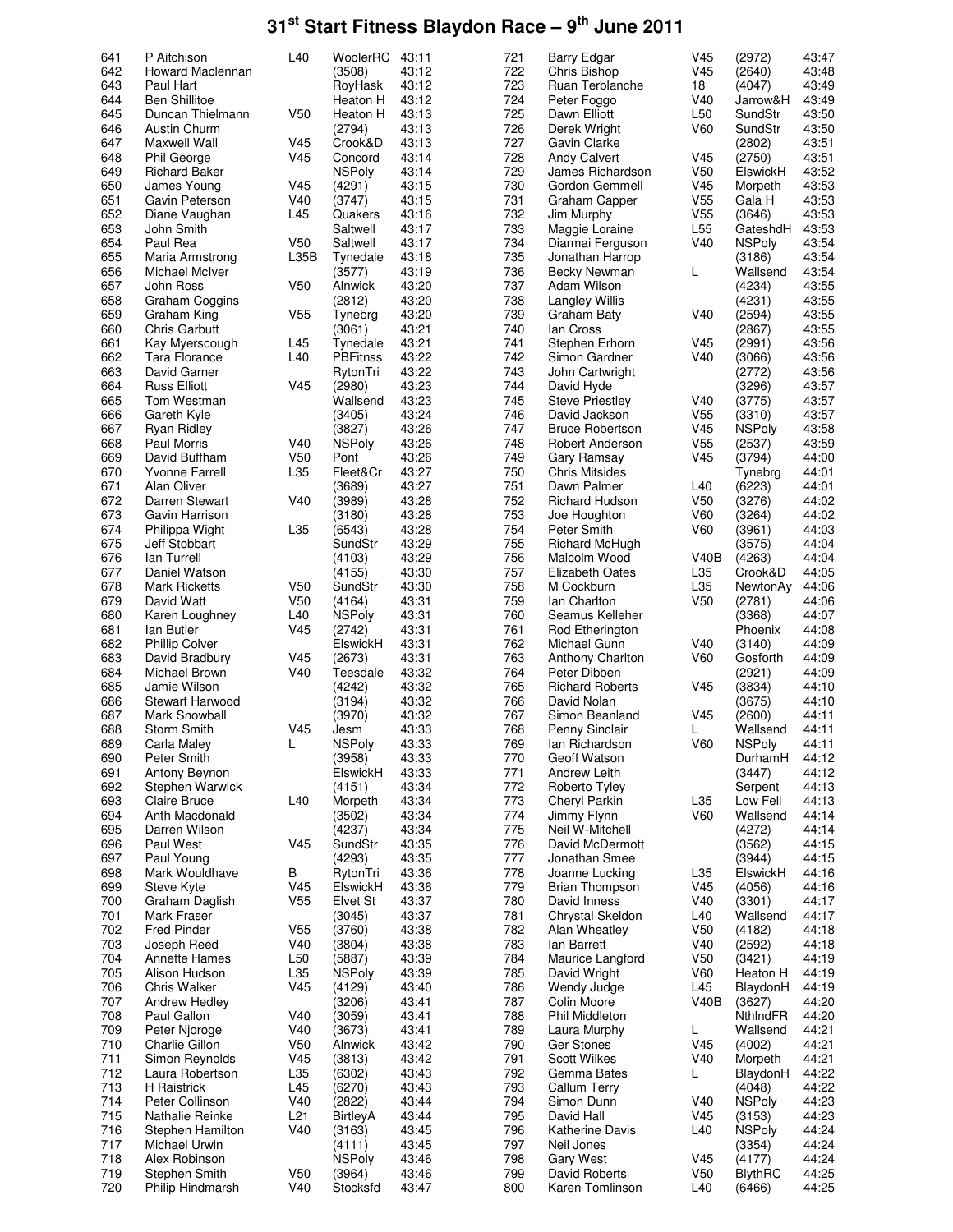| 801        | Paul Campbell                    |                                    | (2754)           | 44:25          | 881        | Alan Lattimer              | V40             | ElswickH             | 44:59          |
|------------|----------------------------------|------------------------------------|------------------|----------------|------------|----------------------------|-----------------|----------------------|----------------|
|            |                                  |                                    |                  |                |            |                            |                 |                      |                |
| 802        | Michael Wood                     | V <sub>50</sub>                    | (4266)           | 44:26          | 882        | Andrew Robertson           | V40             | NewtonAy             | 44:59          |
| 803        | Stephen Westwood                 |                                    | (4179)           | 44:26          | 883        | Tim Hoare                  |                 | (3231)               | 44:59          |
| 804        | Jennifer Batey                   | L                                  | (5573)           | 44:26          | 884        | Chris Callan               | V40             | DurhamH              | 45:00          |
|            |                                  |                                    |                  |                |            |                            |                 |                      |                |
| 805        | Brendan Luey                     |                                    | (3494)           | 44:27          | 885        | <b>Craig Mordey</b>        | V45             | (3631)               | 45:00          |
| 806        | David Wallace                    | V <sub>55</sub>                    | HBurnRd          | 44:29          | 886        | <b>Richard James</b>       |                 | (3319)               | 45:01          |
|            |                                  |                                    |                  |                |            |                            |                 |                      |                |
| 807        | Michael Phelan                   | V45                                | (4303)           | 44:29          | 887        | <b>Brian Richardson</b>    | V45             | Blackhll             | 45:01          |
| 808        | David Swainson                   | в                                  | Blackhll         | 44:30          | 888        | <b>Matthew Morris</b>      |                 | (3637)               | 45:02          |
| 809        |                                  |                                    | (2605)           | 44:30          | 889        | Shaun Thornton             |                 | (4077)               | 45:03          |
|            | Christopher Bell                 |                                    |                  |                |            |                            |                 |                      |                |
| 810        | Martin Porton                    | V40                                | (3767)           | 44:31          | 890        | Michael Brown              |                 | (2714)               | 45:04          |
| 811        | Alan Wallace                     | V40                                | (4136)           | 44:31          | 891        | <b>Steve Plummer</b>       |                 | Wallsend             | 45:05          |
|            |                                  |                                    |                  |                |            |                            |                 |                      |                |
| 812        | Geoff Hodgson                    | V45                                | (3236)           | 44:32          | 892        | David Varley               | V60             | Knavesmr             | 45:06          |
| 813        | Keith Lant                       | V <sub>50</sub>                    | (3423)           | 44:32          | 893        | Simon Gascoigne            | V40             | (3069)               | 45:06          |
|            |                                  |                                    |                  | 44:33          | 894        |                            | V <sub>45</sub> |                      | 45:06          |
| 814        | <b>Richard Hodges</b>            |                                    | (3234)           |                |            | <b>Andrew Smith</b>        |                 | Cobra                |                |
| 815        | <b>Geoff Winter</b>              | V <sub>55</sub>                    | Blackhll         | 44:33          | 895        | lain Robertson             | V40             | (3837)               | 45:06          |
| 816        | Simon Miller                     |                                    | (3613)           | 44:33          | 896        | <b>Vicky Davison</b>       | L35             | Blackhll             | 45:07          |
|            |                                  |                                    |                  |                |            |                            |                 |                      |                |
| 817        | <b>Austin Lowes</b>              | V40                                | (3482)           | 44:34          | 897        | <b>Thomas Porter</b>       | V40             | (3766)               | 45:07          |
| 818        | Clair Battersby                  | L35                                | (5575)           | 44:34          | 898        | <b>Katherine Storey</b>    | L40             | Concord              | 45:07          |
| 819        | James Logue                      | V <sub>50</sub>                    | (3472)           | 44:34          | 899        | <b>Phil McBeth</b>         | V <sub>55</sub> | Concord              | 45:08          |
|            |                                  |                                    |                  |                |            |                            |                 |                      |                |
| 820        | Oisin Macnamara                  | V <sub>55</sub>                    | (3511)           | 44:35          | 900        | Ralph Dickinson            | V55             | BlythRC              | 45:08          |
| 821        | <b>Richard Robson</b>            | V <sub>45</sub>                    | (3857)           | 44:35          | 901        | Fiona Twaddle              | L45             | (6483)               | 45:08          |
|            |                                  |                                    |                  |                |            |                            |                 |                      |                |
| 822        | Skye Archer                      | L40                                | Teesdale         | 44:35          | 902        | Angie Embleton             | L35             | Alnwick              | 45:09          |
| 823        | Melanie Horan                    | L                                  | (5957)           | 44:36          | 903        | Tara Case                  | L35             | (5659)               | 45:09          |
| 824        |                                  |                                    |                  | 44:36          | 904        |                            |                 |                      |                |
|            | Chris Wake                       |                                    | (4127)           |                |            | James McGuire              |                 | (3573)               | 45:09          |
| 825        | Spencer Lowrie                   | V40                                | (3490)           | 44:37          | 905        | Carl Hargreaves            |                 | (3173)               | 45:10          |
| 826        | <b>Martin Hands</b>              |                                    | (3165)           | 44:37          | 906        | Clive Mitchell             | V45             | (3620)               | 45:10          |
|            |                                  |                                    |                  |                |            |                            |                 |                      |                |
| 827        | Steve Irish                      | V40                                | (3303)           | 44:38          | 907        | <b>Nick Stock</b>          |                 | (3993)               | 45:10          |
| 828        | Mark Reay                        |                                    | Saltwell         | 44:38          | 908        | <b>Reginald Parker</b>     | V65             | BlaydonH             | 45:11          |
|            |                                  |                                    |                  |                |            |                            |                 |                      |                |
| 829        | <b>Philip Goode</b>              |                                    | Saltwell         | 44:39          | 909        | Stephen Muir               | V50             | BlaydonH             | 45:11          |
| 830        | Sara Blight                      | L35                                | ElswickH         | 44:40          | 910        | <b>Thomas Holland</b>      |                 | (3244)               | 45:11          |
| 831        | ??                               | ?                                  | (1488)           | 44:40          | 911        | Dan Naylor                 |                 | (3658)               | 45:11          |
|            |                                  |                                    |                  |                |            |                            |                 |                      |                |
| 832        | David Wright                     | V <sub>55</sub>                    | Low Fell         | 44:41          | 912        | Dominic Lockhart           |                 | (3470)               | 45:12          |
| 833        | Natalie Thorburn                 | L35                                | <b>NSPoly</b>    | 44:42          | 913        | David Legg                 | V45             | Pont                 | 45:12          |
|            |                                  |                                    |                  |                |            |                            |                 |                      |                |
| 834        | Danny Cramman                    | V40                                | (2861)           | 44:42          | 914        | <b>Andrew Clark</b>        |                 | (2795)               | 45:12          |
| 835        | David Weston                     | V60B                               | Darlngtn         | 44:42          | 915        | lan Milton                 | V45             | (3618)               | 45:12          |
| 836        | Andrew Thompson                  |                                    | Elvet St         | 44:43          | 916        | lan Robinson               | V40             | ClaremRR 45:13       |                |
|            |                                  |                                    |                  |                |            |                            |                 |                      |                |
| 837        | Ben Thackray                     |                                    | (4049)           | 44:43          | 917        | <b>Andrew Moore</b>        | V45             | Stocksfd             | 45:13          |
| 838        | Dave Charlton                    | V60                                | Tynedale         | 44:43          | 918        | Leah Davison               | L40             | <b>NSPoly</b>        | 45:13          |
|            |                                  |                                    |                  |                |            |                            |                 |                      |                |
| 839        | <b>Tony Birkett</b>              |                                    | (2638)           | 44:44          | 919        | <b>Matt Pattinson</b>      |                 | (3729)               | 45:13          |
| 840        | Stephen Barker                   |                                    | (2588)           | 44:44          | 920        | David Allinson             |                 | ElswickH             | 45:14          |
| 841        | Darren Welton                    |                                    | (4176)           | 44:44          | 921        | David Wilson               |                 | (4239)               | 45:14          |
|            |                                  |                                    |                  |                |            |                            |                 |                      |                |
| 842        | Colin Dean                       | V <sub>50</sub>                    | (2910)           | 44:45          | 922        | Nina Jensen                | L35             | (5989)               | 45:14          |
| 843        | Mark Gibson                      |                                    | (3078)           | 44:45          | 923        | James Dyer                 |                 | TeamCoco 45:15       |                |
|            |                                  |                                    |                  |                |            |                            |                 |                      |                |
| 844        | Mark Wilkinson                   |                                    | (4216)           | 44:45          | 924        | John Tinn                  | V45             | SundStr              | 45:15          |
| 845        | Jill Weightman                   | L35                                | (6525)           | 44:46          | 925        | <b>Rachel Hayes</b>        | L35             | ClaremRR 45:16       |                |
| 846        | Ron Thorn                        |                                    | Saltwell         | 44:46          | 926        | Simon Baudouin             | V <sub>55</sub> | GateshdH             | 45:16          |
|            |                                  |                                    |                  |                |            |                            |                 |                      |                |
| 847        | Paul Tomlinson                   | V <sub>50</sub>                    | Morpeth          | 44:46          | 927        | Andrea Clarke              | L45             | <b>PBFitnss</b>      | 45:17          |
| 848        | Anne-Marie Scott                 | L35                                | (6347)           | 44:47          | 928        | Alan Britten               | V40             | (2697)               | 45:17          |
|            |                                  |                                    |                  |                |            |                            |                 |                      |                |
| 849        | David Leat                       | V <sub>55</sub>                    | (3437)           | 44:47          | 929        | Carlie Johnson             | L               | (5992)               | 45:18          |
| 850        | Daniel Harvey                    |                                    | Jesm             | 44:48          | 930        | Emma Payne                 | L40             | <b>NSPoly</b>        | 45:18          |
| 851        | Gary Page                        | V40B                               | (3711)           | 44:48          | 931        | Jon Punshon                | V50             | (3782)               | 45:19          |
|            |                                  |                                    |                  |                |            |                            |                 |                      |                |
| 852        | Mark Ponton                      | V40                                | (3764)           | 44:48          | 932        | Alan Craft                 | V60             | Gosforth             | 45:19          |
| 853        | Peter Fox                        | V <sub>50</sub>                    | Derwents         | 44:48          | 933        | Nadia Stock                | L35             | (6413)               | 45:20          |
|            |                                  |                                    |                  |                |            |                            |                 |                      |                |
| 854        | Tom Payne                        | V40                                | (3734)           | 44:48          | 934        | Andrew Brown               |                 | (2704)               | 45:20          |
| 855        | Jonathan Bond                    |                                    | (2652)           | 44:48          | 935        | Ron Ingram                 | V55             | <b>BlythRC</b>       | 45:21          |
| 856        | Paul Cutler                      | V45                                | MarshHse         | 44:49          | 936        | Dean Forbes                |                 | (3027)               | 45:21          |
|            |                                  |                                    |                  |                |            |                            |                 |                      |                |
| 857        | David Devennie                   |                                    | (2916)           | 44:49          | 937        | Jamie Devlin               |                 | (2918)               | 45:22          |
| 858        | Daniel Sherliker                 |                                    | (3915)           | 44:49          | 938        | lain Short                 |                 | (3924)               | 45:22          |
|            |                                  | V40                                |                  |                | 939        | Christ Hearmon             |                 |                      | 45:23          |
| 859        | Peter Gallagher                  |                                    | RoyHask          | 44:49          |            |                            | L45             | Sdgfld               |                |
| 860        | Sharon Parr                      | L55B                               | Ch_le_St         | 44:49          | 940        | <b>Stuart Florance</b>     | V45             | (3024)               | 45:23          |
| 861        | <b>Gary Ross</b>                 |                                    | (3867)           | 44:50          | 941        | Peter Anderson             | V40             | (2534)               | 45:24          |
|            |                                  |                                    |                  |                |            |                            |                 |                      |                |
| 862        | Jenny Friend                     | L45                                | Heaton H         | 44:50          | 942        | John Dallinson             | V <sub>55</sub> | NthindFR             | 45:24          |
| 863        | Stephen Atkinson                 |                                    | (2568)           | 44:50          | 943        | <b>Tim Pickering</b>       | V40             | (3755)               | 45:24          |
|            |                                  |                                    |                  |                |            |                            |                 |                      |                |
| 864        | Michael Murray                   |                                    | (3652)           | 44:50          | 944        | <b>Gary Ayres</b>          |                 | (2569)               | 45:24          |
| 865        | Paul Ryder                       | V <sub>45</sub>                    | Jesm             | 44:51          | 945        | <b>Stuart Gordon</b>       | V45             | (3102)               | 45:24          |
| 866        | Peter Bannister                  | V <sub>50</sub>                    | ElswickH         | 44:51          | 946        | Kim Matthews               | L50             | ElswickH             | 45:25          |
|            |                                  |                                    |                  |                |            |                            |                 |                      |                |
| 867        | Matthew Carnall                  |                                    | (2760)           | 44:52          | 947        | Michael Brown              | V45             | ElswickH             | 45:25          |
| 868        | Richard Leonard                  |                                    | (3450)           | 44:52          | 948        | <b>Claire Riches</b>       | L35             | <b>BlythRC</b>       | 45:25          |
|            |                                  |                                    |                  |                |            |                            |                 |                      |                |
| 869        | <b>Tracy Brown</b>               | L35                                | Blackhll         | 44:53          | 949        | Stephen Kennedy            | В               | (3379)               | 45:25          |
| 870        | Michael Walker                   | V65                                | Gosforth         | 44:54          | 950        | Daniel Hobson              | 16              | ElswickH             | 45:26          |
| 871        |                                  | L <sub>55</sub>                    |                  | 44:54          | 951        | David Groark               | V45             |                      | 45:26          |
|            | Sue Ramage                       |                                    | BirtleyA         |                |            |                            |                 | (3136)               |                |
| 872        | Andy Johnson                     |                                    | (3338)           | 44:55          | 952        | Simon Arbon                | V40             | (2541)               | 45:26          |
| 873        | <b>Andrew Dixon</b>              |                                    | (2929)           | 44:56          | 953        | V Williams                 | L45             | (6552)               | 45:26          |
|            |                                  |                                    |                  |                |            |                            |                 |                      |                |
| 874        | Andrew Gill                      |                                    | (3082)           | 44:56          | 954        | Rob Holmes                 |                 | (3248)               | 45:26          |
| 875        | Phillip Irving                   | V45                                | (3305)           | 44:56          | 955        | Alan Purvis                | V40             | (3783)               | 45:27          |
| 876        | Pamela Woodcock                  | L60                                | Morpeth          | 44:57          | 956        | Jane Garbutt               | L35             | (5834)               | 45:27          |
|            |                                  |                                    |                  |                |            |                            |                 |                      |                |
|            |                                  |                                    |                  |                |            |                            |                 |                      |                |
| 877        | Clare Murphy                     | L35                                | (6181)           | 44:57          | 957        | V Cuthbertson              | L35             | Saltwell             | 45:27          |
|            |                                  |                                    |                  |                |            |                            |                 |                      |                |
| 878        | Keith Hudson                     | V <sub>55</sub>                    | NewcHHH          | 44:57          | 958        | <b>Cheryl Stanley</b>      | L.              | Low Fell             | 45:27          |
| 879<br>880 | Geoffrey Blair<br>Malc Thirlaway | V <sub>45</sub><br>V <sub>55</sub> | Jesm<br>GateshdH | 44:58<br>44:58 | 959<br>960 | Emma Morley<br>Paul Warson | L45<br>V45      | Darlngtn<br>Stocksfd | 45:28<br>45:28 |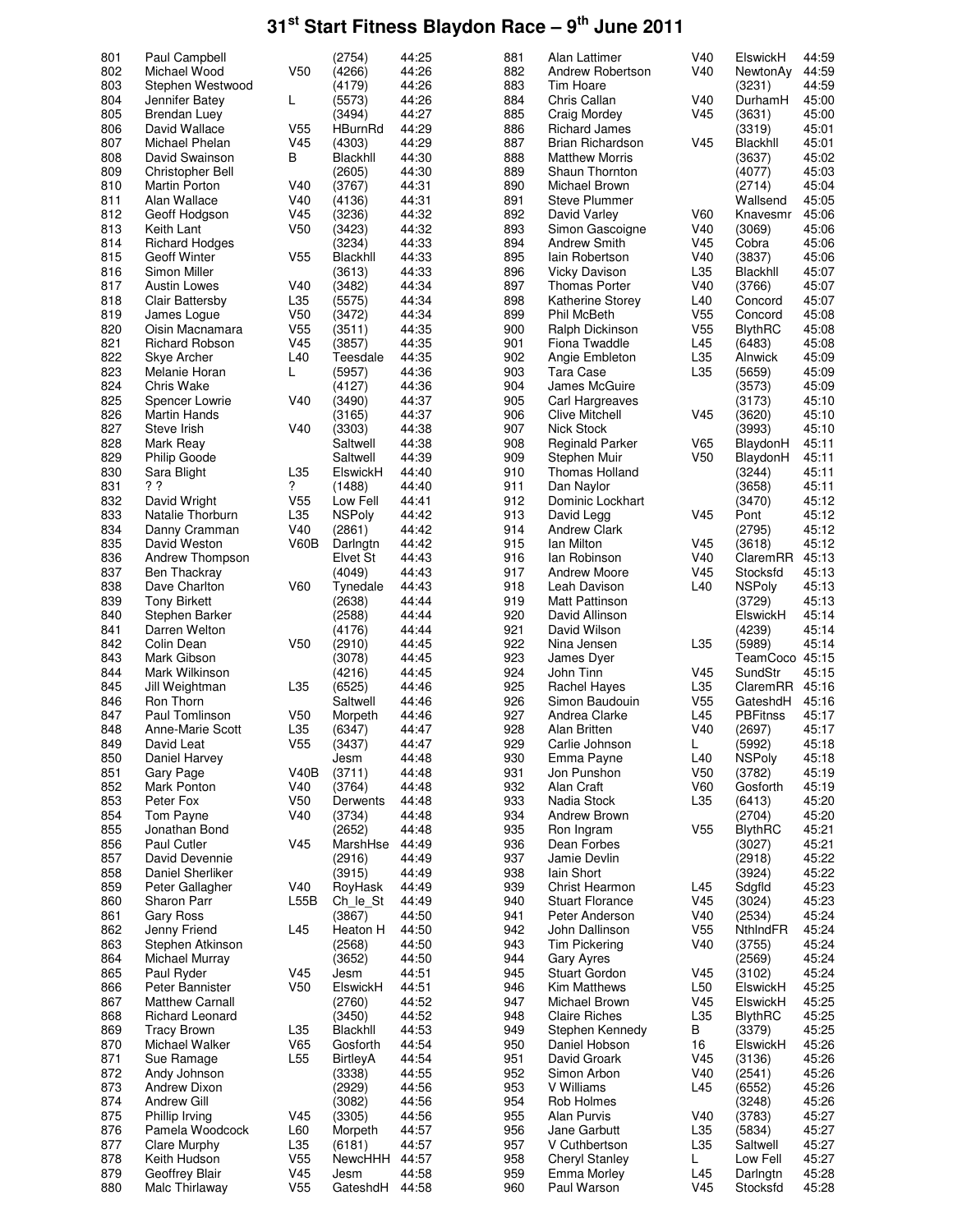| 961          | Mary Plumley                         | L35             | Alnwick                   | 45:28          | 1041         | <b>Edward Dalby</b>             | V50                    | BlaydonH                           | 46:04          |
|--------------|--------------------------------------|-----------------|---------------------------|----------------|--------------|---------------------------------|------------------------|------------------------------------|----------------|
| 962          | Sarah Kerr                           | L               | ClaremRR                  | 45:28          | 1042         | David Revett                    |                        | Aurora                             | 46:04          |
| 963          | <b>Richard McQuade</b>               | V45B            | Gosforth                  | 45:29          | 1043         | Gareth Rees                     | <b>V45B</b>            | (3809)                             | 46:04          |
| 964          | Barry Gray                           |                 | (3118)                    | 45:29          | 1044         | Mark Preston                    | V45                    | (3773)                             | 46:05          |
| 965          | Peter Clarke                         | V40             | (2804)                    | 45:29          | 1045         | <b>Rachael Smales</b>           | L                      | (6368)                             | 46:05          |
| 966          | Chris Kenyon                         |                 | (3382)                    | 45:30          | 1046         | Mark Robinson                   | V45                    | (3847)                             | 46:05          |
| 967          | Chris Murray                         |                 | (3649)                    | 45:30          | 1047         | <b>Tim Deveaux</b>              | V <sub>55</sub>        | <b>PBFitnss</b>                    | 46:06          |
| 968          | Andrew Robinson                      |                 | (3843)                    | 45:31          | 1048         | Isao Hara                       |                        | <b>NE Vets</b>                     | 46:06          |
| 969          | Louise Griffin                       | L40             | Tynedale                  | 45:31          | 1049         | Mark Bousfield                  | 20                     | (2661)                             | 46:07          |
| 970          | Lesley Lee                           | L               | Blackhll                  | 45:31          | 1050         | Rich Millington                 | V40                    | (3615)                             | 46:08          |
| 971          | Dave Bartrum                         | V40             | Alnwick                   | 45:32          | 1051         | Paul Henderson                  |                        | ElswickH                           | 46:09          |
| 972          | Jane Henderson                       | L45             | <b>NSPoly</b>             | 45:32          | 1052         | Abby Holder                     | L35                    | (5950)                             | 46:09          |
| 973          | Donna Glencross                      | L40B            | (5850)                    | 45:33          | 1053         | Robert Pearson                  | V <sub>50</sub>        | (3738)                             | 46:10          |
| 974          | <b>Steven Causer</b>                 | V <sub>55</sub> | (2779)                    | 45:33          | 1054         | Jackie Nicholls                 | L35                    | Quakers                            | 46:11          |
| 975          | <b>Andrew Phillips</b>               |                 | (3752)                    | 45:34          | 1055         | Peter Brooks                    | V40                    | Elvet St                           | 46:12          |
| 976          | <b>Steven Ramshaw</b>                | V40             | (3796)                    | 45:34          | 1056         | lan Smith                       | V45                    | Harmeny                            | 46:12          |
| 977          | Lynn Swanson                         | L45             | Heaton H                  | 45:34          | 1057         | Simone Scott                    | L35                    | (6350)                             | 46:12          |
| 978          | Aaron Burbridge                      |                 | (2730)                    | 45:35          | 1058         | Simon Jamison                   |                        | <b>NSPoly</b>                      | 46:12          |
| 979          | John Gray                            | V40             | (3122)                    | 45:35          | 1059         | Rebecca Armitage                | L35                    | (5533)                             | 46:12          |
| 980          | Nick Wilson                          | V45             | (4248)                    | 45:36          | 1060         | Rorie McIntosh                  |                        | (3576)                             | 46:12          |
| 981          | Lee Stephenson                       |                 | (3985)                    | 45:36          | 1061         | Wendy Marks                     | L40                    | Harrogte                           | 46:13          |
| 982          | Andy Hutchinson                      |                 | (3290)                    | 45:37          | 1062         | David Burford                   |                        | (2733)                             | 46:13          |
| 983          | Jo Kilner                            | L45             | (6026)                    | 45:37          | 1063         | Gill Weatherill                 | L                      | Wallsend                           | 46:13          |
| 984          | Ang Richardson                       | L               | ElswickH                  | 45:38          | 1064         | <b>Allan Symons</b>             |                        | (4023)                             | 46:13          |
| 985          | Doug Ellis                           | V <sub>45</sub> | (2981)                    | 45:39          | 1065         | David Whelan                    |                        | (4184)                             | 46:13          |
| 986          | Robin Hall                           |                 | (3157)                    | 45:40          | 1066         | Mike Weightman                  | V60                    | (4170)                             | 46:14          |
| 987          | Marie Dickinson                      | L35             | (5757)                    | 45:40          | 1067         | Daryl Lord                      |                        | (3479)                             | 46:14          |
| 988          | <b>Tim Stamp</b>                     |                 | (3980)                    | 45:41          | 1068         | Kevin Graham                    | V45                    | (3107)                             | 46:14          |
| 989          | Rebecca Philo                        | L               | BlaydonH                  | 45:42          | 1069         | John Young                      | V50B                   | (4292)                             | 46:14          |
| 990          | Paul Harrison                        | V40             | (3181)                    | 45:43          | 1070         | Daniel Bell                     |                        | (2606)                             | 46:14          |
| 991          | Sue Haughan                          | L40             | Heaton H                  | 45:43          | 1071         | Glenn Robinson                  | V40                    | (3845)                             | 46:15          |
| 992          | Paul Miller                          | V55             | (3612)                    | 45:43          | 1072         | David Candlish                  | V40                    | (2757)                             | 46:15          |
| 993          | Janet Oliver                         | L <sub>55</sub> | Tynedale                  | 45:44          | 1073         | <b>Rory Smith</b>               |                        | (3963)                             | 46:15          |
| 994          | Jean Laidlaw                         | V40             | (4311)                    | 45:44          | 1074         | David Heath                     | V40                    | (3202)                             | 46:16          |
| 995          | John Stephenson                      | V <sub>55</sub> | Saltwell                  | 45:45          | 1075         | <b>Craig Phipps</b>             | V40                    | (3754)                             | 46:16          |
| 996          | Lynne Garrett                        | L35             | (5836)                    | 45:45          | 1076         | Philip Steadman                 |                        | (3981)                             | 46:17          |
| 997          | Michael Styan                        | V40             | Low Fell                  | 45:45          | 1077         | Anth Bainbridge                 |                        | (2577)                             | 46:17          |
| 998          | Jenni Scarlett                       | L               | (6345)                    | 45:46          | 1078         | David Collinson                 | V45                    | Wallsend                           | 46:18          |
| 999          | Howard Jobson                        | V <sub>50</sub> | (3334)                    | 45:46          | 1079         | Doug Braidwood                  |                        | (2680)                             | 46:18          |
| 1000         | Sven Schierig                        | V40             | <b>NSPoly</b>             | 45:47          | 1080         | Edwin Osborne                   | V60                    | (3701)                             | 46:19          |
| 1001         | Sue Coulson                          | L40             | (5705)                    | 45:47          | 1081         | <b>Graham Porteous</b>          | V <sub>50</sub>        | Portobel                           | 46:19          |
| 1002         | <b>Stewart Boocock</b>               | <b>V60</b>      | (2656)                    | 45:48          | 1082         | <b>Peter Phillips</b>           |                        | Low Fell                           | 46:20          |
| 1003         | Keith Bryant                         | V45             | (2724)                    | 45:48          | 1083         | Tim Williams                    | V45                    | (4228)                             | 46:20          |
| 1004         | Aidan Kirkwood                       |                 | (3398)                    | 45:48          | 1084         | <b>Steven Martin</b>            |                        | (3536)                             | 46:21          |
| 1005         | Alexander Hume                       | 16              | (3278)                    | 45:48          | 1085         | Sue Bolam                       | L45                    | Alnwick                            | 46:21          |
| 1006         | <b>Matthew Feather</b>               | V40             | (3009)                    | 45:49          | 1086         | Tom Bryant                      |                        | (2725)                             | 46:22          |
| 1007         | Simon Murray                         | V40             | (3654)                    | 45:49          | 1087         | Keith Park                      |                        | (3716)                             | 46:22          |
| 1008         | Aaron Latimer                        |                 | (3426)                    | 45:49          | 1088         | Rory O'Hagan                    |                        | (3684)                             | 46:23          |
| 1009         | Carl Hagemann                        | V40             | (3144)                    | 45:49          | 1089         | Danny Coyne                     | V40                    | (2857)                             | 46:23          |
| 1010         | <b>Chris Hartley</b>                 | V45             | (3188)                    | 45:50          | 1090         | Carl Wilkowski                  |                        | (4222)                             | 46:24          |
| 1011         | David O'Neill<br>Dan Thompson        |                 | (3692)                    | 45:50          | 1091         | Mark Elliott                    | V <sub>45</sub>        | (2978)                             | 46:24          |
| 1012         |                                      |                 | (4059)                    | 45:50          | 1092         | <b>Lindsey Grant</b>            | L35                    | ElswickH                           | 46:25          |
| 1013         | John Laidler                         | V45             | (3410)                    | 45:50          | 1093         | Mary Lisle<br>Malcolm Leece     | L35                    | ElswickH                           | 46:26          |
| 1014         | Elaine Gascoigne                     | L45             | (5837)                    | 45:51          | 1094         |                                 |                        | (3441)                             | 46:26          |
| 1015         | Lisa Williams                        | L40             | Alnwick                   | 45:51          | 1095         | Karen Ogle                      | L35                    | <b>PBFitnss</b>                    | 46:27          |
| 1016<br>1017 | Clare Vanden Bos                     | L35<br>V60      | Fetchev<br><b>NE Vets</b> | 45:51<br>45:52 | 1096<br>1097 | Jon Davidson                    | V40<br>V <sub>55</sub> | (2895)<br>(4175)                   | 46:27<br>46:28 |
| 1018         | <b>Terry Herbert</b><br>Gavin Stokoe |                 |                           | 45:52          | 1098         | John Welsh                      | V <sub>55</sub>        |                                    |                |
| 1019         | Martin Galler                        |                 | (3999)<br>(3057)          | 45:53          | 1099         | Jeff Emmerson<br>Elspeth Lawson | L                      | ElswickH<br>Tynebrg                | 46:28<br>46:29 |
| 1020         | Liz Gray                             | L35             | (5862)                    | 45:54          | 1100         | Graham McDarby                  | V40                    | (4305)                             | 46:30          |
| 1021         | Graeme Brough                        |                 | (2701)                    | 45:55          | 1101         | Helen Coulthard                 | L45                    |                                    | 46:30          |
|              | Neil Holland                         | V <sub>45</sub> |                           |                | 1102         | Julian Coulthard                | V <sub>50</sub>        | <b>BorderAC</b><br><b>BorderAC</b> |                |
| 1022<br>1023 | Jason Taylor                         | V40             | (3242)                    | 45:56<br>45:57 | 1103         | Tom Bullerwell                  |                        | (2728)                             | 46:30<br>46:31 |
| 1024         | Darren McGurk                        |                 | Derwents<br>(3574)        | 45:57          | 1104         | Jennifer Herbert                | L35                    | (5923)                             | 46:31          |
| 1025         |                                      |                 | (3111)                    | 45:58          | 1105         | <b>Anthony Stubbs</b>           | V <sub>50</sub>        | (4010)                             | 46:31          |
| 1026         | Andrew Grainger<br>Ian Maholam       | V45             | (3516)                    | 45:58          | 1106         | Simon Lemin                     |                        | <b>BlythRC</b>                     | 46:32          |
| 1027         | Paul Davison                         | V <sub>45</sub> | (2905)                    | 45:59          | 1107         | James Floyd                     |                        |                                    | 46:32          |
| 1028         | Jonny Milligan                       |                 | (3614)                    | 45:59          | 1108         | Dean Smith                      | V <sub>50</sub><br>V40 | (3025)<br>(3948)                   | 46:33          |
| 1029         | Ashley Johnson                       | V <sub>50</sub> | NewcHHH                   | 46:00          | 1109         | Phil James                      | V45                    | (3318)                             | 46:33          |
| 1030         | Douglas Nisbet                       | V45             | Elvet St                  | 46:01          | 1110         | Mark Edward                     |                        | (2973)                             | 46:33          |
| 1031         | Stephen Hails                        | V <sub>45</sub> | <b>NPolice</b>            | 46:01          | 1111         | lan Allan                       | V40                    | (2516)                             | 46:34          |
| 1032         | Rob Hunter                           |                 | (3287)                    | 46:01          | 1112         | Paul Cross                      | V <sub>50</sub>        | (2868)                             | 46:34          |
| 1033         | <b>Matthew Greaves</b>               |                 | RoyHask                   | 46:01          | 1113         | <b>Chris Douthwaite</b>         | 17                     | (2956)                             | 46:35          |
| 1034         | Stephen McCoy                        | V40             | (4307)                    | 46:02          | 1114         | Geoff House                     |                        | (3266)                             | 46:35          |
| 1035         | Deena White                          | L50             | ElswickH                  | 46:02          | 1115         | Arlo Lapworth                   |                        | (3424)                             | 46:35          |
| 1036         | Lalage Brown                         | L45             | ElswickH                  | 46:02          | 1116         | Fiona Macfarlane                | L35                    | (6091)                             | 46:36          |
| 1037         | <b>Kerry Reed</b>                    | L35B            | Tynebrg                   | 46:03          | 1117         | Alan Dunning                    | V <sub>45</sub>        | Jesm                               | 46:36          |
| 1038         | Neil Turner                          | V40             | (4100)                    | 46:03          | 1118         | David Anderson                  |                        | Blackhll                           | 46:37          |
| 1039         | Maddy Collinge                       | L60             | Mansfld                   | 46:03          | 1119         | James Scott                     |                        | (3896)                             | 46:37          |
| 1040         | Robert Jefferson                     |                 | (3323)                    | 46:03          | 1120         | Daniel Monk                     |                        | ElswickH                           | 46:37          |
|              |                                      |                 |                           |                |              |                                 |                        |                                    |                |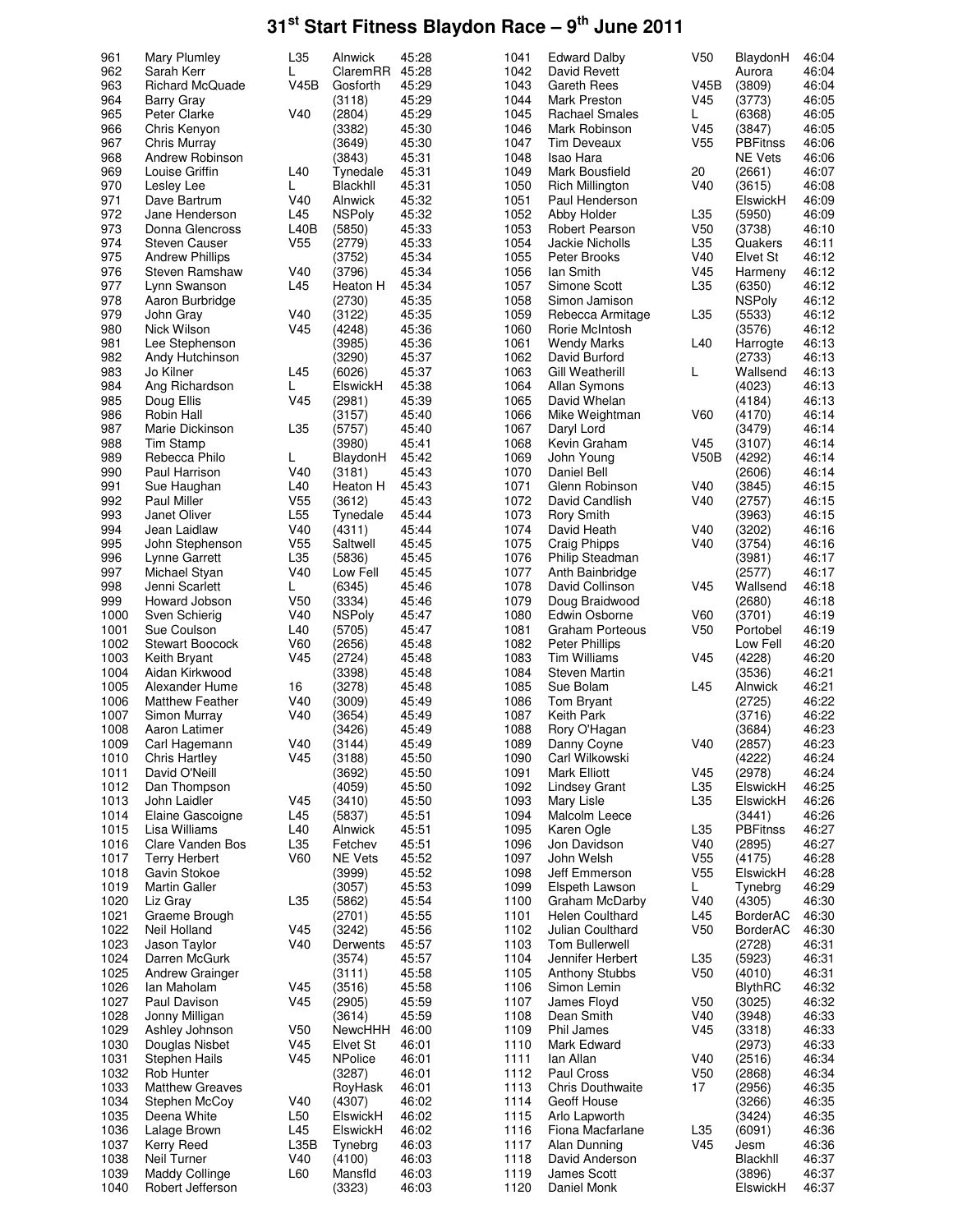| 1121         | lan Byworth                     |                        | Low Fell         | 46:38          | 1201         | Andre Terblanche                  | V40             | (4046)             | 47:08          |
|--------------|---------------------------------|------------------------|------------------|----------------|--------------|-----------------------------------|-----------------|--------------------|----------------|
| 1122         | Nick Baxter                     | V55                    | WoolerRC         | 46:38          | 1202         | <b>Scott Armstrong</b>            |                 | Jesm               | 47:08          |
| 1123         | David Howe                      | V40                    | Derwents         | 46:39          | 1203         | Alan Small                        |                 | (3940)             | 47:08          |
|              |                                 |                        |                  |                |              |                                   |                 |                    |                |
| 1124         | <b>Brian Shiel</b>              | V45                    | (3919)           | 46:39          | 1204         | Ruth Marshall                     | L40             | Wallsend           | 47:08          |
| 1125         | Andy Allen                      |                        | (2519)           | 46:40          | 1205         | Jonathan Eccles                   | V <sub>50</sub> | Quakers            | 47:09          |
| 1126         | Paul Gough                      |                        | (3103)           | 46:40          | 1206         | Neil Masson                       |                 | (3539)             | 47:09          |
|              |                                 |                        |                  |                |              |                                   |                 |                    |                |
| 1127         | Mick Butler                     | V45B                   | (2743)           | 46:41          | 1207         | Hayley Masterman                  | L35             | BlythRC            | 47:09          |
| 1128         | David Brewis                    | V60                    | (2686)           | 46:41          | 1208         | Phillippa Baxter                  | L35             | <b>BlythRC</b>     | 47:09          |
|              |                                 |                        |                  |                |              |                                   |                 |                    |                |
| 1129         | Jon Bell                        |                        | T&W FB           | 46:42          | 1209         | Craig Young                       |                 | (4288)             | 47:10          |
| 1130         | Jonathan Dunn                   |                        | (2965)           | 46:43          | 1210         | lan Bowden                        | V55             | (2662)             | 47:10          |
| 1131         | Malcolm Liddle                  | V <sub>50</sub>        | BlaydonH         | 46:44          | 1211         | Sarah Oliver                      | L35             | (6204)             | 47:10          |
|              |                                 |                        |                  |                |              |                                   |                 |                    |                |
| 1132         | Lee Dixon                       |                        | (2931)           | 46:44          | 1212         | Steven Lockey                     | V45             | (3469)             | 47:10          |
| 1133         | Gayle Reveley                   | L.                     | (6281)           | 46:44          | 1213         | Viv Hennessy                      | L <sub>50</sub> | (5919)             | 47:11          |
| 1134         |                                 |                        |                  |                | 1214         |                                   | V45             |                    | 47:11          |
|              | Athena Taylor                   | L40                    | (6440)           | 46:45          |              | <b>Richard Roberts</b>            |                 | WoolerRC           |                |
| 1135         | <b>Richard Potter</b>           | V45                    | RoyHask          | 46:45          | 1215         | Brian Carr                        | V <sub>55</sub> | (2762)             | 47:11          |
| 1136         | Andrew Thompson                 |                        | (4055)           | 46:45          | 1216         | <b>Richard Scott</b>              | V65             | MarshHse           | 47:12          |
|              |                                 |                        |                  |                |              |                                   |                 |                    |                |
| 1137         | Andrew Temple                   |                        | (4045)           | 46:46          | 1217         | Anna Sampson                      | L               | (6343)             | 47:12          |
| 1138         | Julie Lemin                     | L35                    | <b>BlythRC</b>   | 46:46          | 1218         | Gary Scorer                       | V45             | (3891)             | 47:13          |
| 1139         | <b>Shaun Williams</b>           | V40                    | (4227)           | 46:46          | 1219         | Jodi Armstrong                    |                 | (2546)             | 47:14          |
|              |                                 |                        |                  |                |              |                                   |                 |                    |                |
| 1140         | Denis Bostock                   | <b>V60</b>             | Low Fell         | 46:47          | 1220         | Steve Wilson                      | V40             | (4253)             | 47:14          |
| 1141         | Graeme Young                    | V <sub>50</sub>        | (4290)           | 46:47          | 1221         | Graham Tyler                      | V40             | (4107)             | 47:15          |
|              |                                 |                        |                  |                |              |                                   |                 |                    |                |
| 1142         | Derek Bousfield                 | V45                    | (2660)           | 46:47          | 1222         | David Williamson                  |                 | (4229)             | 47:16          |
| 1143         | El Weatherston                  | L40                    | Jesm             | 46:48          | 1223         | <b>Stewart Fletcher</b>           |                 | (3023)             | 47:17          |
| 1144         | Dan Macarthur                   | V <sub>50</sub>        | (3501)           | 46:48          | 1224         | David Coates                      | V45             | Alnwick            | 47:17          |
|              |                                 |                        |                  |                |              |                                   |                 |                    |                |
| 1145         | lan McKillop                    |                        | (3583)           | 46:48          | 1225         | Jill Lederer                      | L35             | (6063)             | 47:17          |
| 1146         | Derek Sinclair                  | V70                    | Aurora           | 46:49          | 1226         | Jeremy Bridges                    |                 | (2689)             | 47:18          |
| 1147         | <b>Graham Yates</b>             | V <sub>45</sub>        | (4285)           |                | 1227         |                                   | V <sub>55</sub> |                    | 47:18          |
|              |                                 |                        |                  | 46:49          |              | Chris Francis                     |                 | Tynedale           |                |
| 1148         | <b>Matthew Mavir</b>            |                        | (3544)           | 46:49          | 1228         | John Hutchinson                   | V <sub>55</sub> | Elvet St           | 47:18          |
| 1149         | Christopher Hoy                 |                        | (3272)           | 46:50          | 1229         | Angela Campbell                   | L40B            | (5648)             | 47:19          |
|              |                                 |                        |                  |                |              |                                   |                 |                    |                |
| 1150         | Paul Lewins                     | V40                    | SundStr          | 46:50          | 1230         | <b>Andrew Palmer</b>              | V40             | Heaton H           | 47:19          |
| 1151         | John Foster                     | V <sub>50</sub>        | (3035)           | 46:50          | 1231         | Gavin Knights                     | V40             | (3401)             | 47:20          |
| 1152         |                                 |                        | (3465)           | 46:51          | 1232         |                                   | V45             |                    | 47:20          |
|              | Evan Little                     |                        |                  |                |              | Douglas Wilson                    |                 | GateshdH           |                |
| 1153         | Ross Lowrie                     |                        | (3489)           | 46:51          | 1233         | Sara Stewart                      | L40             | AllenVal           | 47:20          |
| 1154         | John O'Neill                    | V45                    | RoyHask          | 46:51          | 1234         | Andrew Cosham                     | V40             | (2843)             | 47:21          |
|              |                                 |                        |                  |                |              |                                   |                 |                    |                |
| 1155         | <b>Phillip Lee</b>              | V <sub>50</sub>        | Alnwick          | 46:52          | 1235         | Paul Kinsey                       |                 | (3390)             | 47:21          |
| 1156         | Neil Marley                     | V40                    | (3531)           | 46:52          | 1236         | Nicholas Deakin                   | <b>V40B</b>     | LongFram           | 47:22          |
| 1157         | Melanie George                  | L                      | <b>NSPoly</b>    | 46:52          | 1237         | Joanne Murphy                     | L40             | Tynedale           | 47:22          |
|              |                                 |                        |                  |                |              |                                   |                 |                    |                |
| 1158         | Darryl Manning                  |                        | (3524)           | 46:53          | 1238         | <b>Stacey Davidson</b>            | L               | Wallsend           | 47:22          |
| 1159         | Kym Eden                        | L                      | (5784)           | 46:53          | 1239         | Lindsey Chapman                   | L35             | (5664)             | 47:22          |
| 1160         |                                 | V45                    |                  | 46:53          | 1240         | Rod Richardson                    | V40             |                    | 47:22          |
|              | Gavin Townsend                  |                        | (4314)           |                |              |                                   |                 | ElswickH           |                |
| 1161         | Gary Lynch                      | V45                    | MarshHse         | 46:54          | 1241         | <b>Steve Williams</b>             | V45             | SundStr            | 47:23          |
| 1162         | Andrew Lee                      | V40                    | (3438)           | 46:55          | 1242         | John Buswell                      | V <sub>55</sub> | Gosforth           | 47:23          |
|              |                                 |                        |                  |                |              |                                   |                 |                    |                |
| 1163         | Caroline Graham                 | L35                    | <b>NYorkMrs</b>  | 46:56          | 1243         | Shona Kerr                        | L50B            | (6019)             | 47:23          |
| 1164         | <b>Patrick Chinnery</b>         | V40                    | (2787)           | 46:56          | 1244         | Neil Johnson                      | V45             | (3341)             | 47:23          |
| 1165         |                                 |                        |                  | 46:56          | 1245         | Steve Cumpson                     |                 |                    | 47:24          |
|              | Simon Dixon                     |                        | (2934)           |                |              |                                   |                 | (2879)             |                |
| 1166         | <b>Stuart Jones</b>             |                        | (3356)           | 46:56          | 1246         | <b>Thomas Wilson</b>              |                 | GateshdH           | 47:24          |
| 1167         | Michael Stokle                  | V50B                   | (3997)           | 46:57          | 1247         | John Grainger                     | V40             | (3113)             | 47:24          |
|              |                                 |                        |                  |                |              |                                   |                 |                    |                |
| 1168         | Shirley Gibson                  | L60                    | Darlngtn         | 46:57          | 1248         | Barry Jackson                     | V <sub>55</sub> | (3308)             | 47:24          |
| 1169         | Glenn Tate                      |                        | (4031)           | 46:57          | 1249         | lan Richardson                    | V <sub>50</sub> | (3822)             | 47:25          |
| 1170         | Lucy Keating                    | L40                    | (6009)           | 46:57          | 1250         | Rob Wilson                        |                 | (4251)             | 47:25          |
|              |                                 |                        |                  |                |              |                                   |                 |                    |                |
| 1171         | Michael Morrow                  | V <sub>50</sub>        | (3638)           | 46:58          | 1251         | Linda Wilkinson                   | L40             | Mansfld            | 47:26          |
| 1172         | Martin Webster                  | V45                    | (4167)           | 46:58          | 1252         | Simon Robinson                    | V <sub>55</sub> | NewtonAv           | 47:26          |
|              |                                 |                        |                  |                |              |                                   |                 |                    |                |
| 1173         | John Bosson                     | V45                    | (2659)           | 46:58          | 1253         | <b>Matthew Scott</b>              | 19              | (3898)             | 47:27          |
| 1174         | <b>Steve Christie</b>           | V40                    | (2791)           | 46:58          | 1254         | <b>Bernard Cudd</b>               | V <sub>55</sub> | (2877)             | 47:27          |
| 1175         | John Josephs                    | V65                    | Heaton H         | 46:59          | 1255         | <b>Eddie Scott</b>                | V45             | (3894)             | 47:28          |
|              |                                 |                        |                  |                |              |                                   |                 |                    |                |
| 1176         | Andrew Wareing                  | V45                    | (4147)           | 46:59          | 1256         | David Bond                        |                 | (2651)             | 47:28          |
| 1177         | Helena Simmonds                 | L                      | Saltwell         | 46:59          | 1257         | Yvonne Jessop                     | L <sub>50</sub> | Derwents           | 47:29          |
| 1178         | John Stephenson                 | V70                    | Crook&D          | 47:00          | 1258         | Neil Smith                        | V45             | Derwents           | 47:29          |
|              |                                 |                        |                  |                |              |                                   |                 |                    | 47:30          |
| 1179         | Brian Waugh                     | V65                    | (4165)           | 47:00          | 1259         | <b>Patrick Stokle</b>             | 20              | (3998)             |                |
| 1180         | Jason Perkins                   |                        | (3744)           | 47:00          | 1260         | Alan Richardson                   |                 | (3815)             | 47:31          |
| 1181         | Simon Jewitt                    |                        | (3328)           | 47:01          | 1261         | <b>Errol Curling</b>              | V <sub>55</sub> | HaywrdsH           | 47:31          |
|              |                                 |                        |                  |                |              |                                   |                 |                    |                |
| 1182         | Peter Phillipson                | V60                    | Concord          | 47:01          | 1262         | Will Johnson                      |                 | (3345)             | 47:32          |
| 1183         | John English                    | V <sub>50</sub>        | (2988)           | 47:02          | 1263         | Peter Murphy                      | V40             | Tynedale           | 47:32          |
| 1184         |                                 | 21                     | R Navy           | 47:02          | 1264         | Katherine Robson                  | L35             | BlaydonH           | 47:33          |
|              | David Dwyer                     |                        |                  |                |              |                                   |                 |                    |                |
| 1185         | Steve Linsley                   | V <sub>50</sub>        | (3461)           | 47:02          | 1265         | Emma Turnbull                     | L35             | (6478)             | 47:33          |
| 1186         | Susan Chilton                   | L45                    | (5670)           | 47:03          | 1266         | Graeme Fletcher                   | V40             | (3021)             | 47:34          |
|              |                                 |                        |                  |                |              |                                   |                 |                    |                |
| 1187         | Simon C-Esland                  |                        | (2820)           | 47:03          | 1267         | Chris Jackson                     |                 | (3309)             | 47:35          |
| 1188         | <b>Richard Anderson</b>         | V40                    | (2536)           | 47:04          | 1268         | Kevin Jewitt                      |                 | (3327)             | 47:35          |
| 1189         | Vaughan Lewis                   | V <sub>50</sub>        | (3455)           | 47:04          | 1269         | Michael Ewing                     | V <sub>45</sub> | (2998)             | 47:35          |
|              |                                 |                        |                  |                |              |                                   |                 |                    |                |
| 1190         | Don Crozier                     | V45                    | (2873)           | 47:04          | 1270         | John Woodward                     | V <sub>55</sub> | SundStr            | 47:35          |
| 1191         | <b>Richard Wilks</b>            | V40                    | (4223)           | 47:05          | 1271         | Mel Dixon                         |                 | (2932)             | 47:36          |
|              |                                 |                        |                  |                |              |                                   |                 |                    |                |
| 1192         | Daniel Sherlock                 |                        | (3916)           | 47:05          | 1272         | Chris Oldfield                    |                 | (3686)             | 47:36          |
| 1193         | <b>Richard Hughes</b>           | V <sub>45</sub>        | Quakers          | 47:06          | 1273         | Bryan Levey                       |                 | (3451)             | 47:36          |
| 1194         | Steve Cunningham                |                        | (2880)           | 47:06          | 1274         | Paul McMorrow                     | V45             | (3589)             | 47:36          |
|              |                                 |                        |                  |                |              |                                   |                 |                    |                |
| 1195         |                                 |                        | (2611)           | 47:06          | 1275         | Claire Watson                     | L35             | (6514)             | 47:37          |
|              | <b>Matthew Bell</b>             |                        |                  |                |              |                                   |                 |                    |                |
|              |                                 |                        |                  | 47:06          |              |                                   |                 |                    |                |
| 1196         | Andrew Hudson                   |                        | (3273)           |                | 1276         | Sandra Williams                   | L40             | (6551)             | 47:37          |
| 1197         | Ian McMillan                    | V40                    | (3588)           | 47:07          | 1277         | Alex Laude                        |                 | (3427)             | 47:37          |
| 1198         | Paul Henderson                  | V40                    |                  | 47:07          | 1278         | <b>Richard Watson</b>             | V40             | (4163)             | 47:37          |
|              |                                 |                        | (3214)           |                |              |                                   |                 |                    |                |
| 1199<br>1200 | <b>Steve Duffy</b><br>lan Lowes | V40<br>V <sub>50</sub> | Aurora<br>(3485) | 47:07<br>47:07 | 1279<br>1280 | Pamela Bousfield<br>William Wight | L35<br>V40      | BlaydonH<br>(4207) | 47:38<br>47:38 |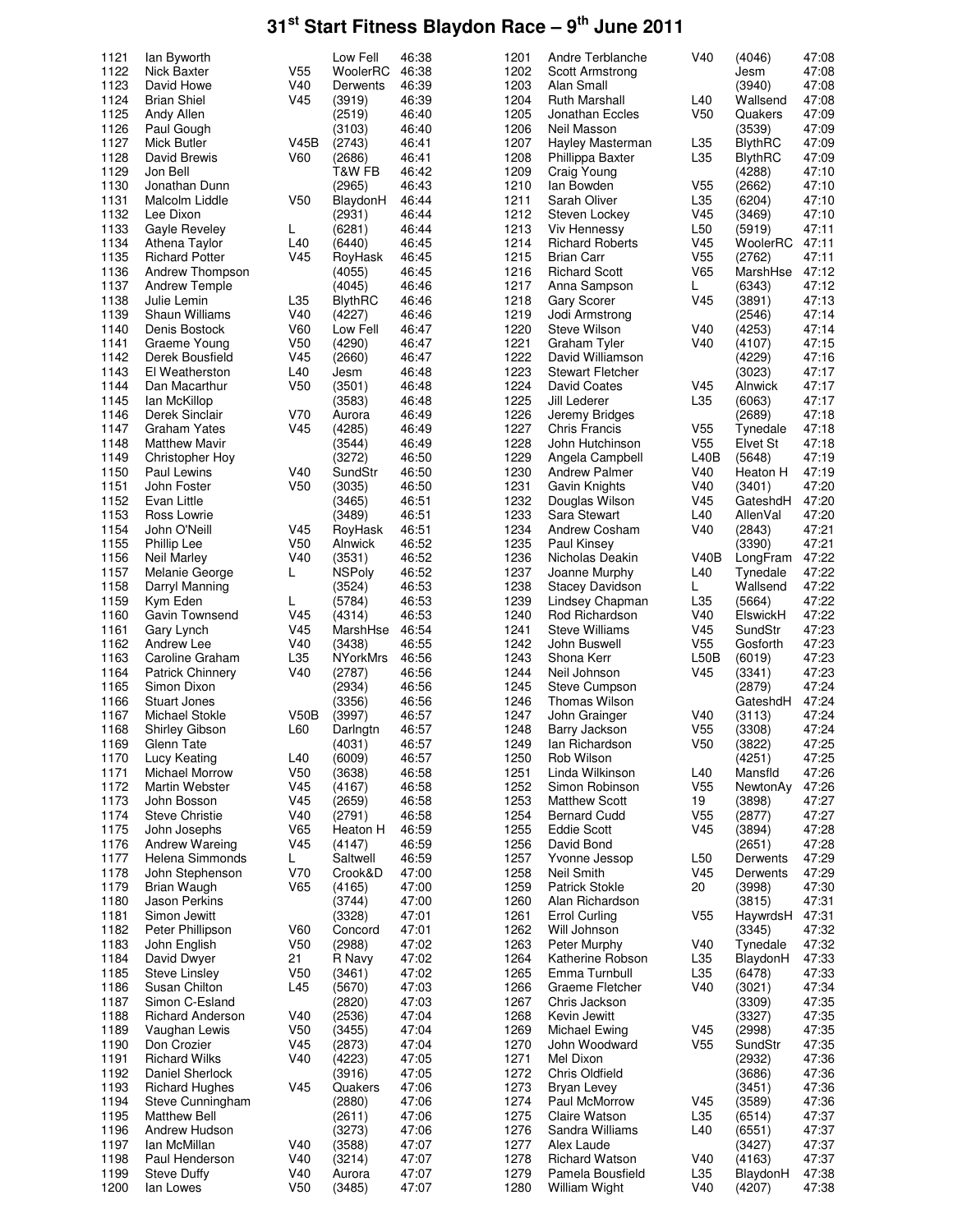| 1281         | Chris Young                              | V40             | (4287)             | 47:38          | 1361         | Tanja Cooper                             | L35                    | ClaremRR           | 48:08          |
|--------------|------------------------------------------|-----------------|--------------------|----------------|--------------|------------------------------------------|------------------------|--------------------|----------------|
| 1282         | <b>Emily James</b>                       | L               | Wallsend           | 47:39          | 1362         | <b>Robert Wilson</b>                     | V <sub>55</sub>        | (4252)             | 48:08          |
| 1283         | Anne-M Shiels                            | L40             | Jarrow&H           | 47:39          | 1363         | Jonathan Walker                          | V40                    | (4132)             | 48:09          |
| 1284         | David Cox                                |                 | (2853)             | 47:40          | 1364         | Alison Poulter                           | L40                    | (6256)             | 48:09          |
| 1285         | <b>Steve Burdett</b>                     |                 | RoyHask            | 47:40          | 1365         | Paul Curry                               | V45                    | (2883)             | 48:09          |
| 1286         | Joanne Lowry                             | L35             | (6084)             | 47:41          | 1366         | <b>Garry Brooks</b>                      |                        | (2699)             | 48:10          |
| 1287         | <b>Matthew Foster</b>                    |                 | (3036)             | 47:41          | 1367         | <b>Andrew Scott</b>                      | V40                    | (3893)             | 48:11          |
| 1288         | Daniel Jowett                            |                 | (3359)             | 47:42          | 1368         | Stephen Allen                            |                        | SundStr            | 48:12          |
| 1289         | Nick Joscelyne                           | V <sub>50</sub> | (3358)             | 47:42          | 1369         | <b>Richard Adams</b>                     | V40                    | (2504)             | 48:14          |
| 1290         | Scott Fairlamb                           | V40             | (2999)             | 47:42          | 1370         | Susan Coyle                              | L40                    | (5712)             | 48:14          |
| 1291<br>1292 | Alan Jobling                             | V60             | Jarrow&H<br>(3239) | 47:42<br>47:43 | 1371<br>1372 | Kim Simpson                              | V <sub>50</sub>        | (3930)<br>(2629)   | 48:14<br>48:14 |
|              | Chris Hogarth                            |                 |                    |                |              | Kevin Bills                              |                        |                    |                |
| 1293<br>1294 | Jim Farquhar                             |                 | (3006)             | 47:43          | 1373         | Justin Elgey                             |                        | (2977)             | 48:15          |
| 1295         | Tim McIntyre                             | V <sub>45</sub> | <b>NPolice</b>     | 47:43<br>47:43 | 1374<br>1375 | Juliet B-Machin<br><b>Stuart Edwards</b> | L45<br>V <sub>45</sub> | Gosforth           | 48:15<br>48:15 |
| 1296         | <b>Phil Stephenson</b><br>Jeremy Ainsley |                 | (4297)<br>(2507)   | 47:44          | 1376         | Harry Gallon                             | V65                    | (2976)<br>(3058)   | 48:15          |
| 1297         | Emma Hunter                              | L35             | (5969)             | 47:44          | 1377         | Colin Lee                                | V <sub>50</sub>        | (3439)             | 48:16          |
| 1298         | <b>Colin Winter</b>                      |                 | <b>NSPoly</b>      | 47:44          | 1378         | Kenny McCormick                          | V <sub>55</sub>        | ClaremRR           | 48:16          |
| 1299         | Julie Foster                             | L40             | (5822)             | 47:45          | 1379         | John Lowes                               |                        | (3486)             | 48:16          |
| 1300         | <b>Richard Conder</b>                    |                 | (2825)             | 47:45          | 1380         | <b>Martin Carrick</b>                    |                        | (2768)             | 48:16          |
| 1301         | Adele Bradfield                          | L               | (5614)             | 47:45          | 1381         | Caroline Hasson                          | L                      | Wallsend           | 48:17          |
| 1302         | Andrew Weightman                         |                 | (4168)             | 47:45          | 1382         | <b>Tim Marland</b>                       |                        | (3530)             | 48:17          |
| 1303         | Grahame Brown                            | <b>V60</b>      | (2708)             | 47:46          | 1383         | lan Baggett                              |                        | (2572)             | 48:17          |
| 1304         | Paul Wilkinson                           |                 | SundStr            | 47:46          | 1384         | Michael Wilson                           |                        | (4246)             | 48:17          |
| 1305         | <b>Adrian Hall</b>                       |                 | (3150)             | 47:46          | 1385         | John Pipe                                | V60                    | SundStr            | 48:18          |
| 1306         | John Bland                               |                 | (2646)             | 47:47          | 1386         | lan Morris                               |                        | (3636)             | 48:18          |
| 1307         | David Scrimgeour                         |                 | (3904)             | 47:47          | 1387         | Gill Donaldson                           | L40                    | Saltwell           | 48:18          |
| 1308         | <b>Steven Bowyer</b>                     |                 | (2670)             | 47:47          | 1388         | Aidan Blackburn                          | V <sub>55</sub>        | (2642)             | 48:18          |
| 1309         | Maureen Bartrum                          | L40             | Alnwick            | 47:48          | 1389         | Geoff Robson                             | V <sub>55</sub>        | (3852)             | 48:19          |
| 1310         | <b>Andrew Davison</b>                    | V40             | (2901)             | 47:48          | 1390         | Kate Metcalfe                            | L35                    | (6153)             | 48:19          |
| 1311         | Susan Wilson                             | L40             | ElswickH           | 47:48          | 1391         | Gemma Varley                             | L <sub>18</sub>        | Sdgfld             | 48:19          |
| 1312         | lan Legge                                | <b>V60</b>      | (3443)             | 47:48          | 1392         | Gina Howorth                             | L35                    | ElswickH           | 48:19          |
| 1313         | Nicky Wardle                             |                 | (4146)             | 00:00          | 1393         | Sarah Cawthorn                           | L                      | Wallsend           | 48:20          |
| 1314         | Fraser Gill                              | V <sub>55</sub> | <b>NSPoly</b>      | 47:48          | 1394         | <b>Donald Pearsons</b>                   | V <sub>55</sub>        | WoolerRC           | 48:20          |
| 1315         | Colin Gibson                             |                 | Tyne Tri           | 47:49          | 1395         | lan Lewis                                | V45                    | (3453)             | 48:20          |
| 1316         | Michael Downes                           |                 | (2959)             | 47:49          | 1396         | <b>Tracey Burlinson</b>                  | L40                    | SundStr            | 48:20          |
| 1317         | <b>Steve Gray</b>                        | V40B            | (3125)             | 47:49          | 1397         | Robert Beaton                            | V <sub>55</sub>        | (2601)             | 48:21          |
| 1318         | Fiona Levin                              | L35             | (6067)             | 47:49          | 1398         | Gary Lee                                 |                        | (3440)             | 48:21          |
| 1319         | Moise Coulon                             |                 | (2845)             | 47:50          | 1399         | Michelle Percy                           | L40                    | (6244)             | 48:22          |
| 1320         | Derek Smith                              | V <sub>50</sub> | Concord            | 47:50          | 1400         | <b>Richard Weir</b>                      | V40                    | (4173)             | 48:22          |
| 1321         | Stephen Holmes                           |                 | (3249)             | 47:51          | 1401         | Jamie Nicholson                          |                        | (3665)             | 48:23          |
| 1322         | David Anderson                           | В               | Gosforth           | 47:51          | 1402         | <b>Wendy Fisher</b>                      | L35                    | (5811)             | 48:23          |
| 1323         | Gillian Taylor                           | L35             | ElswickH           | 47:52          | 1403         | lan Johnston                             | V40                    | (3346)             | 48:24          |
| 1324         | Elis Stoddart                            | L40             | ElswickH           | 47:52          | 1404         | Stephen Jobling                          |                        | (3332)             | 48:24          |
| 1325         | Harry Lowes                              | V40             | (3484)             | 47:53          | 1405         | Colin Davis                              | V <sub>50</sub>        | <b>NSPoly</b>      | 48:25          |
| 1326         | Jonathan Sykes                           | V <sub>45</sub> | (4021)             | 47:53          | 1406         | Graham Dunne                             |                        | (2966)             | 48:25          |
| 1327         | Chris Titchmarsh                         |                 | (4081)             | 47:54          | 1407         | Audrey Duncan                            | L <sub>50</sub>        | SundStr            | 48:26          |
| 1328         | <b>Greg Phillips</b>                     |                 | (3753)             | 47:54          | 1408         | Ron Avery                                | V60                    | SundStr            | 48:26          |
| 1329         | <b>Graham Priestley</b>                  | V45             | (3774)             | 47:55          | 1409         | Andy Sutton                              | V <sub>50</sub>        | (4014)             | 48:27          |
| 1330         | Angela Parkinson                         | L40             | (6230)             | 47:56          | 1410         | David Higgins                            |                        | (3226)             | 48:27          |
| 1331         | Lorna Thompson                           | L35             | <b>NSPoly</b>      | 47:56          | 1411         | <b>Christine Hartas</b>                  | L60                    | (5903)             | 48:28          |
| 1332         | <b>Clare Mills</b>                       | L35             | (6157)             | 47:57          | 1412         | Jimmy Sweeney                            | V45                    | (4017)             | 48:28          |
| 1333         | <b>Claire Oates</b>                      | L35             | Crook&D            | 47:57          | 1413         | Neal Brown                               |                        | (2715)             | 48:29          |
| 1334         | Joanna Beckett                           | L35             | Crook&D            | 47:58          | 1414         | Gareth Veal                              |                        | (4115)             | 48:29          |
| 1335         | Sue Potter                               | L45             | <b>NSPoly</b>      | 47:58          | 1415         | Peter Miatt                              | V45                    | (3603)             | 48:30          |
| 1336         | <b>Vicky McIntyre</b>                    | L35             | (6134)             | 47:59          | 1416         | ??                                       | ?                      | (831)              | 48:30          |
| 1337         | Mark Armstrong                           | V40             | (2552)             | 47:59          | 1417         | John Brown                               | V <sub>55</sub>        | <b>NSPoly</b>      | 48:30          |
| 1338         | Laura Tunstall                           | L               | (6476)             | 48:00          | 1418         | R Phillipson                             | V70                    | RytonTri           | 48:30          |
| 1339         | John Tunstall                            | V <sub>50</sub> | HowgillH           | 48:01          | 1419         | Henry Nwaokobia                          |                        | RoyHask            | 48:30          |
| 1340         | Gareth Owen                              | V40             | (3707)             | 48:01          | 1420         | <b>Richard Caton</b>                     | V40                    | (2776)             | 48:30          |
| 1341         | Andy McClean                             | V <sub>45</sub> | Wallsend           | 48:02          | 1421         | Anthony Leech                            | V50                    | (3442)             | 48:31          |
| 1342         | Neil Leitch                              | V40             | (3446)             | 48:02          | 1422         | Georgie Hill                             | L                      | NYorkMrs           | 48:31          |
| 1343         | Tim Pain                                 | V40             | (3712)             | 48:03          | 1423         | Andrea Foster                            | L40                    | (5821)             | 48:31          |
| 1344         | <b>Clare Swift</b>                       | L<br>L          | <b>NSPoly</b>      | 48:03          | 1424         | Colin Phillipson                         | V40<br>V50             | <b>PBFitnss</b>    | 48:31          |
| 1345<br>1346 | Jenny Yeo                                | V <sub>45</sub> | <b>PBFitnss</b>    | 48:04<br>48:04 | 1425<br>1426 | Steve Graham                             |                        | (3110)             | 48:31          |
| 1347         | Tim Cleghorn<br>John O'Hare              | V <sub>50</sub> | (2808)<br>(3685)   | 48:05          | 1427         | Marc White                               |                        | (4189)             | 48:31          |
| 1348         | Alan Robinson                            | V <sub>55</sub> | (3841)             | 48:05          | 1428         | Andy Richardson<br>Christine Lee         | L65                    | (3816)<br>ElswickH | 48:32<br>48:32 |
| 1349         |                                          | V40             |                    | 48:05          | 1429         | Ann Grenfell                             | L40                    |                    | 48:32          |
| 1350         | lan Thompson<br><b>Andrew Pate</b>       |                 | (4062)<br>RoyHask  | 48:05          | 1430         | Naomi Bailey                             | L.                     | Heaton H<br>(5556) | 48:32          |
| 1351         | Pete Bartholomew                         | V <sub>50</sub> | Pont               | 48:06          | 1431         | Lindsey Brady                            | L35                    | (5617)             | 48:32          |
| 1352         | <b>Robert Scott</b>                      |                 | <b>NSPoly</b>      | 48:06          | 1432         | Cara Miller                              | L35                    | (6155)             | 48:32          |
| 1353         | Steven Donald                            | V40             | (2947)             | 48:06          | 1433         | <b>Michael Curry</b>                     | V40                    | (2882)             | 48:33          |
| 1354         | Anth Hutchinson                          | V40             | Low Fell           | 48:06          | 1434         | Neil Martin                              | V40                    | (3534)             | 48:33          |
| 1355         | William Muir                             | V <sub>55</sub> | (3643)             | 48:07          | 1435         | Kathryn Gough                            | L40                    | (6593)             | 48:33          |
| 1356         | Gary Lockhart                            | V <sub>45</sub> | (3471)             | 48:07          | 1436         | Andrew Mackay                            |                        | (4310)             | 48:33          |
| 1357         | Emma Johnson                             | L35             | MarshHse           | 48:07          | 1437         | Martin Birbeck                           | V45                    | (2632)             | 48:33          |
| 1358         | Ian Hamilton                             | V <sub>50</sub> | (3161)             | 48:07          | 1438         | Leslie Thomas                            | V <sub>55</sub>        | BirtleyA           | 48:34          |
| 1359         | Tom Millmore                             | V <sub>50</sub> | BirtleyA           | 48:08          | 1439         | Allan Souter                             | 21                     | (3972)             | 48:34          |
| 1360         | <b>Thomas Wanless</b>                    | 18              | (4141)             | 48:08          | 1440         | <b>Richard Allen</b>                     |                        | (2522)             | 48:35          |
|              |                                          |                 |                    |                |              |                                          |                        |                    |                |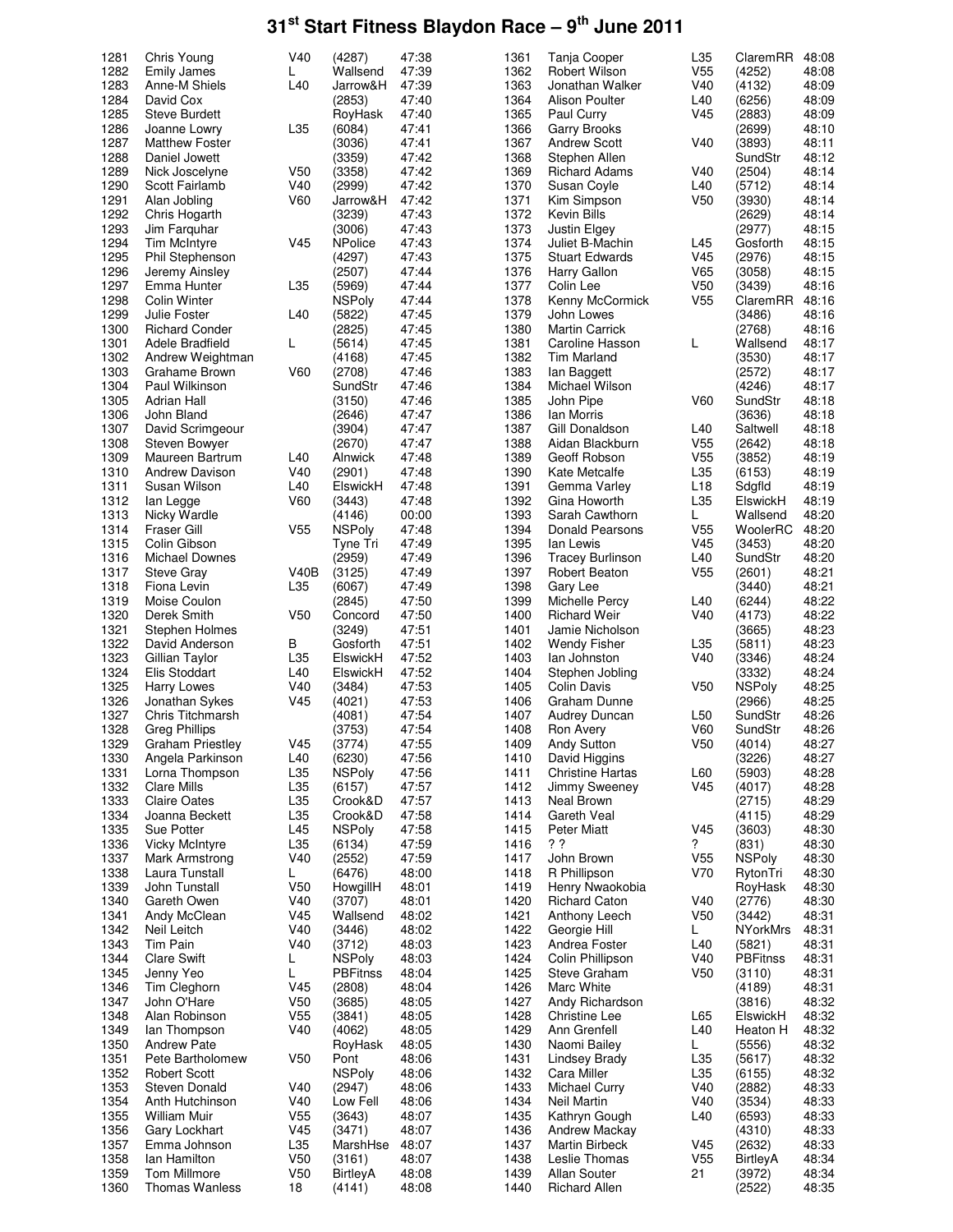| 1441         |                                       |                 |                    |                |              |                              |                 |                  |                |
|--------------|---------------------------------------|-----------------|--------------------|----------------|--------------|------------------------------|-----------------|------------------|----------------|
|              | John Thompson                         | V <sub>55</sub> | (4063)             | 48:36          | 1521         | <b>Matthew Goode</b>         |                 | (3100)           | 49:11          |
| 1442         | David Antill                          |                 | (2540)             | 48:37          | 1522         | Michelle Robson              | L35             | (6313)           | 49:11          |
| 1443         | Kevin Thompson                        | V <sub>55</sub> | (4065)             | 48:38          | 1523         | Anth Etheridge               | V40             | (2993)           | 49:12          |
| 1444         | Pablo Bernad                          | V40             | <b>SShields</b>    | 48:38          | 1524         | Amy W-Mitchell               | L35             | (6574)           | 49:12          |
| 1445         | Michael Page                          |                 | Jarrow&H           | 48:38          | 1525         | Paul Ward                    |                 | (4143)           | 49:13          |
| 1446         | Peter Fancy                           | V40             | (3002)             | 48:39          | 1526         | Luke Woodend                 |                 | ClaremRR         | 49:13          |
| 1447         | David Ward                            |                 | (4142)             | 48:39          | 1527         | Simon Byrne                  |                 | (2745)           | 49:13          |
|              |                                       |                 |                    |                |              |                              |                 |                  |                |
| 1448         | Alexandra Lloyd                       | L               | (6076)             | 48:40          | 1528         | lan Paton                    | V50             | (3726)           | 49:14          |
| 1449         | Eric Woodall                          | V <sub>50</sub> | SundStr            | 48:40          | 1529         | David Matthews               | V <sub>50</sub> | (3542)           | 49:14          |
| 1450         | David Grist                           | V40             | (3133)             | 48:40          | 1530         | Kathryn Hay                  | L45             | Heaton H         | 49:15          |
| 1451         | <b>Phil Hughes</b>                    |                 | (3277)             | 48:41          | 1531         | Richard Johnston             | V50             | (3349)           | 49:15          |
| 1452         | John Wilbor                           | V <sub>50</sub> | (4208)             | 48:41          | 1532         | David Wheatley               |                 | (4183)           | 49:16          |
| 1453         | Mark Wanless                          | V <sub>45</sub> | (4140)             | 48:42          | 1533         | <b>Hester Potts</b>          | L35             | (6255)           | 49:16          |
| 1454         | <b>Steve Scott</b>                    | V <sub>55</sub> | Houghton           | 48:42          | 1534         | Kevin Stokoe                 | V40             | (4000)           | 49:17          |
| 1455         | Sean Docherty                         |                 | (2938)             | 48:42          | 1535         | Dean Bertram                 |                 | (2623)           | 49:17          |
|              |                                       |                 |                    |                |              |                              |                 |                  |                |
| 1456         | Louise Cooke                          | L35             | <b>NSPoly</b>      | 48:43          | 1536         | Mark Bertram                 |                 | (2624)           | 49:18          |
| 1457         | Paul Mason                            |                 | (3538)             | 48:43          | 1537         | Jolanta Weaver               | L <sub>50</sub> | BlaydonH         | 49:19          |
| 1458         | P Sajjanhar                           | L40             | (6342)             | 48:44          | 1538         | Anna Brooks                  | L.              | Blackhll         | 49:19          |
| 1459         | Sarah Pascall                         | L40             | (6235)             | 48:44          | 1539         | Carole Watt                  | L <sub>50</sub> | <b>BlythRC</b>   | 49:20          |
| 1460         | Julie Richardson                      | L35             | ElswickH           | 48:44          | 1540         | Julie Williams               | L35             | (6550)           | 49:21          |
| 1461         | <b>Jill Fawcett</b>                   | L               | (5803)             | 48:45          | 1541         | Antonia Newman               | L35             | (6190)           | 49:22          |
| 1462         | John Fawcett                          | V <sub>45</sub> | (4304)             | 48:45          | 1542         | <b>Chris Stevenson</b>       | V45             | (3986)           | 49:22          |
| 1463         | Marty Lawrence                        | V40             | (3432)             | 48:46          | 1543         | lan Richardson               | В               | (3823)           | 49:22          |
| 1464         | David Godfrey                         | V <sub>55</sub> |                    | 48:46          | 1544         | <b>Steve Douthwaite</b>      |                 |                  | 49:22          |
|              |                                       |                 | (3097)             |                |              |                              |                 | (2958)           |                |
| 1465         | Judith Woods                          | L               | (6575)             | 48:47          | 1545         | <b>Stewart Doyle</b>         |                 | (2960)           | 49:23          |
| 1466         | <b>Carl Nevin</b>                     |                 | (3663)             | 48:47          | 1546         | Lauren Kirkwood              | L35             | (6037)           | 49:23          |
| 1467         | Stephen Bentham                       | V <sub>55</sub> | (2619)             | 48:48          | 1547         | C Armstrong                  | L45             | WoolerRC         | 49:23          |
| 1468         | Stephen Kehoe                         | V40             | (3364)             | 48:48          | 1548         | Kris Thompson                | L <sub>55</sub> | WoolerRC         | 49:23          |
| 1469         | Sam Norrie                            | 19              | (3677)             | 48:49          | 1549         | David Patchett               | V40             | (3722)           | 49:24          |
| 1470         | <b>Tony Gladstone</b>                 | V40             | (3093)             | 48:49          | 1550         | Martin Kenny                 |                 | (3381)           | 49:24          |
| 1471         | Kevin Morland                         | 21              | (3635)             | 48:50          | 1551         | Natasha Harris               | L35             | (5901)           | 49:24          |
| 1472         | John Devine                           |                 | (2917)             | 48:51          | 1552         | Lucinda Weeks                | L               | (6524)           | 49:25          |
| 1473         |                                       |                 |                    | 48:51          | 1553         |                              | L35             |                  | 49:25          |
|              | Graham McDarby                        | V40             | (3561)             |                |              | Katie Snowdon                |                 | (6389)           |                |
| 1474         | Brian Burdon                          | V <sub>55</sub> | Darlngtn           | 48:52          | 1554         | Steve Snowdon                | V50             | <b>NE Vets</b>   | 49:25          |
| 1475         | lan Kemp                              |                 | (3376)             | 48:53          | 1555         | Jill Rudkin                  | L35             | (6333)           | 49:25          |
| 1476         | <b>Trevor Cook</b>                    | V <sub>55</sub> | (2834)             | 48:54          | 1556         | Derek Ramage                 | V50             | (3792)           | 49:26          |
| 1477         | Simon Haynes                          | V50B            | (3201)             | 48:54          | 1557         | Jason Pellow                 | V40             | (3741)           | 49:26          |
| 1478         | Aaron Thompson                        |                 | Concord            | 48:54          | 1558         | James Strong                 |                 | (4008)           | 49:26          |
| 1479         | Margaret Dover                        | L <sub>50</sub> | Heaton H           | 48:55          | 1559         | <b>Paul Stutt</b>            |                 | (4013)           | 49:26          |
| 1480         | Pamela Gold                           | L65             | Heaton H           | 48:55          | 1560         | Nicola Baggett               | L               | (5555)           | 49:27          |
| 1481         | Michael Todd                          | V45             | Wallsend           | 48:56          | 1561         | <b>Richard Fenton</b>        | V40B            | (3012)           | 49:27          |
| 1482         |                                       | V45             | Wallsend           | 48:56          | 1562         | John Caulfield               |                 |                  | 49:27          |
|              | <b>Tony Maddocks</b><br>Angela Bowyer | L35             |                    |                |              |                              |                 | (2777)           |                |
| 1483         |                                       |                 | (5611)             | 48:57          | 1563         | <b>Terry Welsh</b>           | V <sub>55</sub> | ClaremRR         | 49:28          |
|              |                                       |                 |                    |                |              |                              |                 |                  |                |
| 1484         | Chris Robertson                       | L40             | <b>NSPoly</b>      | 48:57          | 1564         | Stephen Brown                | V50             | (2718)           | 49:28          |
| 1485         | Keith Barnes                          | V40             | (2589)             | 48:58          | 1565         | Carol Appleby                | L               | (6592)           | 49:29          |
| 1486         | Gary Hakin                            | V <sub>50</sub> | (3148)             | 48:58          | 1566         | lan Hopper                   | V <sub>55</sub> | (3254)           | 49:30          |
|              | <b>Paul Trott</b>                     |                 | (4095)             | 48:59          | 1567         | Gareth Crow                  |                 | (2871)           | 49:31          |
| 1487         |                                       |                 |                    |                |              |                              |                 |                  |                |
| 1488         | Keith Wadge                           |                 | (4123)             | 48:59          | 1568         | Amber Laybourne              | L               | (6060)           | 49:31          |
| 1489         | Jason Scotney                         | V40B            | (3892)             | 49:00          | 1569         | <b>Matthew Wilcox</b>        |                 | (4211)           | 49:32          |
| 1490         | Mark English                          |                 | (2989)             | 49:00          | 1570         | <b>Andrew Russell</b>        | V40             | (3876)           | 49:33          |
| 1491         | Tom Jones                             | V <sub>55</sub> | Teesdale           | 49:01          | 1571         | Debbie McNay                 | L40             | (6148)           | 49:34          |
| 1492         | John Young                            | V <sub>50</sub> | Low Fell           | 49:01          | 1572         | <b>Rich Carpentier</b>       |                 | (2761)           | 49:34          |
| 1493         | Gary Cooke                            | V40             | (2835)             | 49:01          | 1573         | Fiona Brennan                | L40             | MarshHse         | 49:35          |
| 1494         | Ian Wylie                             | V40             | (4283)             | 49:01          | 1574         | <b>Judith Drummond</b>       | L40             | (5774)           | 49:36          |
| 1495         | <b>Martin Bowie</b>                   | V <sub>45</sub> | (2665)             | 49:01          | 1575         | Andrew Cameron               |                 | (2751)           | 49:37          |
| 1496         | Pauline Chaplin                       | L55             | Heaton H           | 49:01          | 1576         | <b>Thomas Moran</b>          |                 | (3629)           | 49:38          |
| 1497         | Clare Kelly                           | L35             | (6013)             | 49:01          | 1577         | Alan Foster                  |                 | (3032)           | 49:38          |
|              |                                       |                 |                    |                |              |                              |                 |                  |                |
| 1498         | Louise Moody                          | L35             | (6164)             | 49:01          | 1578         | Jason McGray                 |                 | (3569)           | 49:38          |
| 1499         | <b>Holly Marshall</b>                 | L <sub>19</sub> | EdenRunn           | 49:02          | 1579         | David Anderson               |                 | (2530)           | 49:38          |
| 1500         | Karen Grant                           | L40             | Blackhll           | 49:02          | 1580         | Ian Allison                  |                 | (2524)           | 49:38          |
| 1501         | David Reay                            | V <sub>55</sub> | (3803)             | 49:02          | 1581         | George Henderson             | V <sub>50</sub> | (3209)           | 49:38          |
| 1502         | <b>Michael Ross</b>                   | V40             | (3868)             | 49:03          | 1582         | John Little                  | V65             | (3466)           | 49:38          |
| 1503         | <b>Richard Jewers</b>                 | V <sub>45</sub> | (3326)             | 49:03          | 1583         | Elizabeth Allan              | L45             | Alnwick          | 49:39          |
| 1504         | Tony Allen                            | V40             | (2523)             | 49:03          | 1584         | Stuart Irwin                 | V40             | (3306)           | 49:39          |
| 1505         | Andrew Cable                          | V40             | (2746)             | 49:04          | 1585         | Paul Short                   |                 | (3925)           | 49:39          |
| 1506         | Joanne Simms                          | L35             | <b>NSPoly</b>      | 49:04          | 1586         | Peter Metcalfe               | V45             | (3602)           | 49:39          |
|              | <b>Michael Milner</b>                 | V <sub>45</sub> | (3617)             | 49:04          | 1587         | Sam Veness                   |                 | (4117)           | 49:40          |
| 1507         |                                       |                 |                    |                |              |                              |                 |                  |                |
| 1508         | William Robson                        | V40             | Pont               | 49:05          | 1588         | Alex Mackee                  | L               | (6093)           | 49:40          |
| 1509         | Les Hamilton                          | V40             | (3162)             | 49:05          | 1589         | ??                           | ?               | (6042)           | 49:40          |
| 1510         | Alan Shakespeare                      | V40             | (3908)             | 49:05          | 1590         | Andrew McIntosh              | V40             | <b>NSPoly</b>    | 49:40          |
| 1511         | <b>Richard Cavner</b>                 | V60             | NthindFR           | 49:06          | 1591         | <b>Andrew Cutler</b>         |                 | (2884)           | 49:41          |
| 1512         | Jennifer Dover                        | L               | Heaton H           | 49:06          | 1592         | David Bonham                 |                 | (2655)           | 49:41          |
| 1513         | David Rutherford                      | V45             | (3877)             | 49:07          | 1593         | Anne Kirk                    | L <sub>50</sub> | SundStr          | 49:41          |
| 1514         | Laura Emmerson                        | L               | (5794)             | 49:07          | 1594         | A O'Callaghan                | L35             | (6199)           | 49:42          |
| 1515         | Chris Brown                           | V60B            | Heaton H           | 49:08          | 1595         | Bill Ip                      | V40             | (3302)           | 49:42          |
| 1516         | Graeme Walker                         | V40             | (4131)             | 49:08          | 1596         | lan Johnston                 | V45             | (3347)           | 49:42          |
|              |                                       |                 |                    |                |              |                              |                 |                  |                |
| 1517         | Michael Collins                       | V <sub>50</sub> | (2821)             | 49:09          | 1597         | Lee Doolin                   | V <sub>45</sub> | (2951)           | 49:43          |
| 1518         | Amanda Cowie                          | L40             | (5707)             | 49:10          | 1598         | <b>Matthew Baxter</b>        | V40             | (2597)           | 49:43          |
| 1519<br>1520 | Jack Jobling<br>David Reed            | V60<br>V45      | (3330)<br>Stocksfd | 49:10<br>49:10 | 1599<br>1600 | C Derbyshire<br>Paul Bertram | L45             | (5748)<br>(2625) | 49:43<br>49:44 |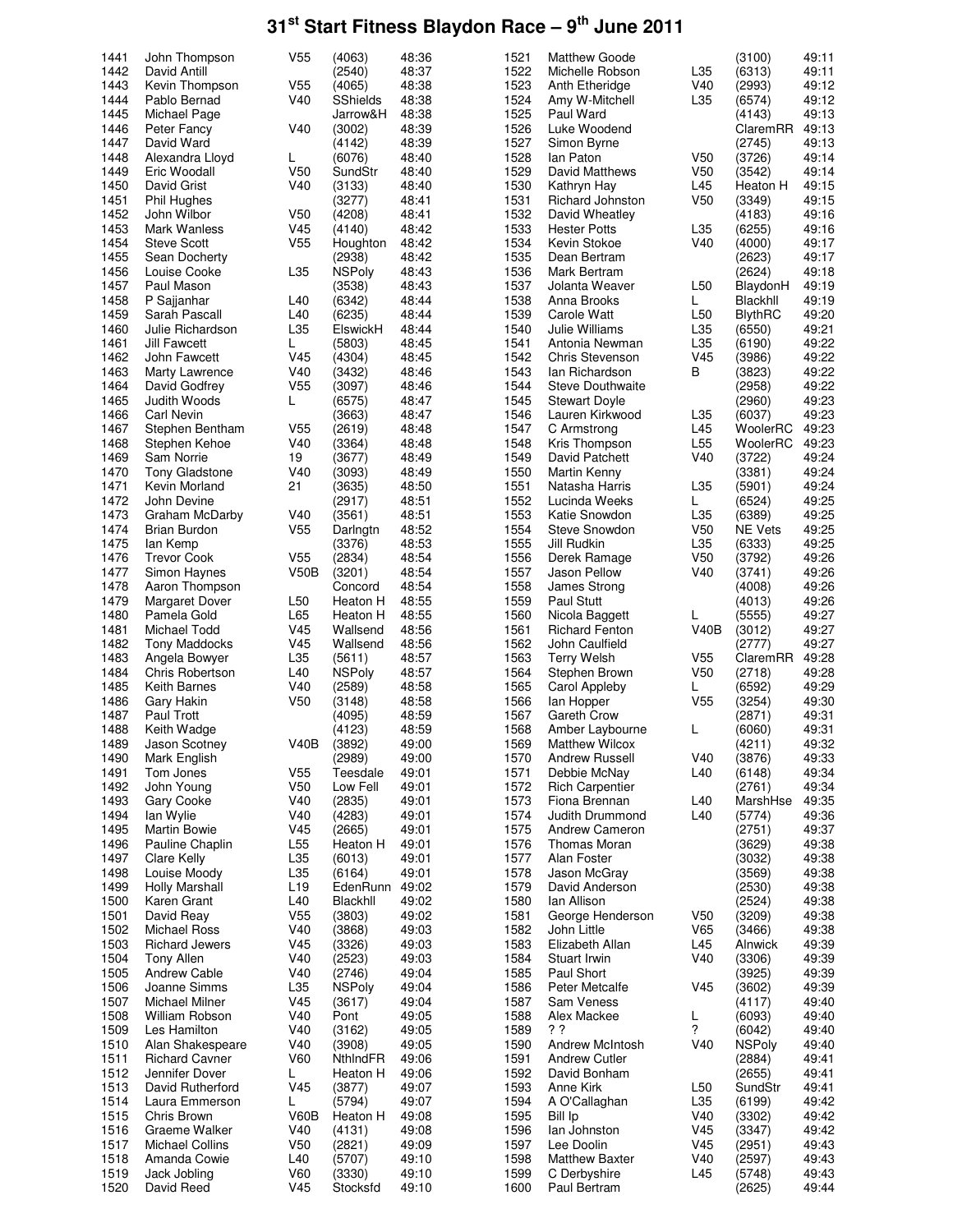| 1601         | Thomas Shaw-Dunn            |                 | (3911)            | 49:44          | 1681         | Dan Pattison                   |                        | (3730)            | 50:04          |
|--------------|-----------------------------|-----------------|-------------------|----------------|--------------|--------------------------------|------------------------|-------------------|----------------|
| 1602         | <b>Judith Shotton</b>       | L45             | SundStr           | 49:45          | 1682         | Peter Donaghy                  | V70                    | <b>NSPoly</b>     | 50:04          |
| 1603         | Graham Tebbutt              |                 | (4043)            | 49:45          | 1683         | Mike Strickson                 | V <sub>55</sub>        | (4006)            | 50:05          |
| 1604         |                             |                 |                   |                | 1684         |                                |                        |                   |                |
|              | Janette Kilgour             | L60             | ClaremRR          | 49:46          |              | Adele Lonsdale                 | L40                    | <b>BlythRC</b>    | 50:05          |
| 1605         | <b>Richard Dobson</b>       |                 | (2936)            | 49:46          | 1685         | Stephen Slee                   | V45                    | (3939)            | 50:05          |
| 1606         | Ashley Thompson             |                 | Concord           | 49:47          | 1686         | Tim Wilson                     |                        | (4254)            | 50:06          |
| 1607         | Neil Henderson              |                 | (3212)            | 49:47          | 1687         | Stephen Dolan                  | V45                    | (2943)            | 50:06          |
| 1608         | Graham Bagnall              | V <sub>45</sub> | Concord           | 49:48          | 1688         | Denise Wilson                  | L40                    | Morpeth           | 50:07          |
| 1609         | Joanne Danby                | L40             | Houghton          | 49:48          | 1689         | Judy Wong                      | L40                    | (6567)            | 50:07          |
| 1610         | <b>Kate Crosby</b>          | L35             | (5717)            | 49:48          | 1690         | Trevor Armitage                | V55                    | SundStr           | 50:07          |
| 1611         | Luke Ritson                 |                 | (3830)            | 49:48          | 1691         | Dan Thomlinson                 |                        | (4054)            | 50:08          |
| 1612         | Mick Cook                   |                 | (2832)            | 49:48          | 1692         | Paul McKeever                  |                        | (3579)            | 50:08          |
| 1613         | Paul Nicholson              |                 | (3668)            | 49:48          | 1693         | <b>Robert Pitt</b>             |                        | (3761)            | 50:09          |
| 1614         | Ailie Hodgson               | L               | (5947)            | 49:48          | 1694         | Graham Hobson                  |                        | (3233)            | 50:09          |
| 1615         | Susan Smith                 | L40             | Morpeth           | 49:49          | 1695         | Michelle Nicol                 | L35                    | (6195)            | 50:09          |
|              |                             |                 |                   |                |              |                                |                        |                   |                |
| 1616         | Maxine Thompson             | L40             | (6452)            | 49:49          | 1696         | <b>Jane Wilkes</b>             | L40                    | (6546)            | 50:09          |
| 1617         | Steve Donoghue              | V50             | (2950)            | 49:49          | 1697         | Keith Bell                     | V <sub>50</sub>        | (2608)            | 50:10          |
| 1618         | Colin Bolton                | V70             | ElswickH          | 49:49          | 1698         | lain Patterson                 |                        | (3727)            | 50:10          |
| 1619         | Josephine Spence            | L35             | Derwents          | 49:49          | 1699         | <b>Caroline Morris</b>         | L35                    | (6173)            | 50:10          |
| 1620         | Jill Bennett                | L35             | ElswickH          | 49:49          | 1700         | Alex Richardson                | V60                    | Wallsend          | 50:11          |
| 1621         | Jon Brown                   | V40             | (2709)            | 49:50          | 1701         | Michael Floyd                  | V45                    | (3026)            | 50:11          |
| 1622         | Ray Salkeld                 | V <sub>55</sub> | (3883)            | 49:50          | 1702         | Emma Bowcock                   | L35                    | Low Fell          | 50:11          |
| 1623         | <b>Rich Shillinglaw</b>     |                 | <b>BlythRC</b>    | 49:50          | 1703         | Andy Pike                      | V40                    | (3758)            | 50:12          |
| 1624         | Michael Braban              |                 | Low Fell          | 49:50          | 1704         | Morag Donoghue                 | L40                    | Alnwick           | 50:12          |
| 1625         | Susie Helsby                | L35             | Jesm              | 49:50          | 1705         | Nicola Alderson                | L35                    | (5504)            | 50:12          |
| 1626         | Adrian Kingston             | V45             | (3388)            | 49:50          | 1706         | Kirsty Anderson                | L35                    | Saltwell          | 50:13          |
| 1627         | David Wilcock               | V50             | (4209)            | 49:50          | 1707         | Anthony Ray                    | V40                    | (3798)            | 50:13          |
| 1628         |                             | L40             |                   | 49:51          | 1708         |                                | L                      | (6400)            | 50:13          |
|              | Susan Exley                 |                 | (5799)            |                |              | Angela Stapley                 |                        |                   |                |
| 1629         | David Kidd                  |                 | (3383)            | 49:51          | 1709         | Alice Simpson                  | L                      | RoyHask           | 50:14          |
| 1630         | Sarah Ruddick               | L35             | (6332)            | 49:51          | 1710         | Debbie Hall                    | L40                    | (5877)            | 50:14          |
| 1631         | Lisa Rodson                 | L35             | (6320)            | 49:51          | 1711         | Simon Clark                    |                        | (2799)            | 50:14          |
| 1632         | Angela Corry                | L35             | (5701)            | 49:51          | 1712         | Paul Burton                    |                        | (2739)            | 50:15          |
| 1633         | Martin Rowan                | В               | (3871)            | 49:51          | 1713         | Karen Harold                   | L                      | (5898)            | 50:15          |
| 1634         | Lyn Brown                   | L <sub>55</sub> | Stocksfd          | 49:52          | 1714         | Hannah Delaney                 | L                      | RoyHask           | 50:15          |
| 1635         | Sheila Greener              | L60             | <b>BlythRC</b>    | 49:52          | 1715         | <b>Andrew Milburn</b>          | V40                    | (3605)            | 50:16          |
| 1636         | <b>Richard Cradock</b>      | V <sub>55</sub> | (2858)            | 49:52          | 1716         | <b>William Perkins</b>         | V60                    | (3745)            | 50:16          |
| 1637         | John McGargill              | V <sub>50</sub> | (3567)            | 49:52          | 1717         | Stephen Balloch                |                        | (2584)            | 50:16          |
| 1638         | lan Henry                   | V <sub>50</sub> | (3216)            | 49:52          | 1718         | George Nicholson               | V60                    | Elvet St          | 50:17          |
| 1639         | Ste Richardson              |                 | (3824)            | 49:52          | 1719         | David Thomas                   | V45                    | (4051)            | 50:17          |
| 1640         | Leanne Wellings             | L35             | ElswickH          | 49:53          | 1720         | James Lindsay                  | V <sub>50</sub>        | SundStr           | 50:18          |
| 1641         | Rob Taylor                  | V40             | (4039)            | 49:53          | 1721         | Chris Bradley                  |                        | Morpeth           | 50:18          |
| 1642         | David Harrison              |                 | (3178)            | 49:53          | 1722         | <b>Beth Ferrier</b>            | L                      | (5808)            | 50:18          |
| 1643         | Sam Wade                    |                 | (4121)            | 49:53          | 1723         | <b>Ben Steel</b>               |                        | (3982)            | 50:19          |
| 1644         | Joanne Breen                |                 |                   |                | 1724         | Alan Jordan                    |                        |                   |                |
|              |                             | L               | BlaydonH          | 49:53          |              |                                | V45                    | (3357)            | 50:19          |
| 1645         | Donya O'Donnell             | LВ              | (6200)            | 49:53          | 1725         | Mark Brailey                   |                        | (2681)            | 50:20          |
| 1646         | J Heatherington             | L35             | (5912)            | 49:53          | 1726         | David Metcalfe                 | V50                    | (3601)            | 50:20          |
| 1647         | Chris Haswell               |                 | (3195)            | 49:53          | 1727         | lan Coates                     |                        | (2811)            | 50:21          |
| 1648         | C Griffiths                 | L21             | (5867)            | 49:53          | 1728         | <b>Richard Small</b>           | V40                    | (3941)            | 50:21          |
| 1649         | Linda Cunningham            | L35             | (5724)            | 49:53          | 1729         | Chris Clynes                   |                        | (2810)            | 50:22          |
| 1650         | Andy Haddon                 | V45             | (3143)            | 49:53          | 1730         | Rob Best                       | V <sub>50</sub>        | (2626)            | 50:22          |
| 1651         | Clair Richardson            | L35             | (6284)            | 49:53          | 1731         | <b>Susan Winter</b>            | L40                    | (6564)            | 50:23          |
| 1652         | <b>Trevor Wood</b>          | V <sub>50</sub> | (4268)            | 49:53          | 1732         | Rob Harrison                   |                        | (3185)            | 50:23          |
| 1653         | Joe Lackenby                | V <sub>45</sub> | (3406)            | 49:54          | 1733         | Andrea Atkinson                | L.                     | (5547)            | 50:23          |
| 1654         | Ellen Guest                 | L35             | (5870)            | 49:54          | 1734         | Marg Macdonald                 | L45                    | Morpeth           | 50:24          |
| 1655         | David Moran                 | V55B            | (3628)            | 49:55          | 1735         | Angela Green                   | L35                    | <b>NSPoly</b>     | 50:24          |
| 1656         | Daniel McMenemy             |                 | (3586)            | 49:55          | 1736         | Craig Jennings                 |                        | (4315)            | 50:25          |
| 1657         | Russ Kelso                  | V50             | (3375)            | 49:56          | 1737         | Michael Pattison               | V40                    | (3731)            | 50:25          |
| 1658         | John Fenton                 | V <sub>55</sub> | (3011)            | 49:57          | 1738         | <b>Tracy Macfarlane</b>        | L40                    | (6092)            | 50:26          |
| 1659         | Jonathan Everett            | V40             | (2997)            | 49:57          | 1739         | Annabel Howe                   | L35                    | Alnwick           | 50:26          |
|              |                             |                 |                   |                |              |                                |                        |                   |                |
| 1660         | Simon Cox                   |                 | (2855)            | 49:58          | 1740         | Claire Janson                  | L35                    | Alnwick           | 50:27          |
| 1661         | <b>Ruth Doctor</b>          | L35             | Alnwick           | 49:59          | 1741         | Karen Chalkley                 | L45                    | Elvet St          | 50:27          |
| 1662         | Graeme Atkinson             | V40             | (2561)            | 49:59          | 1742         | Melvyn Relton                  | V65                    | <b>NE Vets</b>    | 50:28          |
| 1663         | Adele Sinclair              | L35             | (6364)            | 49:59          | 1743         | Neil Dinning                   |                        | (2927)            | 50:28          |
| 1664         | Sarah Rippon                | L35             | (6293)            | 49:59          | 1744         | <b>Martin Kelly</b>            |                        | (3371)            | 50:29          |
| 1665         | Paul Greaves                | V <sub>45</sub> | (3128)            | 50:00          | 1745         | Gary Harland                   | V40                    | (3175)            | 50:30          |
| 1666         | <b>Chris Hussey</b>         |                 | (3289)            | 50:00          | 1746         | Kath Robertson                 | L35                    | Wallsend          | 50:30          |
| 1667         | Gillian Robinson            | L40             | GateshdH          | 50:00          | 1747         | lan Lumley                     | V40                    | (3496)            | 50:31          |
| 1668         | Judith Robinson             | L40             | GateshdH          | 50:00          | 1748         | Sean Bell                      | V40                    | (2613)            | 50:32          |
| 1669         | Jane Eastham                | L40             | Gosforth          | 50:01          | 1749         | Kate Donnachie                 | L                      | (5764)            | 50:33          |
| 1670         | Neil Hunter                 | V55B            | (3285)            | 50:01          | 1750         | Dawn Morley                    | L40                    | (6172)            | 50:33          |
| 1671         | Louise Hodgson              | L35             | (5948)            | 50:01          | 1751         | Cameron Hunter                 | V40                    | (3282)            | 50:33          |
| 1672         | lan Gatherar                |                 | Heaton H          | 50:01          | 1752         | Katherine Denton               | L <sub>50</sub>        | (5747)            | 50:34          |
| 1673         | <b>Richard Grist</b>        | V <sub>45</sub> | (3135)            | 50:02          | 1753         | David Kenny                    | 19                     | (3380)            | 50:34          |
| 1674         | Nigel Hollier               | V <sub>55</sub> | ElswickH          | 50:02          | 1754         | D Huddleston                   | L35                    | (5964)            | 50:35          |
| 1675         |                             |                 |                   | 50:02          | 1755         |                                |                        |                   | 50:35          |
|              | Louise Morgan               | L               | (6170)            |                |              | N Shackleton                   | L.<br>L45              | (6353)            | 50:36          |
| 1676         |                             |                 |                   |                |              |                                |                        |                   |                |
|              | Davina Lonsdale             | L45             | <b>BlythRC</b>    | 50:02          | 1756         | Deborah Langford               |                        | (6051)            |                |
| 1677         | <b>Matthew Levison</b>      | 16              | Morpeth           | 50:03          | 1757         | Martin Wilson                  |                        | (4245)            | 50:36          |
| 1678         | M Armstrong                 | L45             | <b>NE Vets</b>    | 50:03          | 1758         | Mark Robertson                 | V40                    | (3839)            | 50:37          |
| 1679<br>1680 | Davey Allen<br>Colin McBeth | V60             | (2520)<br>Concord | 50:03<br>50:04 | 1759<br>1760 | Martin Keegan<br>Rod Wilkinson | V <sub>50</sub><br>V45 | RoyHask<br>(4220) | 50:37<br>50:38 |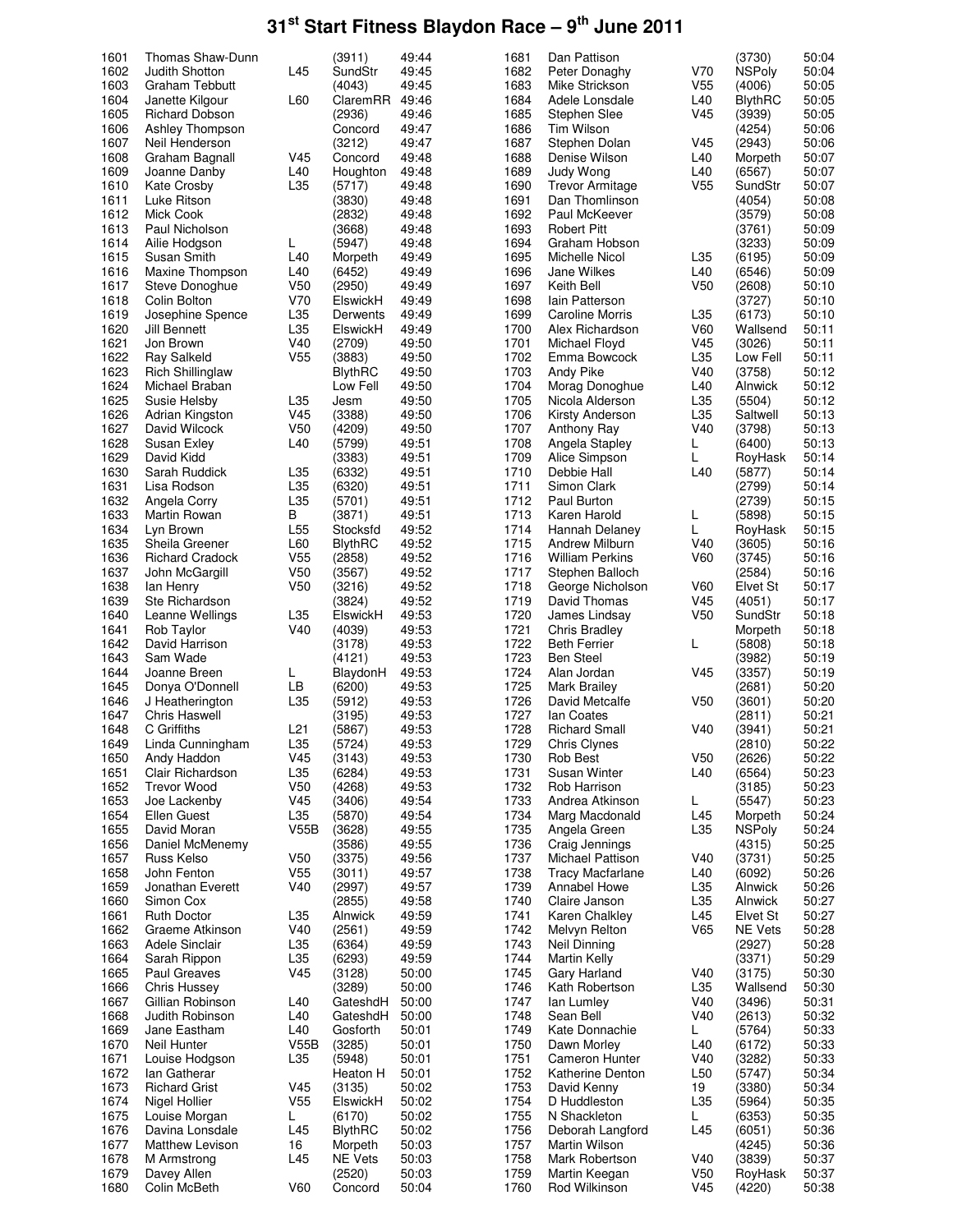| 1761         | Steven Knight             | V40             | (3400)                    | 50:38          | 1841         | Samantha Keith               | L40             | Saltwell         | 51:10          |
|--------------|---------------------------|-----------------|---------------------------|----------------|--------------|------------------------------|-----------------|------------------|----------------|
| 1762         | Stephen Tonks             | V <sub>45</sub> | (4084)                    | 50:39          | 1842         | Jing-Rui Peng                |                 | (3742)           | 51:10          |
| 1763         | Patricia Clarke           | L40             | (5676)                    | 50:39          | 1843         | Nicky Smith                  | L45             | (6386)           | 51:11          |
| 1764         | Robert Ball               | V <sub>55</sub> | Concord                   | 50:40          | 1844         | Ronnie Stoner                | L45             | (6419)           | 51:11          |
|              |                           |                 |                           |                |              |                              |                 |                  |                |
| 1765         | Stewart Anderson          |                 | (2539)                    | 50:40          | 1845         | <b>Peter Winter</b>          | V70             | Morpeth          | 51:11          |
| 1766         | Colin Walsh               |                 | (4138)                    | 50:41          | 1846         | David Thornton               |                 | (4075)           | 51:12          |
| 1767         | Bryan Hare                | V40             | (3171)                    | 50:41          | 1847         | Jane Shannon                 | L35             | (6355)           | 51:12          |
| 1768         | <b>Andrew Moore</b>       |                 | GateshdH                  | 50:42          | 1848         | Emma Moynihan                | L.              | (6587)           | 51:13          |
|              |                           |                 |                           |                |              |                              |                 |                  |                |
| 1769         | Deb McWilliams            | L40             | GateshdH                  | 50:42          | 1849         | Kevin Hopps                  |                 | (3256)           | 51:14          |
| 1770         | Ross Carr                 |                 | (2766)                    | 50:42          | 1850         | Rachel Hopps                 | L35             | (5956)           | 51:15          |
| 1771         | Steve Manifold            | V55             | (3522)                    | 50:43          | 1851         | lan Mitchell                 | V <sub>55</sub> | Carnegie         | 51:16          |
| 1772         | Paul Dale                 | <b>V60</b>      |                           | 50:43          | 1852         | Bev Jennison                 | L40             |                  | 51:17          |
|              |                           |                 | (2888)                    |                |              |                              |                 | (5988)           |                |
| 1773         | Kenneth Hannah            | V55             | (3167)                    | 50:43          | 1853         | <b>Tracey Hives</b>          | L40             | (5941)           | 51:17          |
| 1774         | <b>Michael Stoddart</b>   | V <sub>45</sub> | ElswickH                  | 50:44          | 1854         | <b>Colette Brodrick</b>      | L               | RoyHask          | 51:17          |
| 1775         | Helen Whitfield           | L40             | (6540)                    | 50:44          | 1855         | <b>Stuart Dickson</b>        | V40             | (2926)           | 51:17          |
|              |                           |                 |                           |                |              |                              |                 |                  |                |
| 1776         | <b>Antony George</b>      |                 | (3076)                    | 50:44          | 1856         | Shaun Ryan                   | V <sub>50</sub> | (3881)           | 51:17          |
| 1777         | Michael Gowland           | V <sub>50</sub> | (3105)                    | 50:45          | 1857         | Diane Brown                  | L35             | Saltwell         | 51:17          |
| 1778         | Julia Wark                | L35             | (6509)                    | 50:45          | 1858         | Neil Addison                 | V45             | (2505)           | 51:17          |
| 1779         | Carol Megson              | L40             | Alnwick                   | 50:45          | 1859         | Daniel Hedley                | 19              | GateshdH         | 51:18          |
|              |                           |                 |                           |                |              |                              |                 |                  |                |
| 1780         | Lesley Charman            | L35             | (5668)                    | 50:46          | 1860         | Julian Lowrie                |                 | (3488)           | 51:18          |
| 1781         | Kevin Keillor             | V40             | (3365)                    | 50:46          | 1861         | Samantha Todd                | L.              | RoyHask          | 51:18          |
| 1782         | <b>Richard Slack</b>      | V <sub>45</sub> | (3936)                    | 50:47          | 1862         | <b>Hilary Fowler</b>         | L35             | (5826)           | 51:18          |
| 1783         | Jonathan Walker           | V40             | (4132)                    | 50:47          | 1863         | David Still                  | V <sub>55</sub> | (3991)           | 51:18          |
|              |                           |                 |                           |                |              |                              |                 |                  |                |
| 1784         | C Macdonald               | L <sub>17</sub> | Morpeth                   | 50:47          | 1864         | David Gibson                 | V50             | Swaledle         | 51:18          |
| 1785         | Roger Bacon               | <b>V60</b>      | (2571)                    | 50:48          | 1865         | Alan Robson                  | V <sub>55</sub> | (3851)           | 51:19          |
| 1786         | Claire Watson             | L40             | (6513)                    | 50:48          | 1866         | Graham Wood                  | V45             | (4261)           | 51:19          |
| 1787         | Lisa Johnson              | L40             | (5996)                    | 50:49          | 1867         | Matthew Wood                 |                 | (4265)           | 51:19          |
|              |                           |                 |                           |                |              |                              |                 |                  |                |
| 1788         | <b>Tracy Virgo</b>        | L40             | (6494)                    | 50:49          | 1868         | <b>Marshal Nattrass</b>      | V40             | (3657)           | 51:19          |
| 1789         | Andrew Robinson           |                 | (3842)                    | 50:49          | 1869         | Jill O'Brien                 | L35B            | (6198)           | 51:19          |
| 1790         | Paul Mathison             |                 | (3541)                    | 50:50          | 1870         | Cristina Tyley               | L35             | (6484)           | 51:19          |
|              |                           |                 |                           |                |              |                              |                 |                  |                |
| 1791         | Jonathan Blake            |                 | (2645)                    | 50:50          | 1871         | Kerry King                   | L               | (6030)           | 51:20          |
| 1792         | Christopher Hart          |                 | Low Fell                  | 50:51          | 1872         | John Oswald                  | V <sub>55</sub> | Heaton H         | 51:20          |
| 1793         | Robert McCue              | V45             | (3559)                    | 50:51          | 1873         | Alison Chisholm              | L40             | (5671)           | 51:20          |
| 1794         | Sohail Minhas             |                 | RoyHask                   | 50:52          | 1874         | Emma Mitchinson              | L35             | (6159)           | 51:20          |
|              |                           |                 |                           |                |              |                              |                 |                  |                |
| 1795         | Caroline Najafi           | L50             | Low Fell                  | 50:52          | 1875         | Denise Waugh                 | L40             | (6522)           | 51:20          |
| 1796         | <b>Andy Trainer</b>       |                 | (4090)                    | 50:53          | 1876         | Iain Moss                    |                 | (3640)           | 51:20          |
| 1797         | Oliver Lowe               |                 | (3480)                    | 50:53          | 1877         | Peter Conwell                | V40             | (2830)           | 51:21          |
| 1798         |                           | L <sub>55</sub> | (6371)                    | 50:54          | 1878         | Nina Anderson                | L35             |                  | 51:21          |
|              | Evelyn Smee               |                 |                           |                |              |                              |                 | (6598)           |                |
| 1799         | Aidan Hughes              | V40             | Blackhll                  | 50:54          | 1879         | Alan Gibson                  | V45             | (3077)           | 51:21          |
| 1800         | Margot Haigh              | L45             | (5876)                    | 50:55          | 1880         | Alex Roberts                 | L60             | Saltwell         | 51:22          |
| 1801         | Glen Atkinson             |                 | (2560)                    | 50:55          | 1881         | <b>Richard Carr</b>          | 20              | (2765)           | 51:22          |
|              |                           |                 |                           |                |              |                              |                 |                  |                |
| 1802         | Chris Hargreaves          | L50             | BlaydonH                  | 50:56          | 1882         | Mark Durham                  |                 | Houghton         | 51:23          |
| 1803         | <b>Rachel Cooper</b>      | L35B            | ElswickH                  | 50:56          | 1883         | Joan Macbeth                 | L <sub>55</sub> | (6088)           | 51:23          |
| 1804         | Robert Thompson           | V40             | <b>UKNetRun</b>           | 50:57          | 1884         | Philip Lowe                  | V60             | (3481)           | 51:24          |
| 1805         | Andy Corrigan             | V <sub>45</sub> | (2841)                    | 50:57          | 1885         | Thomas Waggott               | V <sub>55</sub> | (4124)           | 51:24          |
|              |                           |                 |                           |                |              |                              |                 |                  |                |
| 1806         | Simon Fell                | V <sub>50</sub> | Crook&D                   | 50:58          | 1886         | <b>Adrian Raine</b>          |                 | (3790)           | 51:24          |
| 1807         | Nikki Stephenson          | L35             | DurhamH                   | 50:58          | 1887         | Caroline Ord                 | L40             | (6210)           | 51:25          |
| 1808         | Jon Parkinson             | V45             | (3720)                    | 50:59          | 1888         | Rhiannon Kidd                | L35             | (6023)           | 51:25          |
| 1809         | Steve Horne               | V40             |                           | 50:59          | 1889         |                              | V <sub>50</sub> | (3935)           | 51:26          |
|              |                           |                 | (3259)                    |                |              | Steve Skoyles                |                 |                  |                |
| 1810         | Chris Courtney            | L <sub>50</sub> | BlaydonH                  | 51:00          | 1890         | Linda Holmes                 | L45             | Stocksfd         | 51:26          |
| 1811         | G Richardson              |                 | NewtonAy                  | 51:00          | 1891         | <b>Stuart Craig</b>          | V <sub>45</sub> | (2859)           | 51:27          |
| 1812         | <b>Helen Purvis</b>       | L40             | ElswickH                  | 51:01          | 1892         | Michael Donachie             | V40             | (2945)           | 51:27          |
| 1813         | Carl Smithson             |                 | (3968)                    | 51:01          | 1893         | Cath Holland                 | L35             | (5951)           | 51:28          |
|              |                           |                 |                           |                |              |                              |                 |                  |                |
| 1814         | Brian Feely               |                 | Elvet St                  | 51:01          | 1894         | John Mulligan                | V70             | MarshHse         | 51:28          |
| 1815         | Kevin Lewins              |                 | (3452)                    | 51:01          | 1895         | David Armstrong              | V55             | Concord          | 51:29          |
| 1816         | Anthony McKenna           | V <sub>50</sub> | (3580)                    | 51:02          | 1896         | Peter Hewitt                 |                 | (3221)           | 51:29          |
| 1817         | Darren McCrindle          |                 | (3558)                    | 51:02          | 1897         | Lee Tague                    |                 | (4024)           | 51:29          |
|              |                           |                 |                           |                |              |                              |                 |                  |                |
| 1818         | Matthew Kingston          |                 | (3389)                    | 51:02          | 1898         | Craig Lamb                   |                 | Low Fell         | 51:29          |
| 1819         | Peter Slater              | V60             | (3937)                    | 51:03          | 1899         | Nick Grantham                |                 | (3117)           | 51:30          |
| 1820         | Tori Robinson             | L               | (6310)                    | 51:03          | 1900         | <b>Steven Laidlaw</b>        |                 | (3409)           | 51:30          |
|              |                           |                 |                           |                |              |                              |                 |                  |                |
| 1821         | Chris Garcia              |                 | (3062)                    | 51:03          | 1901         | Lyn Boyle                    | L <sub>55</sub> | (5612)           | 51:30          |
| 1822         | David Manners             | V55             | ClaremRR                  | 51:04          | 1902         | David Bell                   |                 | (2607)           | 51:30          |
| 1823         | Chris Bradford            | V60             | (2674)                    | 51:04          | 1903         | Helen Doyle                  | L55             | (5773)           | 51:31          |
| 1824         | Alison Cutts              | L45             | Keswick                   | 51:04          | 1904         | Alexa Parsons                | L35             | (6234)           | 51:31          |
|              |                           |                 |                           |                |              |                              |                 |                  |                |
| 1825         | <b>Beverly Hall</b>       | L40             | Phoenix                   | 51:05          | 1905         | Eliz Van Loo                 | L.              | (6490)           | 51:31          |
| 1826         | Deon Krishnan             |                 | (3403)                    | 51:05          | 1906         | Gillian Matthews             | L35             | (6113)           | 51:31          |
| 1827         | Adrian Rees               | V <sub>50</sub> | (3807)                    | 51:05          | 1907         | Simon Freer                  |                 | (3049)           | 51:32          |
|              |                           |                 |                           |                |              |                              |                 |                  |                |
| 1828         | Helen Lamont              | L <sub>55</sub> | (6049)                    | 51:06          | 1908         | Lee Taylor                   |                 | (4036)           | 51:32          |
| 1829         | Rob Merryweather          | V <sub>55</sub> | (3599)                    | 51:06          | 1909         | Paul Whitehead               | V <sub>50</sub> | (4191)           | 51:32          |
| 1830         | Marie Bainbridge          | L35             | (5557)                    | 51:06          | 1910         | Daniel Gilholme              |                 | (3081)           | 51:33          |
| 1831         | Norman Peppiatt           | V50             | (3743)                    | 51:07          | 1911         | Karen Bousfield              | L40             | Blackhll         | 51:33          |
|              |                           |                 |                           |                |              |                              |                 |                  |                |
| 1832         | Paul Appleton             | V <sub>50</sub> | Quakers                   | 51:07          | 1912         | Peter Thompson               | V40             | (4070)           | 51:34          |
| 1833         | Lynsey Manifold           | L35             | (6101)                    | 51:07          | 1913         | Mark Donoghue                |                 | RoyHask          | 51:34          |
| 1834         | David Ord                 | V40             | (3697)                    | 51:08          | 1914         | Phil McMenemy                | V <sub>50</sub> | (3587)           | 51:35          |
|              |                           |                 |                           |                |              |                              |                 |                  |                |
|              |                           |                 |                           |                |              |                              |                 |                  |                |
| 1835         | Angela Speed              | L45             | AllenVal                  | 51:08          | 1915         | Paul Maddison                |                 | (3514)           | 51:35          |
| 1836         | <b>Trevor Rouse</b>       | V40             | (3870)                    | 51:08          | 1916         | Victoria Kelly               | L35             | (6018)           | 51:36          |
| 1837         | Peter Neve                |                 | (3662)                    | 51:09          | 1917         | Karen Joynson                | L35             | GateshdH         |                |
|              |                           |                 |                           |                |              |                              |                 |                  | 51:36          |
| 1838         | Rebecca Bennett           | L <sub>18</sub> | GateshdH                  | 51:09          | 1918         | Gavin Spickett               | V55             | Tynedale         | 51:37          |
| 1839<br>1840 | David Cowell<br>Sasha Ban | L40             | (2851)<br><b>PBFitnss</b> | 51:09<br>51:10 | 1919<br>1920 | lan Potts<br>Alexander Shiel | V <sub>50</sub> | (3769)<br>(3918) | 51:37<br>51:38 |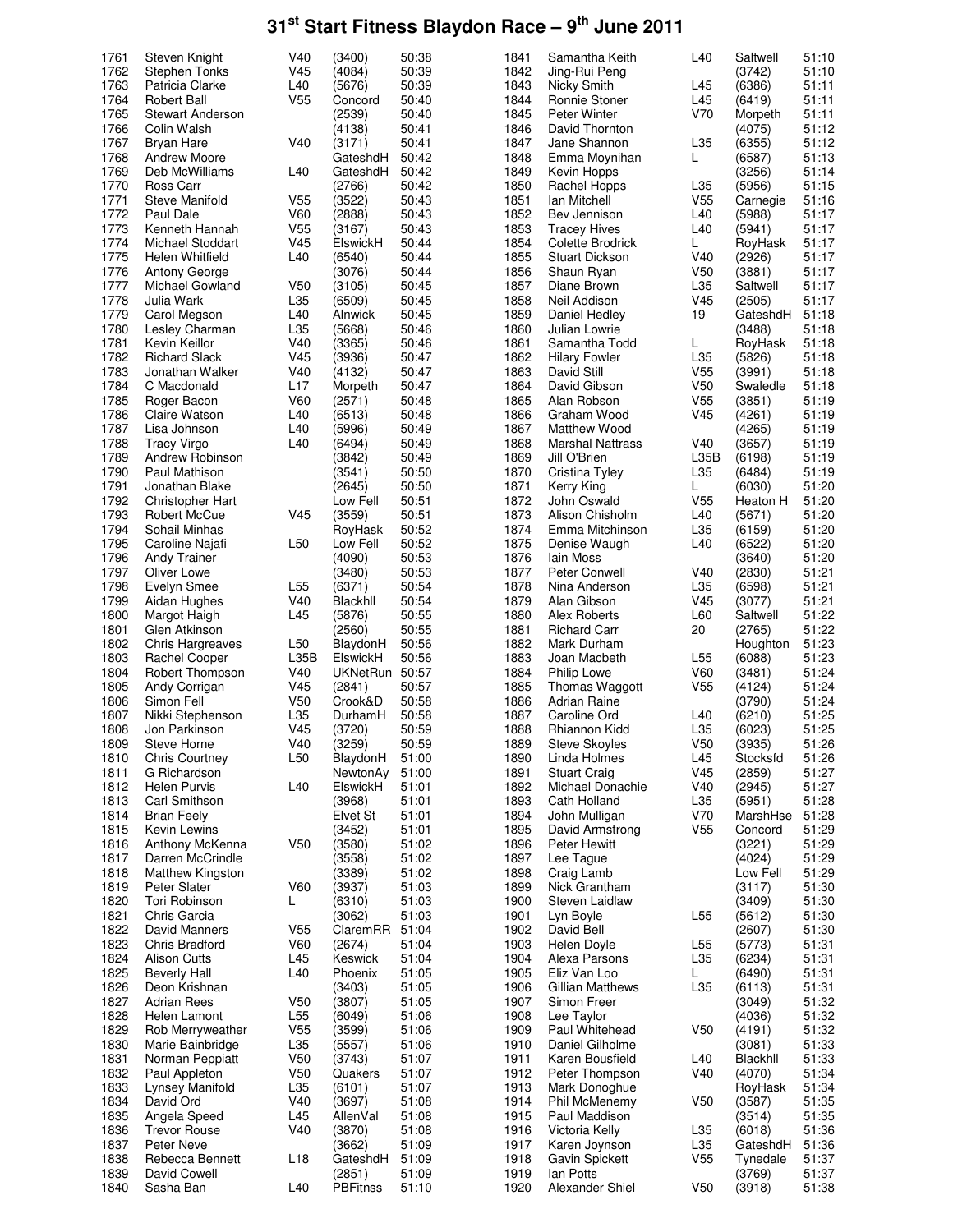| 1921 | Mark Day                | V45             | (2908)         | 51:38 | 2001 | Melanie Anderson      | L45             | (5523)          | 52:14 |
|------|-------------------------|-----------------|----------------|-------|------|-----------------------|-----------------|-----------------|-------|
| 1922 | <b>Richard Owen</b>     |                 | (3708)         | 51:39 | 2002 | Gary Whalen           |                 | Garstang        | 52:14 |
| 1923 | Mark Woodhouse          | V50             | (4271)         | 51:40 | 2003 | Rachel Keith          | L35             | Wallsend        | 52:15 |
| 1924 | Tina McIver             | L55             | (6136)         | 51:41 | 2004 | Norman Thompson       | V40             | (4068)          | 52:16 |
| 1925 | <b>Ross Whitelaw</b>    |                 | RoyHask        | 51:41 | 2005 | <b>Tom Moffett</b>    |                 | (3622)          | 52:16 |
| 1926 | Mark Lennox             |                 | (3448)         | 51:42 | 2006 | Paul Southwick        | V40             | (3974)          | 52:17 |
| 1927 | Keith Pearson           | V60             | Low Fell       | 51:43 | 2007 | Paul Armstrong        |                 | (2554)          | 52:17 |
| 1928 | Michael Wales           | V45             | Saltwell       | 51:44 | 2008 | Julia Scott           | L40             | (6349)          | 52:18 |
| 1929 | Will Robertson          | V <sub>55</sub> | (3840)         | 51:44 | 2009 | <b>Chris Askew</b>    | V40             | (2557)          | 52:19 |
| 1930 | John Catnach            |                 | (2775)         | 51:45 | 2010 | Tish Simon            | L35             | (6359)          | 52:19 |
| 1931 | Paul Hunter             | V45             | (3286)         | 51:45 | 2011 | Lisa Kane             | L               | (6007)          | 52:20 |
| 1932 | Paul McConkey           | V45             | (3554)         | 51:46 | 2012 | Jane Johnson          | L <sub>55</sub> | (5995)          | 52:21 |
| 1933 | Jared Watson            |                 | (4160)         | 51:47 | 2013 | <b>B</b> Alisandratos |                 | (2514)          | 52:21 |
| 1934 | Andrea Stutt            | L35             | (6427)         | 51:47 | 2014 | Gillian Bell          | L               | Saltwell        | 52:21 |
| 1935 | David Pullen            | 20              | (3781)         | 51:48 | 2015 | Kate Schweizer        | L40             | Quakers         | 52:21 |
| 1936 | Derek Bennett           | V50             | (2615)         | 51:49 | 2016 | Stephen Laverick      | V40             | (3429)          | 52:21 |
| 1937 | Graeme Whitfield        | В               | (4198)         | 51:49 | 2017 | Darrin Cutting        | V45             | (2886)          | 52:21 |
| 1938 | Mike Brierley           | V45B            | (2692)         | 51:50 | 2018 | Robert Train          | V <sub>55</sub> | (4089)          | 52:21 |
| 1939 | <b>Andrew Moore</b>     | V40             | Gosforth       | 51:51 | 2019 | Joel Dodd             |                 | (2940)          | 52:21 |
| 1940 | Tania Love              | L40             | (6079)         | 51:51 | 2020 | Eric Short            | V60             | (3923)          | 52:21 |
| 1941 | <b>Tony Gallagher</b>   | V45             | (3056)         | 51:52 | 2021 | Stephen McDonald      | V45             | Morpeth         | 52:21 |
| 1942 | Alison Crossley         | L40             | (5720)         | 51:52 | 2022 | Ron Jamieson          | V60             | (3320)          | 52:22 |
| 1943 | Vicki McLeod            | L40             | (6143)         | 51:53 | 2023 | Nathan Sankar         | V <sub>55</sub> | (3887)          | 52:22 |
| 1944 | Claire Carr             | L35             | (5654)         | 51:53 | 2024 | Graem Wordsworth      | V40             | (4279)          | 52:22 |
| 1945 | Andy Edgar              |                 | (2971)         | 51:54 | 2025 | Katie Robson          | L35             | ElswickH        | 52:22 |
| 1946 | Allison Gerrard         | L40             | Pont           | 51:55 | 2026 | Kaleel Zibe           | V40             | (4296)          | 52:22 |
| 1947 | Sean Ginnelly           | V40             | (3092)         | 51:55 | 2027 | Simon Herring         |                 | (3219)          | 52:22 |
| 1948 | John Potts              | V <sub>55</sub> | (3770)         | 51:56 | 2028 | Victoria Curry        | L40             | WoolerRC        | 52:22 |
| 1949 | David Courtney          | V50             | (2848)         | 51:56 | 2029 | David Bee             | V <sub>55</sub> | (2603)          | 52:22 |
| 1950 | <b>Matthew Gardner</b>  | 16              | (3064)         | 51:57 | 2030 | Alison Kidger         | L40             | (6024)          | 52:22 |
| 1951 | John Hopps              | V <sub>55</sub> | (3255)         | 51:58 | 2031 | Liz Beech             | L <sub>55</sub> | (5584)          | 52:23 |
| 1952 | Ger Richardson          | V55             | <b>NPolice</b> | 51:58 | 2032 | June Alexander        | L <sub>50</sub> | (5506)          | 52:23 |
| 1953 | Sarah Gartside          | L45             | Gosforth       | 51:58 | 2033 | lan Clubbs            | V <sub>55</sub> | (2809)          | 52:23 |
| 1954 | Gary Watson             |                 | (4159)         | 51:58 | 2034 | Maria Marshall        | L45             | Jarrow&H        | 52:23 |
| 1955 | C Shoemaker             | L               | (6588)         | 51:58 | 2035 | Alison Slowther       | L35             | Jarrow&H        | 52:23 |
| 1956 | Harold Fern             | V65             | <b>NSPoly</b>  | 51:59 | 2036 | Emma Murdoch          | L40             | GateshdH        | 52:23 |
| 1957 | <b>William Grainger</b> | V <sub>55</sub> | Gosforth       | 51:59 | 2037 | Andrew Grainger       | V45             | (3112)          | 52:23 |
| 1958 | Roger Mills             | V <sub>50</sub> | (3616)         | 51:59 | 2038 | Mike Swainson         | V65             | Blackhll        | 52:23 |
| 1959 | Kate Brown              | L40             | AllenVal       | 51:59 | 2039 | Don't know            |                 | ???             | 52:23 |
| 1960 | Rachel McBryde          | L               | (6120)         | 52:00 | 2040 | Mark Christer         | V40             | (2788)          | 52:24 |
| 1961 | Ken Kidger              | V55             | (3385)         | 52:00 | 2041 | William Sproul        |                 | (3978)          | 52:26 |
| 1962 | Chris Baudouin          | L50             | GateshdH       | 52:00 | 2042 | Robert Kirby          | V45             | Quakers         | 52:26 |
| 1963 | <b>Beth Webster</b>     | L35             | SundStr        | 52:00 | 2043 | Paul Ross             |                 | (3869)          | 52:26 |
| 1964 | Helen Hutchinson        | L35             | (5974)         | 52:01 | 2044 | Jackie Murray         | L45             | GateshdH        | 52:27 |
| 1965 | Katie Macey             | L35             | (6090)         | 52:01 | 2045 | <b>Anthony Batey</b>  | V40             | (2593)          | 52:27 |
| 1966 | Mark Brophy             | V40             | (2700)         | 52:01 | 2046 | Hilary Graham         | L <sub>55</sub> | Tynedale        | 52:27 |
| 1967 | Dermot Toberty          | V <sub>50</sub> | Rowheath       | 52:01 | 2047 | Michael Hooley        |                 | (3251)          | 52:28 |
| 1968 | <b>Claire Manktelow</b> | L40             | (6102)         | 52:02 | 2048 | Kelsey Buchanan       | L45             | GateshdH        | 52:28 |
| 1969 | Lucy Wareing            | L45             | (6508)         | 52:02 | 2049 | Richard Teasdale      | V <sub>50</sub> | (4042)          | 52:28 |
| 1970 | Steven Colby            | В               | (2813)         | 52:02 | 2050 | <b>Lesley Vitty</b>   | L45B            | (6495)          | 52:28 |
| 1971 | Simon Foster            | V45             | (3037)         | 52:02 | 2051 | <b>Ben Watling</b>    | V <sub>45</sub> | (4152)          | 52:29 |
| 1972 | Claire Knox             | L35             | (6039)         | 52:03 | 2052 | Jill Robertson        | L35             | Stocksfd        | 52:29 |
| 1973 | Nik Teagle              |                 | (4041)         | 52:03 | 2053 | F Channon             | L35             | ElswickH        | 52:29 |
| 1974 | Julie Pinkerton         | L40             | (6251)         | 52:03 | 2054 | Paul Freeman          | V <sub>50</sub> | (3047)          | 52:29 |
| 1975 | Tom Outterside          | V60             | (3706)         | 52:04 | 2055 | John Hill             | V <sub>50</sub> | (3228)          | 52:30 |
| 1976 | Carl Hannant            |                 | (3168)         | 52:04 | 2056 | Jane Barnes           | L45             | GateshdH        | 52:30 |
| 1977 | Ross Burdis             | 18              | (2732)         | 52:04 | 2057 | Fiona Waugh           | L45             | Gosforth        | 52:30 |
| 1978 | Craig Thompson          |                 | (4058)         | 52:05 | 2058 | Chris Moreton         | V45             | (3633)          | 52:31 |
| 1979 | Julie McGinley          | L40             | (6131)         | 52:05 | 2059 | Malcolm Allan         | V40             | (2518)          | 52:31 |
| 1980 | David Barratt           |                 | (2591)         | 52:05 | 2060 | Keith Turnbull        | V50B            | (4098)          | 52:31 |
| 1981 | <b>Tove Elander</b>     | L45             | (5788)         | 52:06 | 2061 | Farzan Kamali         |                 | (3361)          | 52:31 |
| 1982 | <b>Gary Corkhill</b>    | В               | (2838)         | 52:06 | 2062 | <b>Paul Christer</b>  | V40             | (2789)          | 52:32 |
| 1983 | Steven Gilray           |                 | (3090)         | 52:06 | 2063 | Paul Wilson           |                 | (4249)          | 52:32 |
| 1984 | Ken Wheeler             | V50             | Concord        | 52:07 | 2064 | <b>Matthew Smith</b>  |                 | (4300)          | 52:32 |
| 1985 | <b>Bev Smith</b>        | L35             | (6372)         | 52:07 | 2065 | Sue Urwin             | L <sub>50</sub> | <b>PBFitnss</b> | 52:33 |
| 1986 | Louise Appleby          | L35             | (5526)         | 52:08 | 2066 | Craig Richardson      |                 | (3819)          | 52:33 |
| 1987 | James Nicholson         | V60             | Elvet St       | 52:08 | 2067 | Kevin Walton          | V <sub>50</sub> | (4139)          | 52:33 |
| 1988 | Rachel Hall             | L35             | (5885)         | 52:08 | 2068 | Matthew Long          | V <sub>45</sub> | (3474)          | 52:34 |
| 1989 | Janice Coulson          | L <sub>50</sub> | (5704)         | 52:09 | 2069 | Mike Scott            |                 | (3900)          | 52:35 |
| 1990 | Peter Robson            |                 | (3856)         | 52:09 | 2070 | Anna Robinson         | L               | (6304)          | 52:36 |
| 1991 | Eddy Smith              | V70             | (3949)         | 52:09 | 2071 | Claire Appleton       | L35             | (5527)          | 52:37 |
| 1992 | C Golightly             | V55             | (3098)         | 52:10 | 2072 | Craig Thomson         | V <sub>50</sub> | AllenVal        | 52:38 |
| 1993 | Kate Dawson             | L35             | (5740)         | 52:10 | 2073 | Craig Hall            | V40             | <b>NSPoly</b>   | 52:38 |
| 1994 | Jim Allen               | V40             | (2521)         | 52:10 | 2074 | Keith McCann          | V45             | (3551)          | 52:39 |
| 1995 | Kevin McDermott         |                 | (3563)         | 52:11 | 2075 | Ron Cameron           | V40             | (2752)          | 52:39 |
| 1996 | Simon Aldred            | V <sub>45</sub> | (2511)         | 52:11 | 2076 | Mark Robinson         |                 | (3848)          | 52:40 |
| 1997 | Lee Smith               |                 | (3953)         | 52:12 | 2077 | David Clarke          | V40             | (2801)          | 52:41 |
| 1998 | Jon Hurford             |                 | (3288)         | 52:12 | 2078 | Dom Glassbrook        | V40             | <b>NPolice</b>  | 52:42 |
| 1999 | <b>Rob Caffrey</b>      |                 | (2747)         | 52:13 | 2079 | Jacki Stutchbury      | L45             | (6426)          | 52:42 |
| 2000 | <b>Hayley Turnbull</b>  | L35             | (6479)         | 52:13 | 2080 | John Lewis            |                 | (3454)          | 52:43 |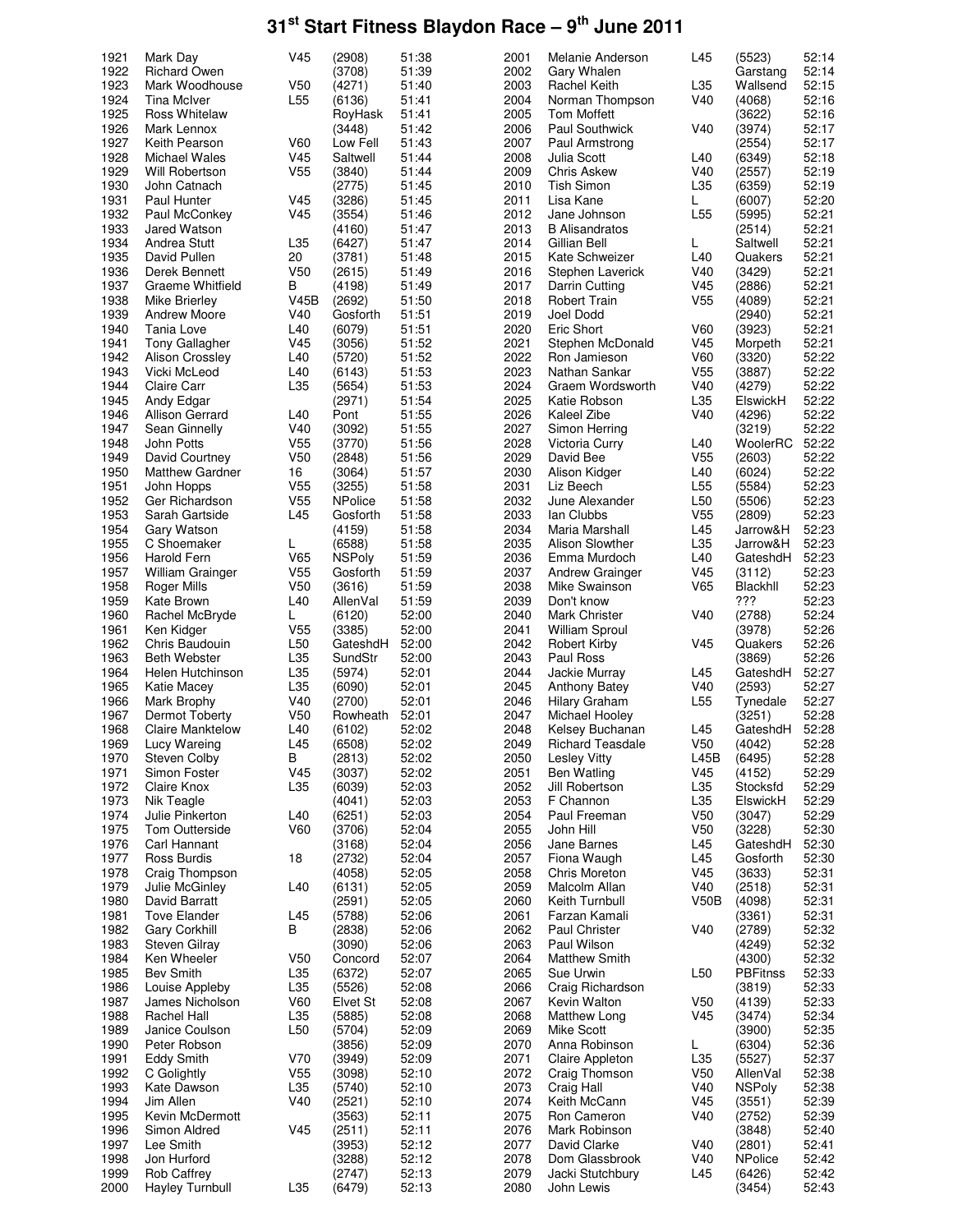| 2081 | Piers Willson           | V <sub>50</sub> | (4233)         | 52:43 | 2161 | Paul McGowan            |                 | (3568)          | 53:15 |
|------|-------------------------|-----------------|----------------|-------|------|-------------------------|-----------------|-----------------|-------|
| 2082 | Steph Crozier           | L               | (5721)         | 52:44 | 2162 | James May               |                 | (3545)          | 53:16 |
| 2083 | <b>Catherine Dodd</b>   | L35             | (5762)         | 52:44 | 2163 | Alison Scott            | L               | (6346)          | 53:16 |
| 2084 | Graeme Dixon            | V40             | (2930)         | 52:45 | 2164 | Adam Jobling            |                 | (3329)          | 53:17 |
| 2085 | Kevin Stephenson        | V <sub>45</sub> | Saltwell       | 52:45 | 2165 | Cath Henderson          | L35             | (5917)          | 53:18 |
| 2086 | Fiona Wright            | L45B            | (6583)         | 52:45 | 2166 | Derek Thomson           | V <sub>50</sub> | (4072)          | 53:18 |
|      |                         |                 |                |       |      |                         |                 |                 |       |
| 2087 | Kathly Seed             | L45             | (6351)         | 52:45 | 2167 | Emma Bell               | L35             | (5587)          | 53:19 |
| 2088 | Kerry Gibson            | L35             | (5842)         | 52:46 | 2168 | Julie Rowan             | L40             | (6326)          | 53:20 |
| 2089 | Joseph Bell             |                 | (4301)         | 52:46 | 2169 | Stephen Crossley        |                 | (2869)          | 53:20 |
| 2090 | John Tait               | V40             | (4028)         | 52:46 | 2170 | <b>Bri Trebillcock</b>  | V45             | (4094)          | 53:20 |
| 2091 | Joanne Straughan        | L35             | <b>BlythRC</b> | 52:46 | 2171 | Jo Lally                | L40             | Tynedale        | 53:21 |
| 2092 | David Alexander         |                 | (2512)         | 52:47 | 2172 | Alan Smith              | V60             | Elvet St        | 53:21 |
| 2093 | Stephanie Ashall        | L               | (5542)         | 52:47 | 2173 | Sheila Haynes           | L45             | (5909)          | 53:22 |
| 2094 | <b>Katy Worrall</b>     | L35             | (6578)         | 52:47 | 2174 | David Lupton            | V60             | <b>BorderAC</b> | 53:22 |
| 2095 | Stephen Hall            | V45             | (3158)         | 52:47 | 2175 | Claire Bruce            | L35             | (5631)          | 53:22 |
| 2096 | Robert Sanderson        | V <sub>45</sub> | (3886)         | 52:48 | 2176 | Michael Mahon           | V60B            | <b>NYorkMrs</b> | 53:23 |
| 2097 | David Bradshaw          | V <sub>55</sub> | (2679)         | 52:48 | 2177 | Conrad Wigham           | V45             | (4206)          | 53:23 |
| 2098 | <b>Caroline Forster</b> | L35             | (5818)         | 52:48 | 2178 | <b>Thomas Mole</b>      | V45             | (3625)          | 53:24 |
| 2099 | Paul Ord                |                 | (3698)         | 52:48 | 2179 | Emma Watson             | L35             | (6515)          | 53:24 |
| 2100 | <b>Neil Purvis</b>      |                 | (3785)         | 52:49 | 2180 | <b>Andrew Power</b>     |                 | (3772)          | 53:24 |
|      |                         |                 |                |       |      |                         |                 |                 |       |
| 2101 | Kath Reichalt           | L40             | (6278)         | 52:49 | 2181 | Denise Golden           | L45             | (5854)          | 53:25 |
| 2102 | Jane Parnaby            | L40             | (6232)         | 52:49 | 2182 | Peter Fish              |                 | (3019)          | 53:25 |
| 2103 | Drew Robertson          | V40             | (3836)         | 52:49 | 2183 | <b>Robert Coleby</b>    | V40             | (2818)          | 53:26 |
| 2104 | <b>Matthew Chidwick</b> |                 | (2785)         | 52:49 | 2184 | John Armstrong          | V <sub>55</sub> | (2547)          | 53:27 |
| 2105 | Geoff Halliday          |                 | (3160)         | 52:50 | 2185 | Audrey L-Moore          | L45             | (6086)          | 53:28 |
| 2106 | John Chapman            | V <sub>55</sub> | PBFitnss       | 52:50 | 2186 | Paul Rodger             | V40             | (3860)          | 53:29 |
| 2107 | Chris Kell              | V <sub>45</sub> | (3367)         | 52:50 | 2187 | Lucy Maddison           | L35             | (6096)          | 53:30 |
| 2108 | <b>Chris Dellow</b>     |                 | (2913)         | 52:50 | 2188 | Ruth Brennan            | L60             | (5622)          | 53:30 |
| 2109 | Sara Small              | L35             | (6369)         | 52:51 | 2189 | Jennifer Gill           | L40             | (5847)          | 53:31 |
| 2110 | J Glendinning           | V40             | (3094)         | 52:51 | 2190 | James Clark             |                 | (2796)          | 53:31 |
| 2111 | Simon Turnbull          | V <sub>45</sub> | BlaydonH       | 52:51 | 2191 | Chris Manning           |                 | (3523)          | 53:32 |
| 2112 | Peter Borthwick         | V <sub>45</sub> |                | 52:51 | 2192 |                         |                 |                 | 53:33 |
|      |                         |                 | (2658)         |       |      | <b>Robert Stewart</b>   |                 | (3990)          |       |
| 2113 | <b>Steve Corry</b>      |                 | (2842)         | 52:52 | 2193 | Stephen Campion         | V40             | GateshdH        | 53:34 |
| 2114 | Tim Hodgson             | V40             | (3238)         | 52:52 | 2194 | <b>Brett Dodd</b>       |                 | (2939)          | 53:34 |
| 2115 | Peter Cartwright        | V <sub>55</sub> | (2773)         | 52:52 | 2195 | Lynn Marshall           | L40             | (6104)          | 53:34 |
| 2116 | Anna Allan              | L35             | (5508)         | 52:52 | 2196 | Rob Waugh               | V60             | Concord         | 53:34 |
| 2117 | Jamie Ferguson          |                 | (3014)         | 52:53 | 2197 | <b>Paul Burrell</b>     | V40             | (2738)          | 53:34 |
| 2118 | John Cosgrove           | V <sub>55</sub> | SundStr        | 52:53 | 2198 | Elissa Spoors           | L35             | (6393)          | 53:35 |
| 2119 | Allan Robertson         | V <sub>50</sub> | SundStr        | 52:53 | 2199 | Paul Gerrard            | V45             | Pont            | 53:35 |
| 2120 | Alan Berry              | V <sub>45</sub> | (2621)         | 52:53 | 2200 | <b>Alison Sheavills</b> | L35             | (6358)          | 53:36 |
| 2121 | Lee Baldwin             |                 | (2579)         | 52:54 | 2201 | Sheila Hudson           | L <sub>55</sub> | SundStr         | 53:36 |
| 2122 | Michael Kidd            | V60             | (3384)         | 52:54 | 2202 | Paul Robinson           | V <sub>50</sub> | (3849)          | 53:37 |
| 2123 | Nick Armstrong          | V40             | Morpeth        | 52:55 | 2203 | Gavin Jackson           | V <sub>50</sub> | RoyHask         | 53:38 |
| 2124 | <b>Trev Danby-Platt</b> | V <sub>45</sub> | (2890)         | 52:56 | 2204 | Graham Johnstone        | V40             | Concord         | 53:39 |
| 2125 | <b>Robert Taylor</b>    |                 | (4040)         | 52:57 | 2205 | Anthony Young           |                 | (4286)          | 53:39 |
| 2126 |                         | V <sub>45</sub> |                | 52:58 | 2206 | <b>Sharon Brister</b>   | L               | Concord         | 53:39 |
| 2127 | Jonathan Petrie         |                 | (3749)         | 52:59 | 2207 |                         |                 |                 | 53:40 |
|      | Craig Weymes            |                 | (4180)         |       |      | Grant Davidson          |                 | (2894)          |       |
| 2128 | <b>Chris McGuire</b>    |                 | (3571)         | 53:00 | 2208 | <b>Christopher Corr</b> | V <sub>45</sub> | (2840)          | 53:40 |
| 2129 | Doug Fraser             | V45             | (3043)         | 53:01 | 2209 | Jason Skill             | V45             | (3934)          | 53:41 |
| 2130 | John Robinson           | V <sub>55</sub> | (3846)         | 53:02 | 2210 | Frank Kirton            | V <sub>45</sub> | (3399)          | 53:41 |
| 2131 | Nitin Shukla            | V <sub>50</sub> | (3926)         | 53:02 | 2211 | Kevin Armstrong         | <b>V60</b>      | (2550)          | 53:42 |
| 2132 | Stephen Cramer          | V <sub>45</sub> | (2860)         | 53:02 | 2212 | Martin Wood             | V <sub>50</sub> | (4264)          | 53:42 |
| 2133 | Drew Wiggett            |                 | (4205)         | 53:02 | 2213 | Paul Hamilton           | V40             | NPolice         | 53:43 |
| 2134 | <b>Gary McCartney</b>   | V <sub>45</sub> | (3553)         | 53:02 | 2214 | Elise Jennings          | L35             | Elvet St        | 53:43 |
| 2135 | <b>Tracy Faichen</b>    | L35             | (5801)         | 53:03 | 2215 | Paul Coleby             |                 | (2817)          | 53:43 |
| 2136 | Jason Pettitt           |                 | (3750)         | 53:03 | 2216 | Der Henderson           | V <sub>55</sub> | (3208)          | 53:44 |
| 2137 | Steve Cook              |                 | (2833)         | 53:03 | 2217 | <b>Chris McNestry</b>   | В               | <b>PBFitnss</b> | 53:44 |
| 2138 | Marc Birkett            |                 | (2636)         | 53:03 | 2218 | Nathan Sanders          |                 | (3885)          | 53:44 |
| 2139 | Roger Loxley            | V <sub>45</sub> | (3491)         | 53:03 | 2219 | Stuart Jobling          |                 | (3333)          | 53:45 |
| 2140 | <b>Claire Riley</b>     | L40             | (6292)         | 53:04 | 2220 | Alison Arnold           | L               | (5540)          | 53:45 |
| 2141 | Alison Hodges           | L45             | Blackhll       | 53:04 | 2221 | Sharon Ellis            | L40             | (5791)          | 53:45 |
| 2142 |                         |                 |                | 53:04 | 2222 | Norman Ellis            |                 |                 | 53:46 |
|      | Patrick Kennedy         | V40             | (3378)         |       |      |                         | V45             | (2982)          |       |
| 2143 | Maria Humphreys         | L35             | (5967)         | 53:04 | 2223 | Graem Richardson        | V40B            | JogEarls        | 53:46 |
| 2144 | Keith Nicholson         |                 | (3666)         | 53:05 | 2224 | Jacqueline Hall         | L35             | (5880)          | 53:46 |
| 2145 | James Johnston          |                 | (3348)         | 53:06 | 2225 | G Groombridge           | L40             | (5869)          | 53:47 |
| 2146 | Anth McPhillips         | V <sub>45</sub> | (3592)         | 53:08 | 2226 | <b>Chris Davenport</b>  | V <sub>55</sub> | (2893)          | 53:47 |
| 2147 | M Crawford              | L45             | (5716)         | 53:10 | 2227 | <b>Stewart Gordon</b>   | V <sub>50</sub> | (3101)          | 53:48 |
| 2148 | Megan Parkin            | L <sub>16</sub> | (6227)         | 53:10 | 2228 | Paul Martin             | V40             | (3535)          | 53:48 |
| 2149 | Ross Turner             |                 | (4101)         | 53:10 | 2229 | Barry Lawton            | V60             | (3435)          | 53:48 |
| 2150 | James Whitfield         | V <sub>45</sub> | (4199)         | 53:11 | 2230 | Michael Mohon           | V <sub>50</sub> | (3623)          | 53:49 |
| 2151 | Neil Thompson           | V45             | (4067)         | 53:11 | 2231 | Frank Robinson          | V65             | (3844)          | 53:49 |
| 2152 | Michael McMeekin        | V50             | (3585)         | 53:11 | 2232 | Alan Shearer            | V40             | (3912)          | 53:50 |
| 2153 | Michael Dawson          | V60             | GateshdH       | 53:12 | 2233 | Matthew Brannan         | 21              | (2684)          | 53:50 |
| 2154 | lan Fletcher            |                 | (3022)         | 53:12 | 2234 | Joanne Aston            | L35             | (5546)          | 53:51 |
| 2155 | Lynn Mordey             | L45             | (6167)         | 53:13 | 2235 | Malcolm Scott           | V <sub>50</sub> | (3897)          | 53:51 |
| 2156 | Amanda Baker            | L40             | (5558)         | 53:13 | 2236 | Andrew Goodall          | V40             | (3099)          | 53:52 |
| 2157 | Simon Kirk              | V45             | (3394)         | 53:13 | 2237 | Clare Clubbs            | L35             | (5680)          | 53:52 |
|      |                         |                 |                |       |      |                         |                 |                 |       |
| 2158 | Adrian Kirk             | V40             | (3392)         | 53:14 | 2238 | Eliz Pallister          | L <sub>55</sub> | ElswickH        | 53:52 |
| 2159 | Chris Whitfield         | V40             | (4194)         | 53:14 | 2239 | Kevin Lavery            | V <sub>45</sub> | (3430)          | 53:53 |
| 2160 | Les Williamson          | V60             | ElswickH       | 53:15 | 2240 | Carol Johnson           | L45             | (5993)          | 53:53 |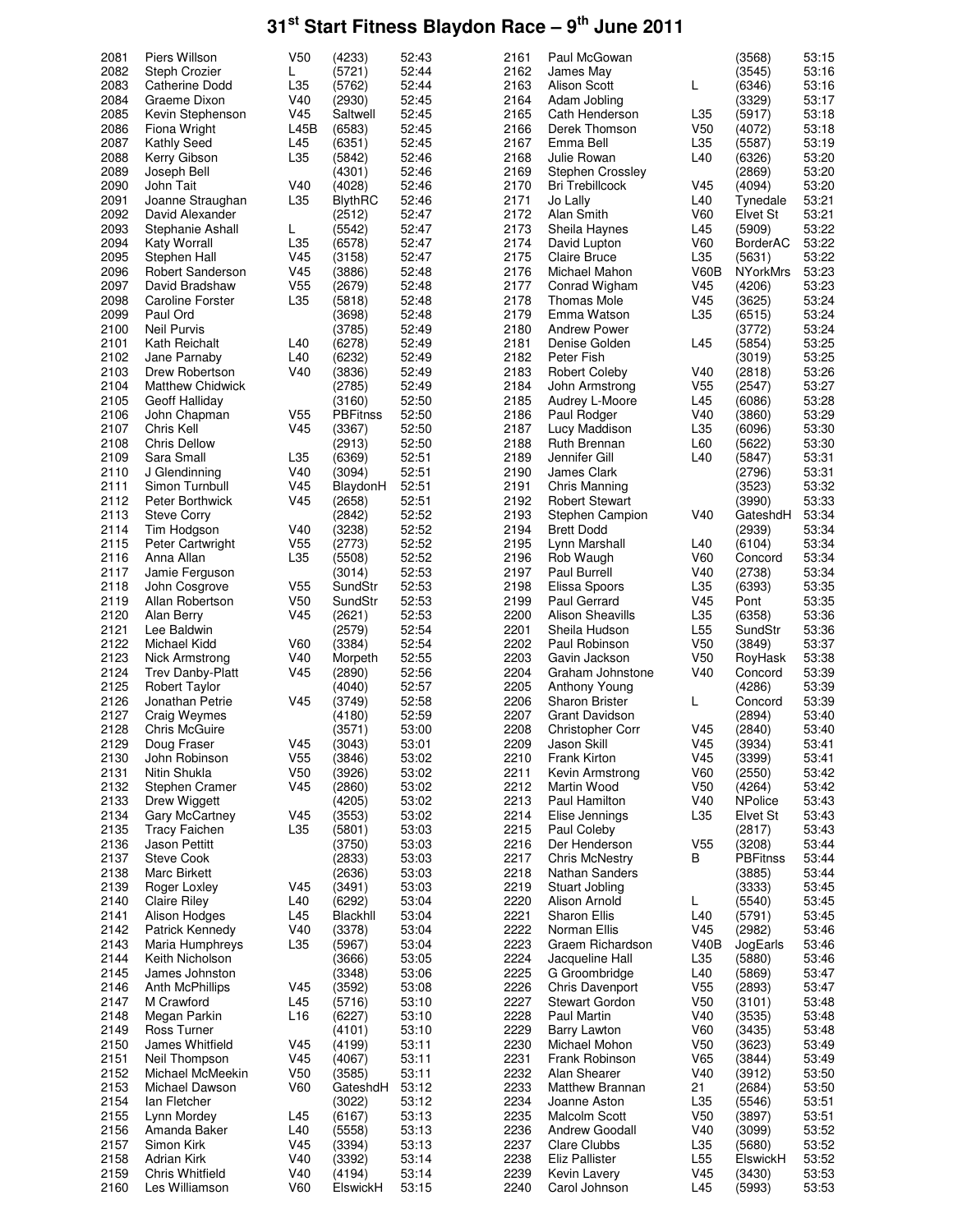| 2241         | <b>Mark Phillips</b>    | V45             | Blackhll      | 53:54 | 2321 | Jack Atkinson           | 18              | (2563)          | 54:29 |
|--------------|-------------------------|-----------------|---------------|-------|------|-------------------------|-----------------|-----------------|-------|
| 2242         | Stephen Reed            |                 | (3805)        | 53:54 | 2322 | <b>Nicol Ferrier</b>    | V60             | (3015)          | 54:29 |
| 2243         | Gillian Temisan         | L <sub>50</sub> | (6445)        | 53:55 | 2323 | Emma Fletcher           | L35             | (5813)          | 54:29 |
| 2244         | Emma Poulton            | L35             | SundStr       | 53:55 | 2324 | Harry Stevenson         | V45             | (3987)          | 54:30 |
| 2245         | <b>Brian Davison</b>    | V <sub>50</sub> | (2902)        | 53:56 | 2325 | <b>Philip Clarke</b>    | V40             | (2805)          | 54:30 |
| 2246         | Chris Harwood           |                 | (3193)        | 53:56 | 2326 | Kevin Norman            |                 | (3676)          | 54:31 |
| 2247         | Jonathan Gillie         | 17              | (3087)        | 53:57 | 2327 | Kathleen Stewart        | L70             | <b>NSPoly</b>   | 54:32 |
| 2248         | Penny Wilmott           | L35             | (6558)        | 53:57 | 2328 | Suzanne Martin          | L <sub>35</sub> | (6107)          | 54:32 |
|              |                         |                 |               |       | 2329 |                         |                 |                 |       |
| 2249         | Dave Ramsey             |                 | (3795)        | 53:58 |      | John Coleby             | V40             | (2816)          | 54:33 |
| 2250         | Chris Anderson          |                 | (2529)        | 53:58 | 2330 | Kenneth Turnbull        | V60             | <b>BlythRC</b>  | 54:34 |
| 2251         | John Pringle            | V45             | (3777)        | 53:59 | 2331 | <b>Terry Hart</b>       | V60             | <b>BlythRC</b>  | 54:35 |
| 2252         | Julie Hind              | L45             | Wallsend      | 53:59 | 2332 | <b>Vince Taylor</b>     | V45             | BirtleyA        | 54:35 |
| 2253         | Norman Liddle           | V40             | (3456)        | 54:00 | 2333 | Rebecca Hierons         | L35             | (5929)          | 54:35 |
| 2254         | Simon Clayton           | V40             | (2807)        | 54:00 | 2334 | <b>Charles Hierons</b>  | V45             | (3224)          | 54:35 |
| 2255         | Michelle Imrie          | L40             | WoolerRC      | 54:01 | 2335 | Murray Waldron          | V40             | Jesm            | 54:35 |
| 2256         | Ros Bramhall            | L35             | (5618)        | 54:01 | 2336 | <b>Richard O'Neill</b>  | V55B            | <b>NE Vets</b>  | 54:36 |
| 2257         | Clair Rudd              | L35             | (6331)        | 54:02 | 2337 | K O'Neill               | L35             | (6208)          | 54:36 |
| 2258         | Stephen Gillie          | V45             | (3088)        | 54:02 | 2338 | Victoria Tindale        | L35             | (6460)          | 54:36 |
| 2259         | Jacqui Candlish         | L40             | (5650)        | 54:02 | 2339 | Kevin Arkless           | V40             | (2542)          | 54:36 |
| 2260         | Malcolm Bowie           | V <sub>55</sub> | (2663)        | 54:03 | 2340 | <b>Robert Edwards</b>   |                 | (2975)          | 54:36 |
| 2261         | Janet Burdis            | L45             | (5639)        | 54:03 | 2341 | <b>Chris Humphreys</b>  |                 | (3279)          | 54:37 |
| 2262         | <b>Helen Rowell</b>     | L40             | (6328)        | 54:04 | 2342 | Gareth Underwood        |                 | (4109)          | 54:37 |
| 2263         | <b>Richard Burton</b>   | V65             | (2740)        | 54:04 | 2343 | <b>Niel Thew</b>        | V60             | (4050)          | 54:37 |
|              |                         |                 |               |       | 2344 |                         |                 |                 |       |
| 2264<br>2265 | Jane Blackett           | L45             | Morpeth       | 54:05 | 2345 | Kathryn McDonald        | L35             | (6127)          | 54:37 |
|              | Eliz Johnstone          | L45             | (6000)        | 54:05 |      | <b>Catherine Smith</b>  | L               | (6373)          | 54:38 |
| 2266         | <b>Christine Archer</b> | L               | (5528)        | 54:06 | 2346 | Mark Braban             |                 | (2671)          | 54:38 |
| 2267         | Jon Armstrong           |                 | (2549)        | 54:06 | 2347 | <b>Audrey Rowe</b>      | L40             | (6327)          | 54:38 |
| 2268         | <b>Rachel Turner</b>    | L               | (6482)        | 54:07 | 2348 | Allison Hosler          | L45             | (5960)          | 54:38 |
| 2269         | <b>Heather Nelson</b>   | L40             | (6187)        | 54:07 | 2349 | Steven Gray             | V40             | (3126)          | 54:39 |
| 2270         | Jon Thompson            | 17              | (4064)        | 54:08 | 2350 | Jonathan Keith          |                 | (3366)          | 54:39 |
| 2271         | Sandra Kay              | L40             | (6008)        | 54:08 | 2351 | Mary Logan              | L <sub>50</sub> | WoolerRC        | 54:39 |
| 2272         | Louise Turnbull         | L35             | <b>NSPoly</b> | 54:09 | 2352 | <b>Claire Cockcroft</b> | L35             | <b>NSPoly</b>   | 54:39 |
| 2273         | George Mackellar        | V <sub>50</sub> | (3507)        | 54:09 | 2353 | Stephen Grey            | V45             | ElswickH        | 54:40 |
| 2274         | Najah Jameel            | V <sub>55</sub> | (3316)        | 54:10 | 2354 | Stephen Robert          | V45             | (3831)          | 54:40 |
| 2275         | Simon Kirkley           |                 | (3397)        | 54:10 | 2355 | <b>Andrew Twaddle</b>   | V50             | (4104)          | 54:40 |
| 2276         | David Binns             | V45             | (2630)        | 54:11 | 2356 | Alison Mattinson        | L45             | (6114)          | 54:41 |
| 2277         | Doreen Hall             | L45             | (5879)        | 54:11 | 2357 | Claire Adamson          | L45             | Stocksfd        | 54:41 |
| 2278         | Peter Elliott           | V60             | (2979)        | 54:12 | 2358 | Clare Hiscock           | L <sub>35</sub> | (5939)          | 54:41 |
| 2279         | Victoria Barrow         | L               | Low Fell      | 54:13 | 2359 | <b>Terry Kelly</b>      | V <sub>50</sub> | (3374)          | 54:41 |
| 2280         | Julian Bates            | V <sub>55</sub> | Stocksfd      | 54:13 | 2360 | Claire Lapworth         | L35             | (6052)          | 54:42 |
|              |                         |                 |               |       |      |                         |                 |                 |       |
| 2281         | <b>Christine Bravey</b> | L <sub>50</sub> | (5619)        | 54:13 | 2361 | Daniel Collerton        | V <sub>50</sub> | (2819)          | 54:42 |
| 2282         | Kerry Swindon           | L35             | <b>NSPoly</b> | 54:14 | 2362 | C Douglass              | L35             | (5770)          | 54:42 |
| 2283         | Chris Scard             | V40             | (3890)        | 54:14 | 2363 | <b>Trevor Chaytor</b>   | V <sub>45</sub> | (2783)          | 54:43 |
| 2284         | James Gilroy            |                 | Concord       | 54:14 | 2364 | Kayleigh Greener        | L35             | (5864)          | 54:43 |
| 2285         | Naomi Robertson         | L <sub>18</sub> | (6303)        | 54:15 | 2365 | Carrie Hush             | L35             | (5972)          | 54:43 |
| 2286         | Linda Bright            | L40             | (5624)        | 54:15 | 2366 | lan Inglis              | V <sub>50</sub> | (3300)          | 54:44 |
| 2287         | Joanne Brown            | L35             | (5630)        | 54:15 | 2367 | Judith Parkinson        | L <sub>50</sub> | <b>NSPoly</b>   | 54:44 |
| 2288         | Stephen Brown           |                 | (2717)        | 54:16 | 2368 | S McCutcheon            | L35             | (6125)          | 54:44 |
| 2289         | Nikki Morrow            | L35             | Pont          | 54:16 | 2369 | Lynn Trueman            | L60             | <b>NSPoly</b>   | 54:44 |
| 2290         | Rebecca Gill            | L               | (5848)        | 54:16 | 2370 | Paul Errington          |                 | (2992)          | 54:45 |
| 2291         | Maureen Preston         | L35             | (6259)        | 54:17 | 2371 | Karen Arkless           | L40             | (5531)          | 54:45 |
| 2292         | Amy Swainson            | L35             | Blackhll      | 54:17 | 2372 | Tamela Davison          | L40             | (5739)          | 54:45 |
| 2293         | Ruth Hill               | L <sub>50</sub> | (5931)        | 54:17 | 2373 | Graem Richardson        |                 | (3821)          | 54:45 |
| 2294         | Chris Roper             |                 | (3864)        | 54:18 | 2374 | Helen Edwards           | L <sub>55</sub> | AllenVal        | 54:46 |
| 2295         | Lesley Young            | L45             | Morpeth       | 54:19 | 2375 | Chris Shipman           | V40             | (3922)          | 54:46 |
| 2296         | Jason Long              | V40             | (3473)        | 54:20 | 2376 | Claire Werchola         | L35             | (6528)          | 54:46 |
| 2297         | Gary Dixon              | V <sub>45</sub> | Crook&D       | 54:21 | 2377 | Luke Brown              |                 | (2712)          | 54:47 |
| 2298         | Paul Burnip             | V45             | Crook&D       | 54:23 | 2378 | Euan Bruce              |                 | (2721)          | 54:47 |
| 2299         | Dagmar Winter           | L45             | Tynedale      | 54:23 | 2379 | Vanessa Cutter          | L35             | (5728)          | 54:47 |
| 2300         |                         |                 |               | 54:23 | 2380 | <b>Richard Cutter</b>   |                 |                 | 54:48 |
|              | Sally Riding            | L45             | (6289)        |       |      |                         |                 | (2885)          |       |
| 2301         | Chris Foreman           | V <sub>45</sub> | Saltwell      | 54:23 | 2381 | Colin Rudram            | V60             | (3875)          | 54:48 |
| 2302         | Ian White               | V40             | (4187)        | 54:23 | 2382 | David Lynch             |                 | (3499)          | 54:49 |
| 2303         | <b>Stuart Dixon</b>     | V <sub>45</sub> | (2935)        | 54:23 | 2383 | Simon Hutton            | V40             | (3295)          | 54:49 |
| 2304         | Jane Mace               | L40             | (6089)        | 54:24 | 2384 | Kevin Ingledew          | V45             | (3298)          | 54:50 |
| 2305         | <b>Andrew Mace</b>      | V40             | (3503)        | 54:24 | 2385 | Andrew Finn             |                 | (3017)          | 54:50 |
| 2306         | Judith Porter           | L55             | NewtonAy      | 54:24 | 2386 | Ruth Ryan               | L35             | (6341)          | 54:51 |
| 2307         | Lyndsey Robinson        | L35             | (6307)        | 54:24 | 2387 | Jon Saunders            |                 | (3889)          | 54:51 |
| 2308         | Joanne Reah             | L40             | (6274)        | 54:25 | 2388 | John Chilton            | V40             | (2786)          | 54:52 |
| 2309         | <b>Gareth Trainer</b>   |                 | (4091)        | 54:25 | 2389 | Phil Murray             |                 | (3653)          | 54:52 |
| 2310         | Andy James              | V60             | Elvet St      | 54:25 | 2390 | Luc Sidebotham          |                 | (3928)          | 54:53 |
| 2311         | <b>Andrew Gate</b>      | V40             | (3070)        | 54:25 | 2391 | Joanne Mahan            | L45             | (6097)          | 54:54 |
| 2312         | David Thompson          | V <sub>50</sub> | (4060)        | 54:26 | 2392 | <b>Lindsey McIver</b>   | L35             | (6135)          | 54:55 |
| 2313         | John Pickles            | V <sub>55</sub> | (3756)        | 54:26 | 2393 | Ryan Shiel              | 16              | (3920)          | 54:56 |
| 2314         | <b>Kate Duffy</b>       | L               | Wallsend      | 54:26 | 2394 | Helen Hackett           | L45             | (5875)          | 54:56 |
| 2315         | Jacquie Robson          | L35             | Elvet St      | 54:27 | 2395 | Gail Brown              | L35             | (5629)          | 54:56 |
|              |                         |                 |               |       |      |                         |                 |                 |       |
| 2316         | Paul Tomlin             |                 | (4083)        | 54:27 | 2396 | Karen Elliott           | L45             | <b>PBFitnss</b> | 54:57 |
| 2317         | Michael Stubbs          |                 | (4011)        | 54:27 | 2397 | Kay Robb                | L35             | (6295)          | 54:57 |
| 2318         | <b>Barry Luccock</b>    | V60             | (3492)        | 54:28 | 2398 | <b>Richard Palmer</b>   | V40             | (3714)          | 54:58 |
| 2319         | Sarah Laverick          | L35             | (6055)        | 54:28 | 2399 | <b>Wendy Gregory</b>    | L <sub>50</sub> | (5865)          | 54:58 |
| 2320         | Donald Alexander        | В               | (2513)        | 54:28 | 2400 | Adam Procter            |                 | RoyHask         | 54:59 |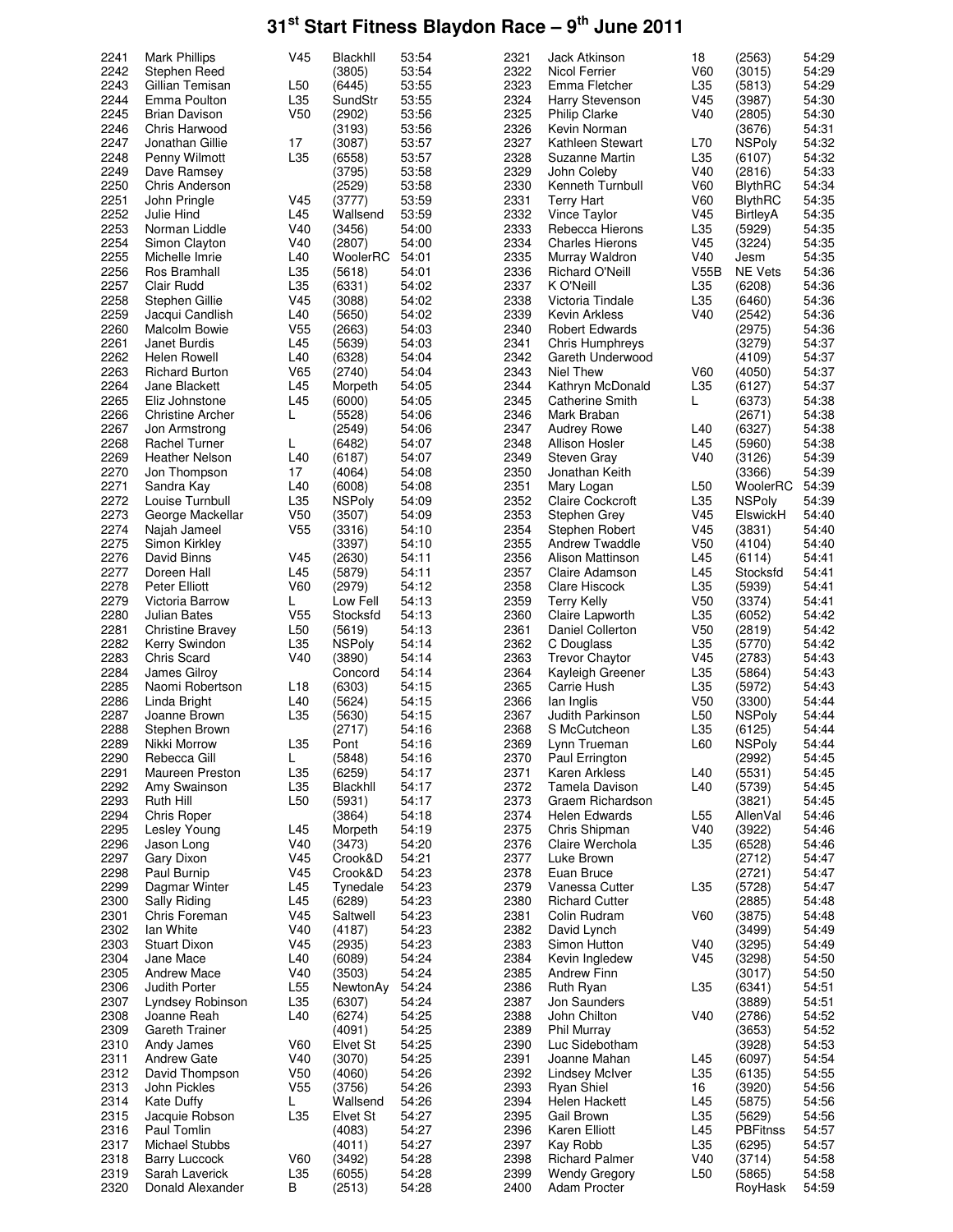| 2401         |                                   |                 |                  |                |              |                                |                 |                  |                |
|--------------|-----------------------------------|-----------------|------------------|----------------|--------------|--------------------------------|-----------------|------------------|----------------|
|              | Jacqueline Eynon                  | L <sub>50</sub> | (5800)           | 54:59          | 2481         | Andy Stephenson                | V <sub>45</sub> | (3984)           | 55:31          |
| 2402         | David Wiseman                     | V40             | (4256)           | 55:00          | 2482         | <b>Christine Oliver</b>        | L45             | MarshHse         | 55:31          |
| 2403         | Sabrina Gault                     | L35             | (5838)           | 55:00          | 2483         | David Peverelle                | V <sub>55</sub> | (3751)           | 55:31          |
| 2404         | Hugh Woodford                     |                 | (4269)           | 55:01          | 2484         | Elaine Fox                     | L <sub>50</sub> | (5827)           | 55:32          |
|              |                                   |                 |                  |                |              |                                |                 |                  |                |
| 2405         | Edd Salter                        |                 | (3884)           | 55:01          | 2485         | Laura Parnell                  | L35             | (6233)           | 55:32          |
| 2406         | Paul Smith                        | V <sub>45</sub> | (3957)           | 55:02          | 2486         | Denise Armstrong               | L <sub>50</sub> | (5535)           | 55:32          |
| 2407         | Kirste Worland                    | L40             | (6577)           | 55:02          | 2487         | Catherine Hilton               | L45             | (5932)           | 55:32          |
| 2408         | Amanda Ormston                    | L45             | (6212)           | 55:02          | 2488         | Sarah Wallace                  | L35             | (6503)           | 55:33          |
|              |                                   |                 |                  |                |              |                                |                 |                  |                |
| 2409         | Geoffrey Willox                   | V <sub>50</sub> | (4232)           | 55:03          | 2489         | Donna Devlin                   | L35             | (5752)           | 55:33          |
| 2410         | Alan Thornton                     |                 | (4073)           | 55:03          | 2490         | Brian Hibbert                  | V <sub>45</sub> | (3222)           | 55:33          |
| 2411         | Clare Lacy                        | L35             | (6041)           | 55:03          | 2491         | Marie Arkle                    | L40             | (5529)           | 55:34          |
| 2412         | Emma Haslam                       | L               | (5904)           | 55:04          | 2492         | Jane Robson                    | L40             | (6312)           | 55:34          |
|              | Louise Coultate                   |                 |                  |                |              |                                |                 |                  |                |
| 2413         |                                   | L35             | <b>BlythRC</b>   | 55:04          | 2493         | Adam Burke                     |                 | (2734)           | 55:34          |
| 2414         | Catherine Young                   | L <sub>50</sub> | <b>BlythRC</b>   | 55:05          | 2494         | John Withers                   | V <sub>50</sub> | (4258)           | 55:35          |
| 2415         | Ken Douthwaite                    | V <sub>50</sub> | (2957)           | 55:05          | 2495         | <b>Paul Clark</b>              | V <sub>45</sub> | (2798)           | 55:36          |
| 2416         | Joanne Payne                      | L35             | (6238)           | 55:05          | 2496         | Allan Mothersill               |                 | (3641)           | 55:37          |
| 2417         |                                   | V40             |                  | 55:06          | 2497         |                                | V <sub>50</sub> |                  | 55:38          |
|              | Henry Pearce                      |                 | (3735)           |                |              | <b>Antony Stokle</b>           |                 | (3995)           |                |
| 2418         | Aimee Stonehouse                  | L               | (6418)           | 55:06          | 2498         | Alan Boddy                     | V50             | (2648)           | 55:40          |
| 2419         | Nick Armstrong                    |                 | (2553)           | 55:07          | 2499         | <b>Ruth Rule</b>               | L35B            | (6336)           | 55:40          |
| 2420         | Michael Woods                     | V45             | (4277)           | 55:07          | 2500         | Andrew Pople                   |                 | (3765)           | 55:41          |
| 2421         | R Marchegiani                     | V40             | <b>NE Vets</b>   | 55:07          | 2501         | John Picton                    |                 | (3757)           | 55:41          |
|              |                                   |                 |                  |                |              |                                |                 |                  |                |
| 2422         | Adrian Miller                     | V <sub>45</sub> | (3608)           | 55:08          | 2502         | Sarah Gartside                 | L45             | Gosforth         | 55:42          |
| 2423         | Michelle Ball                     | L40             | SundStr          | 55:08          | 2503         | Andrew Wilkinson               | <b>V45B</b>     | (4213)           | 55:42          |
| 2424         | David Cruise                      | V <sub>50</sub> | (2875)           | 55:09          | 2504         | Andrea Scott                   | L35             | <b>BlythRC</b>   | 55:43          |
| 2425         | Farhad Kamali                     | V <sub>50</sub> | (3360)           | 55:09          | 2505         | Joy Craighead                  | L21             | (5714)           | 55:44          |
| 2426         |                                   | L <sub>55</sub> | AllenVal         | 55:09          | 2506         |                                | V50             |                  | 55:44          |
|              | Margaret Walke                    |                 |                  |                |              | Malc Craighead                 |                 | NE Vets          |                |
| 2427         | Ailsa Anderson                    | L40             | (5516)           | 55:09          | 2507         | Sandra Little                  | L65             | (6075)           | 55:45          |
| 2428         | Julie Gretton                     | L35             | (5866)           | 55:10          | 2508         | <b>Ruth Sutcliffe</b>          | L35             | (6428)           | 55:45          |
| 2429         | Neil Gardner                      | V50B            | (3065)           | 55:10          | 2509         | Jane Anderson                  | L40             | (5519)           | 55:46          |
| 2430         |                                   |                 |                  | 55:10          | 2510         |                                | L45             |                  | 55:46          |
|              | Wayne Stronach                    |                 | (4007)           |                |              | Caroline Boocock               |                 | (5607)           |                |
| 2431         | Richard Harrison                  |                 | (3184)           | 55:10          | 2511         | Lindsey Gray                   | L21             | (5861)           | 55:47          |
| 2432         | Dave Coldwell                     |                 | (2814)           | 55:11          | 2512         | Michael Smith                  |                 | (3954)           | 55:47          |
| 2433         | Louise Twentyman                  | L               | (6589)           | 55:11          | 2513         | Mariana Carter                 | L35             | (5658)           | 55:48          |
| 2434         | Peter Braney                      | V75             | MarshHse         | 55:11          | 2514         | John Carter                    | V40             | (2770)           | 55:48          |
|              |                                   |                 |                  |                |              |                                |                 |                  |                |
| 2435         | Les Thompson                      | V65             | <b>NSPoly</b>    | 55:12          | 2515         | Simon Bird                     |                 | (2635)           | 55:49          |
| 2436         | Suzy Colebeck                     | L40             | (5685)           | 55:12          | 2516         | <b>Claire Stewart</b>          | L35             | (6409)           | 55:50          |
| 2437         | Mary Waugh                        | L60             | Concord          | 55:12          | 2517         | Andrew Garratt                 |                 | (3067)           | 55:50          |
| 2438         | Michael Lowes                     | V <sub>45</sub> | (3487)           | 55:12          | 2518         | Tim Rayner                     | V <sub>55</sub> | (3799)           | 55:51          |
|              |                                   |                 |                  |                |              |                                |                 |                  |                |
| 2439         | Ruth Hardy                        | L35             | (5893)           | 55:13          | 2519         | Mark Armstrong                 |                 | (2551)           | 55:51          |
| 2440         | Paula Briggs                      | L40             | (5623)           | 55:13          | 2520         | Peter Bennett                  |                 | (2617)           | 55:52          |
| 2441         | Mark Wilkinson                    |                 | (4217)           | 55:13          | 2521         | Stuart Hall                    | V40             | (3159)           | 55:52          |
| 2442         | Jennifer Rees                     | L35             | <b>NSPoly</b>    | 55:14          | 2522         | Alan Harrison                  | V60             | RRunners         | 55:53          |
|              |                                   |                 |                  |                |              |                                |                 |                  |                |
|              |                                   |                 |                  |                |              |                                |                 |                  |                |
| 2443         | Shaun Stokoe                      |                 | (4001)           | 55:14          | 2523         | Diana Hutchinson               | L40             | (5973)           | 55:53          |
| 2444         | <b>Hilary Shaw</b>                | L45             | (6357)           | 55:15          | 2524         | Mike Hutchinson                | V40             | (3292)           | 55:54          |
| 2445         | David Williams                    | V40             | (4225)           | 55:15          | 2525         | Mark Marchant                  |                 | (3527)           | 55:54          |
|              |                                   |                 |                  | 55:16          |              | Hazel Ord                      |                 |                  |                |
| 2446         | David Jaremko                     | V55B            | (3321)           |                | 2526         |                                | L35             | BlaydonH         | 55:55          |
| 2447         | Duncan Johnson                    | V45             | (3340)           | 55:17          | 2527         | Stephen Daglish                | V <sub>45</sub> | Blackhll         | 55:56          |
| 2448         | Paul Torkington                   | V <sub>45</sub> | (4088)           | 55:17          | 2528         | Mark Brophy                    | V40             | (2700)           | 55:56          |
| 2449         | David Raine                       | V45             | (3791)           | 55:18          | 2529         | Maria Burns                    | L40             | (5644)           | 55:57          |
| 2450         | Jennifer Bullock                  | L40             |                  | 55:19          | 2530         | Peter Burns                    |                 | (2737)           |                |
|              |                                   |                 | (5636)           |                |              |                                | V <sub>45</sub> |                  | 55:58          |
| 2451         | Leslie Dix                        | V <sub>50</sub> | (2928)           | 55:19          | 2531         | <b>Nigel Hierons</b>           | V <sub>45</sub> | (3225)           | 55:58          |
| 2452         | Andrew Mowbray                    |                 | Concord          | 55:19          | 2532         | Allan Clark                    | V60             | Low Fell         | 55:59          |
| 2453         | Michael Brown                     |                 | (2713)           | 55:20          | 2533         | Steph Thewlis                  | L40             | <b>NSPoly</b>    | 56:00          |
| 2454         | Louise Ross                       | L               | (6324)           | 55:20          | 2534         | Chris Pearson                  | V50B            | (3737)           | 56:01          |
| 2455         | Stephen Ward                      |                 | (4144)           |                | 2535         | Fiona Holloway                 |                 | (5952)           | 56:01          |
|              |                                   |                 |                  | 55:20          |              |                                | L35             |                  |                |
| 2456         | Anita Clementson                  | L40             | Elvet St         | 55:21          | 2536         | Sarah Robson                   | L35             | (6316)           | 56:01          |
| 2457         | Maria Hindmarsh                   | L40             | Stocksfd         | 55:21          | 2537         | Morag Kerry                    | L45             | (6020)           | 56:02          |
| 2458         | Lyndsay Sewell                    | L               | Blackhll         | 55:21          | 2538         | Geraldine Cairns               | L <sub>50</sub> | (5645)           | 56:02          |
| 2459         | <b>Barry Murray</b>               | V45             | BirtleyA         | 55:22          | 2539         | Karen Armstrong                | L35             | (5537)           | 56:02          |
| 2460         | Jane Monk                         | L               | (6162)           | 55:22          | 2540         |                                | V40             | (2961)           | 56:03          |
|              |                                   |                 |                  |                |              | Jacques Du Toit                |                 |                  |                |
| 2461         | Frank Wood                        | V65             | (4259)           | 55:23          | 2541         | Paul Johnson                   | V40             | (3342)           | 56:03          |
| 2462         | Lisa Higham                       | LB.             | (5930)           | 55:23          | 2542         | Amanda Gilhooley               | L40             | Heaton H         | 56:03          |
| 2463         | <b>Mathew Evans</b>               |                 | (2995)           | 55:24          | 2543         | Mary Avery                     | L70             | ElswickH         | 56:04          |
| 2464         | Helen Hulme                       | L35             | Derwents         | 55:24          | 2544         | Roger Bell                     | V60             | (2612)           | 56:04          |
|              |                                   |                 | Derwents         | 55:25          |              |                                |                 |                  |                |
| 2465         | Alex Hulme                        |                 |                  |                | 2545         | Jane Wilcock                   | L <sub>50</sub> | (6544)           | 56:04          |
| 2466         | Cheryl Keeler                     | L40             | (6011)           | 55:25          | 2546         | Michael Lydon                  | V <sub>50</sub> | (3498)           | 56:05          |
| 2467         | Helen Mullarkey                   | L45             | Saltwell         | 55:26          | 2547         | Carole Johnstone               | L <sub>50</sub> | Concord          | 56:05          |
| 2468         | Marg Kristiansen                  | L50             | (6040)           | 55:26          | 2548         | Viv Ferrier                    | L <sub>55</sub> | (5809)           | 56:05          |
| 2469         | Joe Robson                        |                 | (3854)           | 55:27          | 2549         | Laura Woodward                 | L               | (6576)           | 56:06          |
|              |                                   |                 |                  |                |              |                                |                 |                  |                |
| 2470         | Colin Gray                        | V60             | (3120)           | 55:27          | 2550         | Ronald Anderson                | V70             | (2538)           | 56:06          |
| 2471         | Angela Tait                       | L35             | (6434)           | 55:28          | 2551         | Sarah Golightly                | L45             | (5855)           | 56:06          |
| 2472         | Steph Nicholson                   | L45             | Blackhll         | 55:28          | 2552         | Stella Swinburne               | L60             | (6430)           | 56:07          |
| 2473         | Sarah Dobson                      | L               | Saltwell         | 55:29          | 2553         | Stella Willmott                | L <sub>55</sub> | (6557)           | 56:07          |
| 2474         | Ian Limbrick                      | B               | (3460)           | 55:29          | 2554         | lan Gray                       |                 | (3121)           | 56:08          |
|              |                                   |                 |                  |                |              |                                |                 |                  |                |
| 2475         | Paul Cornick                      |                 | (2839)           | 55:29          | 2555         | Nicky Asbury                   | L45             | (5541)           | 56:08          |
| 2476         | Alice Gowing                      | L35             | (5859)           | 55:29          | 2556         | Irene Ewart                    | L <sub>50</sub> | Gosforth         | 56:09          |
| 2477         | Karen Mackenzie                   | L40             | (6094)           | 55:30          | 2557         | Catriona Froom                 | L35             | (5832)           | 56:10          |
| 2478         | Mark Farrimond                    | V <sub>45</sub> | (4066)           | 55:30          | 2558         | Jonathon Hair                  |                 | (3147)           | 56:11          |
|              |                                   |                 |                  |                |              |                                |                 |                  |                |
| 2479<br>2480 | Gillian Standley<br>James Sibbald | L35             | (6396)<br>(3927) | 55:30<br>55:30 | 2559<br>2560 | Gary Taylor<br>Abigail Russell | V40<br>L35      | (4033)<br>(6337) | 56:11<br>56:12 |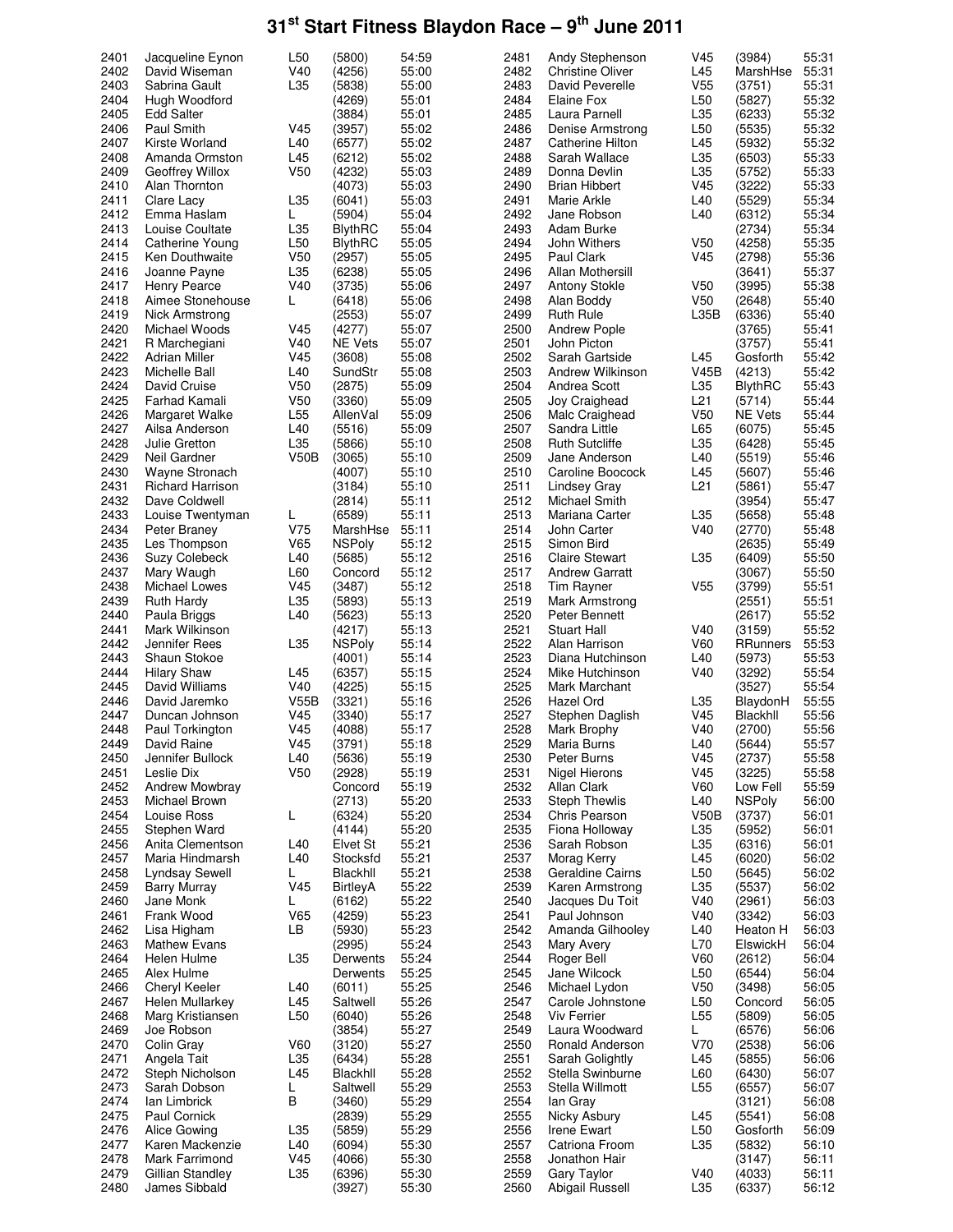| 2561         |                                      |                        |                   | 56:13          | 2641         | Alison Steven              | L45                    | (6407)           | 56:59          |
|--------------|--------------------------------------|------------------------|-------------------|----------------|--------------|----------------------------|------------------------|------------------|----------------|
|              | Liz Paton                            | L <sub>55</sub>        | GateshdH          |                |              |                            |                        |                  |                |
| 2562         | Mark Armstrong                       |                        | ElswickH          | 56:14          | 2642         | Garry Scrafton             | V40                    | (3902)           | 56:59          |
| 2563         | Steven Ruddick                       | V40                    | (3874)            | 56:15          | 2643         | Faye McLeod                | L35                    | (6142)           | 57:00          |
| 2564         | Stephen Shaw                         | V45                    | MarshHse          | 56:16          | 2644         | George McCourt             | V70                    | (3556)           | 57:01          |
|              |                                      |                        |                   |                |              |                            |                        |                  |                |
| 2565         | Jan Bostock                          | L <sub>50</sub>        | (5609)            | 56:17          | 2645         | <b>Valerie Thomson</b>     | L60                    | (6455)           | 57:02          |
| 2566         | Sue Turnbull                         | L <sub>55</sub>        | (6481)            | 56:18          | 2646         | Nigel More                 | V40                    | (3632)           | 57:02          |
| 2567         | Lee Puchala                          | <b>V60</b>             | (3780)            | 56:19          | 2647         | Susan Beckham              | L35                    | (5581)           | 57:02          |
| 2568         | Janet Hemming                        | L <sub>55</sub>        | (5914)            | 56:20          | 2648         | Andrew Tweddle             |                        | (4105)           | 57:03          |
|              |                                      |                        |                   |                |              |                            |                        |                  |                |
| 2569         | Melanie Hall                         | L                      | (5884)            | 56:21          | 2649         | E Parkington               | L <sub>50</sub>        | (6229)           | 57:03          |
| 2570         | Sue Newton                           | L <sub>50</sub>        | (6191)            | 56:22          | 2650         | Colin Hobson               | V <sub>55</sub>        | (3232)           | 57:04          |
| 2571         | Kath Waldron                         | L40                    | Jesm              | 56:23          | 2651         | David Laud                 | V45                    | (4299)           | 57:04          |
| 2572         |                                      |                        |                   |                |              |                            |                        |                  |                |
|              | Julie Kirby                          | L40                    | (6031)            | 56:24          | 2652         | Kirsty Urwin               | L35                    | (6486)           | 57:05          |
| 2573         | <b>Albert Storey</b>                 | V60                    | Concord           | 56:25          | 2653         | <b>Caroline Roberts</b>    | L40                    | (6296)           | 57:05          |
| 2574         | Lisa Watson                          | L35                    | (6519)            | 56:25          | 2654         | <b>Helen Price</b>         | L <sub>50</sub>        | Morpeth          | 57:06          |
| 2575         | Louise Watson                        | L35                    | (6520)            | 56:25          | 2655         | <b>Fraser Scott</b>        |                        | (3895)           | 57:06          |
|              |                                      |                        |                   |                |              |                            |                        |                  |                |
| 2576         | Sally Hails                          | L45                    | Stocksfd          | 56:26          | 2656         | Jo Outterside              | L40                    | (6216)           | 57:07          |
| 2577         | Georgina R-Rae                       | L35                    | (6279)            | 56:26          | 2657         | Laura Hall                 | L35                    | (5881)           | 57:07          |
| 2578         | Dave Norman                          |                        | MarshHse          | 56:27          | 2658         | David Hall                 |                        | (3154)           | 57:08          |
| 2579         | Peter Lennox                         |                        | (3449)            | 56:27          | 2659         | Lynne Barclay              | L40                    | ElswickH         | 57:08          |
|              |                                      |                        |                   |                |              |                            |                        |                  |                |
| 2580         | Jean Keep                            | L <sub>50</sub>        | (6012)            | 56:27          | 2660         | lan Leigh                  | V <sub>55</sub>        | (3444)           | 57:09          |
| 2581         | <b>Chris Freeston</b>                | 16                     | (3050)            | 56:28          | 2661         | <b>Charles Lally</b>       | V <sub>55</sub>        | (3414)           | 57:09          |
| 2582         | Paula Johnston                       | L40                    | (5999)            | 56:28          | 2662         | Valerie Moody              | L <sub>50</sub>        | (6165)           | 57:09          |
| 2583         |                                      |                        | Stocksfd          | 56:29          | 2663         | Joanne Lisle               | L                      | (6591)           | 57:10          |
|              | Julie S-Robson                       | L40                    |                   |                |              |                            |                        |                  |                |
| 2584         | <b>Andrew Miller</b>                 |                        | (3610)            | 56:29          | 2664         | Clare Cunningham           | L40                    | Morpeth          | 57:10          |
| 2585         | Michael Fairless                     | V60                    | (3000)            | 56:30          | 2665         | Jenifer Hare               | L35                    | (5894)           | 57:11          |
| 2586         | Stuart Weightman                     | V <sub>55</sub>        | (4171)            | 56:31          | 2666         | <b>Caroline Panting</b>    | L40                    | Blackhll         | 57:11          |
|              |                                      |                        |                   |                |              |                            |                        |                  |                |
| 2587         | C Aitkenhead                         | L35                    | (5503)            | 56:32          | 2667         | Joanne Todd                | L45                    | (6462)           | 57:12          |
| 2588         | Peter Larkham                        |                        | (3425)            | 56:33          | 2668         | Alex Meadows               |                        | (3595)           | 57:12          |
| 2589         | Glyn Davison                         |                        | (2904)            | 56:34          | 2669         | Chris Envy                 | V45                    | (2990)           | 57:12          |
|              |                                      |                        |                   |                |              |                            |                        |                  |                |
| 2590         | Allen Mulliss                        | V <sub>50</sub>        | Heaton H          | 56:36          | 2670         | Tristan Handley            |                        | (3164)           | 57:13          |
| 2591         | Emma Gifford                         | L35                    | (5845)            | 56:38          | 2671         | Susannah Carroll           | L35                    | (5656)           | 57:13          |
| 2592         | Sarah Ridley                         | L35                    | (6291)            | 56:38          | 2672         | Jean Byers                 | L                      | Blackhll         | 57:14          |
| 2593         |                                      | L45                    |                   | 56:38          | 2673         |                            |                        | <b>PBFitnss</b>  | 57:14          |
|              | Lisa Burdis                          |                        | (5640)            |                |              | Peter Joyce                |                        |                  |                |
| 2594         | Laurie Crichton                      | L                      | Derwents          | 56:38          | 2674         | James Waters               | V65                    | Mara100          | 57:15          |
| 2595         | Sian Canning                         | L                      | (5651)            | 56:38          | 2675         | Clive Humphreys            | V50                    | (3280)           | 57:15          |
| 2596         | lan Mowbray                          | V60                    | Concord           | 56:38          | 2676         | Rob Nixon                  | V40                    | (3671)           | 57:15          |
|              |                                      |                        |                   |                |              |                            |                        |                  |                |
| 2597         | Colin Robertson                      | V40                    | Concord           | 56:38          | 2677         | Susan Hinshaw              | L45                    | (5936)           | 57:16          |
| 2598         | Alison McHugh                        | L40                    | (6133)            | 56:39          | 2678         | Tracey Ambrose             | L40                    | (5514)           | 57:16          |
| 2599         | Elaine Cooper                        | L40                    | (5693)            | 56:39          | 2679         | Dan Howarth                |                        | (3267)           | 57:16          |
| 2600         | Kevin Smith                          |                        | (3952)            | 56:39          | 2680         | Ruth Robinson              | L                      | (6596)           | 57:17          |
|              |                                      |                        |                   |                |              |                            |                        |                  |                |
|              |                                      |                        |                   |                |              |                            |                        |                  |                |
| 2601         | Nicola Vasey                         | L                      | (6491)            | 56:39          | 2681         | Bernie Lamb                | L <sub>50</sub>        | NewcHHH          | 57:17          |
| 2602         | Nick Baumfield                       | V <sub>55</sub>        | (2595)            | 56:39          | 2682         | Kate Cox                   | L40                    | (5710)           | 57:17          |
|              |                                      |                        |                   |                |              |                            |                        |                  |                |
| 2603         | Ray Oxley                            | V <sub>50</sub>        | (3710)            | 56:39          | 2683         | Maria Stanley              | L                      | (6398)           | 57:18          |
| 2604         | Stephen Osselton                     | V <sub>45</sub>        | (3704)            | 56:39          | 2684         | Harriet Menter             | L35                    | (6151)           | 57:18          |
| 2605         | Layla Osselton                       | L35                    | (6215)            | 56:40          | 2685         | Peter Robinson             |                        | (3850)           | 57:18          |
|              |                                      |                        |                   |                |              |                            |                        |                  |                |
| 2606         | Ben Jones                            |                        | (3352)            | 56:40          | 2686         | M Stringfellow             |                        | Wallsend         | 57:19          |
| 2607         | Elaine Archer                        | L                      | Low Fell          | 56:40          | 2687         | Joyce Archibold            | L75                    | ClaremRR         | 57:19          |
| 2608         | <b>Peter Davies</b>                  | V60                    | Heaton H          | 56:40          | 2688         | Elaine Urwin               | L35                    | (6485)           | 57:19          |
| 2609         |                                      | L                      |                   | 56:40          | 2689         |                            | L35                    | (5810)           |                |
|              | Amy Izycky                           |                        | (5979)            |                |              | Louise Finlay              |                        |                  | 57:20          |
| 2610         | Pater McKenna                        |                        | (3582)            | 56:40          | 2690         | Barbara Gorton             | L65                    | (5857)           | 57:20          |
| 2611         | Paul Harvey                          | V45                    | (3191)            | 56:40          | 2691         | Mike Hedgecock             | V60                    | (3204)           | 57:20          |
| 2612         | Pauline Batey                        | L <sub>50</sub>        | BlaydonH          | 56:41          | 2692         | Sarah Williamson           | L                      | (6553)           | 57:21          |
|              | David Copeland                       |                        |                   | 56:41          |              |                            |                        |                  |                |
| 2613         |                                      | V60                    | (2837)            |                | 2693         | Tania Tucker               | L35                    | (6473)           | 57:21          |
| 2614         | Michael Wilson                       | V40                    | (4247)            | 56:41          | 2694         | Julie Dick                 | L40B                   | (5754)           | 57:21          |
| 2615         | Lucy Stones                          | L35                    | (6420)            | 56:41          | 2695         | Emma Tait                  | L35                    | (6435)           | 57:22          |
| 2616         | Lee Lulham                           |                        | (3495)            | 56:41          | 2696         | Caroline Kirk              | L40                    | (6032)           | 57:22          |
|              |                                      |                        |                   |                |              |                            |                        |                  |                |
| 2617         | Nick Taylor                          |                        | (4038)            | 56:41          | 2697         | lan Murphy                 |                        | (3645)           | 57:22          |
| 2618         | Kevin Bramley                        | V40                    | (2682)            | 56:41          | 2698         | Mike Elliott               | V60                    | Elvet St         | 57:23          |
| 2619         | Sandra Cox                           | L <sub>50</sub>        | (5711)            | 56:42          | 2699         | Alex Battersby             | L35                    | (5574)           | 57:23          |
| 2620         | Laura McCraw                         | L                      | (6124)            | 56:42          | 2700         | Anne Stokle                | L50B                   | (6415)           | 57:24          |
|              |                                      |                        |                   |                |              |                            |                        |                  |                |
| 2621         | David Watson                         | <b>V60</b>             | (4156)            | 56:42          | 2701         | <b>Viv Stapley</b>         | L <sub>55</sub>        | SundStr          | 57:24          |
| 2622         | Steve Dickinson                      | V45                    | Sleaford          | 56:43          | 2702         | David Thompson             | V <sub>50</sub>        | NewtonAy         | 57:25          |
| 2623         | L Wilkinson                          | L35                    | (6548)            | 56:44          | 2703         | Joanne Roe                 | L35                    | Derwents         | 57:26          |
|              |                                      |                        |                   |                |              |                            |                        |                  |                |
| 2624         | Joanne Holmes                        | L35                    | Wallsend          | 56:46          | 2704         | Angela Baker               | L45                    | (5559)           | 57:26          |
| 2625         | Claire Mason                         | L45                    | (6108)            | 56:48          | 2705         | <b>Stan White</b>          | V70                    | Low Fell         | 57:27          |
| 2626         | <b>Mandy Hulley</b>                  | L35                    | Low Fell          | 56:49          | 2706         | L Dickinson                | L60                    | <b>PBFitnss</b>  | 57:28          |
| 2627         | William Robson                       | V <sub>55</sub>        | (3859)            | 56:50          | 2707         | John Brettell              | V <sub>55</sub>        | <b>NSPoly</b>    | 57:28          |
|              |                                      |                        |                   |                |              |                            |                        |                  |                |
| 2628         | Annie Shaw                           | L                      | (6356)            | 56:51          | 2708         | John McCourt               |                        | (3557)           | 57:28          |
| 2629         | Jason Renton                         | V40                    | (3810)            | 56:52          | 2709         | lan Scrafton               | V45                    | (3903)           | 57:28          |
| 2630         | Kevin Robson                         |                        | (3855)            | 56:52          | 2710         | Darren Chapman             | V <sub>45</sub>        | Darlngtn         | 57:29          |
|              |                                      |                        |                   |                |              |                            |                        |                  |                |
| 2631         | Martin Sheldon                       | V40                    | (3913)            | 56:53          | 2711         | Julie Smith                | L40                    | (6379)           | 57:29          |
| 2632         | Idwal John                           | V65                    | (3336)            | 56:53          | 2712         | Alison Muir                | L35                    | (6178)           | 57:29          |
| 2633         | Finn Willingham                      | L45B                   | (6554)            | 56:54          | 2713         | Steven Donaldson           | V45                    | Saltwell         | 57:29          |
| 2634         |                                      | L45                    | (5953)            | 56:54          | 2714         | Fran Hitchings             | L40                    | (5940)           | 57:30          |
|              | <b>Tracy Holmes</b>                  |                        |                   |                |              |                            |                        |                  |                |
| 2635         | Kayleigh Dunn                        | L35                    | (5780)            | 56:55          | 2715         | Paul Campbell              |                        | (2755)           | 57:30          |
| 2636         | Ruth Woodford                        | L35                    | (6572)            | 56:55          | 2716         | Vic Turner                 | V60                    | (4102)           | 57:30          |
| 2637         | A Edwardson                          | L40                    | (5786)            | 56:56          | 2717         | <b>Thomas Stevenson</b>    |                        | (3988)           | 57:31          |
|              |                                      |                        |                   |                |              |                            |                        |                  |                |
| 2638         | Andy Freemantle                      |                        | (3048)            | 56:57          | 2718         | Jo Harrop                  | L45                    | (5902)           | 57:31          |
| 2639<br>2640 | Joanne McDonald<br><b>Jill Dales</b> | L45<br>L <sub>55</sub> | (6126)<br>NE Vets | 56:57<br>56:58 | 2719<br>2720 | Amanda Wake<br>Kevin Vardy | L45<br>V <sub>50</sub> | (6500)<br>(4113) | 57:31<br>57:32 |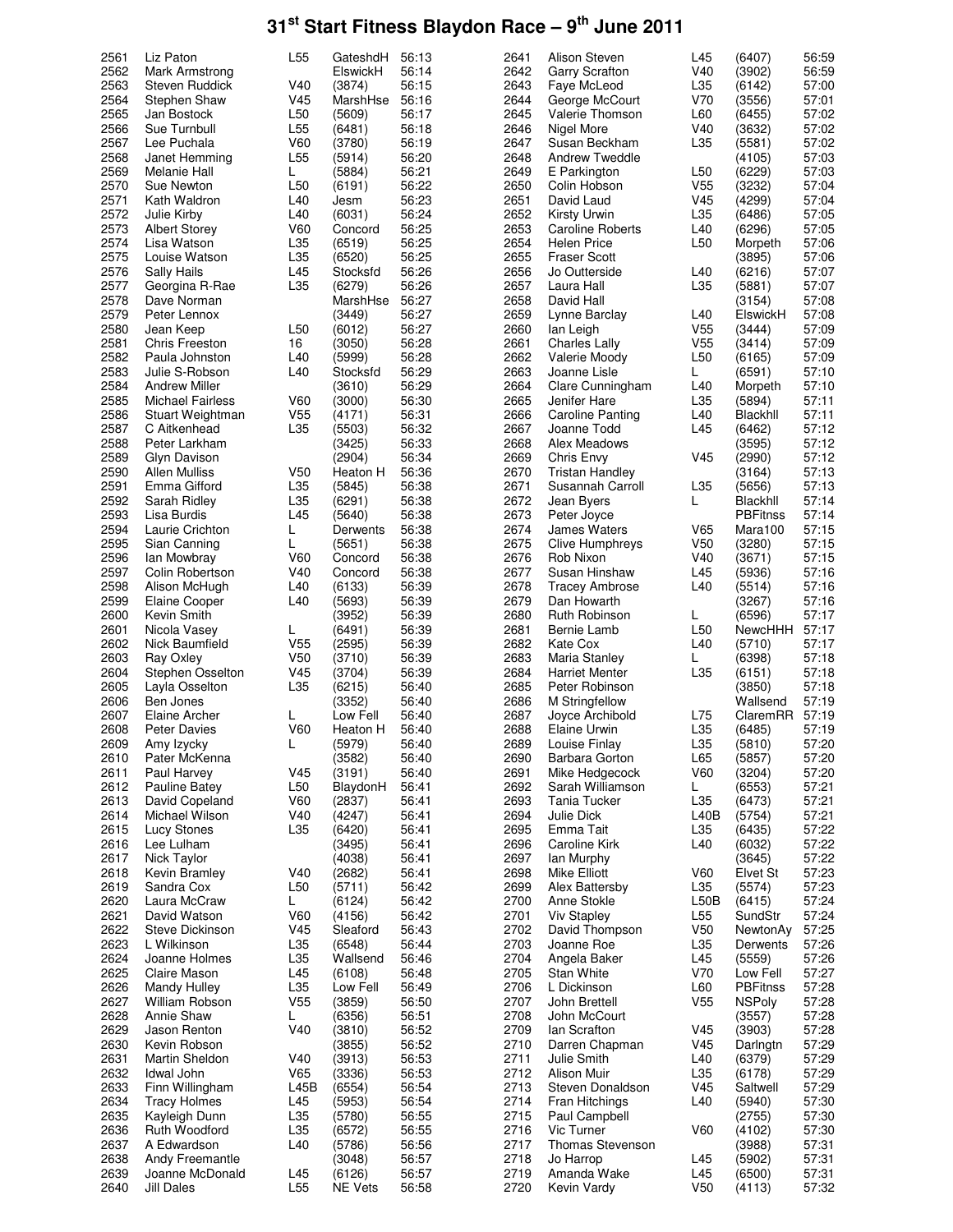| 2721         | Neil Byford                    |                 | (2744)           | 57:32          | 2801         | S Bartholomew                     | L17             | (5570)             | 58:09          |
|--------------|--------------------------------|-----------------|------------------|----------------|--------------|-----------------------------------|-----------------|--------------------|----------------|
| 2722         | <b>Adrian Howe</b>             | V40             | (3268)           | 57:33          | 2802         | Henry Ramage                      | V65             | (3793)             | 58:09          |
|              |                                |                 |                  |                |              |                                   |                 |                    |                |
| 2723         | James Houghton                 |                 | (3263)           | 57:34          | 2803         | Clare Luery                       | L45             | Wallsend           | 58:09          |
| 2724         | Rob Johnson                    | V40B            | (3343)           | 57:35          | 2804         | Julie Burns                       | L35             | (5643)             | 58:10          |
| 2725         | Claire McGuire                 | L35             | (6132)           | 57:35          | 2805         | <b>Michael Rowntree</b>           | V60             | Blackhll           | 58:10          |
| 2726         | Douglas Bairstow               | V40             | (2578)           | 57:36          | 2806         | Paula Travers                     | L35             | (6470)             | 58:10          |
| 2727         | Wes Stobbart                   |                 | (3992)           | 57:37          | 2807         | James Hudson                      |                 | (3274)             | 58:11          |
| 2728         | David O'Toole                  | V <sub>55</sub> | (3705)           | 57:38          | 2808         | Lorraine Arkless                  | L40             | (5532)             | 58:11          |
| 2729         | Scott Oliphant                 |                 | (3688)           | 57:38          | 2809         | Kimberl Mathison                  | L35             | (6110)             | 58:12          |
| 2730         |                                | L35             | (6294)           | 57:38          | 2810         | Alison Owen                       | L40B            |                    | 58:12          |
|              | Sarah Ritson                   |                 |                  |                |              |                                   |                 | (6217)             |                |
| 2731         | Claire Tapping                 | L35             | (6437)           | 57:39          | 2811         | Michael Bonallie                  | V <sub>50</sub> | RRunners           | 58:13          |
| 2732         | Lynne Trainor                  | L               | (6469)           | 57:39          | 2812         | Judith Fortune                    | L45             | (5820)             | 58:14          |
| 2733         | Gordon Booth                   | V60             | (2657)           | 57:40          | 2813         | Elaine Rudman                     | L40             | (6334)             | 58:15          |
| 2734         | Peter Baggett                  | V65             | (2573)           | 57:40          | 2814         | Kay Wannop                        | L45             | (6506)             | 58:16          |
| 2735         | Lesley Wilson                  | L45             | (6562)           | 57:40          | 2815         | <b>Richard Kielty</b>             | V40             | (3386)             | 58:17          |
| 2736         | Ann Halewood                   | L50             | MarshHse         | 57:41          | 2816         | Karen Wilson                      | L <sub>50</sub> | (6561)             | 58:17          |
| 2737         | <b>Matthew Thomas</b>          | V40             | (4053)           | 57:41          | 2817         | Helen Laidler                     | L35             | (6045)             | 58:18          |
| 2738         |                                |                 |                  |                |              |                                   | L <sub>50</sub> |                    |                |
|              | Keith Denton                   | V50             | (2914)           | 57:42          | 2818         | <b>Wendy Taylor</b>               |                 | (6444)             | 58:18          |
| 2739         | Bryan Tait                     | V40             | (4026)           | 57:42          | 2819         | Sandra Towers                     | L40             | (6468)             | 58:19          |
| 2740         | <b>Frances Warnell</b>         | L <sub>50</sub> | (6510)           | 57:42          | 2820         | Lynn Smith                        | L <sub>55</sub> | (6384)             | 58:19          |
| 2741         | Juliet Robinson                | L35             | (6306)           | 57:43          | 2821         | Daniel Crosby                     | 20              | (2501)             | 58:19          |
| 2742         | <b>William Stoyles</b>         | V40             | (4005)           | 57:43          | 2822         | Julie Howe                        | L35             | (5963)             | 58:20          |
| 2743         | Samantha Beck                  | L40             | (5579)           | 57:44          | 2823         | Kath Nicholson                    | L35             | (6194)             | 58:20          |
| 2744         | Mark Jennison                  | V <sub>45</sub> | (3325)           | 57:44          | 2824         | Lynda Rochester                   | L40             | (6319)             | 58:20          |
| 2745         | John Blackburn                 | В               | (2643)           | 57:45          | 2825         | <b>Neil Donelly</b>               |                 | (2948)             | 58:21          |
| 2746         |                                |                 |                  | 57:45          | 2826         |                                   |                 |                    | 58:21          |
|              | Janet Waggott                  | L40             | (6498)           |                |              | <b>Richard Ballard</b>            |                 | (2582)             |                |
| 2747         | Anne-Marie James               | L35             | (5984)           | 57:45          | 2827         | Sharon Green                      | L40             | NthindFR           | 58:21          |
| 2748         | Bev Robinson                   | L45             | (6305)           | 57:46          | 2828         | Helen Young                       | L35             | (6586)             | 58:22          |
| 2749         | Kevin Gay                      | V <sub>50</sub> | (3072)           | 57:46          | 2829         | Paul Gilliland                    | V45B            | (3089)             | 58:22          |
| 2750         | Alison Jackson                 | L40             | RoyHask          | 57:47          | 2830         | J Heatherington                   | L35             | (5913)             | 58:22          |
| 2751         | Jeni McAuley                   | L               | (6119)           | 57:47          | 2831         | Ami Collins                       | L35             | (5687)             | 58:23          |
| 2752         | Kerry Nesbit                   | L35             | (6189)           | 57:48          | 2832         | <b>Brian Hicks</b>                | V45             | (3223)             | 58:23          |
| 2753         | Matt Kirkbride                 |                 | (3395)           | 57:49          | 2833         | Tanya Urwin                       | L35             | (6488)             | 58:23          |
|              |                                |                 |                  |                | 2834         |                                   |                 |                    |                |
| 2754         | Fran King                      | L               | (6028)           | 57:50          |              | Alan Oliver                       | V55             | (3690)             | 58:24          |
| 2755         | Linda Coleman                  | L60             | MarshHse         | 57:51          | 2835         | Paul Bennett                      | V50             | (2616)             | 58:24          |
| 2756         | Stephen Tyley                  | V65             | (4108)           | 57:53          | 2836         | Linda Coull                       | L <sub>50</sub> | MarshHse           | 58:25          |
| 2757         | Eileen Armstrong               | L70             | Tynedale         | 57:53          | 2837         | Frank Balloch                     | V60             | (2583)             | 58:25          |
| 2758         | Fiona Caple                    | L40             | (5652)           | 57:53          | 2838         | Marlene Hepple                    | L45             | (5922)             | 58:26          |
| 2759         | Brian Brown                    | V <sub>55</sub> | (2705)           | 57:54          | 2839         | David Hepple                      | V45             | (3217)             | 58:26          |
| 2760         | <b>Philip Railton</b>          | V40             | (3789)           | 57:54          | 2840         | Kerri Hepple                      | L35             | (5920)             | 58:27          |
| 2761         | Janet Taylor                   | L45             | BirtleyA         | 57:55          | 2841         |                                   |                 |                    | 58:27          |
|              |                                |                 |                  |                |              |                                   |                 |                    |                |
|              |                                |                 |                  |                |              | Sarah Stokle                      | L               | (6416)             |                |
| 2762         | Anne-Marie Skill               | L40             | (6366)           | 57:55          | 2842         | David Walker                      | V <sub>55</sub> | (4130)             | 58:28          |
| 2763         | Robert Doloughan               |                 | (2944)           | 57:55          | 2843         | Neil Harvey                       |                 | (3190)             | 58:28          |
| 2764         | Rachel Cooper                  | L               | (5696)           | 57:56          | 2844         | Sarah Marshall                    | L               | (6106)             | 58:29          |
| 2765         | Margaret Smith                 | L45             | (6385)           | 57:56          | 2845         | Mel Dungworth                     | L40             | (5778)             | 58:29          |
|              | <b>Rachel McArdle</b>          | L35             | Jarrow&H         | 57:57          | 2846         | <b>Richard Binns</b>              |                 | (2631)             | 58:30          |
| 2766         |                                |                 |                  |                |              |                                   |                 |                    |                |
| 2767         | <b>Andrew Aitchison</b>        | V40             | WoolerRC         | 57:57          | 2847         | Chris Charlton                    | L45             | (5666)             | 58:30          |
| 2768         | James Mackay                   |                 | (3505)           | 57:58          | 2848         | Shirley Nixon                     | L40B            | (6196)             | 58:31          |
| 2769         | Graham Cole                    | в               | (2815)           | 57:58          | 2849         | Michael Bond                      |                 | (2653)             | 58:32          |
| 2770         | Sarah Stokoe                   | L35             | (6417)           | 57:58          | 2850         | Emily Hornsby                     | L               | (5959)             | 58:33          |
| 2771         | Paul Henderson                 |                 | (3215)           | 57:58          | 2851         | Jessica Dixon                     | L35             | <b>PBFitnss</b>    | 58:34          |
| 2772         | Darren Gourley                 |                 | (3104)           | 57:58          | 2852         | Leesa Carter                      | L35             | (5657)             | 58:34          |
| 2773         | Michelle More                  | L40             | (6168)           | 57:59          | 2853         | Sarah Richardson                  | L.              | (6287)             | 58:34          |
| 2774         | David Willis                   | V <sub>50</sub> | (4230)           | 57:59          | 2854         | Lynn Mallen                       | L40             | (6099)             |                |
| 2775         | Barbara Doidge                 | L55             | Low Fell         | 57:59          | 2855         | Annabel Brown                     | L40B            | (5628)             | 58:35<br>58:35 |
|              |                                |                 |                  |                |              |                                   |                 |                    |                |
| 2776         | Jennifer Allison               | L35             | (5513)           | 57:59          | 2856         | Katherine Todd                    | L35             | (6463)             | 58:35          |
| 2777         | Jennifer Allison               | L35             | (5513)           | 57:59          | 2857         | Lynn Chapman                      | L               | (5665)             | 58:36          |
| 2778         | Jean Blackett                  | L50             | Teesdale         | 58:00          | 2858         | Peet Daniel                       | V40             | (2891)             | 58:36          |
| 2779         | Maureen Raw                    | L <sub>55</sub> | Teesdale         | 58:00          | 2859         | David Thornton                    | V <sub>55</sub> | (4076)             | 58:36          |
| 2780         | Sean Long                      | V45             | (3475)           | 58:00          | 2860         | Alan Jones                        |                 | (3351)             | 58:37          |
| 2781         | Colin Herron                   | V <sub>50</sub> | (3220)           | 58:00          | 2861         | Joe Wilkinson                     | V60             | (4214)             | 58:37          |
| 2782         | Sarahj Herron                  | L50             | (5927)           | 58:01          | 2862         | <b>Carole Watt</b>                | L50             | BlythRC            | 58:38          |
| 2783         | David McGuire                  | V <sub>50</sub> | (3572)           | 58:01          | 2863         | Angela Wright                     | L35             | (6582)             |                |
| 2784         | Steve Richards                 | V60             | (3814)           | 58:01          | 2864         | Helen Tovey                       | L40             | (6467)             | 58:38          |
|              |                                |                 |                  |                |              |                                   |                 |                    | 58:39          |
| 2785         | Keith Stamp                    | V <sub>55</sub> | (3979)           | 58:01          | 2865         | Zoe Neasham                       | L35             | (6186)             | 58:39          |
| 2786         | Keith Mason                    | V <sub>55</sub> | (3537)           | 58:02          | 2866         | Nicola Deswert                    | L35             | (5750)             | 58:40          |
| 2787         | Paula Arkle                    | L40             | (5530)           | 58:02          | 2867         | <b>Richard Farndon</b>            |                 | (3005)             | 58:40          |
| 2788         | Diane Wheeler                  | L <sub>50</sub> | (6535)           | 58:03          | 2868         | Judith Archibold                  | L45             | Heaton H           | 58:41          |
| 2789         | Barry Johnson                  | V60             | MarshHse         | 58:03          | 2869         | Karen Self                        | L40             | (6352)             | 58:41          |
| 2790         | Jenny Glossop                  | LB              | (5853)           | 58:04          | 2870         | Paula Dailey                      | L35             | (5732)             | 58:42          |
| 2791         | L Morrison                     | L35             | (6174)           | 58:04          | 2871         | V Threadgold                      | L               | (6457)             | 58:43          |
| 2792         | Natalie Wells                  | L35             | (6527)           | 58:05          | 2872         | Joanne Ormston                    | L               | (6213)             | 58:44          |
| 2793         | Debbie McRory                  | L45             | (6149)           | 58:05          | 2873         | Margaret Clark                    | L <sub>55</sub> | Low Fell           |                |
|              |                                |                 |                  |                |              |                                   |                 |                    | 58:45          |
| 2794         | William Forster                | V40             | (3030)           | 58:06          | 2874         | Neil Hedgecock                    |                 | (3205)             | 58:46          |
| 2795         | Liz Baker                      | L35             | (5560)           | 58:06          | 2875         | David Pateman                     |                 | (3725)             | 58:47          |
| 2796         | <b>Juliet Percival</b>         | L35             | (6243)           | 58:07          | 2876         | <b>Andrew Firth</b>               | V40             | (3018)             | 58:47          |
| 2797         | Harry Atkinson                 | V <sub>50</sub> | (2562)           | 58:07          | 2877         | Barbara Thompson                  | L60             | (6449)             | 58:48          |
| 2798         | <b>Richard Tordoff</b>         | V40             | (4087)           | 58:08          | 2878         | <b>Christine Bee</b>              | L <sub>55</sub> | (5582)             | 58:48          |
| 2799<br>2800 | Jagoda C-Hewson<br>Lesley Cave | L40<br>L40      | (5649)<br>(5662) | 58:08<br>58:08 | 2879<br>2880 | Jeanette Gratton<br>Dorothy Auton | L50<br>L45      | MarshHse<br>(5553) | 58:49<br>58:49 |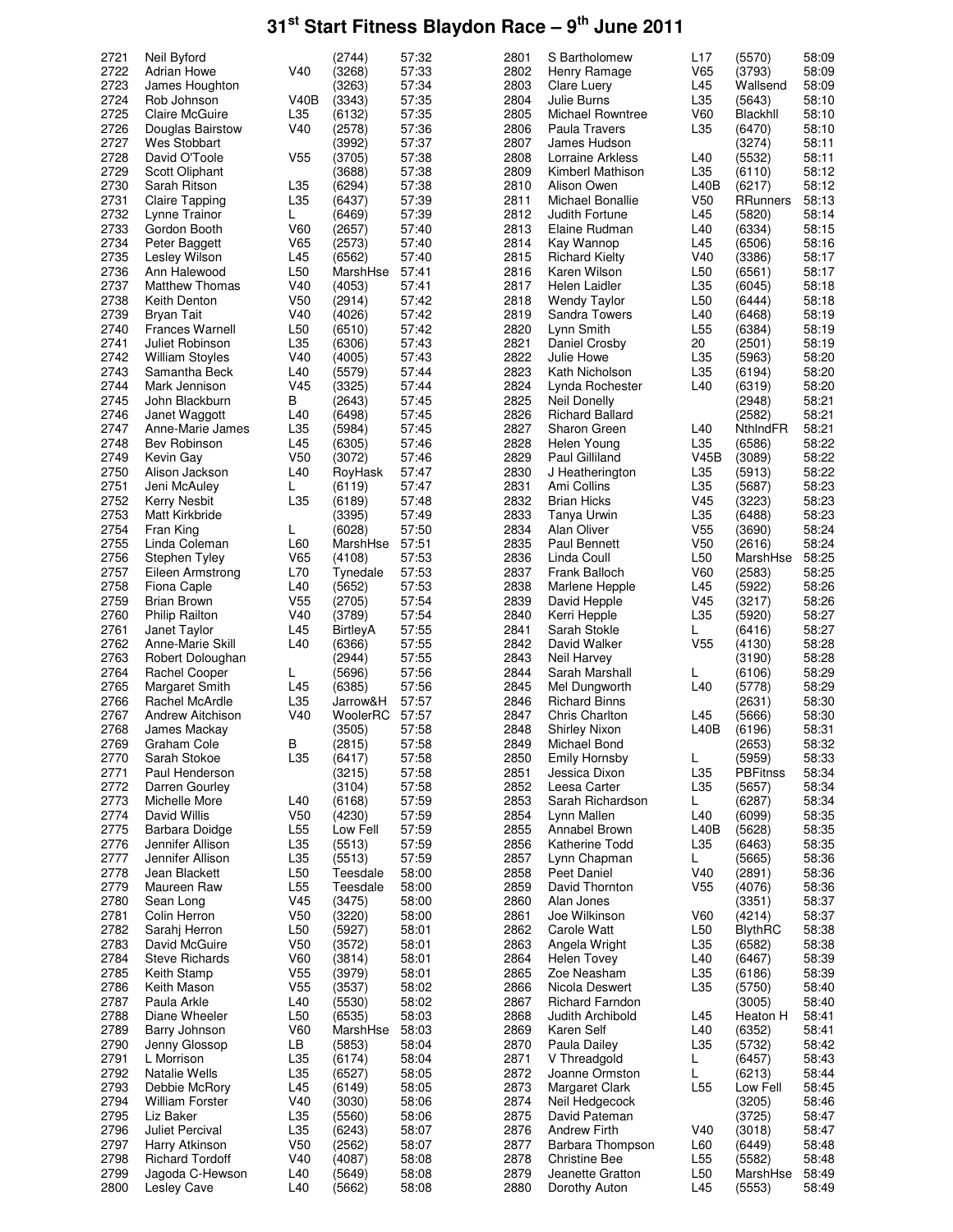| 2881 | John Gill               |                 | (3085)         | 58:50 | 2961 | John Askew             | V45             | (2558)           | 59:35   |
|------|-------------------------|-----------------|----------------|-------|------|------------------------|-----------------|------------------|---------|
| 2882 | June Smith              | L <sub>50</sub> | (6380)         | 58:51 | 2962 | Lisa Owen              | L35             | (6218)           | 59:36   |
| 2883 | Lesley Old              | L <sub>55</sub> | (6202)         | 58:51 | 2963 | Diane Leachman         | L40             | (6061)           | 59:36   |
| 2884 | Gavin Thurgood          | V40             | (4079)         | 58:52 | 2964 | Emma Wilson            | L35             | (6559)           | 59:37   |
| 2885 | Andrew Lane             | V40             | (3419)         | 58:53 | 2965 | Ann Pattinson          | L40             | (6236)           | 59:37   |
| 2886 | Graham Henderson        | V40             | (3210)         | 58:53 | 2966 | Angela Smee            | L35             | (6370)           | 59:38   |
| 2887 | Natalie Hodgson         | L40             | (5949)         | 58:54 | 2967 | Graeme Tait            |                 | (4027)           | 59:39   |
| 2888 | Peter Harrison          | V <sub>45</sub> | (3182)         | 58:54 | 2968 | George Caulkin         | V40             | (2778)           | 59:39   |
| 2889 | Nicola Finch            | L45             | Evenwood       | 58:55 | 2969 | Mark Douglas           |                 | (2954)           | 59:39   |
| 2890 | Kenneth Sams            | V60B            | Evenwood       | 58:55 | 2970 | Donna Hindmarsh        | L               | (5934)           | 59:40   |
| 2891 | Kerry McAndrew          | L35             | (6117)         | 58:56 | 2971 | Alison Davison         | L40             | (5736)           | 59:40   |
| 2892 | F Dickinson             | L40             | (5755)         | 58:56 | 2972 | <b>Lindsey Letts</b>   | L40             | (6066)           | 59:41   |
| 2893 | Lynsey Reay             | L35             | (6275)         | 58:57 | 2973 | John Cheltnam          | V60             | (2784)           | 59:41   |
| 2894 | Victoria Davis          | L35             | (5735)         | 58:57 | 2974 | Karen Kidd             | L40             | (6022)           | 59:42   |
| 2895 | Colin Woods             | V <sub>45</sub> | (4275)         | 58:58 | 2975 | Fiona Hurrell          | L40             | (5971)           | 59:42   |
| 2896 | Collete Bryce           | L40             | (5633)         | 58:58 | 2976 | Royston Nixon          | V <sub>45</sub> | (3672)           | 59:42   |
| 2897 | Jenifer Crilley         | L40             | Elvet St       | 58:59 | 2977 | Mick Horsley           | V40             | (3262)           | 59:43   |
| 2898 | <b>Emily Richardson</b> | L35             | (6285)         | 59:00 | 2978 | Katherine Sloman       | L35             | (6367)           | 59:43   |
| 2899 | Colin Richardson        | V <sub>50</sub> | (3818)         | 59:01 | 2979 | Hazel Hughes           | L60             | (5965)           | 59:44   |
| 2900 | M Eve                   | V40             | (2996)         | 59:01 | 2980 | Fred Beadle            | V <sub>55</sub> | (2599)           | 59:44   |
| 2901 | Colin Watson            | 20              | (4154)         | 59:01 | 2981 | Elaine Willmore        | L45             | (6556)           | 59:45   |
| 2902 | Peter Malone            |                 | (3521)         | 59:02 | 2982 | Kathryn Cross          | L45             | (5718)           | 59:45   |
| 2903 | Emma Detchon            | L35             | Elvet St       | 59:02 | 2983 | Rebecca Cross          | L35             | (5719)           | 59:46   |
| 2904 | Amanda Byworth          | L35             | Low Fell       | 59:03 | 2984 | <b>Carl Nelson</b>     | V <sub>55</sub> | (3660)           | 59:46   |
| 2905 | John Hill               |                 | (3227)         | 59:03 | 2985 | Mathew Harbord         |                 | (3169)           | 59:47   |
| 2906 | Amanda Bell             | L40             | <b>NSPoly</b>  | 59:03 | 2986 | Anne Booth             | L <sub>50</sub> | (5608)           | 59:47   |
| 2907 | Jacqueline Ward         | L45             | GateshdH       | 59:04 | 2987 | D                      | Ritchie V50     |                  | (3828)  |
| 2908 | Karen Curry             | L50             | GateshdH       | 59:04 |      | 59:48                  |                 |                  |         |
| 2909 | James Noble             | V <sub>50</sub> | (3674)         | 59:05 | 2988 | James Sykes            |                 | (4020)           | 59:48   |
| 2910 | John Hymus              |                 | (3297)         | 59:05 | 2989 | <b>Julie Barrett</b>   | L45             | (5569)           | 59:49   |
| 2911 | Peter Maylia            | V <sub>55</sub> | (3546)         | 59:06 | 2990 | <b>Amy Birtles</b>     | L               | (5600)           | 59:49   |
| 2912 | Kim Heaselden           | L35             | (5911)         | 59:06 | 2991 | Mark Wainwright        |                 | (4125)           | 59:50   |
| 2913 | Patricia Massam         | L60             | (6109)         | 59:07 | 2992 | Brian Greenlay         | V60             | (3129)           | 59:51   |
| 2914 | Clive Hardman           | V <sub>55</sub> | (3170)         | 59:08 | 2993 | Geoff Dawson           |                 | (2907)           | 59:52   |
| 2915 | <b>Philip Gallagher</b> |                 | (3055)         | 59:08 | 2994 | Anthony Atkinson       | V <sub>55</sub> | (2559)           | 59:53   |
| 2916 | David Moss              | V <sub>55</sub> | (3639)         | 59:09 | 2995 | Peter Davison          |                 | (2906)           | 59:54   |
| 2917 | Graham Ayres            | V <sub>55</sub> | (2570)         | 59:10 | 2996 | <b>Keith Parker</b>    | V <sub>45</sub> | (3718)           | 59:55   |
| 2918 | J Richardson            | L35             | (6286)         | 59:11 | 2997 | Adam Widdrington       |                 | (4204)           | 59:57   |
| 2919 | Susan Duke              | L <sub>50</sub> | (5777)         | 59:11 | 2998 | <b>Robert Whitelaw</b> | V65             | (4192)           | 59:57   |
| 2920 | Olga Errington          | L45             | <b>NSPoly</b>  | 59:12 | 2999 | <b>William Ritchie</b> | V60             | (3829)           | 59:58   |
| 2921 | David Crook             |                 | (2865)         | 59:13 | 3000 | Julia Oliphant         | L45             | (6203)           | 59:58   |
| 2922 | Lorna Price             | L               | (6261)         | 59:14 | 3001 | Lorraine S-Smith       | L <sub>50</sub> | (6432)           | 59:59   |
| 2923 | Rebecca Parkin          | L17             | (6228)         | 59:14 | 3002 | <b>Hayley Cooper</b>   | L35             | (5694)           | 1:00:00 |
| 2924 | Donald Lamb             |                 | (3415)         | 59:14 | 3003 | Colin Thompson         | V <sub>50</sub> | (4057)           | 1:00:00 |
| 2925 | Julie Foley             | L <sub>50</sub> | MarshHse       | 59:15 | 3004 | Karen Ignatowicz       | L <sub>55</sub> | (5976)           | 1:00:01 |
| 2926 | <b>William Smith</b>    | V <sub>55</sub> | (3967)         | 59:15 | 3005 | Sue Bevan              | L <sub>50</sub> | (5594)           | 1:00:02 |
| 2927 | Jed Devlin              | V <sub>50</sub> | (2919)         | 59:16 | 3006 | David Brown            |                 | (2707)           | 1:00:02 |
| 2928 | Peter Barnett           | V <sub>45</sub> | (2590)         | 59:16 | 3007 | Amy Ross               | L35             | (6322)           | 1:00:03 |
| 2929 | Kath Preston            | L40             | (6258)         | 59:17 | 3008 | Ang Hardcastle         | L35             | (5892)           | 1:00:04 |
| 2930 | Ali Glendinning         | L45             | (5851)         | 59:17 | 3009 | Beth Wilkinson         | L60             | Orpingtn 1:00:04 |         |
| 2931 | Coll Anderson           | L45             | (5518)         | 59:18 | 3010 | Emma Walker            | L35             | (6502)           | 1:00:05 |
| 2932 | Emma O'Neill            | L45             | RoyHask        | 59:18 | 3011 | James Woodrow          |                 | (4273)           | 1:00:05 |
| 2933 | Andrew Graham           | V40             | ClaremRR       | 59:19 | 3012 | <b>Sharon Cochrane</b> | L40             | (5683)           | 1:00:06 |
| 2934 | Christina Emery         | L18             | (5792)         | 59:19 | 3013 | <b>Clive Baxter</b>    | V <sub>50</sub> | (2596)           | 1:00:06 |
| 2935 | <b>Richard Emery</b>    | V45             | (2986)         | 59:20 | 3014 | Kath Dempster          | L35             | (5745)           | 1:00:07 |
| 2936 | Steven Murray           | V <sub>45</sub> | (3655)         | 59:20 | 3015 | Genna Harwood          | L35             | Tickhill         | 1:00:08 |
| 2937 | Helen Barnes            | L40             | (5564)         | 59:20 | 3016 | Jon Grant              |                 | (3116)           | 1:00:08 |
| 2938 | Martin Anderson         |                 | (2532)         | 59:20 | 3017 | Michael Milburn        |                 | (3606)           | 1:00:09 |
| 2939 | Tony Cullen             | V40             | (2878)         | 59:21 | 3018 | <b>Stuart Reed</b>     |                 | (3806)           | 1:00:09 |
| 2940 | Lesley Johnson          | L40             | Low Fell       | 59:21 | 3019 | Veronica Spoors        | L45             | Shildon          | 1:00:10 |
| 2941 | Judy Willis             | L45             | (6555)         | 59:21 | 3020 | David McPherson        | V40             | (3591)           | 1:00:11 |
| 2942 | Malcolm Cox             | V <sub>50</sub> | (2854)         | 59:22 | 3021 | Alister Brown          | V <sub>45</sub> | (2702)           | 1:00:11 |
| 2943 | Rob Warr                |                 | (4149)         | 59:23 | 3022 | Susan Hall             | L45             | BirtleyA         | 1:00:12 |
| 2944 | Michael Houghton        |                 | (3265)         | 59:24 | 3023 | Janis Fraser           | L50             | BirtleyA         | 1:00:12 |
| 2945 | Samantha Burnish        | L35             | (5641)         | 59:25 | 3024 | Lesley Stamp           | L50             | (6395)           | 1:00:13 |
| 2946 | Stephen Foster          | V50             | (3038)         | 59:26 | 3025 | Muriel Dawson          | L55             | (5741)           | 1:00:14 |
| 2947 | Ken Laidler             |                 | (3411)         | 59:27 | 3026 | Tony Richardson        | V <sub>45</sub> | (3825)           | 1:00:14 |
| 2948 | Aynsley Herron          | V <sub>45</sub> | <b>BlythRC</b> | 59:29 | 3027 | <b>Chris Lowes</b>     |                 | (3483)           | 1:00:15 |
| 2949 | Gerard Docherty         | V50             | (2937)         | 59:29 | 3028 | Les Anderson           | V65             | RytonTri         | 1:00:16 |
| 2950 | Peter Chapman           | <b>V40B</b>     | (2780)         | 59:30 | 3029 | <b>Richard Gibson</b>  | V <sub>45</sub> | (3079)           | 1:00:17 |
| 2951 | John Mackay             | V <sub>50</sub> | (3506)         | 59:30 | 3030 | Stephen Brabazon       | V <sub>55</sub> | (2672)           | 1:00:18 |
| 2952 | Andrew McDonald         |                 | (3564)         | 59:31 | 3031 | Jonny Eckford          |                 | (2970)           | 1:00:19 |
| 2953 | <b>Matthew Turnbull</b> | 17              | (4099)         | 59:31 | 3032 | Martin Haydon          | V <sub>50</sub> | (3199)           | 1:00:21 |
| 2954 | Jon Jackson             | V40             | (3313)         | 59:32 | 3033 | Michael Atkinson       | V <sub>55</sub> | (2566)           | 1:00:22 |
| 2955 | <b>Andrew Major</b>     |                 | (3517)         | 59:32 | 3034 | <b>Lindsey Brooks</b>  | L40             | Elvet St         | 1:00:23 |
| 2956 | Sietske Bouma           | L35             | (5610)         | 59:33 | 3035 | Alan Springhall        | V45             | (3977)           | 1:00:25 |
| 2957 | Jens Rahmann            |                 | (3788)         | 59:33 | 3036 | Karrin Renton          | L35             | (6280)           | 1:00:26 |
| 2958 | Jo Wren                 | L40             | (6581)         | 59:34 | 3037 | Ruth Hattam            | L45             | (5906)           | 1:00:27 |
| 2959 | Fiona Porteous          | L               | (6253)         | 59:34 | 3038 | Patrick Brennan        | V60             | (2685)           | 1:00:29 |
| 2960 | <b>Richard Quigley</b>  | V40             | (3786)         | 59:35 | 3039 | Peter Holland          | V40             | (3243)           | 1:00:29 |
|      |                         |                 |                |       |      |                        |                 |                  |         |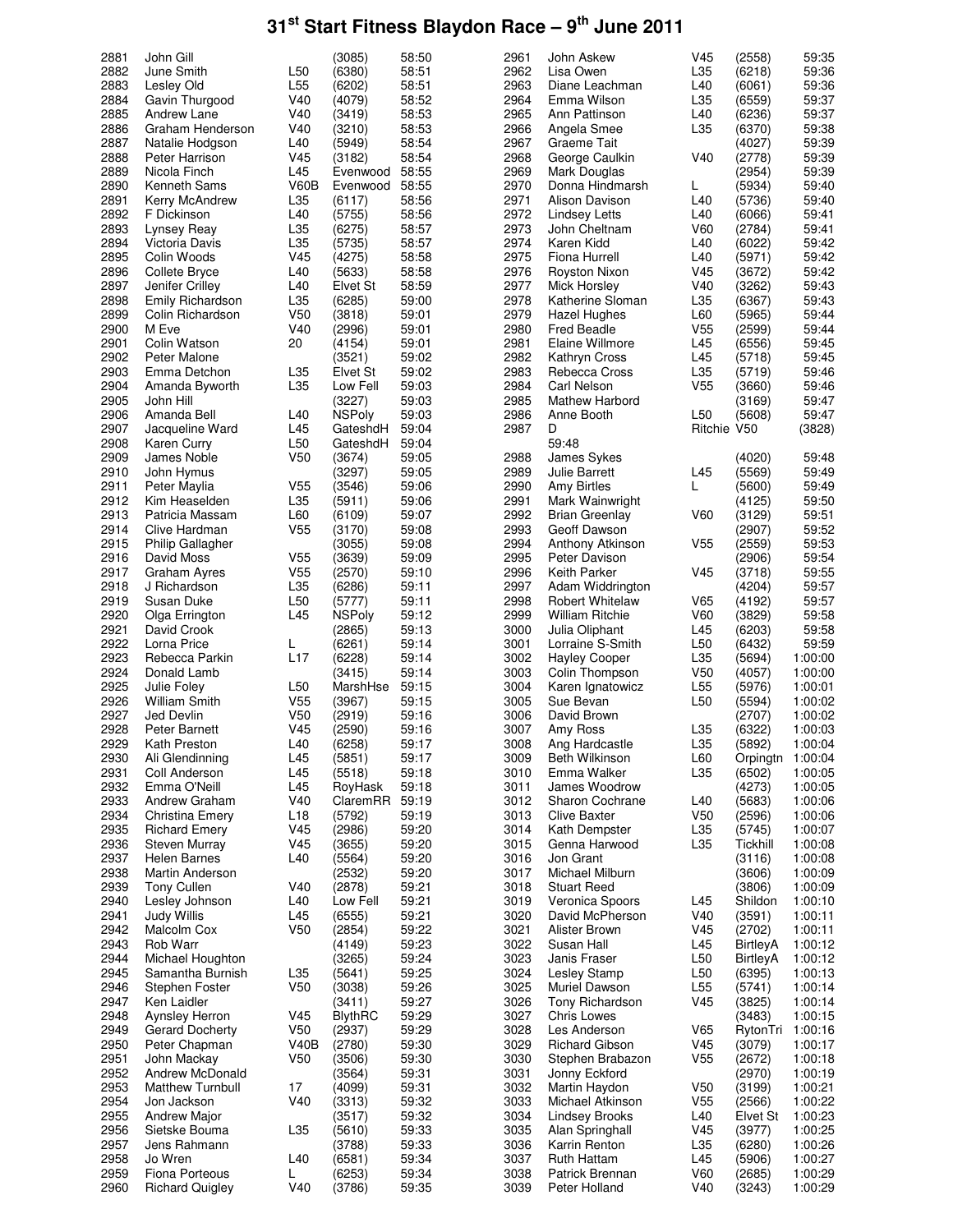| 3040         | James Fenwick                      |                        | (3013)                   | 1:00:29            | 3120         | Patr Hutchinson                       |                 | (3293)           | 1:01:31            |
|--------------|------------------------------------|------------------------|--------------------------|--------------------|--------------|---------------------------------------|-----------------|------------------|--------------------|
| 3041         | John Tully                         | V40                    | Evenwood1:00:29          |                    | 3121         | Beryl Robson                          | L <sub>55</sub> | (6311)           | 1:01:32            |
| 3042         | Jon Lonsdale                       |                        | (3478)                   | 1:00:29            | 3122         | Victoria Lowrie                       | L35             | (6083)           | 1:01:32            |
| 3043         | Rebecca Royds                      | L35                    | Instinc                  | 1:00:30            | 3123         | Jessica Anderson                      | L <sub>55</sub> | (5520)           | 1:01:33            |
|              |                                    |                        |                          |                    |              |                                       |                 |                  |                    |
| 3044         | Dawn Cox                           | L <sub>50</sub>        | (5709)                   | 1:00:31            | 3124         | Alex Anderson                         | V60             | (2528)           | 1:01:34            |
| 3045         | Jill Stocks                        | L35                    | Kirkstll                 | 1:00:32            | 3125         | Naomi Pickard                         | L40             | (6248)           | 1:01:34            |
| 3046         | Joanne Wood                        | L35                    | (6570)                   | 1:00:34            | 3126         | Lisa Murphy                           | L               | (6183)           | 1:01:34            |
|              |                                    |                        |                          |                    |              |                                       |                 |                  |                    |
| 3047         | Jamie Patterson                    |                        | (3728)                   | 1:00:35            | 3127         | Graham Thompson                       | V40             | (4061)           | 1:01:34            |
| 3048         | Stephen Mack                       |                        | (3504)                   | 1:00:36            | 3128         | Louise Hunter                         | L35             | (5970)           | 1:01:34            |
| 3049         | Paul Westgarth                     | V60                    | (4178)                   | 1:00:37            | 3129         | <b>Christine Yates</b>                | L <sub>55</sub> | (6585)           | 1:01:34            |
| 3050         |                                    | L35                    | Stocksfd                 | 1:00:38            | 3130         | Su-Wan Lewis                          | L40             |                  | 1:01:35            |
|              | Kath Russell                       |                        |                          |                    |              |                                       |                 | (6069)           |                    |
| 3051         | Julia Claydon                      | L40                    | (5677)                   | 1:00:39            | 3131         | Eric Lewis                            | V <sub>50</sub> | BlaydonH 1:01:35 |                    |
| 3052         | Juni Gurung                        | L                      | RoyHask 1:00:40          |                    | 3132         | <b>Stanley Bennison</b>               | V65             | (2618)           | 1:01:36            |
| 3053         | Faye Watson                        | L                      | (6516)                   | 1:00:42            | 3133         | <b>Angie Collins</b>                  | L40             | (5688)           | 1:01:36            |
|              |                                    |                        |                          |                    |              |                                       |                 |                  |                    |
| 3054         | Andy Reay                          | V40                    | (3802)                   | 1:00:42            | 3134         | Andrea Tarran                         | L40             | (6439)           | 1:01:37            |
| 3055         | John Lonsdale                      | V <sub>55</sub>        | (3477)                   | 1:00:43            | 3135         | Karen Hunt                            | L <sub>40</sub> | (5968)           | 1:01:37            |
| 3056         | Suzanne Lonsdale                   | L35                    | (6077)                   | 1:00:43            | 3136         | Rosalynne Askew                       | L <sub>50</sub> | (5545)           | 1:01:38            |
|              |                                    |                        |                          |                    |              |                                       |                 |                  |                    |
| 3057         | Lorna Fritze                       | L <sub>55</sub>        | (5831)                   | 1:00:44            | 3137         | Roey Convery                          | L60             | BlaydonH 1:01:38 |                    |
| 3058         | Marc Condra                        | V40                    | (2826)                   | 1:00:45            | 3138         | Suzanne Blair                         | L35             | (5602)           | 1:01:39            |
| 3059         | Glenn Fearon                       |                        | (3008)                   | 1:00:46            | 3139         | Karen Buckham                         | L35             | (5634)           | 1:01:39            |
| 3060         |                                    |                        |                          |                    | 3140         |                                       | L35             |                  |                    |
|              | Emma Hallington                    | L                      | (5886)                   | 1:00:47            |              | Alison Pringle                        |                 | (6263)           | 1:01:40            |
| 3061         | Rachael Atkinson                   | L                      | (5551)                   | 1:00:49            | 3141         | Mandy Wanless                         | L45             | (6505)           | 1:01:40            |
| 3062         | Gillian Thompson                   | L35                    | (6450)                   | 1:00:50            | 3142         | Nichola Ball                          | L               | (5561)           | 1:01:41            |
| 3063         | Julie Pearson                      | L35                    | (6241)                   | 1:00:52            | 3143         | <b>Harriet Thew</b>                   | L <sub>35</sub> | (6447)           | 1:01:41            |
|              |                                    |                        |                          |                    |              |                                       |                 |                  |                    |
| 3064         | Steven Pearson                     | V <sub>50</sub>        | (3739)                   | 1:00:54            | 3144         | Kathleen Spoor                        | L <sub>50</sub> | WoolerRC1:01:42  |                    |
| 3065         | John Hill                          | V65                    | Concord                  | 1:00:55            | 3145         | Di Robertson                          | L <sub>50</sub> | (6299)           | 1:01:43            |
| 3066         | Debbie Brook                       | L35                    | (5626)                   | 1:00:57            | 3146         | Susan Parkinson                       | L.              | (6231)           | 1:01:44            |
|              |                                    |                        |                          |                    |              |                                       |                 |                  |                    |
| 3067         | <b>Brian Ford</b>                  | V40                    | (3028)                   | 1:00:59            | 3147         | Claire McCourt                        | L35             | (6123)           | 1:01:45            |
| 3068         | Stephen Johnson                    |                        | (3344)                   | 1:00:59            | 3148         | Abigail Cleghorn                      | L35             | (5679)           | 1:01:45            |
| 3069         | Anth Horsburgh                     |                        | (3261)                   | 1:01:00            | 3149         | Joanne Grant                          | L               | (5860)           | 1:01:46            |
|              |                                    |                        |                          |                    |              |                                       |                 |                  |                    |
| 3070         | Dawn Allan                         | L35                    | (5509)                   | 1:01:01            | 3150         | Helen Monk                            | L35             | (6161)           | 1:01:47            |
| 3071         | Linda Causer                       | L <sub>55</sub>        | (5661)                   | 1:01:02            | 3151         | <b>Judith Smith</b>                   | L35             | (6378)           | 1:01:47            |
| 3072         | Steven Garcia                      |                        | (3063)                   | 1:01:03            | 3152         | Elaine Morgan                         | L40             | (6169)           | 1:01:48            |
| 3073         | Susan Richardson                   | L <sub>50</sub>        | (6288)                   | 1:01:04            | 3153         | Graeme Herdman                        |                 | (3218)           | 1:01:49            |
|              |                                    |                        |                          |                    |              |                                       |                 |                  |                    |
| 3074         | Peter Smith                        |                        | (3960)                   | 1:01:04            | 3154         | Jill Pennington                       | L40             | Run4Wom1:01:50   |                    |
| 3075         | Robert Leighton                    | V55                    | (3445)                   | 1:01:05            | 3155         | Eliz Bunting                          | L35             | (5638)           | 1:01:51            |
| 3076         | Emma Jeffrey                       | L35B                   | LongFram1:01:06          |                    | 3156         | D Ainsborough                         | L40             | (5502)           | 1:01:53            |
|              |                                    |                        |                          |                    |              |                                       |                 |                  |                    |
| 3077         | Michael Jeffrey                    |                        | LongFram1:01:07          |                    | 3157         | Jill Kisler                           | L35             | SundStr          | 1:01:54            |
| 3078         | Joanne Tames                       | L                      | (6436)                   | 1:01:07            | 3158         | L Glendinning                         | L <sub>55</sub> | (5852)           | 1:01:56            |
| 3079         | Roger Tames                        | V <sub>55</sub>        | (4029)                   | 1:01:08            | 3159         | Elaine Fenton                         | L45             | (5806)           | 1:01:56            |
| 3080         |                                    |                        |                          |                    |              |                                       | L45             |                  | 1:01:57            |
|              | Ingrid Forshaw                     | L                      | (6590)                   | 1:01:09            | 3160         | Lesley Daglish                        |                 | (5731)           |                    |
| 3081         | Anna McConnachie                   | L35                    | (6121)                   | 1:01:10            | 3161         | <b>Brian Melrose</b>                  | V60B            | (3597)           | 1:01:57            |
| 3082         | Stephanie Ong                      | L                      | (6209)                   | 1:01:10            | 3162         | Mike Gilchrist                        | V40             | (3080)           | 1:01:58            |
| 3083         | Richard Ong                        | V <sub>55</sub>        | (3695)                   | 1:01:10            | 3163         | <b>Alison Couley</b>                  | L35             | (5703)           | 1:01:58            |
|              |                                    |                        |                          |                    |              |                                       |                 |                  |                    |
| 3084         | Damian Foster                      | V40                    | (3034)                   | 1:01:11            | 3164         | Jim Wishart                           | V60             | (4257)           | 1:01:59            |
| 3085         | <b>Heather Gibbison</b>            | L45                    | (5840)                   | 1:01:11            | 3165         | Darren Snaith                         | V45             | (3969)           | 1:02:00            |
| 3086         | Kay Jobling                        | L45                    | (5991)                   | 1:01:12            | 3166         | Julia Snaith                          | L45             | (6388)           | 1:02:00            |
|              |                                    |                        |                          | 1:01:12            |              |                                       |                 |                  |                    |
| 3087         | Carole Allen                       | L <sub>50</sub>        | (5510)                   |                    | 3167         | John Todd                             | V <sub>55</sub> | (4082)           | 1:02:01            |
| 3088         | Graham Gunby                       | V45                    | (3139)                   | 1:01:13            | 3168         | Robert Walker                         | V <sub>55</sub> | (4135)           | 1:02:02            |
| 3089         | Philippa Garms                     | L45                    | (5835)                   | 1:01:13            | 3169         | David Wilcox                          | V <sub>55</sub> | (4210)           | 1:02:02            |
| 3090         | Sarah Watling                      | L45                    | (6512)                   | 1:01:14            | 3170         | Noel Dixon                            | V60             | (2933)           | 1:02:03            |
|              |                                    |                        |                          |                    |              |                                       |                 |                  |                    |
| 3091         | Keely Allen                        | L                      | (5512)                   | 1:01:14            | 3171         | Zoe Laidler                           | L35             | (6046)           | 1:02:03            |
| 3092         | Steve Kendall                      | V40                    | (3377)                   | 1:01:15            | 3172         | Diane Stevenson                       | L40             | (6408)           | 1:02:04            |
| 3093         | M Atkinson                         | L40                    | T&W FB                   | 1:01:15            | 3173         | Gillian Parkin                        | L45             | (6226)           | 1:02:04            |
| 3094         | K Bayatti                          | L35                    | (5578)                   | 1:01:16            | 3174         | Chris Parkin                          | V <sub>45</sub> |                  | 1:02:05            |
|              |                                    |                        |                          |                    |              |                                       |                 | (3719)           |                    |
| 3095         | Nadhim Bayatti                     |                        | (2598)                   | 1:01:16            | 3175         | Claire Dadswell                       | L35             | (5730)           | 1:02:05            |
| 3096         | Gary Watson                        |                        | (4158)                   | 1:01:17            | 3176         | Sarah Day                             | L               | (5742)           | 1:02:06            |
| 3097         | Graham Purvis                      | <b>V40B</b>            | (3784)                   | 1:01:17            | 3177         | Clare Anderson                        | L35             | (5517)           | 1:02:07            |
|              |                                    |                        |                          |                    |              |                                       |                 |                  |                    |
| 3098         | <b>Gav Soulsby</b>                 | V45                    | (3971)                   | 1:01:18            | 3178         | Jayne Maxwell                         | L40             | (6116)           | 1:02:07            |
| 3099         | Lisa Geoghegan                     | L40                    | (6597)                   | 1:01:19            | 3179         | Simon Hainsworth                      | V40             | (3146)           | 1:02:08            |
| 3100         | Sarah Robson                       | L45                    | (6317)                   | 1:01:19            | 3180         | <b>Tracey Elliott</b>                 | L45             | Crook&D 1:02:09  |                    |
| 3101         | Geoff Robson                       | V50                    | (3853)                   | 1:01:20            | 3181         | Joanne Dickinson                      | L35             | (5756)           | 1:02:10            |
|              |                                    |                        |                          |                    |              |                                       |                 |                  |                    |
| 3102         | Mark Senior                        |                        | (3906)                   | 1:01:20            | 3182         | Catherine Beech                       | L35             | (5583)           | 1:02:10            |
| 3103         | Daniel Davison                     | V <sub>45</sub>        | (2903)                   | 1:01:21            | 3183         | <b>Tracy Weston</b>                   | L45             | (6532)           | 1:02:11            |
| 3104         | Emma Murray                        | L35                    | (6184)                   | 1:01:22            | 3184         | Joanne James                          | L35             | (5985)           | 1:02:12            |
|              |                                    |                        |                          |                    |              |                                       |                 |                  |                    |
| 3105         | Chris Murray                       |                        | (3650)                   | 1:01:22            | 3185         | Gillian Rutter                        | L50             | (6339)           | 1:02:13            |
| 3106         | Jo Enever                          | L <sub>50</sub>        | (5797)                   | 1:01:23            | 3186         | Jim Gilroy                            | V60             | (3091)           | 1:02:14            |
| 3107         | Susan Dorani                       | L45                    | (5765)                   | 1:01:24            | 3187         | Lyndsey Barratt                       | L35             | (5568)           | 1:02:15            |
| 3108         | <b>Tim Mensley</b>                 | V40B                   | (3598)                   | 1:01:25            | 3188         | Karen Stopforth                       | L               | (6421)           | 1:02:17            |
|              |                                    |                        |                          |                    |              |                                       |                 |                  |                    |
| 3109         | Glyn Jones                         | V <sub>50</sub>        | (3353)                   | 1:01:25            | 3189         | <b>Steven Dailey</b>                  |                 | (2887)           | 1:02:18            |
| 3110         | Jason Bain                         |                        | (2576)                   | 1:01:26            | 3190         | <b>Martin Bridges</b>                 | V <sub>45</sub> | (2690)           | 1:02:20            |
| 3111         | Alison Hand                        | L <sub>50</sub>        | (5891)                   | 1:01:26            | 3191         | Peter Grey                            | V <sub>50</sub> | Alnwick          | 1:02:22            |
|              |                                    |                        |                          |                    |              |                                       |                 |                  |                    |
| 3112         | <b>Kelsey Cowings</b>              | L45B                   | (5708)                   | 1:01:27            | 3192         | Joe Carr                              | V <sub>45</sub> | (2764)           | 1:02:25            |
| 3113         | Amy Carroll                        | L                      | (5655)                   | 1:01:27            | 3193         | Kim Taylor                            | L <sub>50</sub> | Morpeth          | 1:02:28            |
| 3114         | Clare Ingle                        | L                      | (5978)                   | 1:01:28            | 3194         | Avril Thornton                        | L45             | Morpeth          | 1:02:28            |
| 3115         |                                    | V <sub>50</sub>        | (2729)                   | 1:01:29            | 3195         | Amy Thornton                          | L <sub>19</sub> |                  | 1:02:29            |
|              | Graeme Bunn                        |                        |                          |                    |              |                                       |                 | (6456)           |                    |
| 3116         | Jo Lane                            | L40                    | (6050)                   | 1:01:29            | 3196         | Deborah Rees                          | L40             | (6277)           | 1:02:29            |
|              |                                    |                        |                          |                    |              |                                       |                 |                  |                    |
| 3117         | Victoria Foster                    | L17                    | (5824)                   | 1:01:30            | 3197         | Kath Richards                         | L <sub>55</sub> | (6283)           | 1:02:30            |
|              |                                    |                        |                          |                    |              |                                       |                 |                  |                    |
| 3118<br>3119 | Noreen Rees<br><b>Raymond Beck</b> | L <sub>55</sub><br>V65 | <b>NSPoly</b><br>NPolice | 1:01:30<br>1:01:31 | 3198<br>3199 | <b>Bill Hindmarsh</b><br>M Stephenson | V60<br>L        | (3230)<br>(6406) | 1:02:30<br>1:02:31 |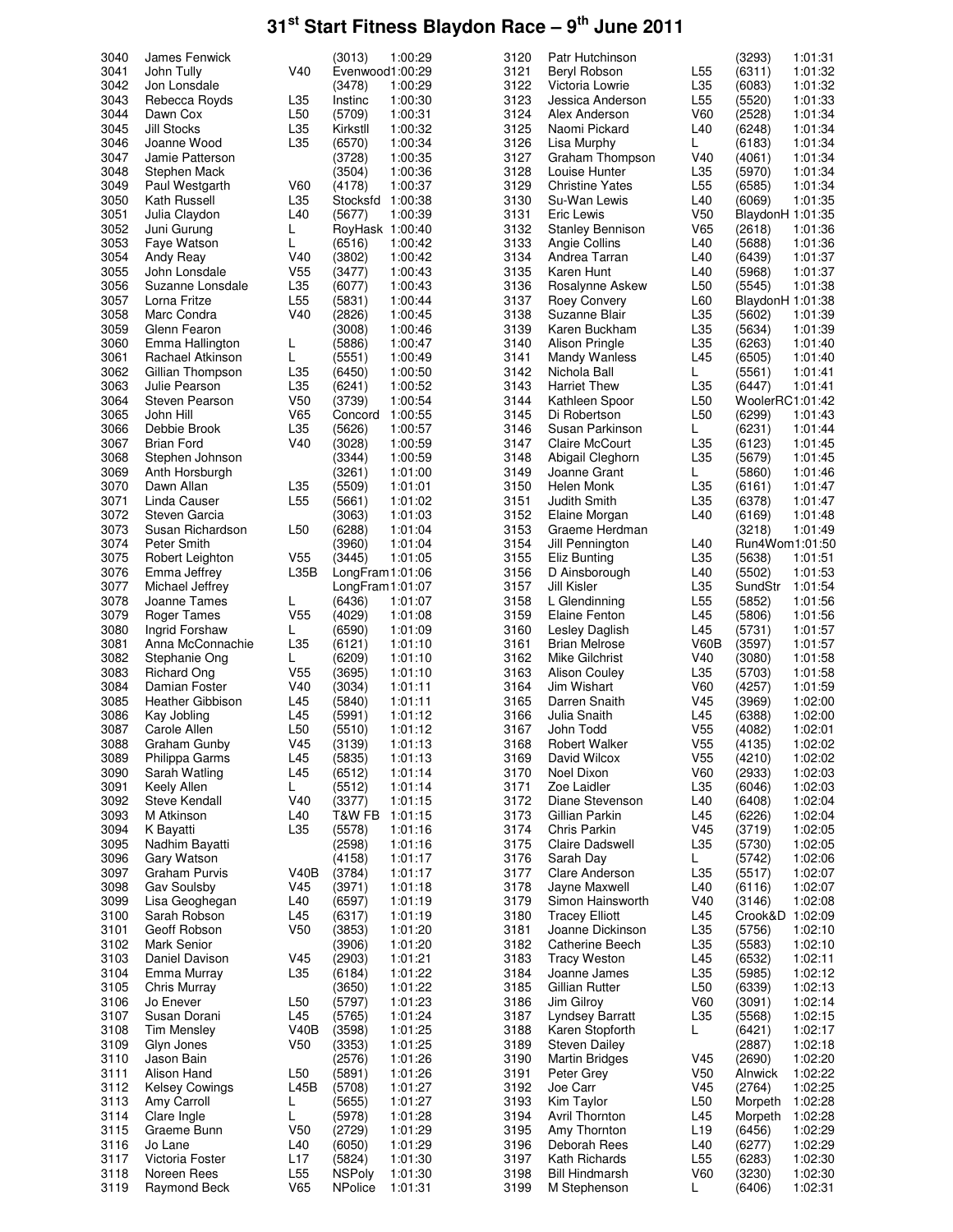| 3200 | Leanne Smith            | L               | (6383)          | 1:02:31 | 3280 | Gail Parsons           | L35             | GateshdH1:03:48  |         |
|------|-------------------------|-----------------|-----------------|---------|------|------------------------|-----------------|------------------|---------|
|      |                         |                 |                 |         |      |                        |                 |                  |         |
| 3201 | Annette Hubery          | L65             | Darlngtn        | 1:02:32 | 3281 | Lee Ferguson           | L35             | (5807)           | 1:03:50 |
| 3202 | Annem Henderson         | L <sub>50</sub> | (5916)          | 1:02:33 | 3282 | Lynn Clarke            | L40             | (5675)           | 1:03:51 |
| 3203 |                         |                 |                 | 1:02:34 | 3283 |                        |                 |                  | 1:03:53 |
|      | Diane Hobson            | L50             | (5944)          |         |      | Lindsay McDonald       | L               | (6129)           |         |
| 3204 | Lesley Dixon            | L45             | (5759)          | 1:02:35 | 3284 | John Clark             | V60             | (2797)           | 1:03:55 |
| 3205 | Alan Bradley            | V40             | (2675)          | 1:02:36 | 3285 | Lesley Reed            | L40             | Stocksfd 1:03:56 |         |
|      |                         |                 |                 |         |      |                        |                 |                  |         |
| 3206 | <b>Keith Charlton</b>   | V40             | (2782)          | 1:02:37 | 3286 | Phil Owen              | V <sub>45</sub> | Elvet St         | 1:03:57 |
| 3207 | Neil Brown              |                 | RoyHask 1:02:38 |         | 3287 | <b>Rachael Croll</b>   | L40             | <b>NSPoly</b>    | 1:03:58 |
| 3208 | Doug Howieson           |                 |                 | 1:02:39 | 3288 | Hayley Robertson       | L <sub>19</sub> | (6300)           | 1:03:59 |
|      |                         | V45             | (3269)          |         |      |                        |                 |                  |         |
| 3209 | Joanna Stanley          | L35             | (6397)          | 1:02:40 | 3289 | Garry Armstrong        |                 | (2545)           | 1:04:10 |
| 3210 | Sara Brookes            | L40             | Concord         | 1:02:41 | 3290 | Miriam Robson          | L35             | (6315)           | 1:04:11 |
|      |                         |                 |                 |         |      |                        |                 |                  |         |
| 3211 | Diane Wallace           | L60             | <b>BlythRC</b>  | 1:02:42 | 3291 | Jayesh Patel           |                 | (3724)           | 1:04:12 |
| 3212 | Sara Baxter             | L40             | (5577)          | 1:02:43 | 3292 | Gary Law               | V <sub>45</sub> | (3431)           | 1:04:13 |
| 3213 | James Wilson            |                 | (4241)          | 1:02:45 | 3293 | Kay Thompson           | L40             | <b>NSPoly</b>    | 1:04:14 |
|      |                         |                 |                 |         |      |                        |                 |                  |         |
| 3214 | Tim Pigott              |                 | ClaremRR1:02:45 |         | 3294 | Samantha Devlin        | L40             | (5753)           | 1:04:15 |
| 3215 | Jeremy Nickalls         | V40             | (3670)          | 1:02:46 | 3295 | Lynda Cooper           | L45             | (5695)           | 1:04:15 |
| 3216 |                         |                 |                 |         | 3296 |                        |                 |                  |         |
|      | Elaine Smith            | L45             | (6375)          | 1:02:47 |      | Deborah Bell           | L40             | (5586)           | 1:04:16 |
| 3217 | Cath Montgomery         | L45             | (6163)          | 1:02:48 | 3297 | Colin Kelly            |                 | (3370)           | 1:04:16 |
| 3218 | <b>Mandy Elkin</b>      | L45B            | (5790)          | 1:02:48 | 3298 | Louise Rule            | L40             | (6335)           | 1:04:17 |
|      |                         |                 |                 |         |      |                        |                 |                  |         |
| 3219 | Sandra Guy              | L45             | (5874)          | 1:02:49 | 3299 | Marg Copeland          | L60             | (5697)           | 1:04:17 |
| 3220 | Colin Coulthard         | V <sub>50</sub> | (2847)          | 1:02:50 | 3300 | Cath Attwell           | L35             | (5552)           | 1:04:18 |
| 3221 | Peter Toolan            | V <sub>50</sub> | (4086)          | 1:02:51 | 3301 | Lauren Prince          | L35             | (6262)           | 1:04:19 |
|      |                         |                 |                 |         |      |                        |                 |                  |         |
| 3222 | Leanne Tindall          | L35             | (6461)          | 1:02:52 | 3302 | Jill Goodwin           | L35             | (5856)           | 1:04:20 |
| 3223 | J Goodfellow            | L <sub>50</sub> | Morpeth         | 1:02:53 | 3303 | Sue Ho                 | L35             | (5942)           | 1:04:21 |
| 3224 |                         |                 | ???             |         |      |                        |                 |                  |         |
|      | Don't know              |                 |                 | 1:02:54 | 3304 | Angela Evans           | L40             | (5798)           | 1:04:22 |
| 3225 | Jeanette Miller         | L40             | (6156)          | 1:02:55 | 3305 | Jaqualyn Gill          | L <sub>35</sub> | (5846)           | 1:04:24 |
| 3226 | Dani Cottrell           | L35B            | (5702)          | 1:02:55 | 3306 | Karen Van Baelen       | L <sub>40</sub> | (6489)           | 1:04:25 |
|      |                         |                 |                 |         |      |                        |                 |                  |         |
| 3227 | Steve Magee             |                 | (3515)          | 1:02:56 | 3307 | Joanne Munro           | L35             | (6180)           | 1:04:26 |
| 3228 | Lynsey McMeekin         | L35             | (6145)          | 1:02:57 | 3308 | Shelagh Richmond       | L60             | Blackhll         | 1:04:27 |
|      |                         |                 |                 |         |      |                        |                 |                  |         |
| 3229 | Julie Robertson         | L35             | (6301)          | 1:02:58 | 3309 | Kate Dowling           | L <sub>55</sub> | (5771)           | 1:04:28 |
| 3230 | Jill Drury              | L <sub>50</sub> | (5775)          | 1:02:58 | 3310 | <b>Brian Petrie</b>    | V40             | (3748)           | 1:04:29 |
| 3231 | Claire Hancock          | L35             | (5890)          | 1:02:59 | 3311 | Mel Dickinson          | L35             | (5758)           | 1:04:30 |
|      |                         |                 |                 |         |      |                        |                 |                  |         |
| 3232 | Marc Murray             |                 | (3651)          | 1:03:00 | 3312 | Jon Humphreys          |                 | (3281)           | 1:04:31 |
| 3233 | Sam Dodds               |                 | (2942)          | 1:03:01 | 3313 | Andrew Ord             | V40             | (3696)           | 1:04:33 |
| 3234 | Jillian Hughes          | L40             | Blackhll        | 1:03:01 | 3314 | Nigel Smith            | V <sub>50</sub> |                  | 1:04:35 |
|      |                         |                 |                 |         |      |                        |                 | (3956)           |         |
| 3235 | Paul Bradley            |                 | (4318)          | 1:03:02 | 3315 | David Pollard          | V80             | (3763)           | 1:04:38 |
| 3236 | Gillian Barr            | L40             | (5566)          | 1:03:02 | 3316 | David Newton           | V <sub>50</sub> | (3664)           | 1:04:41 |
|      |                         |                 |                 |         |      |                        |                 |                  |         |
| 3237 | Emma Billinge           | L35             | (5598)          | 1:03:03 | 3317 | Helen Nelson           | L35             | (6188)           | 1:04:45 |
| 3238 | Kirsten Francis         | L <sub>50</sub> | (5829)          | 1:03:04 | 3318 | Jane Davison           | L40             | (5737)           | 1:04:46 |
| 3239 | Catherine Jowett        | L35             | (6005)          | 1:03:04 | 3319 | Cath Johnson           | L35             | (5994)           | 1:04:47 |
|      |                         |                 |                 |         |      |                        |                 |                  |         |
| 3240 | Mark Havers             | V <sub>50</sub> | (3197)          | 1:03:05 | 3320 | Jon Lancashire         |                 | (3417)           | 1:04:48 |
| 3241 | Dawn Harris             | L45             | (5899)          | 1:03:05 | 3321 | Janet Armstrong        | L35             | (5536)           | 1:04:49 |
|      |                         |                 |                 |         |      |                        |                 |                  |         |
| 3242 | Julie Roberts           | L40             | (6297)          | 1:03:06 | 3322 | Frances Nichol         | L35             | (6192)           | 1:04:51 |
| 3243 | Craig Wilson            |                 | (4236)          | 1:03:07 | 3323 | Deborah Hoare          | L45             | (5943)           | 1:04:52 |
| 3244 | Michael Shannon         |                 | (3909)          | 1:03:07 | 3324 | <b>Tristan Oxley</b>   | L35             | (6219)           | 1:04:53 |
|      |                         |                 |                 |         |      |                        |                 |                  |         |
| 3245 | Xanthe Horne            | L45             | (5958)          | 1:03:08 | 3325 | Caitlin Harm           | L17             | (5897)           | 1:04:54 |
| 3246 | <b>Sharon Brunton</b>   | L40             | (5632)          | 1:03:09 | 3326 | Andrew Mounter         | V45             | (3642)           | 1:04:56 |
|      | Sarah Herron            |                 |                 |         |      | Davina Horn            | L35             |                  |         |
| 3247 |                         | L35             | <b>BlythRC</b>  | 1:03:10 | 3327 |                        |                 | Saltwell         | 1:04:56 |
| 3248 | Wendy Herron            | L45             | <b>BlythRC</b>  | 1:03:11 | 3328 | Steven Rochelle        | V <sub>55</sub> | Saltwell         | 1:04:56 |
| 3249 | Nicola Watson           | L40             | (6521)          | 1:03:12 | 3329 | C Mortlock             | L               | <b>BirtleyA</b>  | 1:04:56 |
|      |                         |                 |                 |         |      |                        |                 |                  |         |
| 3250 | Joanne Hay              | LB              | (5908)          | 1:03:13 | 3330 | Kate Whitehead         | L40             | (6538)           | 1:04:56 |
| 3251 | Kevin Dick              | В               | (2922)          | 1:03:14 | 3331 | <b>Rachel Hirst</b>    | L17             | (5938)           | 1:04:57 |
| 3252 | Michelle Dacosta        | L40             | (5729)          | 1:03:15 | 3332 | Julie Dugdale          | L35             | (5776)           | 1:04:57 |
|      |                         |                 |                 |         |      |                        |                 |                  |         |
| 3253 | Alan Wake               | V <sub>50</sub> | (4126)          | 1:03:17 | 3333 | Chris Best             | L35             | (5592)           | 1:04:58 |
| 3254 | Chris Ashall            | В               | (2556)          | 1:03:18 | 3334 | Julia Davison          | L <sub>50</sub> | (5738)           | 1:04:58 |
|      | Jacqui Mallon           |                 |                 | 1:03:20 |      |                        |                 |                  |         |
| 3255 |                         | L <sub>50</sub> | (6100)          |         | 3335 | Pauline Hemy           | L45             | <b>NSPoly</b>    | 1:04:59 |
| 3256 | John Mallon             | V <sub>55</sub> | <b>BlythRC</b>  | 1:03:21 | 3336 | Liz Whiteman           | L <sub>50</sub> | (6539)           | 1:04:59 |
| 3257 | Susan Tweddell          | L <sub>50</sub> | GateshdH1:03:22 |         | 3337 | Alan Ross              | V <sub>45</sub> | (3866)           | 1:05:00 |
| 3258 |                         |                 | (2759)          | 1:03:24 | 3338 |                        | L45             |                  | 1:05:01 |
|      | Paul Capes              |                 |                 |         |      | Nadia Ross             |                 | (6325)           |         |
| 3259 | Irene Rutter            | L35             | (6340)          | 1:03:25 | 3339 | Michael Atkinson       | V <sub>55</sub> | (2565)           | 1:05:01 |
| 3260 | Julie Anderson          | L               | (5521)          | 1:03:27 | 3340 | Jane Core              | L <sub>50</sub> | (5700)           | 1:05:02 |
|      |                         |                 |                 |         |      |                        |                 |                  |         |
| 3261 | Judith McLane           | L <sub>55</sub> | (6137)          | 1:03:27 | 3341 | Sarah Calvert          | L35             | (5646)           | 1:05:02 |
| 3262 | Patricia McGee          | L60             | (6130)          | 1:03:28 | 3342 | Adam Wilkinson         |                 | (4212)           | 1:05:03 |
| 3263 | Jean Gillespie          | L <sub>55</sub> | Elvet St        | 1:03:28 | 3343 | <b>Philip Ambrose</b>  | V45             | (2527)           | 1:05:04 |
|      |                         |                 |                 |         |      |                        |                 |                  |         |
| 3264 | Marg Thompson           | L60             | Elvet St        | 1:03:29 | 3344 | Deirdre Cook           | L45             | (5690)           | 1:05:06 |
| 3265 | <b>Frances Ashcroft</b> | L40             | (5543)          | 1:03:29 | 3345 | Alison Bulmer          | L35             | (5637)           | 1:05:09 |
|      |                         |                 |                 |         |      |                        |                 |                  |         |
| 3266 | Susan Dunhill           | L45             | (5779)          | 1:03:30 | 3346 | Gary Dee               | V <sub>45</sub> | (2912)           | 1:05:09 |
| 3267 | Jan Charlton            | L45             | (5667)          | 1:03:31 | 3347 | Megan Cooke            | L40             | Tadcstr          | 1:05:10 |
| 3268 | Deborah Russell         | L35             | (6338)          | 1:03:31 | 3348 | <b>Tim Briton</b>      |                 | (2696)           | 1:05:11 |
|      |                         |                 |                 |         |      |                        |                 |                  |         |
| 3269 | Devra Deltodesco        | L35             | (5744)          | 1:03:32 | 3349 | Simon Briton           |                 | (2695)           | 1:05:12 |
| 3270 | Ronnie Lilley           | V50B            | (3458)          | 1:03:33 | 3350 | Jonathan Alsop         |                 | (2525)           | 1:05:13 |
|      |                         |                 |                 |         |      |                        |                 |                  |         |
| 3271 | Rebecca Hope            | L35             | (5954)          | 1:03:36 | 3351 | Sarah Leather          | L45             | (6062)           | 1:05:14 |
| 3272 | Rita Thomas             | L <sub>55</sub> | BirtleyA        | 1:03:37 | 3352 | Pam Colby              | L35             | (5684)           | 1:05:15 |
| 3273 | William Shaw            | V60             | (3910)          | 1:03:38 | 3353 | Michael Walker         |                 | (4134)           | 1:05:16 |
|      |                         |                 |                 |         |      |                        |                 |                  |         |
| 3274 | <b>Adrian Nesbitt</b>   | V <sub>45</sub> | (3661)          | 1:03:39 | 3354 | Christine Walker       | L35             | (6501)           | 1:05:17 |
| 3275 | Ruth Johnson            | L               | (5997)          | 1:03:40 | 3355 | Alan Irvine            | V <sub>50</sub> | MarshHse1:05:18  |         |
| 3276 | Catherine Lee           | L               | (6064)          | 1:03:42 | 3356 | Leslie Gordon          | V65             | MarshHse1:05:19  |         |
|      |                         |                 |                 |         |      |                        |                 |                  |         |
| 3277 | Helen Wood              | L35             | (6569)          | 1:03:43 | 3357 | <b>Rachael Savidis</b> | L35             | (6344)           | 1:05:21 |
| 3278 | Paul Oxley              | V45             | (3709)          | 1:03:45 | 3358 | Andrew Markwell        |                 | (3529)           | 1:05:23 |
| 3279 | Stacey Robson           | L35             | (6318)          | 1:03:46 | 3359 | Pat Limbrick           | L <sub>55</sub> | (6073)           | 1:05:25 |
|      |                         |                 |                 |         |      |                        |                 |                  |         |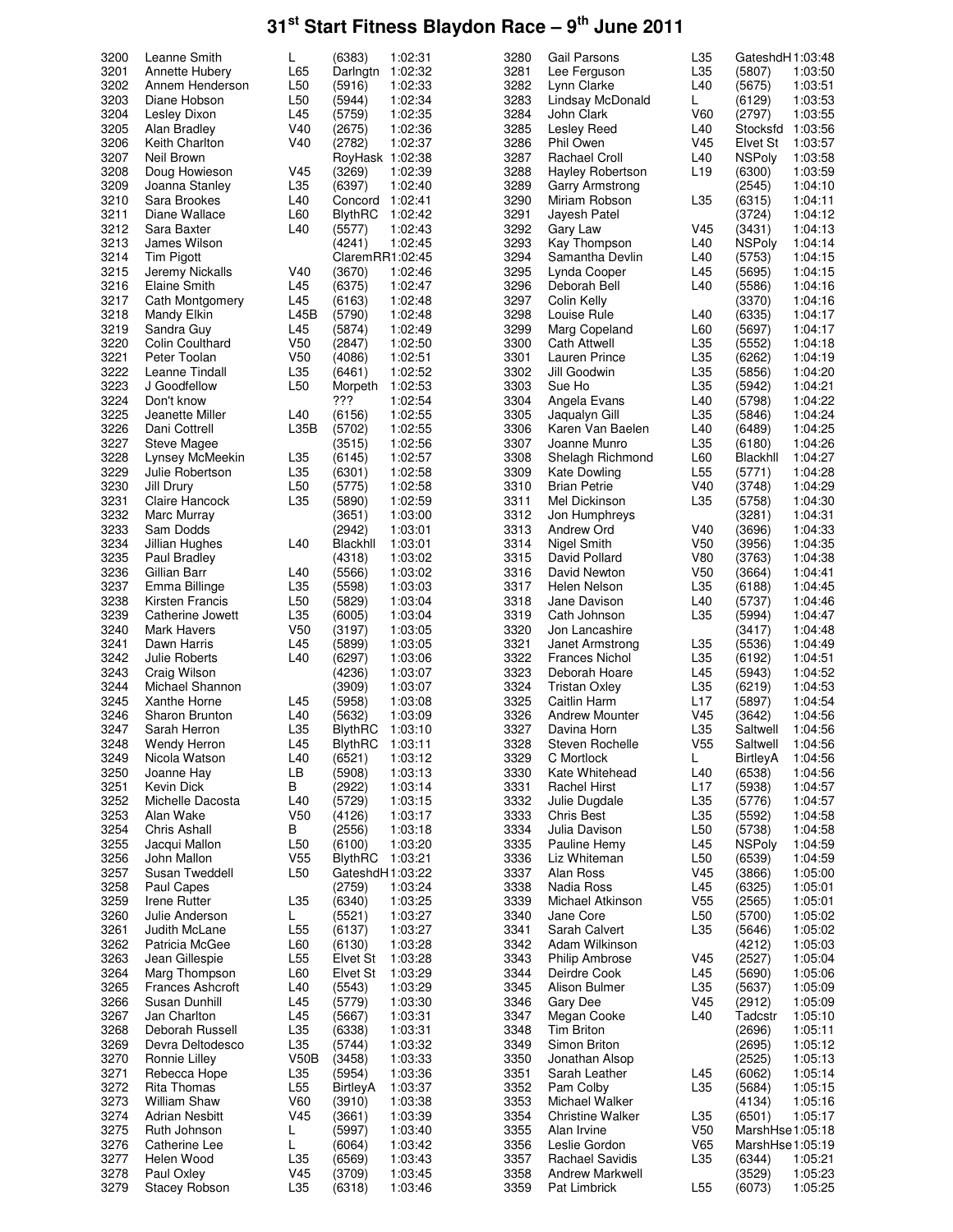| 3360 | Julie Hirst            | L <sub>40</sub> | (5937)           | 1:05:27 | 3440 | Anne Henderson          | L35             | (5915)         | 1:08:02 |
|------|------------------------|-----------------|------------------|---------|------|-------------------------|-----------------|----------------|---------|
| 3361 | <b>Sally Best</b>      | L               | (5593)           | 1:05:29 | 3441 | Daniel Lishman          | V40             | (3462)         | 1:08:09 |
| 3362 | Ralph Anderson         | V70             | (2535)           | 1:05:31 | 3442 | <b>Paul Shevlin</b>     |                 | (3917)         | 1:08:15 |
| 3363 | Paul Anderson          | V40             | (2533)           | 1:05:33 | 3443 | Alison Jordan           | L40             | (6004)         | 1:08:16 |
| 3364 | <b>Steve Fairless</b>  | V <sub>55</sub> | (3001)           | 1:05:35 | 3444 | <b>Bev Christie</b>     | L40             | (5673)         | 1:08:17 |
| 3365 | Margaret Lewicki       | L60             | (6068)           | 1:05:38 | 3445 | L Widdrington           | L35             | (6542)         | 1:08:18 |
| 3366 | Brenda Bonallie        | L <sub>50</sub> | RRunners 1:05:46 |         | 3446 | Amanda Matthews         | L35             | (6111)         | 1:08:19 |
| 3367 | Lynne Vincent          | L50             | (6493)           | 1:05:47 | 3447 | <b>Sharon Battersby</b> | L40             | (5576)         | 1:08:24 |
| 3368 | Harriet Bland          | L45             | (5603)           | 1:05:48 | 3448 | M Fitzmaurice           | L50             | (5812)         | 1:08:30 |
| 3369 | Rob Carradice          |                 | (2767)           | 1:05:50 | 3449 | Katriona Watson         | L <sub>50</sub> | (6518)         | 1:08:36 |
| 3370 | Susan Emmett           | L60             | (5795)           | 1:05:52 | 3450 | Nicola Knight           | L40             | (6038)         | 1:08:38 |
| 3371 | Jack Neasham           | <b>V60</b>      | (3659)           | 1:05:55 | 3451 | Helen Wood              | L <sub>40</sub> | (6568)         | 1:08:40 |
| 3372 |                        |                 |                  | 1:05:58 | 3452 | <b>Ruth Taylor</b>      | L45             |                |         |
|      | Emma Stubbs            | L35             | (6425)           |         |      |                         |                 | (6443)         | 1:08:42 |
| 3373 | Lucy Hall              | L35             | (5883)           | 1:05:59 | 3453 | Sheryl Hobson           | L35             | (5945)         | 1:08:44 |
| 3374 | <b>Andrew Roberts</b>  |                 | (3832)           | 1:06:01 | 3454 | Jennifer Kelly          | L35             | (6014)         | 1:08:47 |
| 3375 | C Woodcock             | L               | (6571)           | 1:06:02 | 3455 | Anna Christer           | L35             | (5672)         | 1:08:49 |
| 3376 | Heather Witham         | L35             | (6566)           | 1:06:04 | 3456 | Will Nicholson          | V60             | NSPoly         | 1:08:52 |
| 3377 | Lisa Hamilton          | L35             | (5888)           | 1:06:05 | 3457 | Sarah Swatman           | L40             | (6429)         | 1:08:54 |
| 3378 | Diane Laidler          | L40             | (6044)           | 1:06:07 | 3458 | Dave Swatman            | V40             | (4016)         | 1:08:56 |
| 3379 | Eric Murphy            | V65             | (3644)           | 1:06:08 | 3459 | <b>Beth Lawry</b>       | L35             | (6057)         | 1:08:58 |
| 3380 | Angela Shanley         | L <sub>55</sub> | (6354)           | 1:06:10 | 3460 | Garry Marshall          | V40             | (3532)         | 1:09:01 |
| 3381 | Rebecca Wiseman        | L40             | (6565)           | 1:06:11 | 3461 | <b>Margaret Eccles</b>  | L35             | (5783)         | 1:09:03 |
| 3382 | Sharon Keefe           | L40             | (6010)           | 1:06:13 | 3462 | Anne Lowe               | L60             | (6081)         | 1:09:05 |
| 3383 | Geoff O'Brien          | V <sub>55</sub> | (3682)           | 1:06:14 | 3463 | Lea Nicholson           |                 | (3667)         | 1:09:08 |
| 3384 | Gillian Scott          | L <sub>50</sub> | (6348)           | 1:06:16 | 3464 | Jonathan Brown          | V45             | (2710)         | 1:09:09 |
| 3385 | Nick Keeley            | V <sub>55</sub> | (3363)           | 1:06:18 | 3465 | Judy Allen              | L45             | (5511)         | 1:09:10 |
| 3386 | Cath Chapman           | L <sub>55</sub> | PBFitnss 1:06:21 |         | 3466 | Fiona Birnie            | L40             | (5599)         | 1:09:12 |
|      |                        |                 |                  |         |      | Joanne Farrier          |                 |                |         |
| 3387 | Karen Wilson           | L40             | (6560)           | 1:06:22 | 3467 |                         | L40             | (5802)         | 1:09:14 |
| 3388 | Susan Holdsworth       | L35             | Fetchev          | 1:06:23 | 3468 | Sandra Temple           | L40             | (6446)         | 1:09:16 |
| 3389 | Jon Greenshields       |                 | (3130)           | 1:06:25 | 3469 | Kathryn Wade            | L45             | (6496)         | 1:09:17 |
| 3390 | <b>Vicki Deritis</b>   | L45             | (5749)           | 1:06:26 | 3470 | Louise Liddle           | L               | (6071)         | 1:09:19 |
| 3391 | John McBride           | V <sub>45</sub> | Derwents 1:06:28 |         | 3471 | Victoria Clynes         | L35             | (5682)         | 1:09:23 |
| 3392 | Dougal Gill            | V <sub>45</sub> | (3083)           | 1:06:29 | 3472 | Angela Geddes           | L               | (5839)         | 1:09:27 |
| 3393 | Alison Warnes          | L45             | (6511)           | 1:06:30 | 3473 | Suzanne Thompson        | L               | (6453)         | 1:09:32 |
| 3394 | Anthony Thomson        | V <sub>50</sub> | (4071)           | 1:06:32 | 3474 | Joanne Purvis           | L35             | (6266)         | 1:09:35 |
| 3395 | Claire Leslie          | L35             | (6065)           | 1:06:33 | 3475 | Kayleigh Rainbow        | L35             | (6267)         | 1:09:39 |
| 3396 | Laura Askew            | L35             | (5544)           | 1:06:35 | 3476 | Peter Wood              |                 | (4267)         | 1:09:40 |
| 3397 | Zaid Alwan             |                 | (2526)           | 1:06:36 | 3477 | Victoria Whalen         | L35             | (6533)         | 1:09:42 |
| 3398 | David McGuinness       |                 | (3570)           | 1:06:38 | 3478 | Rosanne Simpson         | L40             | (6363)         | 1:09:43 |
| 3399 | <b>B</b> Tabone        | L <sub>50</sub> | (6433)           | 1:06:40 | 3479 | Alison Fearon           | L35             | (5804)         | 1:09:45 |
| 3400 | <b>Vicky Peverelel</b> | L45             | (6246)           | 1:06:43 | 3480 | John McDonald           |                 | (3566)         | 1:09:53 |
| 3401 | Emma Cook              | L35             | (5691)           | 1:06:46 | 3481 | <b>Harvey Emms</b>      | V40             | (2987)         | 1:09:56 |
| 3402 | Joanne Southern        | L35             | (6392)           | 1:06:49 | 3482 | <b>Sharon Emms</b>      | L40             | (5796)         | 1:09:59 |
| 3403 | <b>Colin Temperley</b> | V <sub>55</sub> | (4044)           | 1:06:53 | 3483 | John Osborne            |                 | (3702)         | 1:10:02 |
|      |                        |                 |                  |         |      |                         |                 |                |         |
| 3404 | <b>Felicity Pullen</b> | L50             | (6264)           | 1:06:54 | 3484 | Laura Smith             | L35             | (6382)         | 1:10:05 |
| 3405 | <b>Sharon Wafer</b>    | L <sub>50</sub> | (6497)           | 1:06:55 | 3485 | Denise Smith            | L60             | (6374)         | 1:10:09 |
| 3406 | H Nicholson            | L               | (6193)           | 1:06:56 | 3486 | Julie Anderson          | L35             | (5522)         | 1:10:13 |
| 3407 | Wayne McAdam           |                 | (3547)           | 1:06:57 | 3487 | lan Anderson            | V40             | (2531)         | 1:10:15 |
| 3408 | John Bryan             | V40             | (4316)           | 1:06:58 | 3488 | Keith Landles           | V <sub>55</sub> | (3418)         | 1:10:18 |
| 3409 | Kirstie Kirkley        | L40             | (6036)           | 1:06:59 | 3489 | Emma Bell               | L35             | (5588)         | 1:10:33 |
| 3410 | Susan Thomson          | L <sub>50</sub> | (6454)           | 1:07:01 | 3490 | Jan Soulsby             | L45             | (6391)         | 1:10:35 |
| 3411 | <b>Barry Southern</b>  | V <sub>50</sub> | (3973)           | 1:07:03 | 3491 | David Anderson          | V60             | <b>NSPoly</b>  | 1:10:37 |
| 3412 | Zoe Gibson             | L35             | (5844)           | 1:07:05 | 3492 | Lesley Atkinson         | L45             | (5550)         | 1:10:41 |
| 3413 | Helen Law              | L40             | (6056)           | 1:07:07 | 3493 | Susan Buil              | L45             | (5635)         | 1:10:44 |
| 3414 | Joan Cutler            | L60             | (5727)           | 1:07:09 | 3494 | Joanna Coppillie        | L40             | (5698)         | 1:10:47 |
| 3415 | (David Oliphant        | V <sub>50</sub> | (3787)           | 1:07:11 | 3495 | Sharon Harris           | L35             | (5699)         | 1:10:51 |
| 3416 | Janine Berry           | L35             | (5591)           | 1:07:13 | 3496 | C Bartles-Smith         | L45             | (5571)         | 1:10:54 |
| 3417 | Maureen Thurgood       | L60             | (6458)           | 1:07:15 | 3497 | Kath Bland              | L60             | (5604)         | 1:10:58 |
| 3418 | Laura Reygate          | L45             | (6282)           | 1:07:16 | 3498 | Alison Worswick         | L35             | (6579)         | 1:11:01 |
| 3419 | Sarah White            | L35             | (6537)           | 1:07:18 | 3499 | Leanne Roberts          | L35             | (6298)         | 1:11:05 |
| 3420 | <b>Matt Kontarines</b> |                 | (3402)           | 1:07:19 | 3500 | Emma Fowler             | L.              | (5825)         | 1:11:06 |
| 3421 | Victoria Carter        | L35             | MarshHse1:07:21  |         | 3501 | Claire Brady            | L35             | (5616)         | 1:11:07 |
|      | Joanne Stobbart        |                 |                  |         |      | Jon Holden              |                 |                |         |
| 3422 |                        | L45             | (6411)           | 1:07:23 | 3502 |                         |                 | <b>NE Vets</b> | 1:11:09 |
| 3423 | Alison Barclay         | L35             | (5563)           | 1:07:26 | 3503 | Victoria Beckett        | L35             | (5580)         | 1:11:16 |
| 3424 | Norma Lyth             | L40             | (6087)           | 1:07:29 | 3504 | Mel Armstrong           | L35             | (5538)         | 1:11:23 |
| 3425 | Raymond Hay            | V <sub>45</sub> | JogEarls 1:07:30 |         | 3505 | Annie Cunningham        | L               | (5723)         | 1:11:26 |
| 3426 | Andrew Lang            | V <sub>45</sub> | JogEarls         | 1:07:31 | 3506 | Katharine Carney        | L               | (5653)         | 1:11:29 |
| 3427 | Amy Herdman            | L35             | (5925)           | 1:07:33 | 3507 | Lisa Bland              | L40             | (5605)         | 1:11:33 |
| 3428 | C McLauchlin           | L35             | (6138)           | 1:07:34 | 3508 | Martin Wardle           |                 | (4145)         | 1:11:37 |
| 3429 | David Wilson           | V <sub>55</sub> | (4238)           | 1:07:35 | 3509 | Alison Jackson          | L35             | (5982)         | 1:11:39 |
| 3430 | Janette Rowlands       | L45             | (6330)           | 1:07:37 | 3510 | Martin Church           |                 | (2792)         | 1:11:42 |
| 3431 | <b>Helen Kielty</b>    | L40             | (6025)           | 1:07:40 | 3511 | Zelda Wheatley          | L35             | (6534)         | 1:11:45 |
| 3432 | Joanna Amos            | L45             | (5515)           | 1:07:43 | 3512 | Zoe Elder               | L40             | (5789)         | 1:11:46 |
| 3433 | David Rowe             |                 | (3872)           | 1:07:55 | 3513 | Nicola Barnsley         | L35             | (6595)         | 1:11:48 |
| 3434 | Michael Lamb           |                 | (3416)           | 1:07:56 | 3514 | M Marshall              | L45             | (6105)         | 1:11:50 |
| 3435 | Alison Allan           | L               | (5507)           | 1:07:57 | 3515 | Kristen Rooney          | L35             | (6321)         | 1:11:52 |
| 3436 | Chris Allan            |                 | (2515)           | 1:07:58 | 3516 | Lorna Kelly             | L35             | (6015)         | 1:12:04 |
| 3437 | James Woodhouse        |                 | (4270)           | 1:07:59 | 3517 | Anne Barratt            | L60             | (5567)         | 1:12:07 |
| 3438 | Laura McSloy           |                 |                  | 1:08:00 | 3518 |                         |                 |                | 1:12:10 |
|      |                        | L35             | (6150)           |         |      | Norma Storey            | L75             | (6423)         |         |
| 3439 | Victoria Downes        | L35             | (5772)           | 1:08:01 | 3519 | C Bostock               | L <sub>55</sub> | Low Fell       | 1:12:12 |